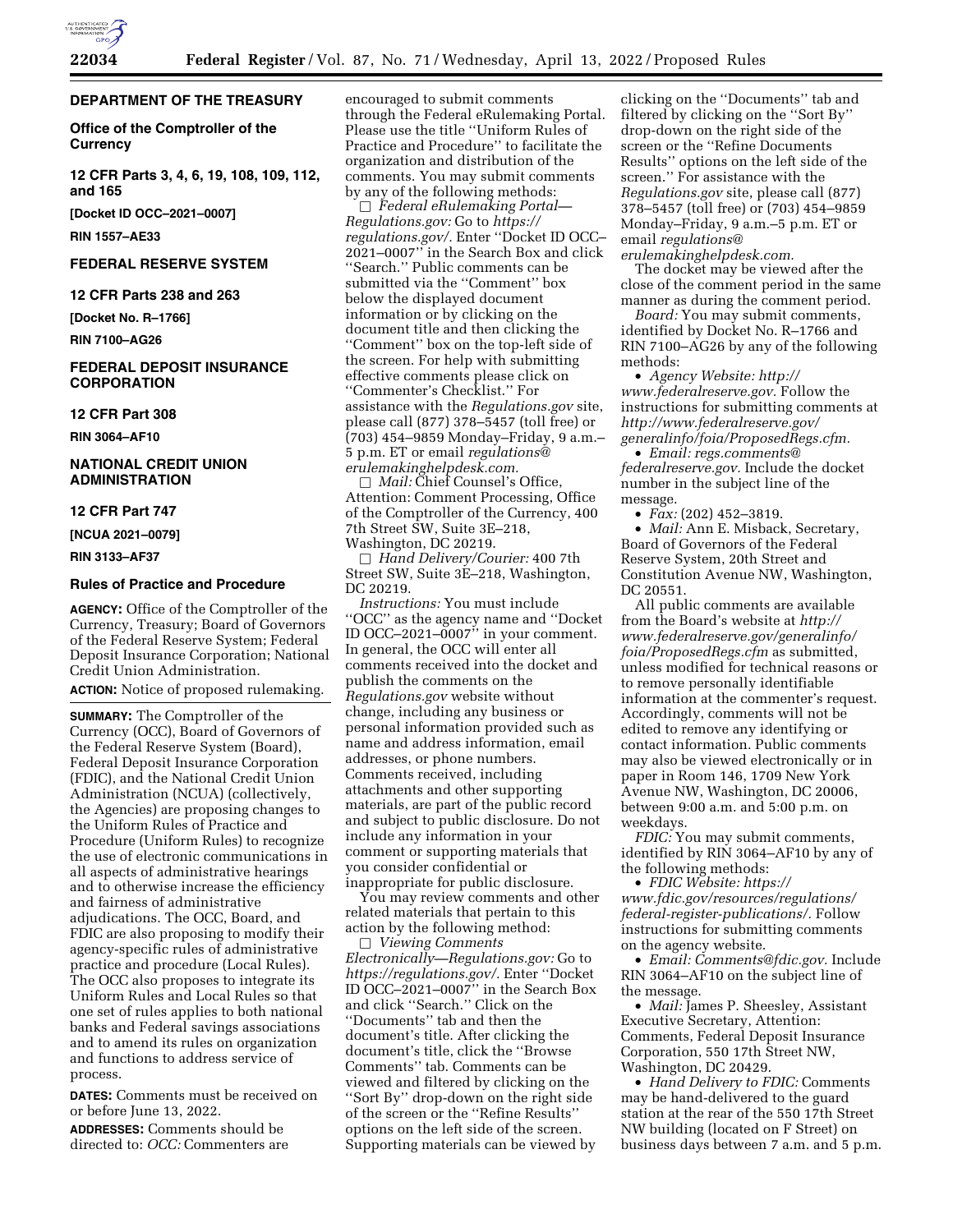Please include your name, affiliation, address, email address, and telephone number(s) in your comment. All statements received, including attachments and other supporting materials, are part of the public record and are subject to public disclosure. You should submit only information that you wish to make publicly available.

*Please note:* All comments received will be posted generally without change to *[https://www.fdic.gov/resources/](https://www.fdic.gov/resources/regulations/federal-register-publications/)  [regulations/federal-register](https://www.fdic.gov/resources/regulations/federal-register-publications/)[publications/,](https://www.fdic.gov/resources/regulations/federal-register-publications/)* including any personal information provided.

*NCUA:* You may submit comments, identified by RIN 3133–AF37 by any of the following methods (please send comments by one method only):

• *Federal eRulemaking Portal: [http://](http://www.regulations.gov)  [www.regulations.gov.](http://www.regulations.gov)* Follow the instructions for submitting comments for docket number NCUA–2021–0079.

• *Fax:* (703) 518–6319. Use the subject line ''[Your name] Comments on ''Uniform Rules of Practice and Procedure'' on the transmission cover sheet.

• *Mail:* Address to Melane Conyers-Ausbrooks, Secretary of the Board, National Credit Union Administration, 1775 Duke Street, Alexandria, Virginia 22314–3428.

• *Hand Delivery/Courier:* Use the same address as for mailed comments.

*Public Inspection:* You can view all public comments on the NCUA website at: *[http://www.ncua.gov/Legal/Regs/](http://www.ncua.gov/Legal/Regs/Pages/PropRegs.aspx)  [Pages/PropRegs.aspx](http://www.ncua.gov/Legal/Regs/Pages/PropRegs.aspx)* as submitted, except for those we cannot post for technical reasons. The NCUA will not edit or remove any identifying or contact information from the public comments. Due to social distancing measures in effect, the usual opportunity to inspect paper copies of comments in the NCUA's law library is not currently available. After social distancing measures are relaxed, visitors may make an appointment to review paper copies by calling (703) 518–6540 or emailing *[OGCMail@ncua.gov.](mailto:OGCMail@ncua.gov)* 

**FOR FURTHER INFORMATION CONTACT:** 

*OCC:* MaryAnn Nash, Counsel, and Heidi Thomas, Special Counsel, Chief Counsel's Office, (202) 649–5490. If you are deaf, hard of hearing, or have a speech disability, please dial 7–1–1 to access telecommunications relay services. *Board:* David Williams, Associate General Counsel, *[david.williams@frb.gov,](mailto:david.williams@frb.gov)* (202) 452–3973, and Héctor G. Bladuell, Senior Counsel, Legal Division, *[hector.g.bladuell@](mailto:hector.g.bladuell@frb.gov) [frb.gov,](mailto:hector.g.bladuell@frb.gov)* (202) 452–2491. *FDIC:* Heather M. Walters, Counsel, Legal Division, *[hewalters@fdic.gov,](mailto:hewalters@fdic.gov)* (202) 898–6729 and

Michael P. Farrell, Counsel, Legal Division, *[mfarrell@fdic.gov,](mailto:mfarrell@fdic.gov)* (202) 898– 3853. For users of Telecommunications Device for the Deaf (TDD) only, contact (202) 263–4869. *NCUA:* Damon P. Frank, Senior Trial Attorney, and John H. Brolin, Senior Staff Attorney, Office of General Counsel, at (703) 518–6540. **SUPPLEMENTARY INFORMATION:** 

#### **I. Background**

Section 916 of the Financial Institutions Reform, Recovery and Enforcement Act of 1989, Public Law 101–73, 103 Stat. 183 (1989), required the Agencies, together with the Office of Thrift Supervision (OTS), to develop uniform rules and procedures for administrative hearings. In August 1991, the Agencies and OTS each adopted final Uniform Rules as well as Local Rules specific to each agency.1 Based on the experience gained in administrative hearings, the Agencies, together with OTS, modified the Uniform Rules and Local Rules in 1996.2

The Uniform Rules and Local Rules have remained largely unchanged since the 1996 amendments, while the practice of administrative hearings has changed fundamentally with the introduction of electronic communication and transmission. The current Uniform Rules were promulgated at a time when the Agencies accepted only paper pleadings. However, beginning in 2005, the Office of Financial Institution Adjudication (OFIA) established a dedicated electronic mailbox to accept electronic pleadings and service and, by 2006, paper pleadings were virtually eliminated in administrative hearings. Without rules in place to address electronic pleadings, the Administrative Law Judges (ALJs) opted to dictate procedures pertaining to electronic filing and other items on an ad hoc basis in their scheduling orders.

The Agencies have identified sections of the Uniform Rules that should be modified to recognize electronic pleadings and communications in administrative hearings and other sections that require modification based on the experience of the Agencies in

administrative litigation. The Agencies also propose to remove the remaining references to the Office of Thrift Supervision (OTS), which was abolished in 2011.3 In addition, the OCC, Board, and FDIC propose to amend certain sections of their Local Rules that they believe should be updated, improved, or clarified. Furthermore, the OCC proposes to consolidate its uniform and local rules by applying part 19 to both national bank- and Federal savings associationrelated proceedings and investigations and removing its separate enforcementrelated rules for Federal savings associations, 12 CFR parts 108, 109, 112, and 165. Finally, the OCC proposes to amend subpart A of 12 CFR part 4, Organization and Functions, to add a new § 4.8 that would address service of process. The Agencies intend that any final rules issued in connection with this rulemaking will only apply to actions filed after the effective date of any final rule.

The Agencies invite comments on all aspects of this joint proposed rule. Comments on the Local Rules should be sent only to the appropriate agency.

#### **II. Section-by-Section Discussion of Proposed Amendments to the Uniform Rules**

#### *General Comments*

The text of the proposed amendments to the Uniform Rules appears at the end of the preamble. Agency-specific proposed amendments to the Uniform Rules and Local Rules appear in the instructions below. Where appropriate, the Agencies propose to replace gender references such as ''him or her,'' ''his or her,'' and ''himself or herself'' with gender neutral terminology. Consistent with **Federal Register** drafting guidelines,4 the Agencies also propose to replace the word ''shall'' throughout the rule with the terms "must," "will," or other appropriate language. The Agencies are also proposing to use the abbreviation ''ALJ'' for ''administrative law judge,'' as this abbreviation is commonly used and understood, and using this abbreviation will reduce the length of the rules. These changes are proposed throughout the Uniform Rules and will not be discussed further in the individual sections below.

<sup>1</sup>The Agencies, together with the OTS, issued a joint notice of proposed rulemaking on June 17, 1991 (56 FR 27790). Each agency issued a final rule on the following dates: OCC on August 9, 1991 (56 FR 38024); Board on August 9, 1991 (56 FR 38052); FDIC on August 9, 1991 (56 FR 37968); and NCUA on August 8, 1991 (56 FR 37767). The OTS, whose rules and procedures were transferred to the OCC in 2011, published its rules on August 12, 1991 (56 FR 38317). The Agencies' rules are codified at 12 CFR part 19, subpart A (OCC); 12 CFR part 263, subpart A (Board); 12 CFR part 308, subpart A (FDIC); and 12 CFR part 747, subpart A (NCUA). 2 61 FR 20330, May 6, 1996.

<sup>3</sup>The FDIC removed references to the OTS and updated its definitions by Final Rule on Jan. 30, 2015 (80 FR 5009). The Board similarly removed references to the OTS from its definitions on September 13, 2011 (76 FR 56603).

<sup>4</sup>National Archives, **Federal Register** Writing Resources for Federal Agencies: Drafting Legal Documents, *[https://www.archives.gov/federal](https://www.archives.gov/federal-register/write/legal-docs/clear-writing.html)[register/write/legal-docs/clear-writing.html.](https://www.archives.gov/federal-register/write/legal-docs/clear-writing.html)*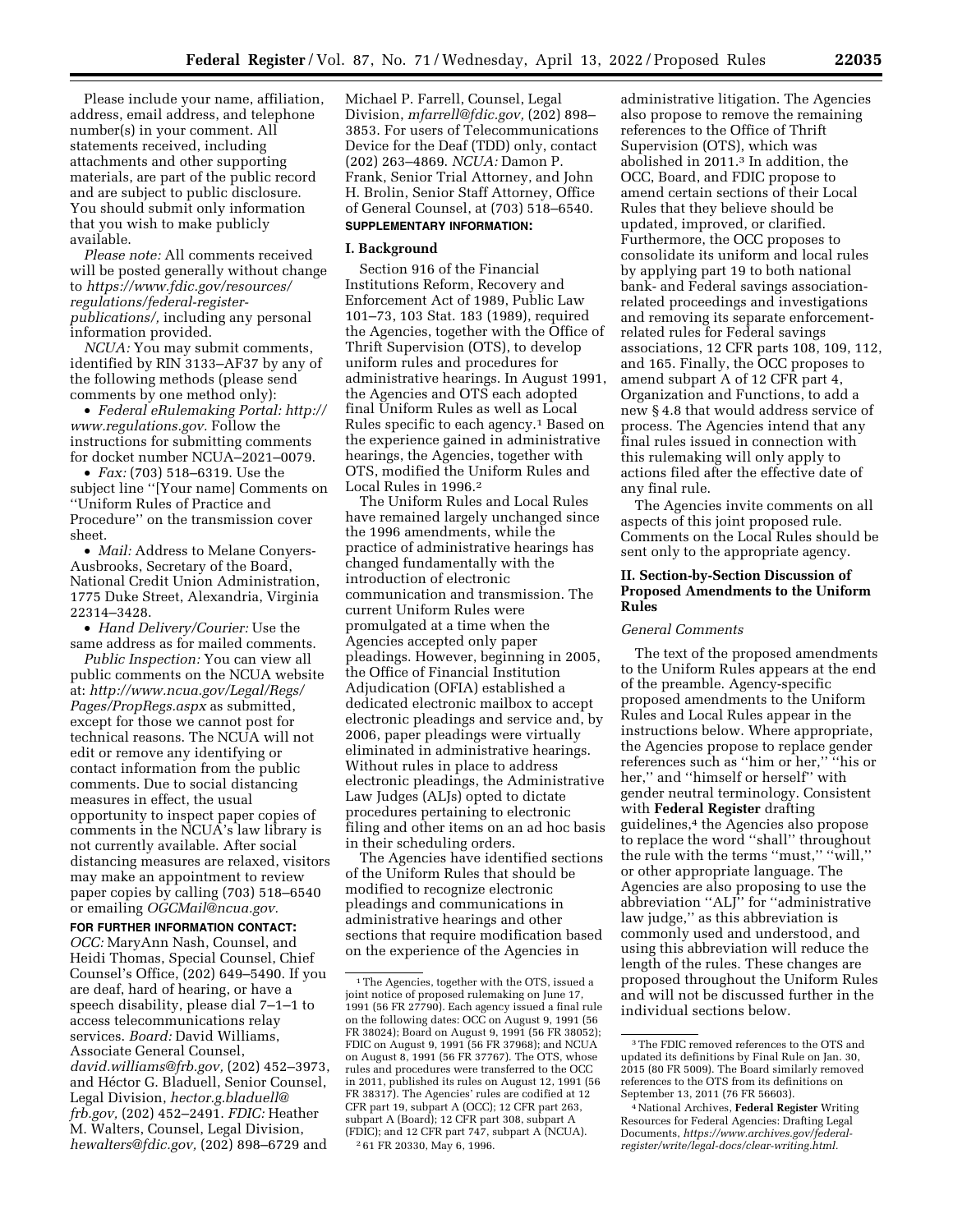# Section ll.1 Scope

Section \_\_\_\_.1 lists the types of<br>adjudicatory proceeding to which the Uniform Rules apply. To the extent necessary, the Agencies propose to update the list of civil money penalty proceedings covered by the Uniform Rules described in § \_\_\_\_.1(e) to include<br>section 5, section 9, and section 10 of the Home Owners' Loan Act (HOLA).5 These sections of the HOLA are applicable to Federal savings associations now supervised by the OCC, State-chartered savings associations now supervised by the FDIC, and savings and loan holding companies supervised by the Board. The Agencies also propose to add references to ''the former Office of Thrift Supervision'' in §\_\_\_\_.1(e)(10), to<br>clarify that the Uniform Rules will apply to civil money proceedings for violations of orders issued, written agreements executed, and conditions imposed in writing by OTS.

# Sectionll.3 Definitions

Section \_\_\_\_.3 of the Uniform Rules<br>includes definitions applicable to the Uniform Rules and, unless otherwise specified, the Local Rules. The Agencies propose adding a definition of the term  $\text{``electronic signature'' in } \S \_\_\_3.3. \text{ The} \ \text{Agencies are proposing that electronic}$ signatures be used to satisfy the good faith certification requirement in § ll.7 and, therefore, are including a definition of the term ''electronic signature'' in this section. The OCC, Board, and FDIC are proposing to replace the definition of violation in § \_\_\_\_.3 with a cross-reference to the<br>identical definition in section 3(v) of the Federal Deposit Insurance Act (FDIA), 12 U.S.C. 1813(v). To the extent necessary, the Agencies also propose to remove the legacy reference to the Office of Thrift Supervision both in the definition of "OFIA" and the definition<br>of "Uniform Rules" in  $\S$  .3. of ''Uniform Rules'' in §\_\_\_\_.3.<br>The OCC proposes to add the term

''Federal savings association'' to its definition of ''institution'' in order to make the Uniform Rules and the OCC's Local Rules in part 19 of title 12 applicable to Federal savings associations, which have been regulated by the OCC since 2011.<sup>6</sup>

The Board proposes to add ''nonbank financial companies'' and ''financial market utilities'' designated by the Financial Stability Oversight Council to

its definition of ''institution'' to clarify that the Uniform Rules are applicable to these entities, which are supervised by the Board pursuant to the Dodd-Frank Wall Street Reform and Consumer Protection Act (Dodd-Frank Act).7 In addition, the Board proposes to clarify that organizations operating under section 25A of the Federal Reserve Act, Federal and state ''branches,'' as well as ''agencies'' as defined in section 1(b) of the International Banking Act, and ''any other entity subject to the supervision of the Board,'' are included in its definition of ''institution.'' The Board also proposes to replace the word ''savings association'' with ''depository institution'' in 12 CFR 263(f)(6) to conform this language to the language in 12 U.S.C. 1818(b)(3).

## Section \_\_\_\_.5 Authority of the<br>Administrative Law Judge (ALJ)

Section ll.5 of the Uniform Rules addresses the authority of the ALJ. The Agencies propose to amend<br>§ .5(b)(2) to add the term "other § ll.5(b)(2) to add the term ''other orders'' to the list of specific orders an ALJ is authorized to issue, quash, or modify. The Agencies are proposing this change to clarify that the authority of the ALJ to issue orders is not limited to subpoenas, subpoenas *duces tecum,* and protective orders and may include other types of orders that are not enumerated in this section. The Agencies also propose to amend § \_\_\_\_.5(b)(11) to<br>change the term ''presiding officer'' to "ALJ" in order to avoid confusion and clarify that the ALJ has the powers necessary and appropriate to discharge the duties of this role.

Section \_\_\_\_.6 Appearance and<br>Practice in Adjudicatory Proceedings

Section \_\_\_\_.6 of the Uniform Rules<br>addresses appearance and practice in adjudicatory proceedings. The Agencies propose to amend § \_\_\_\_.6(a)(2) to state<br>simply that an individual may appear on their own behalf. In making this change, the Agencies would eliminate the additional language that is duplicative and unnecessary to the meaning of the provision. The Agencies also propose to amend §\_\_\_\_.6(a)(3) to<br>include a requirement that a notice of appearance include a written acknowledgment that the individual has reviewed and will comply with the Uniform Rules and Local Rules. The Agencies propose to add this requirement in order to ensure that representatives appearing in the proceeding are informed of the rules that govern the proceedings.

# Section \_\_\_\_.7 Good Faith Certification<br>Section \_\_\_\_.7 of the Uniform Rules

Section \_\_\_\_.7 of the Uniform Rules<br>addresses the requirement for good faith certification for every filing or submission of record following the issuance of a notice. The Agencies propose to amend § \_\_\_\_.7(a) to require<br>that the counsel of record, including an individual who acts as their own counsel, include a mailing address, an electronic mail address, and a telephone number with every certification. The Agencies also propose to amend this section to permit electronic signatures to satisfy the signature requirements of the certification. These proposed changes to the rules conform the rules to the current practice of electronic filing.

## Section \_\_\_\_.9 Ex Parte<br>Communications

Section ll.9 of the Uniform Rules addresses *ex parte* communications in administrative proceedings. The Agencies propose to amend  $\S$  ....9(c) to clarify that upon the occurrence of *ex parte* communication, the ALJ or the Agency Head must determine whether any action in the form of sanctions should be taken concerning the *ex parte*  communication. The Agencies also propose to amend § \_\_\_\_.9(e)(1) to better<br>align it with section 5 of the Administrative Procedure Act, 5 U.S.C. 554(d). Specifically, the Agencies propose to add language stating that the ALJ may not consult with a person or party on a fact in issue without giving all parties notice and an opportunity to participate and may not be responsible to or subject to the supervision or direction of an employee agent engaged in the performance of investigative or prosecuting functions for any of the Agencies. Finally, the Agencies propose to amend § \_\_\_\_.9(e)(2) to refer to<br>administrative or judicial proceedings rather than public proceedings. The Agencies are proposing this change to better describe the type of proceedings subject to the rule.

Section ll.10 Filing of Papers Section \_\_\_\_.10 of the Uniform Rules<br>addresses the requirements for the filing of papers. The Agencies propose to amend and renumber §\_\_\_\_.10(b) to<br>remove an outdated section on rules governing transmission by electronic media and replace it with a section stating that filing may be accomplished by electronic mail or other electronic means designated by the Agency Head or the ALJ. The Agencies further<br>propose to amend §\_\_\_\_\_.10(b) to propose to amend § \_\_\_\_.10(b) to<br>eliminate references to specific carriers and names of mail delivery services and

<sup>5</sup>The Board made these updates on September 13, 2011 (76 FR 56603).

<sup>6</sup>As described elsewhere in this **SUPPLEMENTARY INFORMATION,** the OCC is proposing to remove its Uniform Rules and Local Rules applicable to Federal savings associations, parts 108, 109, 112,

<sup>&</sup>lt;sup>7</sup> Public Law 111-203, 124 Stat. 1376 (2010).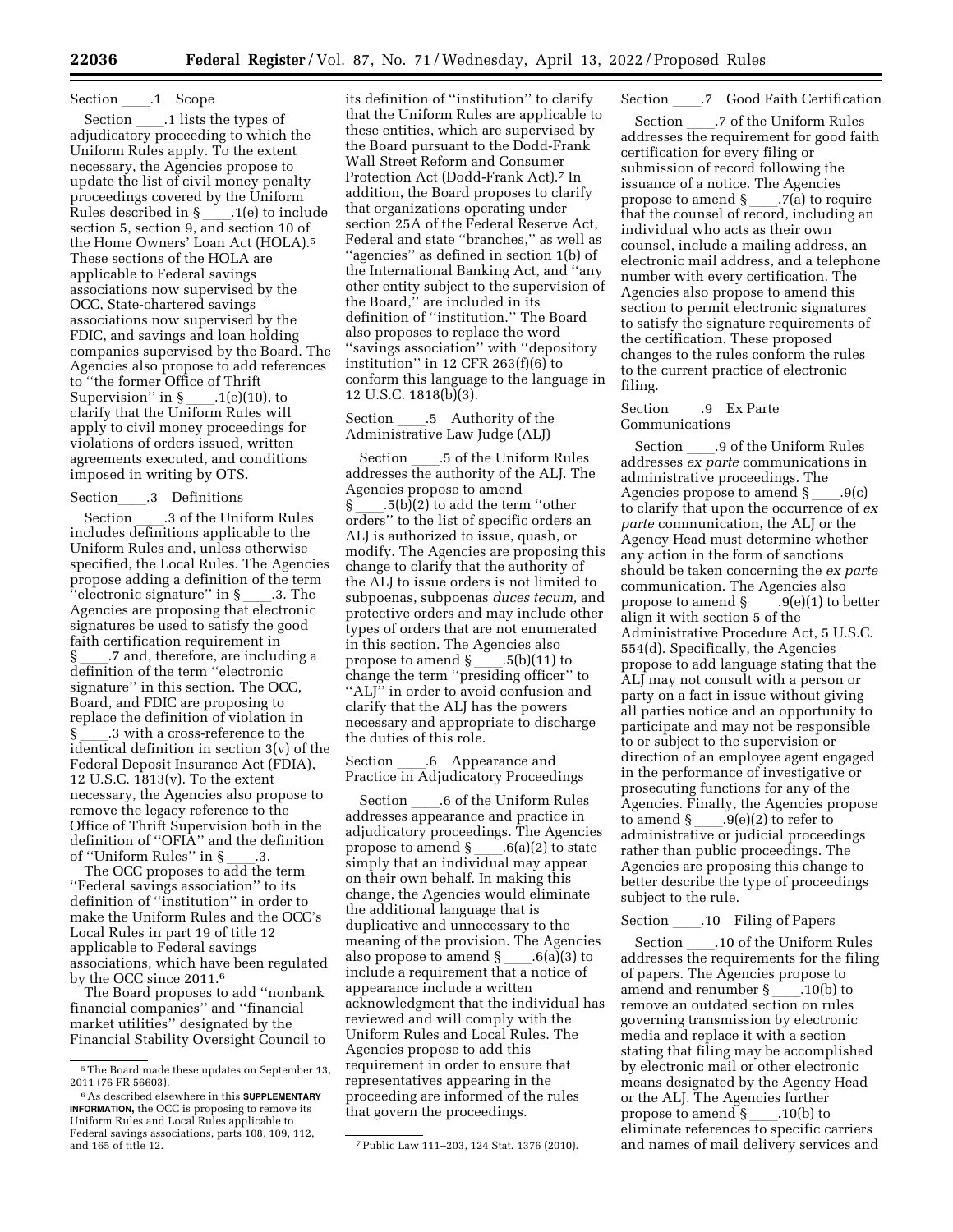instead refer generally to same day courier services and overnight delivery services. The Agencies propose to amend  $\S$  \_\_\_\_\_. 10(c), which addresses the formal requirements as to papers filed, to require papers to include the mailing address, electronic mail address, and telephone number of the counsel or party making the filing. Finally, the Agencies propose to strike

 $\S$  . 10(c)(4), which requires the filing of an original and one copy of each filing. The Agencies believe this requirement is no longer necessary, especially given that the vast majority of papers are filed electronically, consistent with current adjudicatory practice. The Agencies also propose to retain the existing methods of filing by paper, such as personal service, same day courier, overnight delivery, and mail, and have modified the descriptions of those methods to conform to current terminology and standards for delivery.

Section ll.11 Service of Papers Section \_\_\_\_\_.11 of the Uniform Rules<br>addresses the requirements for service of papers. The proposed modifications to  $\S$  .11 are intended to provide for electronic filing, where appropriate, and simplify and update the descriptions for other, non-electronic, means of filing. The Agencies propose to amend § 11(b) to add service by electronic

mail or other electronic means as a method for serving papers, consistent with current practice. The Agencies also propose to retain the existing methods of service by paper, such as personal service, same day courier, overnight delivery, and mail, and have replaced references to specific carriers and delivery services with general references to same day courier service and overnight delivery service. The Agencies also propose to amend  $\S$  .11(c)(1) to require that all papers required to be served by the Agency Head or the ALJ upon a party that has appeared in the proceeding will be served by electronic mail or other electronic means designated by the Agency Head or the ALJ. For parties that have not appeared in the proceeding in  $accordance$  with  $\S$  6, the Agencies accordance with §\_\_\_\_.6, the Agencies<br>have preserved the option for nonelectronic methods of service. The Agencies propose to modify the descriptions of some of those methods to conform to current terminology and standards for delivery. Finally, in § 11(d), the Agencies propose to generally retain the existing methods for the service of subpoenas with appropriate modifications to the descriptions of the methods to conform

to current terminology and standards for delivery.

Section .12 Construction of Time Limits

Section \_\_\_\_\_.12 of the Uniform Rules<br>addresses the construction of time limits. The Agencies propose to amend § 12(b), which addresses when papers are deemed to be filed or served, to provide that in the case of transmission by electronic mail or other electronic means, filing and service are deemed to be effective upon transmittal by the serving party. The Agencies also propose to retain the existing times for non-electronic methods of filing and service and update the descriptions of these methods to make them consistent with the updated descriptions in  $\S\$  \_\_\_\_\_.10 and \_\_\_\_\_.11. The Agencies<br>propose to amend  $\S$  \_\_\_\_\_\_\_\_\_.12(c), which propose to amend § \_\_\_\_.12(c), which<br>addresses the calculation of time for service and filing of responsive papers, to provide that in the case of service by electronic mail or other electronic means, the time limits are calculated by adding one calendar day to the prescribed period. The Agencies further propose to modify the rule to provide for the addition of two calendar days, rather than one, in the case of service by overnight delivery service and retain the rule providing for the addition of three calendar days for service made by mail.

Section .14 Witness Fees and Expenses

Section \_\_\_\_.14 of the Uniform Rules<br>addresses witness fees and expenses in administrative proceedings. The Agencies propose to amend §ll.14 to clarify the general rule, in § \_\_\_\_.14(a),<br>that all witnesses, including an expert witness who testifies at a deposition or hearing, will be paid the same fees for attendance and mileage as are paid in the United States district courts in proceedings in which the United States is a party. The Agencies further propose to add language in §\_\_\_\_.14(b) to clarify<br>that the Agencies are not required to pay witness fees and mileage for testimony by a party. The Agencies propose to retain existing language governing the timing of witness payments in a new § \_\_\_\_\_.14(c).<br>Section

#### .15 Opportunity for Informal Settlement

Section \_\_\_\_\_.15 of the Uniform Rules addresses the rules and process for informal settlement once a proceeding has been initiated. The Agencies propose to revise the language of this section to more plainly express the existing rule that an offer or proposal for informal settlement may only be made to Enforcement Counsel.

Section \_\_\_\_.18 Commencement of<br>Poceeding and Contents of Notice

Section ll.18(a) of the Uniform Rules governs the commencement of administrative proceedings. The Agencies propose to amend § \_\_\_\_.18(a)(ii) to provide that<br>Enforcement Counsel serves the notice upon the respondent to begin proceedings.8 The Agencies also propose to amend this section to provide that Enforcement Counsel may serve the notice upon counsel for the respondent, rather than the respondent, provided that counsel for the respondent has confirmed that counsel represents the respondent in the matter and will accept service of the notice on behalf of the respondent. By requiring counsel to confirm representation of a respondent, the Agencies hope to clarify when it is appropriate to serve notice on an individual who purports to represent the respondent. The Agencies propose to amend § \_\_\_\_.18(a)(iii) to make it<br>clear that Enforcement Counsel files the notice with OFIA.<sup>9</sup><br>Section .18(b) of the Uniform

Section \_\_\_\_.18(b) of the Uniform<br>Rules addresses the contents of the notice in administrative proceedings. The Agencies propose to amend § ll.18(b) to provide that notice pleading applies in administrative proceedings, meaning that a notice need only provide a short and plain statement of the claim(s) showing that the Agency is entitled to relief. The Agencies further propose to make a technical change to  $\S$  .18(b)(2) to change the description from ''a statement of the matters of fact or law showing the [Agency] is entitled to relief'' to simply ''matters of fact or law showing that the [Agency] is entitled to relief.'' The Agencies believe the reference to ''a statement'' in this section has no substantive meaning and, thus, propose to remove it.

Section \_\_\_\_.19 Answer<br>Section \_\_\_\_.19 of the Uniform Rules Section \_\_\_\_\_.19 of the Uniform Rules<br>sets out the requirements for an answer in an administrative proceeding. The Agencies propose to amend  $\S$  .19(c)(2) to provide that if a respondent fails to request a hearing as required by law within the applicable time frame, the notice of assessment constitutes a final and unappealable order, in accordance with 12 U.S.C. 1818(i)(2)(E)(ii) and 12 U.S.C.

<sup>8</sup>The FDIC has already made this change in its version of the Uniform Rules in connection with amendments that became effective on January 12, 2021.

<sup>9</sup>The NCUA proposes to delete the reference to change-in-control proceedings from part 747 under 12 U.S.C. 1817(j), which does not apply to credit unions or the NCUA. The NCUA proposes the same deletion under §\_\_\_\_.33.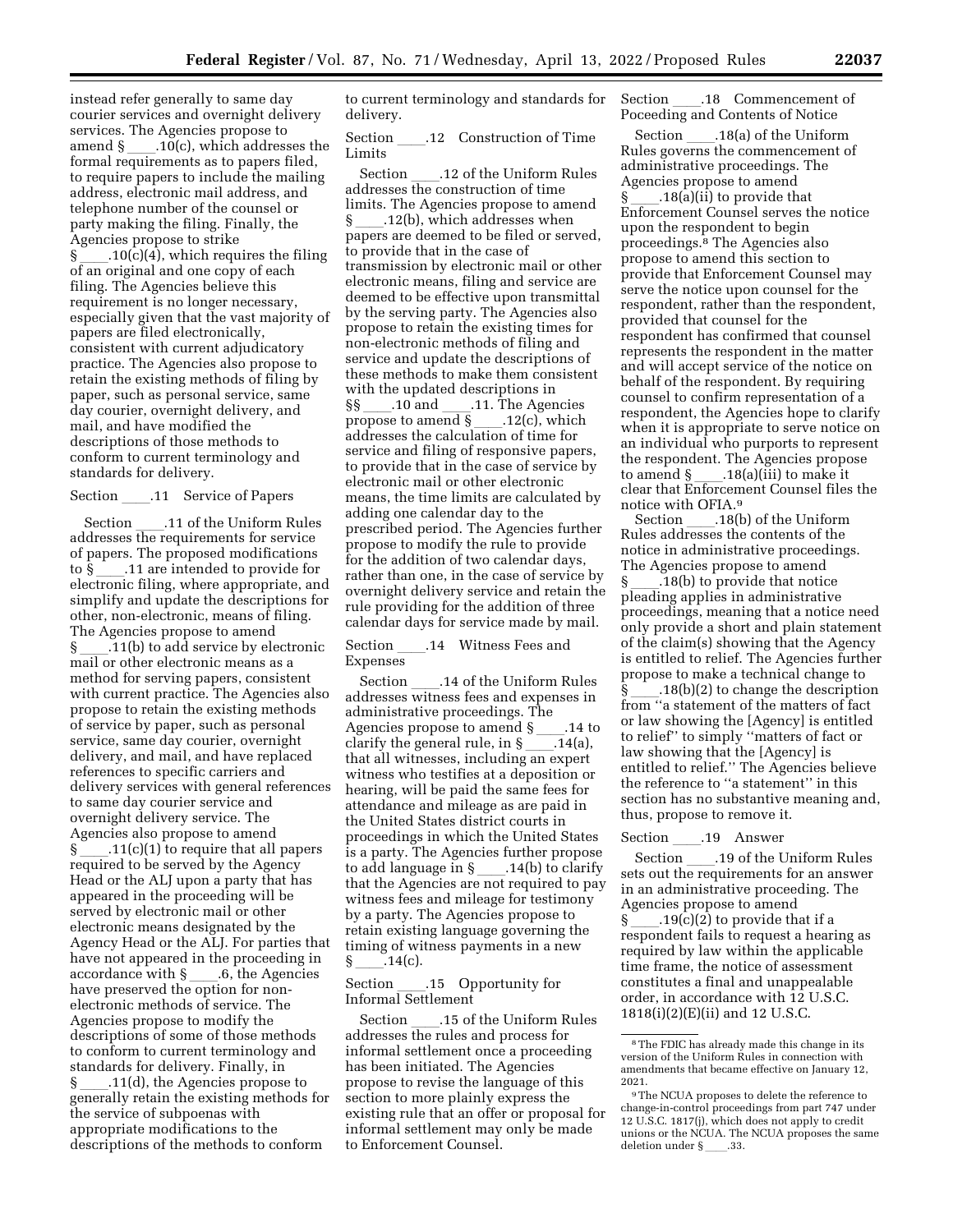$1786(k)(2)(E)(ii)$ , without further action by the ALJ. In the past, there has been confusion about whether any additional action on the part of the ALJ is required in this situation, and the proposed language clarifies that no further action is necessary.

#### Section .24 Scope of Document **Discovery**

Section \_\_\_\_\_.24 of the Uniform Rules<br>addresses the scope of discovery in an administrative proceeding and § ll.24(a) addresses limitations on discovery. The Agencies propose to update the definition of the term<br>"documents" in  $\gamma$  \_\_\_\_.24(a)(1) to ''documents'' in § ll.24(a)(1) to include not only writings, drawings, graphs, charts, photographs, and recordings, but electronically stored information and data or data compilations stored in any medium from which information can be obtained. This expanded definition of the term ''document'' is necessary to account for the range of digital information now available. The Agencies further propose to amend § ll.24(a)(3) to clarify that discovery by the use of either interrogatories or requests for admission is not permitted. The Agencies propose to move the paragraph on relevance currently in .24(b) to a new paragraph  $.24(a)(4)$  because that provision functions as a limitation on discovery. The Agencies propose to amend<br>§ .24(c) to clarify the list of § \_\_\_\_.24(c) to clarify the list of<br>privileges applicable to otherwise discoverable documents. In addition to the attorney-client privilege and the work-product doctrine, the proposed language would also specifically identify the bank examination privilege and the law enforcement privilege and exclude those privileged documents from discovery. Finally, the Agencies propose to add language to  $\S$  \_\_\_\_.24(d) to provide that document discovery, including all responses to discovery requests, must be completed by the date set by the ALJ and no later than 30 days prior to the date scheduled for the commencement of the hearing. This proposed language recognizes the role of the ALJ in establishing a schedule for discovery while also providing for discovery to be completed earlier in the hearing process.

Section \_\_\_.25 Request for Document Discovery by Parties

Section \_\_\_\_\_.25 of the Uniform Rules addresses requests for document discovery from parties in administrative proceedings. The Agencies propose to reorganize the section to improve clarity and make additional changes. The Agencies propose to replace the heading

''General rule'' with ''Document requests'' in §\_\_\_\_.25(a) to better<br>identify the subject matter of the section. The Agencies propose to amend § ll.25(a) to add a paragraph (1) stating that a party may serve on another party a request to not only produce discoverable documents but to permit the requesting party or its representative to inspect or copy discoverable documents that are in the possession, custody, or control of the party upon whom the request is served. It has been the practice of parties in administrative proceedings to permit the inspection and copying of discoverable documents, and the proposed language formalizes that practice under the rules. The Agencies propose to include language to provide that a party responding to a request for inspection may produce copies of documents or electronically stored information instead of permitting inspection. In many cases, providing documents or electronically stored information directly is more efficient than permitting inspection, and the proposed amendment preserves the right of a responding party to make that choice. The Agencies further propose to add a new paragraph (2) to simplify the language that previously appeared in § ll.25(b) regarding the identification of documents to be produced. The proposal would require that the request describe with reasonable particularity each item or category of items to be inspected and specify a reasonable time, place, and manner for the inspection or production.

The Agencies propose to amend the rules governing production or copying, as set out in a new §\_\_\_\_.25(b)(1), to<br>require that, unless a particular form is specified by the ALJ or agreed upon by the parties, the producing party must produce copies of documents as they are kept in the usual course of business or organized to correspond to the categories of the request, and produce electronically stored information in a form in which it is ordinarily maintained or in a reasonably usable form. The Agencies recognize that the ways in which electronically stored information may be stored and transmitted may change over time and are adopting the reasonably usable standard for electronically stored information to provide flexibility.

The Agencies propose to simplify the rules associated with the costs of document production in a new  $.25(b)(2)$ , which would require the producing party to pay its own costs to respond to a discovery request unless otherwise agreed by the parties. This proposed language would eliminate the earlier requirement that a requesting

party prepay the producing party for certain costs while also allowing the parties to agree to share costs, as appropriate in a particular case.

The Agencies propose to modify the time limits for motions to limit discovery in § \_\_\_.25(d). In<br>§ . ...25(d)(1). the Agencies § \_\_\_\_.25(d)(1), the Agencies propose to<br>extend the time limit for a party to extend the time limit for a party to object to a discovery request from within ten to within 20 days of being served with such a request. In  $\S$  \_\_\_\_\_.25(d)(2), the Agencies propose to extend the time limit for a party to file a written response from within five to within ten days of service of the motion. Additional time allows the parties to digest such requests and engage with each other to narrow the scope of the request before having to file a motion with the ALJ. The Agencies believe that parties making motions to limit discovery and responding to motions to limit discovery will benefit from additional time to review and respond to such requests.

Finally, the Agencies propose to amend § \_\_\_\_.25(e) to specify the<br>available privileges that may be asserted in connection with a request for production. The section includes attorney-client privilege, attorney workproduct doctrine, bank examination privilege, law enforcement privilege, any government deliberative process privilege, other privileges of the Constitution, any applicable act of Congress, and other principles of common law as grounds for withholding documents.

Section .26 Document Subpoenas to Non-Parties

Section ll.26 of the Uniform Rules addresses document subpoenas to third parties in administrative proceedings. The Agencies propose to amend  $\S$  \_\_\_\_\_.26(b)(1) to provide that a person to whom a document subpoena is directed may file a motion to quash or modify such subpoena with the ALJ. This amendment clarifies to whom the motion to quash should be directed.

Section .27 Deposition of Witness Unavailable for Hearing

Section ll.27 of the Uniform Rules addresses the deposition of witnesses unavailable for an administrative hearing. The Agencies propose to amend § \_\_\_\_.27(a)(2) to require that the<br>application for a subpoena state the manner in which the deposition is to be taken, in addition to the time and place, and provide explicitly that a deposition may be taken by remote means. These changes modernize the rules and conform the rules to existing practice. The Agencies propose to simplify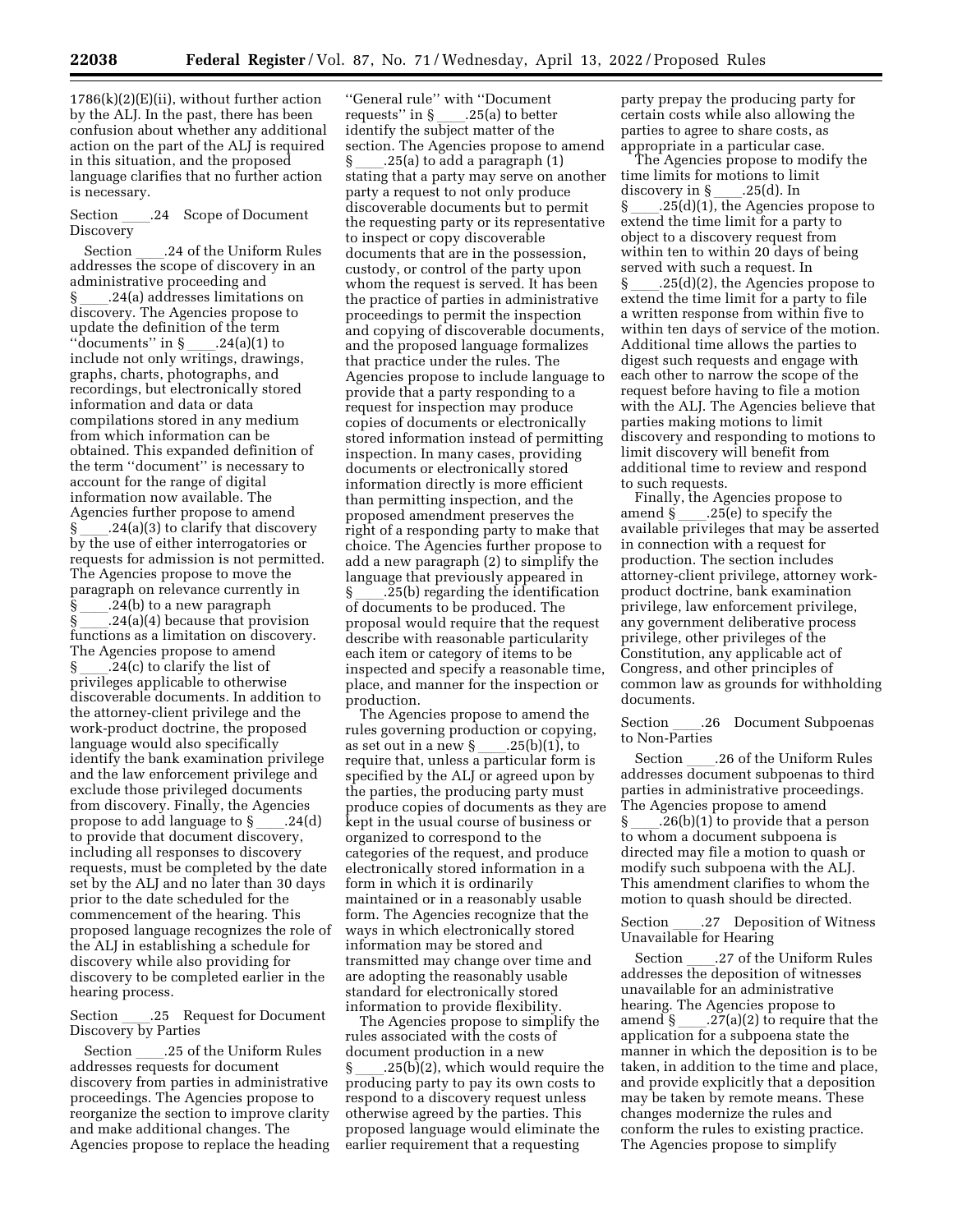$\S$  .27(a)(4) by eliminating unnecessary language related to where subpoenas may be served. In order to further provide for remote depositions, the Agencies propose to amend  $\S$ 27(c)(1) to provide that a court reporter or other person authorized to administer an oath may administer the oath remotely without being in the physical presence of the deponent, by stipulation of the parties or order by the ALJ. The Agencies further propose to amend § \_\_\_\_.27(d) to clarify that if a<br>subpoenaed person fails to comply with any subpoena issued pursuant to this section the aggrieved party may apply to the appropriate United States district court for an order requiring compliance with the portions of the subpoena with which the subpoenaed party has not complied. Finally, the Agencies are making a correction to an inaccurate cross-reference in the rule. The cross reference to paragraph (c)(3) has been changed to correctly reference paragraph (c)(2).

Section \_\_\_\_.29 Summary Disposition<br>Section \_\_\_\_.29 of the Uniform Rules

Section \_\_\_\_.29 of the Uniform Rules<br>addresses summary disposition. The Agencies propose to modify § \_\_\_\_.29(c)<br>to provide that a request for a hearing on a motion must be made in writing. This change will formalize the process of requesting a hearing and increase the clarity of the process.

#### Section .31 Scheduling and Prehearing Conferences

Section ll.31 of the Uniform Rules addresses scheduling and prehearing conferences. The Agencies propose to<br>amend  $\S$  .31(a) to clarify that the amend § \_\_\_\_.31(a) to clarify that the<br>prehearing conference must be set within 30 days of service of the notice or an order commencing a proceeding and eliminate the option in the current rule for the parties to agree on another time. The Agencies also propose to add language to clarify that it is a schedule for discovery, and not actual discovery, that the parties may determine at the scheduling conference. Finally, the Agencies propose to eliminate references to ''telephone'' conferences in order to make the provision more technologically neutral.

#### Section \_\_\_\_.32 Prehearing Submission

Section ll.32 of the Uniform Rules addresses prehearing submissions. The Agencies propose to amend  $\S$  \_\_\_\_.32(a) to extend the time for a party to file prehearing submissions with the ALJ from 14 days to 20 days before the start of the hearing. The Agencies propose this change to give the parties more flexibility in completing their filings.

The Agencies propose to further amend § \_\_\_\_.32 to update the required<br>prehearing submissions. The Agencies propose to amend § \_\_\_\_.32(a)(1) to<br>require the submission of a prehearing statement that states the party's position with respect to the legal issues presented, the statutory and case law upon which the party relies, and the facts the party expects to prove at the hearing. The Agencies propose to<br>amend § .32(a)(2) to require that the amend § \_\_\_\_.32(a)(2) to require that the<br>final list of witnesses include the name, mailing address, and electronic mail address for each witness and to clarify that the list of witnesses need not identify the exhibits to be relied upon by each witness at the hearing and that the list of exhibits should be a list of exhibits expected to be introduced at the hearing.

# Section \_\_\_\_.35 Conduct of Hearings<br>Section \_\_\_\_.35 of the Uniform Rules

Section \_\_\_\_.35 of the Uniform Rules<br>addresses the conduct of administrative hearings. The Agencies propose to add a new § \_\_\_\_.35(c) to provide rules<br>governing electronic presentations in a hearing. The new language provides that the ALJ may direct the use of, or any party may use, an electronic presentation during the hearing. If an ALJ requires an electronic presentation, each party will be responsible for their own presentation or related costs unless the parties agree to another manner in which to allocate responsibilities and costs. This new language is necessary to account for electronic presentations that are not addressed in the existing rules but are used routinely in hearings.

Section \_\_\_\_.36 Evidence<br>Section \_\_\_.36 of the Uniform Rules Section \_\_\_\_.36 of the Uniform Rules<br>sets forth the rules governing evidence in an adjudicatory proceeding. The Agencies propose to amend § \_\_\_\_.36(b)(2) to refer to ''direct<br>questioning'' rather than ''direct interrogation'' of witnesses in order to clarify, in plain language, the meaning of this section.

#### **III. Section-by-Section Summary and Discussion of Proposed Amendments to the Local Rules of Each Agency**

#### *A. Proposed Amendments to the OCC Local Rules*

Part 19, subparts B through P, address local rules of practice and procedure specific to OCC investigations, hearings before the OCC, and other OCC-related proceedings involving national banks. The corresponding rules for Federal savings association-related proceedings and investigations, transferred from the former OTS to the OCC by the Dodd-Frank Act, are set forth at 12 CFR parts

108, 109, 112, and 165. Many of the national bank and Federal savings association-related provisions are similar, but in some cases no corresponding rule exists or one set of rules provides more specificity than the other. The proposed rule would consolidate these rules by applying part 19 to both national bank- and Federal savings association-related proceedings and investigations and remove parts 108, 109, 112, and 165. The proposed rule also would amend the local rules to add certain provisions of the Federal savings association rules that are not currently included in part 19 but that the OCC believes should apply to both Federal savings associations and national banks. In addition, the OCC proposes to reorganize certain rules in part 19, including subparts D, E, F, and G relating to actions under the Federal securities laws; add new provisions addressing the Equal Access to Justice Act (EAJA); and add a new subpart O addressing the forfeiture of a national bank, Federal savings association, or Federal branch and agency charter or franchise for certain money laundering or cash transaction offenses. As set forth in proposed subpart R, the revised consolidated rules would apply to adjudicatory actions filed on or after the effective date of the final rule resulting from this proposal.

The proposed amendments to the OCC's local rules are discussed below.

Subpart B—Procedural Rules for OCC Adjudications

19.100—Filing Documents

Sections 19.100 and 109.104(g) require that all filings with or referred to the Comptroller or ALJ in any proceeding under parts 19 or 109, respectively, be filed with the OCC Hearing Clerk. The two provisions are substantively the same except that § 19.100 provides a more detailed description of the types of filings to which the rule applies. As a result of the proposed application of part 19 to Federal savings associations and removal of part 109, § 19.100 also would apply to filings in Federal savings association-related proceedings. Furthermore, the proposed rule would amend § 19.100 to remove the OCC filing street address and to require the filing to be made in a manner prescribed by § 19.10(b) and (c). Section 19.10(b) and (c) prescribe the permissible filing methods and list form and content requirements for filing papers with the OCC. As amended by this proposal, filings would be permitted by electronic mail or other electronic means designated by the Comptroller or the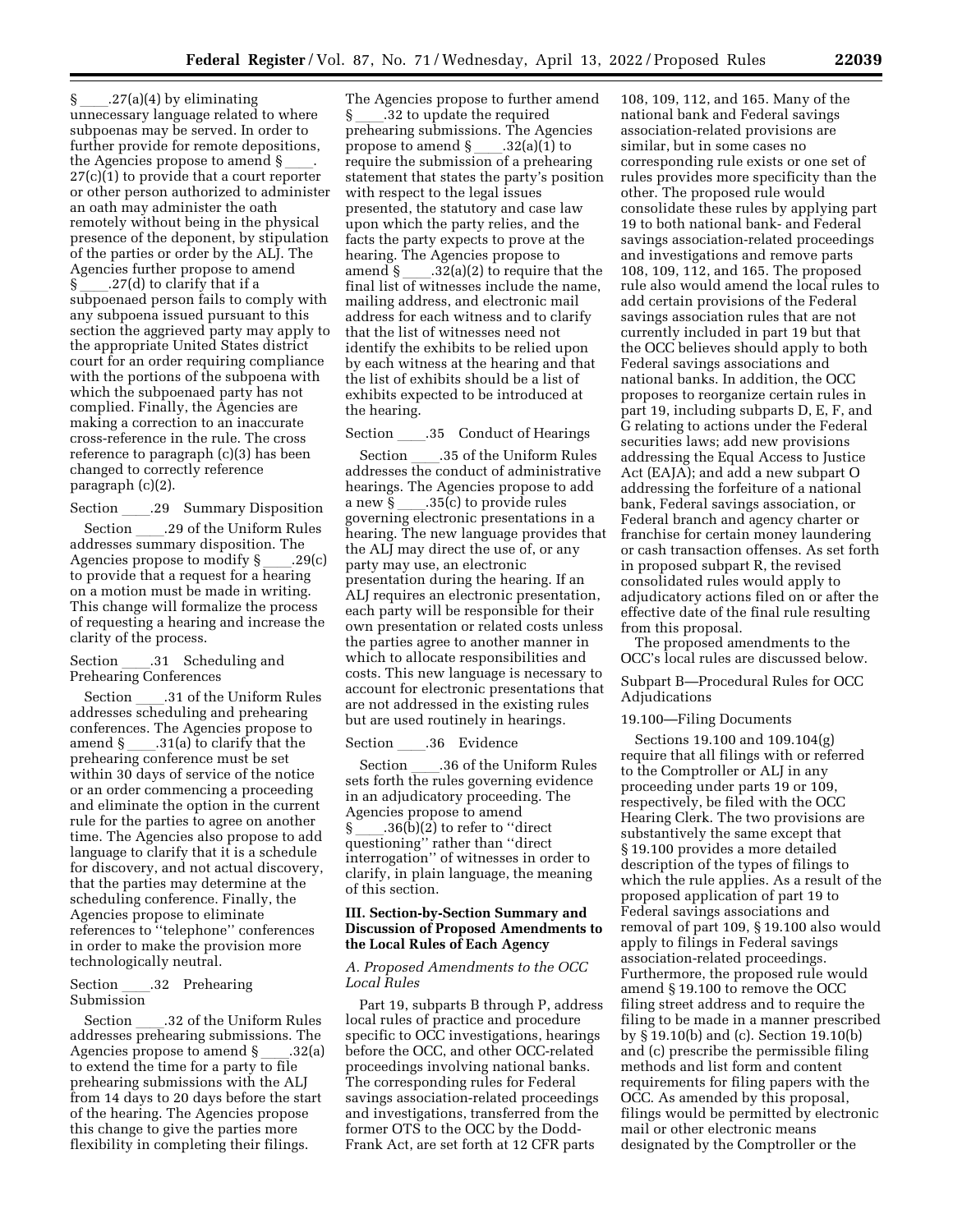ALJ. Lastly, the proposal would amend the current provision to clarify that the materials filed include any attachments or exhibits to the listed documents.

#### 19.101 Delegation to OFIA

Both §§ 19.101 and 109.101 provide that an ALJ at the Office of Financial Institution Adjudication (OFIA) will conduct actions brought under the respective subpart A rules. As a result of the proposed application of part 19 to Federal savings associations, § 19.101 would apply to adjudicatory actions brought against either national banks or Federal savings associations. The proposal would make one stylistic revision to § 19.101 to remove the passive sentence structure.

#### 19.102 Civil Money Penalties

The proposed rule would add a new § 19.102 that would incorporate parts of § 109.103(b), which provides rules for the payment of civil money penalties. The national bank rules do not address this topic with specificity, and the OCC has determined that these provisions, which clarify when parties must pay civil money payments, should be applicable to both national banks and Federal savings associations. As a result of this amendment, respondents would be required to pay civil money penalties assessed pursuant to subpart A of part 19 within 60 days after the issuance of the notice of assessment, unless the OCC requires a different time for payment. If a respondent has made a timely request for a hearing to challenge the assessment of the penalty, the respondent would not be required to pay the penalty until the OCC has issued a final order of assessment. In such instances, the respondent would be required to pay the penalty within 60 days of service of the final order unless the OCC requires a different time for payment.

Subpart C—Removals, Suspensions, and Prohibitions When a Crime Is Charged or a Conviction Is Obtained

Subpart C of part 19 includes the rules applicable in hearings brought against any institution-affiliated party 10

who the OCC has suspended or removed from office or prohibited from further participation in the affairs a depository institution pursuant to section 8(g) of the FDIA (12 U.S.C. 1818(g)). Part 108 applies similar rules to officers, directors, or other persons participating in the conduct of the affairs of a Federal savings association, Federal savings association subsidiary, or affiliate service corporation, although part 108 differs slightly on certain procedural issues. As described below, the proposed rule would amend subpart C to incorporate certain provisions of part 108 that would be helpful to the OCC in these adjudicatory actions, specifically apply amended subpart C to both national banks and Federal savings associations, and remove part 108. Although part 108 does not use the term ''institution-affiliated party,'' the OCC believes that the scope of part 108 is similar in substance to this term as defined in § 19.3 by reference to the FDIA.

#### 19.110 Scope

The proposed rule would amend § 19.110 to include a definitions section for subpart C similar to the one for Federal savings associations in § 108.2 to enhance the understanding and application of the rule and simplify the rule text. New § 19.110(b) would define 'petitioner" to mean an individual who has filed a petition for informal hearing under subpart C; ''depository institution'' to mean any national bank, Federal savings association, or Federal branch of a foreign bank; and ''OCC Supervisory Office'' to mean the Senior Deputy Comptroller or Deputy Comptroller of the OCC department or office responsible for supervision of the depository institution, or, in the case of an individual no longer affiliated with a particular depository institution, the Deputy Comptroller for Special Supervision. Furthermore, the proposal would label the existing paragraph in § 19.110 as paragraph (a), Scope, and retitle the section heading to account for the addition of definitions.

19.111 Suspension, Removal, or Prohibition

The proposed rule would reorganize § 19.111 into paragraphs; retitle the section heading, as well as the subpart, to clarify that it applies to institutionaffiliated parties and remove passive sentence structure. In newly designated § 19.111(a), the proposal would correct an omission in current § 19.111, which provides that the Comptroller may serve a notice of suspension or order of removal or prohibition pursuant to 12 U.S.C. 1818(g) on an institutionaffiliated party and must serve a copy of this notice or order on the appropriate depository institution. Because 12 U.S.C. 1818(g) also provides for a notice of prohibition, the proposed rule would add a reference to this notice of prohibition to this paragraph. In addition, § 108.4 provides for method of service by the Comptroller. Like § 108.4, newly designated § 19.111(a) would specify the manner of service by the Comptroller, providing that the Comptroller serve the notice or order in the manner set forth in § 19.11(c), Service of papers. The OCC also proposes to move the information regarding a request for a hearing by the institution-affiliated party to a separate paragraph § 19.111(b); add the ability to send the hearing request by same day courier service or overnight delivery service, in addition to by certified mail or by personal service with a signed receipt as provided under the current rule; and add the caveat that this submission rule applies unless instructed otherwise by the Comptroller. This proposed revision also utilizes the newly defined term ''OCC Supervisory Office.''

In addition, the proposed rule would include in § 19.111(b)(2) a provision similar to § 108.5(b) that requires an institution-affiliated party in a request for a hearing to admit or deny each allegation, or state that they lack sufficient information to admit or deny each allegation, which would be treated as a denial. Proposed § 19.111(b)(2) also provides that denials must fairly meet the substance of each allegation denied and that general denials are not permitted; when the institutionaffiliated party denies part of an allegation, that part must be denied and the remainder specifically admitted; and any allegation in the notice or order which is not denied is deemed admitted for purposes of the proceeding. Furthermore, similar to § 108.5(c), proposed § 19.111(b)(2) provides that the request must state with particularity how the institution-affiliated party intends to show that its continued service to or participation in the affairs of the institution would not pose a threat to the interests of the institution's depositors or impair public confidence in any institution. The OCC believes that adopting these provisions from the

 $^{\rm 10\,\prime\prime}$  Institution-affiliated party," as defined in § 19.3 by reference to section 3(u) of the FDIA (12 U.S.C. 1813(u)), means: (1) Any director, officer, employee, or controlling stockholder (other than a bank holding company or savings and loan holding company) of, or agent for, an insured depository institution; (2) any other person who has filed or is required to file a change-in-control notice with the appropriate Federal banking agency under 12 U.S.C. 1817(j); (3) any shareholder (other than a bank holding company or savings and loan holding company), consultant, joint venture partner, and any other person as determined by the appropriate Federal banking agency who participates in the conduct of the affairs of an insured depository

institution; and (4) any independent contractor (including any attorney, appraiser, or accountant) who knowingly or recklessly participates in any violation of any law or regulation, any breach of fiduciary duty, or any unsafe or unsound practice which caused or is likely to cause more than a minimal financial loss to, or a significant adverse effect on, the insured depository institution.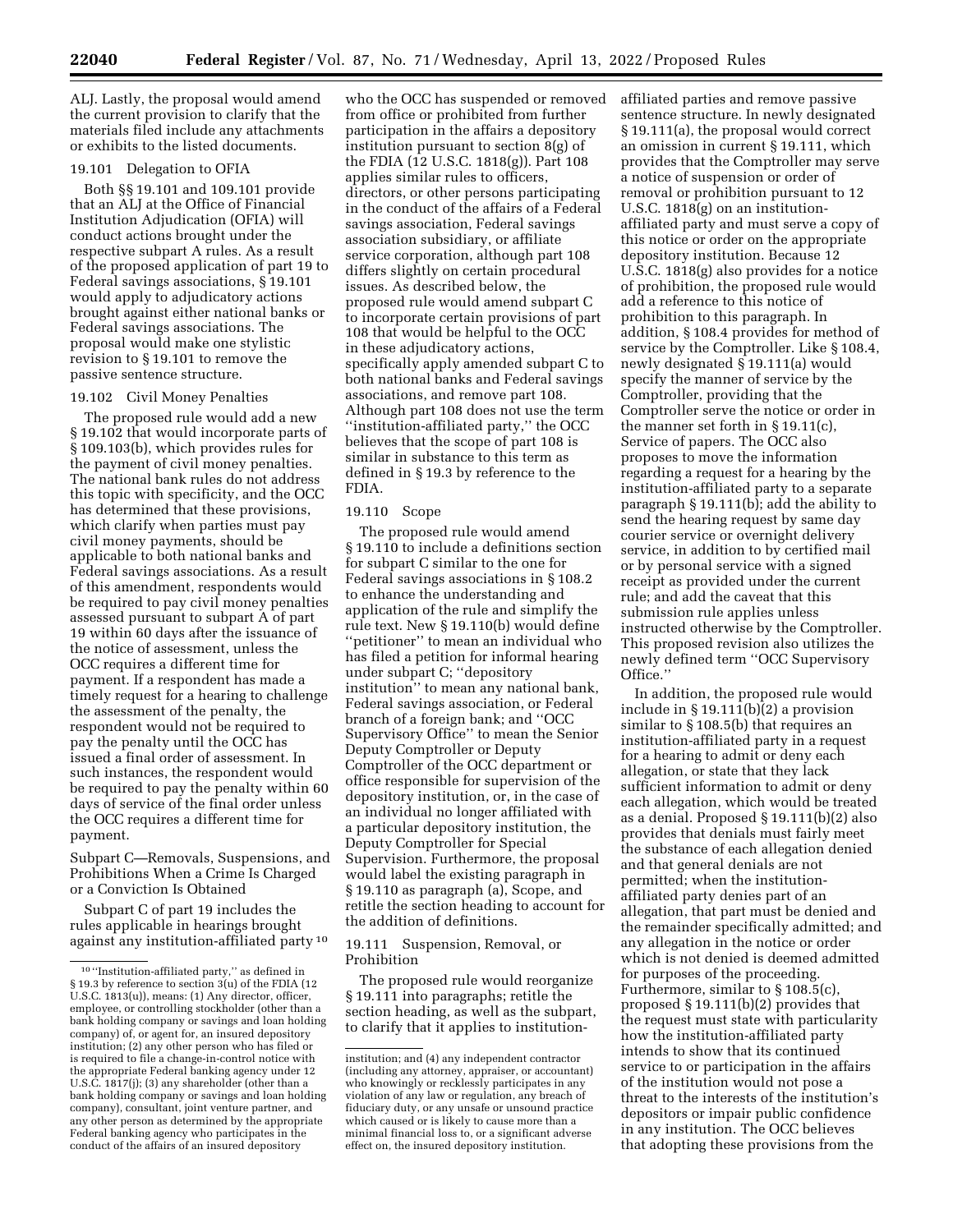Federal savings association rule should help narrow the issues to be contested and make this rule more consistent with the adjudicatory rule in § 19.19.

Furthermore, the proposed rule would add the default provision included in § 108.8 to § 19.111, as new paragraph (c). Under this new paragraph, if the institution-affiliated party fails to timely file a petition for a hearing pursuant to § 19.111(b); fails to appear at a hearing either in person or by attorney, or fails to submit a written argument where oral argument has been waived pursuant to § 19.112(c), the notice of suspension or prohibition would remain in effect until the information, indictment, or complaint is finally disposed of and the order of removal or prohibition would remain in effect until terminated by the OCC. The OCC believes the application of this provision to national banks should clarify that there are consequences if a petitioner fails to appear or fails to answer.

#### 19.112 Informal Hearing

The proposal would make a number of changes to § 19.112, which provides the procedures for informal suspension or removal hearings before the OCC involving an institution-affiliated party. In § 19.112(a), the proposal would update the name of the OCC's Enforcement and Compliance Division to OCC Enforcement. The proposal also would remove the requirement in this paragraph that the OCC Supervisory Office notify the appropriate OCC District Counsel of the hearing, as this is an unnecessary step.

In  $\S 19.112(c)(2)$ , the proposal would add language to clarify that, when responding to a petitioner's submissions, the OCC would serve other parties in the manner set forth in § 19.11(c).

In § 19.112(d), the proposal would amend paragraph (d)(2), which provides that the informal hearing is not governed by formal rules of evidence, to clarify that these inapplicable formal rules of evidence include the Federal Rules of Evidence, as provided in § 19.36. The proposal also would clarify paragraph (d)(3)(i) by breaking up the first sentence into two sentences. In paragraph (d)(3)(ii), the proposal would provide that the presiding officer may require, instead of permit as in the current paragraph, a shorter time period in which the parties may request oral testimony or witnesses at a hearing, which is the more accurate action for a presiding officer. As in § 19.27(c), the proposal also would amend  $§ 19.112(d)(3)(ii)$  to provide that, by stipulation of the parties or by order of the presiding officer, a court reporter or

other authorized person may administer the required oath to a witness remotely without being in the physical presence of the witness. This amendment would update the current oath requirement for witnesses to account for remote proceedings and conform this provision to § 19.112(d)(4), which permits electronic presentations at the hearing. In paragraph (d)(3)(iii), the proposal would make technical changes to the different actions a presiding officer may take related to a suspension or prohibition based on an indictment, information, or complaint and a removal or prohibition with respect to a conviction or pre-trial diversion program to better reflect 12 U.S.C. 1818(g). Throughout paragraph (d) the proposal would make technical corrections by replacing ''appointed OCC attorney'' with ''OCC.''

The proposed rule also would add a new paragraph (d)(4) to § 19.112 to provide rules governing electronic presentations in the course of a hearing. As in proposed § 19.35(c), this provision would provide that, based on the circumstances of each hearing, the presiding officer may direct the use of, or any party may elect to use, an electronic presentation during the hearing. If the presiding officer requires an electronic presentation, each party would be responsible for its own presentation or related costs unless the parties agree to allocate presentation responsibilities and costs differently. This new language is necessary to account for the routine use of electronic presentations in hearings that existing rules do not address.

Throughout § 19.112, the proposal would utilize the newly defined term ''OCC Supervisory Office'' and remove passive sentence structure.

#### 19.113 Recommended and Final Decisions

The proposed rule would make a number of changes to § 19.113, which provides the procedures for decisions by the presiding officer and the OCC. The proposal would update § 19.113(c) to permit the Comptroller to notify the petitioner of a decision by electronic mail or other electronic means, if the petitioner consents, instead of by registered mail. The proposal also would make technical changes to paragraph (c) by replacing ''when'' with ''if'' in describing whether the petitioner has waived an oral hearing, replacing the ''must'' with ''will'' in describing the Comptroller's notification of the decision, and replacing the ''and'' with ''or'' in describing the actions that the Comptroller may affirm, terminate, or modify in its final decision. In

§ 19.113(d), the proposal would clarify that there could be more than one charge against an institution-affiliated party. In § 19.113(f), the proposal would remove the passive sentence structure. Lastly, the proposal would add headings to each paragraph.

#### Subparts D Through G—Actions Under the Federal Securities Laws

Subparts D, E, F, and G of part 19 set forth the procedures applicable to actions taken by the OCC with respect to banks pursuant to various provisions of the Federal securities laws, including the Securities Exchange Act of 1934 (Exchange Act). Specifically, subpart D addresses exemption hearings under section 12(h) of the Exchange Act, subpart E addresses disciplinary proceedings, subpart F addresses civil money penalties, and subpart G addresses cease and desist authority. Although these Federal securities laws also apply to Federal savings associations, there are no comparable provisions in OCC regulations for Federal savings associations. Instead, the former OTS relied on the authority granted under the Exchange Act for these actions rather than incorporating the authority into its rules and specified in § 109.100(c) that the Uniform Rules of Practice and Procedure in part 109, subpart A applied to proceedings under the Exchange Act. The OCC proposes to amend the rules in subparts D, E, F, and G to apply to Federal savings associations and to make other changes, described below. To streamline the rules, the OCC also proposes to combine subparts D, E, F, and G into one subpart D entitled ''Actions under the Federal Securities Laws,'' reserve subparts E, F and G; and remove § 109.100(c).

19.120 Exemption Hearings Under Section 12(h) of the Securities Exchange Act of 1934

The proposed rule would move the provisions in subpart D of part 19 to a new § 19.120. Current subpart D governs informal hearings by the Comptroller to determine whether, pursuant to authority in sections 12(h) and (i) of the Exchange Act (15 U.S.C. 78*l*(h) and (i)), to exempt an issuer or a class of issuers from the provisions of sections 12(g), 13, or 14 of the Exchange Act (15 U.S.C. 78*l*(g), 78m or 78n) or whether to exempt any officer, director, or beneficial owner of securities of an issuer from section 16 of the Exchange Act (15 U.S.C. 78p). This subpart currently covers issuers that are banks whose securities are registered pursuant to section 12(g) of the Exchange Act (15 U.S.C. 78*l*(g)). In addition to proposing to apply this provision to issuers that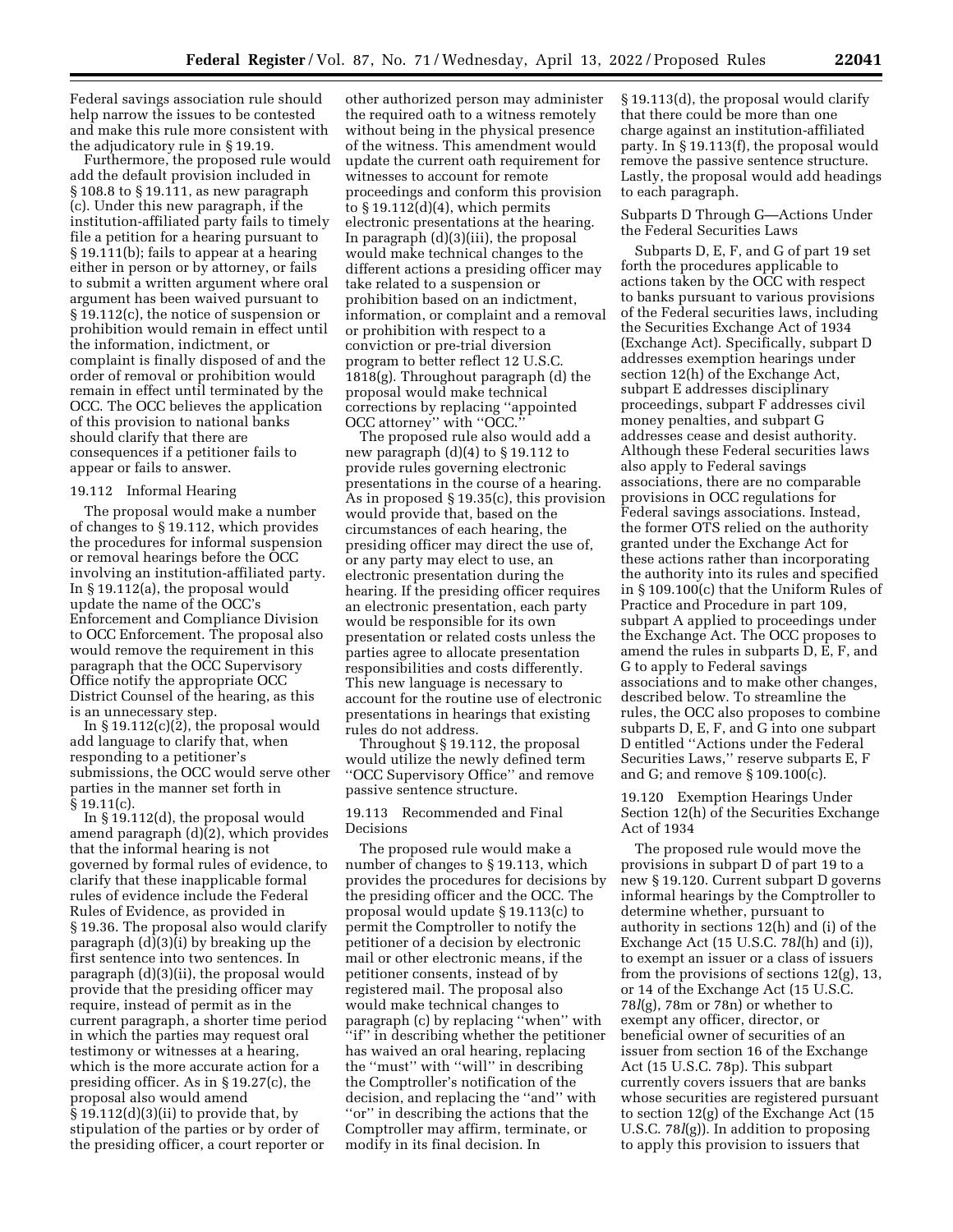are Federal savings associations, the OCC proposes the following changes.

Specifically, the proposal would clarify in proposed § 19.120(a) that this section would apply to national bank and Federal savings association issued securities that may be subject to registration in addition to those securities already registered. This change would permit a national bank or Federal savings association to obtain an exemption from the OCC in advance of registering.

The OCC also proposes that when an applicant provides a copy of its newspaper notice of an exemption hearing to its shareholders pursuant to § 19.120(c) it must do so in the same manner as is customary for shareholder communications, which could be through electronic means. This change should make it easier and less burdensome to comply with this notice requirement.

In addition, as in proposed §§ 19.35(c) and 19.112(d)(4), the proposed rule would add a provision, § 19.120(d)(8), governing electronic presentations in the course of an Exchange Act-related hearing. This provision would provide that, based on the circumstances of each hearing, the presiding officer may direct the use of, or any party may elect to use, an electronic presentation during the hearing. If the presiding officer requires an electronic presentation during the hearing, each party would be responsible for its own presentation and related costs unless the parties agree to another manner by which to allocate presentation responsibilities and costs. As indicated above, this new language is necessary to account for the routine use of electronic presentations in hearings that the existing rule does not currently address. The proposed rule would make a conforming change in  $§ 19.120(d)(6)$  that would allow, by stipulation of the parties or by order of the presiding officer, a court reporter or other authorized person to administer the required oath to a witness remotely without being in the physical presence of the witness. Furthermore, the proposed rule would clarify in proposed § 19.120(d)(9) that a transcript of the hearing may be provided by electronic means.

Lastly, the OCC proposes technical changes to § 19.120. The proposed rule would make minor, non-substantive changes in provisions redesignated as paragraphs (b) and (c), remove passive sentence structure in text redesignated as paragraph (d)(9), allow for more than one applicant in provisions redesignated as paragraphs (d)(4) and (5) and (e), and change references in this section to the ''Securities and Corporate

Practices Division'' to ''Bank Advisory'' to reflect the reorganization of the OCC's Law Department.

19.121 Disciplinary Proceedings Involving the Federal Securities Laws

The proposed rule would move the provisions in subpart E of part 19 to a new § 19.121. Current subpart E governs proceedings by the Comptroller to determine whether to take disciplinary actions against banks that are transfer agents, municipal securities dealers, government securities brokers, government securities dealers, or persons associated with or seeking to become associated with these institutions.11 The proposal would apply this section to Federal savings associations by defining ''bank'' to mean a national bank or Federal savings association, and, when referring to a government securities broker or government securities dealer, a Federal branch or agency of a foreign bank. In addition, the proposed rule would define ''transfer agent,'' ''municipal securities dealer,'' ''government securities broker,'' ''government securities dealer,'' and person associated with a person engaged in these activities or with a bank engaged in these activities by cross-referencing to definitions in the Exchange Act. The proposal also makes conforming changes to these defined terms throughout the section. The OCC also is proposing technical changes to terms used in this section to correlate them more closely with terms used in the Exchange Act, including the addition to the scope of § 19.121 of any person seeking to become associated with a government securities broker or government securities dealer. Furthermore, the OCC proposes to remove the reference to the Comptroller's delegate in redesignated paragraph (a)(2). The definition of ''Comptroller'' in § 19.3, which applies to § 19.121, includes a person delegated to perform the functions of the Comptroller of the Currency. Therefore, this reference is unnecessary. Lastly, the OCC proposes a clarifying change to replace the term ''party'' with the more accurate term ''respondent'' in redesignated paragraphs (b)(1) and  $(c)(2).$ 

19.122 Civil Money Penalty Authority Under Federal Securities Laws

The proposed rule would move the provisions in subpart F of part 19 to a new § 19.122. Current subpart F governs proceedings by the Comptroller to determine whether to impose a civil money penalty against banks that are transfer agents, municipal securities dealers, government securities brokers, government securities dealers, or persons associated with or seeking to become associated with these institutions.12 As with proposed § 19.121, the proposed rule would apply this provision to Federal savings associations by defining ''bank'' to mean a national bank or Federal savings association and, when referring to a government securities broker or government securities dealer, a Federal branch or agency of a foreign bank. The OCC also proposes to define ''transfer agent,'' ''municipal securities dealer,'' ''government securities broker,'' ''government securities dealer,'' and person engaged in these activities or person associated with a bank engaged in these activities by cross-referencing to definitions in the Exchange Act. Lastly, as with proposed § 19.121, the OCC has made other technical changes to terms used in this section to correlate them more closely with terms used in the Exchange Act, including the addition of persons seeking to become associated with a government securities broker or government securities dealer to the scope of this section.

19.123 Cease and Desist Authority Under Federal Securities Laws

The proposed rule would move the provisions in subpart G of part 19 to a new § 19.123. Current subpart G governs proceedings by the Comptroller to determine whether to initiate cease-anddesist proceedings against a national bank for violations of sections 12, 13, 14(a), 14(c), 14(d), 14(f), and 16 of the Exchange Act (15 U.S.C. 78*l,* 78m, 78n(a), 78n(c), 78n(d), 78n(f), and 78p) or implementing regulations. The proposed rule would apply this provision to both national banks and Federal savings associations. It also would update this provision by adding violations enacted by, or rules or regulations enacted thereunder, the Sarbanes-Oxley Act in 2002, as amended,13 specifically sections 301 14 (audit committees), 302 (corporate responsibility for financial reports), 303 (improper influence on conduct of audits), 304 (forfeiture of certain

 $^{11}$  Pursuant to sections 3(a)(34)(G)(i) and 15C(c)(2)(A) of the Exchange Act (15 U.S.C. 78c(a)(34)(G)(i) and 78o–5(c)(2)(A), the OCC also may take disciplinary actions against Federal branches and agencies of foreign banks that are government securities brokers or government securities dealers or persons associated with or seeking to become associated with these entities.

<sup>&</sup>lt;sup>12</sup> *Id.* **12** *Id.* **13** Public Law 107–204, 116 Stat. 745 (2002).

 $14$  Adding section  $10A(m)$  to the Exchange Act.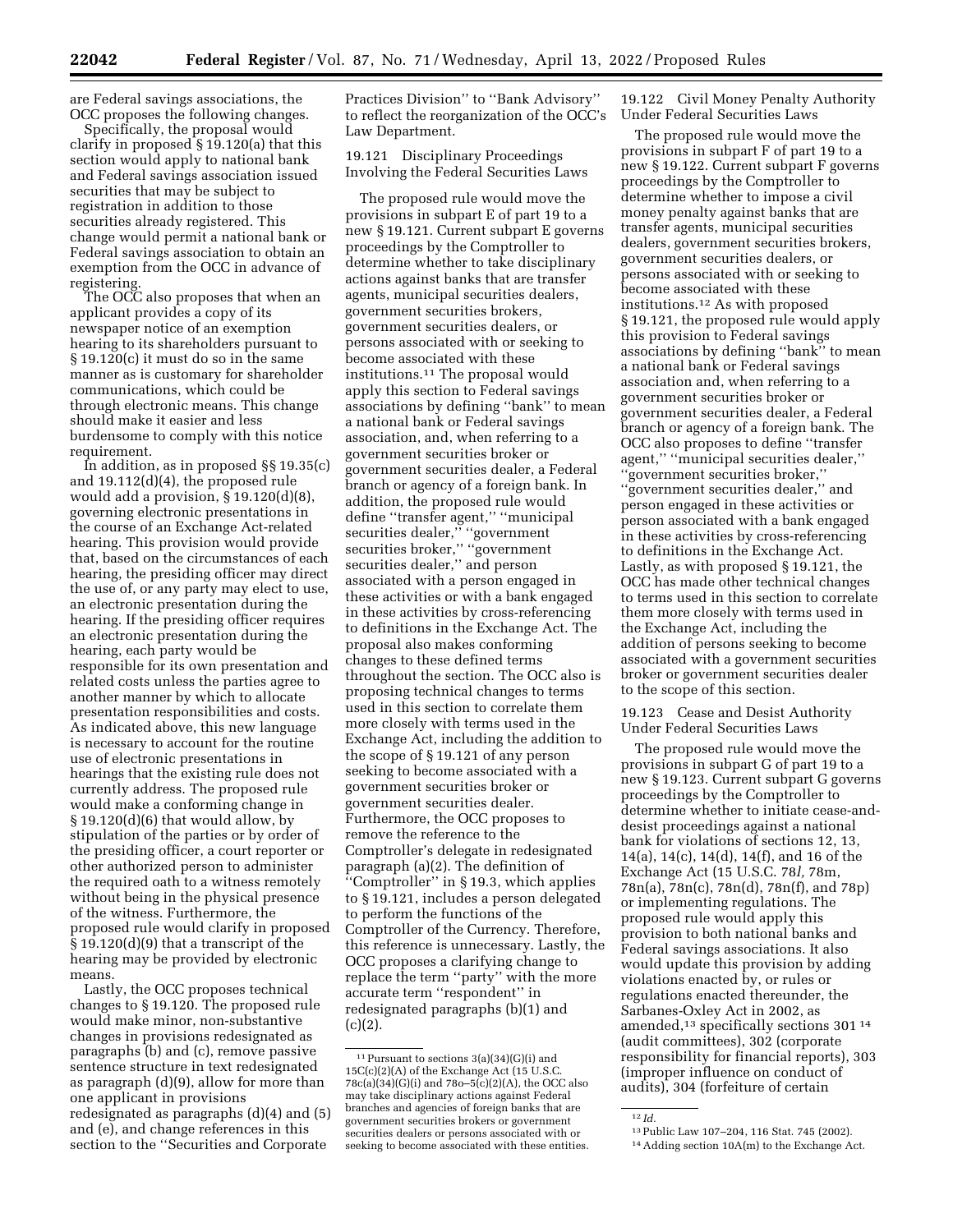bonuses and profits), 306 (insider trades during pension fund blackout periods), 401(b) (accuracy of financial reports), 404 (management assessment of internal controls), 406 (code of ethics for senior financial officers), and 407 (disclosure of audit committee financial expert) 15 (15 U.S.C. 78j–1(m), 7241, 7242, 7243, 7244, 7261, 7262, 7264, and 7265).

#### Subpart H—Change in Bank Control

The Change in Bank Control Act (CBCA), which added section 7(j) to the FDIA (12 U.S.C. 1817(j)) and which the OCC has implemented at 12 CFR 5.50, provides that no person may acquire control of an insured depository institution unless the appropriate Federal bank regulatory agency has been given prior written notice of the proposed acquisition. If, after investigating and soliciting comment on the proposed acquisition, the agency disapproves the acquisition, the agency must mail a written notification to the filer within three days of the decision. The filer may then request an agency hearing on the proposed acquisition within 10 days of receipt of the disapproval notice. The Uniform Rules in part 19, subpart A, and part 109, subpart A, apply to hearings for filers whose proposed acquisition of a national bank or Federal savings association, respectively, under the CBCA has been disapproved by the OCC. Subpart H of part 19 provides additional hearing procedures for insured national banks. Section 5.50, which applies to both national banks and Federal savings associations, directs filers who wish to pursue a hearing for a disapproval decision to part 19, subpart H. However, subpart H refers only to national banks.

Because 12 CFR 5.50 applies to both national banks and Federal savings associations, the proposed rule would amend subpart H by adding language that would make it specifically applicable to Federal savings associations in addition to national banks. Furthermore, because 12 CFR 5.50 applies to both *insured and uninsured* institutions and refers all filers who have been disapproved under § 5.50 to the part 19 procedures, the proposed rule would amend subpart H to make it also applicable to uninsured institutions. In addition, the proposed rule would streamline subpart H by removing a description of the CBCA disapproval process and instead crossreferencing to 12 CFR 5.50 in the scope of § 19.160 and removing current paragraph (a) in § 19.161, which

contains provisions relating to disapproval notification that are duplicative of 12 CFR 5.50(f). The proposal also would add section headings to § 19.160 and revise the section heading in § 19.161.

Subpart I—Discovery Depositions and Subpoenas

Subpart I of part 19 and § 109.102 address the rules applicable to discovery depositions and subpoenas relating to national banks and Federal savings associations, respectively. These provisions are substantively similar but have slightly different wording. The proposed rule would apply part 19, subpart I to Federal savings associations and remove § 109.102. The OCC also proposes further changes to subpart I. In § 19.170(a) and (d), the proposal revises the phrase ''direct knowledge of matters that are non-privileged, relevant, and material to the proceeding'' to ''direct knowledge of matters that are nonprivileged and of material relevance to the proceeding.'' This change would clarify that persons being deposed have information of material relevance to the proceeding and would be consistent with the requirements for document discovery in current and proposed § 19.24(b). Furthermore, the proposal would amend paragraph (a) to specify that a party also may take a deposition of a hybrid fact-expert witness in addition to an expert and a person, including another party, who has direct knowledge of matters that meet the standards of the paragraph, labeled as a "fact witness" by this amendment. This amendment would define a hybrid factexpert witness as a fact witness who also will provide relevant expert opinion testimony based on the witness's training and experience.

The proposal also adds a new paragraph (a)(1) to § 19.170 to require a party to produce an expert report for any testifying expert or hybrid factexpert witness before the witness's deposition and that, unless otherwise provided by the ALJ, the party must produce such report at least 20 days prior to the deposition. This new provision would ensure that a deposing party has the benefit of the expert report prior to the deposition of an expert or hybrid fact-expert witness and that the deposing party has sufficient time to review the report prior to the deposition. Furthermore, new paragraph (a)(2) of § 19.170 would provide that respondents, collectively, are limited to a combined total of five depositions from all fact witnesses and hybrid factexpert witnesses. This paragraph also would provide that Enforcement Counsel has the same deposition limit.

This limit in the number of depositions would add efficiencies to the discovery process and prevent deposition requests from delaying the completion of the proceeding. Lastly, proposed  $§ 19.170(a)(2)$  provides that a party is entitled to take a deposition of each expert witness designated by an opposing party. This provision would codify the right of a party to depose the opposing party's designated expert witness.

The proposal would amend § 19.170(b) to require that a deposition notice provide the manner for taking the deposition in addition to the time and place. In addition, the proposal would add language to § 19.170(b) to indicate that a deposition notice may require the witness to be deposed at any place within a State, territory, or possession of the United States or the District of Columbia in which that witness resides or has a regular place of employment or such other convenient place as agreed by the noticing party and the witness. Paragraph (b) also would permit the parties to stipulate, or the ALJ to order, that a deposition be taken by telephone or other remote means. The OCC believes these changes would make it easier and perhaps less costly for parties to obtain, and witnesses to provide, depositions, thereby improving the factfinding process.

In § 19.170(c), the proposal would provide that a party may take depositions no later than 20 days before the scheduled hearing date, instead of 10 days as in the current rule, except with permission of the ALJ for good cause shown. Increasing this time before a hearing will allow all parties more time to prepare for the hearing.

As elsewhere in this proposal, the OCC proposes to amend § 19.170(d), Conduct of a deposition, to provide that, by stipulation of the parties or by order of the ALJ, a court reporter or other authorized person may administer the required oath to a deponent remotely without being in the physical presence of the deponent. This amendment would update the current oath requirement for witnesses to account for remote proceedings and conform this provision to § 19.170(b)(ii), which allows depositions to be taken by telephone or other remote means.

The proposal would update § 19.170(e)(1)(i) to allow for the witness's testimony to be recorded by electronic means such as by a video recording device. The current rule only allows for recording by a stenotype machine and electronic sound recording device. The proposed change would update the rule to reflect new

<sup>15</sup> 15 U.S.C. 78j–1(m), 7241, 7242, 7243, 7244, 7261, 7262, 7264, and 7265.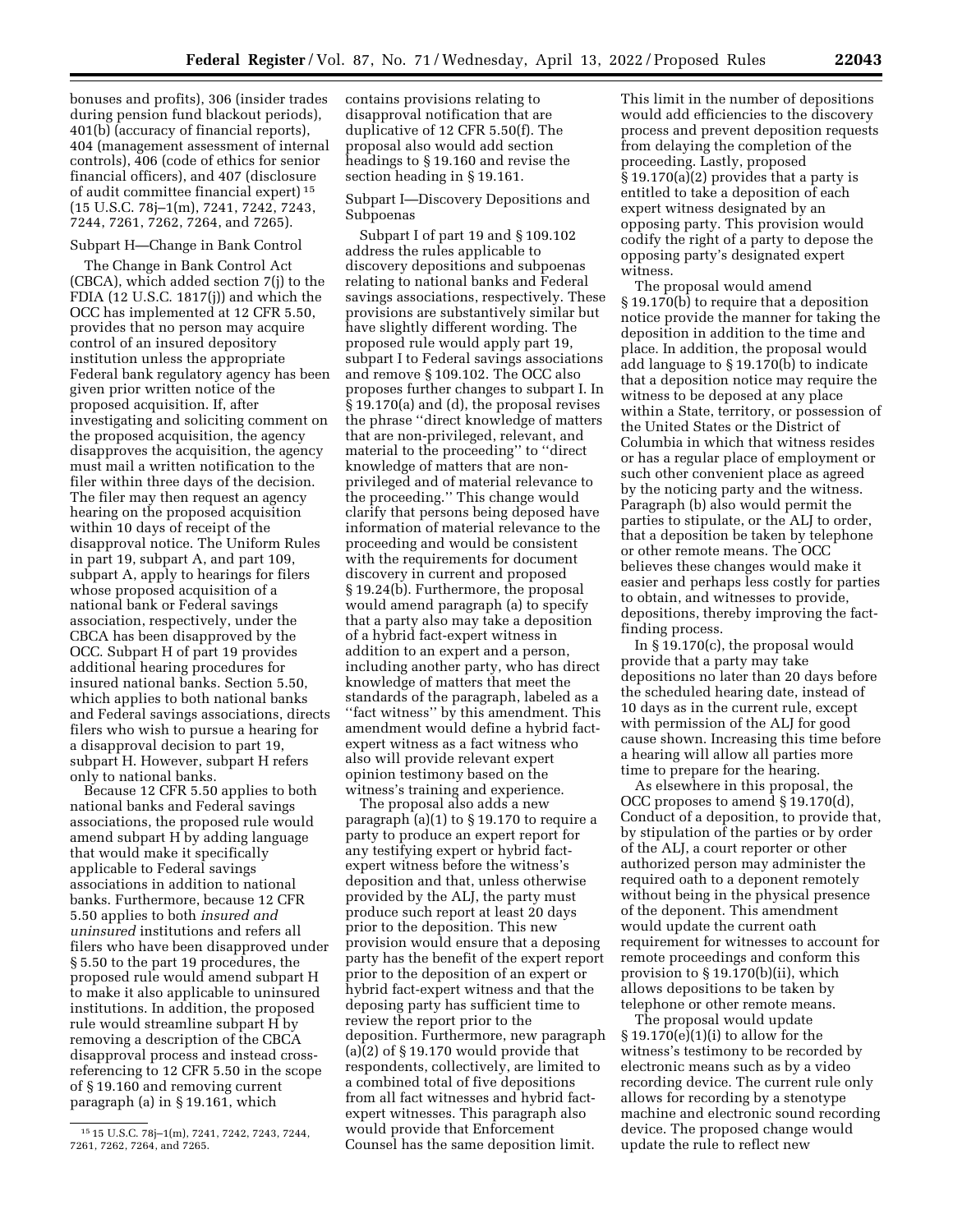technology and add flexibility to the testimony process.

Lastly, the proposal would make a non-substantive change to the heading in paragraph (a) and change the heading of paragraph (g) from ''Fees'' to ''Expenses'' to more accurately describe the subject of the paragraph.

With respect to § 19.171, the proposal would amend paragraph (a) to correct a cross-reference and conform the reference to a place located in the United States to that used elsewhere in part 19. The proposal also would amend paragraph  $(b)(2)$ , which requires the party serving a subpoena to file proof of service with the ALJ, to provide that this proof of service is not required if so ordered by the ALJ. The OCC is proposing this change because, in some OCC proceedings, the ALJ indicated they did not wish to receive this proof of service. Finally, the proposal would amend paragraph (c) to provide that any party, in addition to a person named in a subpoena, may file a motion to quash or modify the subpoena. This amendment would ensure that a party has the right to seek to quash or modify a third-party deposition subpoena.

#### Subpart J—Formal Investigations

Subpart J of part 19 and part 112 address formal investigations against national banks and Federal savings associations, respectively. The proposed rule would amend subpart J to make it applicable to both national banks and Federal savings associations and remove part 112. Unlike the Federal savings association rule at § 112.7(b), subpart J does not include a provision specifically providing for motions to quash subpoenas. The OCC has determined that it is neither necessary nor appropriate to include this provision because the recipient may challenge investigative subpoenas in Federal court. However, the proposal would add a new paragraph (c) to § 19.184 of subpart J that is similar to the Federal savings association rule at § 112.7(c). This new paragraph would permit subpoenas that require the attendance and testimony of witnesses or the production of documents, including electronically stored information, to be served on any person or entity within any State, territory, or possession of the United States or the District of Columbia or as otherwise provided by law. This proposed provision also would subject foreign nationals to subpoenas if service is made upon a duly authorized agent located in the United States or in accordance with international requirements for service of subpoenas. The existing rule for national banks is not clear on service of foreign nationals,

and the adoption of specific language from the Federal savings association rule should eliminate the disputes that previously have arisen on this issue. Furthermore, the addition of language regarding international subpoena requirements would codify existing OCC practice.

The OCC also proposes further changes to subpart J. First, the OCC is proposing to amend § 19.181, Confidentiality of formal investigations. Currently, this provision provides that information or documents obtained in the course of a formal investigation are confidential and may be disclosed only in accordance with the provisions of 12 CFR part 4. The OCC proposes to describe in more detail the information or documents that are confidential to better ensure the confidentiality of formal investigations. Specifically, proposed § 19.181 would state that the entire record of any formal investigative proceeding, including the resolution or order of the Comptroller authorizing or terminating the proceeding; all subpoenas issued by the OCC during the investigation; and all information, documents, and transcripts obtained by the OCC in the course of a formal investigation, are confidential and may be disclosed only in accordance with the provisions of part 4. The proposal also would add that this information may be disclosed pursuant to the OCC discovery obligations under subpart A of part 19.

Second, the OCC proposes to amend § 19.182, Order to conduct a formal investigation, to clarify the list of actions persons authorized to conduct an investigation may take. Currently, this section provides that these persons may, among other things, issue subpoenas *duces tecum,* administer oaths, and receive affirmations as to any matter under investigation by the Comptroller. The proposal would add that these authorized persons also may take or cause to be taken testimony under oath, issue subpoenas other than subpoenas *duces tecum,* and modify subpoenas. This amendment would make this section more consistent with the powers enumerated in the relevant underlying statutes, including 12 U.S.C. 1818(n) and 1820(c). The proposal also would make a technical correction to indicate that authorized persons may administer affirmations rather than receive affirmations. Section 19.182 also currently provides that, upon application and for good cause, the Comptroller may limit, modify, or withdraw the order at any stage of the proceedings. The proposal would clarify that the Comptroller may also terminate the order. Finally, the proposal would

amend § 19.182 to specifically indicate that the persons conducting the investigation are empowered by the Comptroller to do so.

Third, the proposed rule would amend § 19.183, Rights of witnesses. Current paragraph (a) provides that any person who is compelled or requested to furnish testimony, documentary evidence, or other information with respect to any matter under formal investigation must, on request, be shown the order initiating the investigation. The proposal would amend this provision to provide that such persons may not retain copies of the order without first receiving written approval of the OCC. This amendment would ensure the confidentiality of the order.

Current paragraph (b) of § 19.183 provides that a person testifying in a formal investigation may be accompanied, represented, and advised by counsel, and indicates that this right to counsel means that the attorney may be present at all times while the person is testifying and that the attorney may, among other things, question the person briefly at the conclusion of the testimony to clarify answers and make summary notes during the testimony solely for use of the person testifying. The proposal would amend this description of permissible attorney activities to provide that the attorney's questioning of the person may be on the record. This change would ensure a more complete formal record of the proceeding. In addition, the proposal would provide that the notes taken by the attorney during testimony may be used solely in representing the person. This change would allow the attorney to use these notes and not restrict use of the notes to the person testifying thereby enabling the attorney to better represent their client.

Current paragraph (c) of § 19.183 provides that any person who has given or will give testimony and counsel representing the person may be excluded from the proceedings during the taking of testimony of any other witness. The proposal would amend this provision to specify that such person and counsel may be excluded during the testimony of any other person at the discretion of the OCC or the OCC's designated representative. Furthermore, the proposal would provide that neither attorney(s) for the institution(s) affiliated with the testifying person nor attorneys for any other interested persons have any right to be present during the testimony of any person not personally represented by such attorney. These changes would ensure the confidentiality and integrity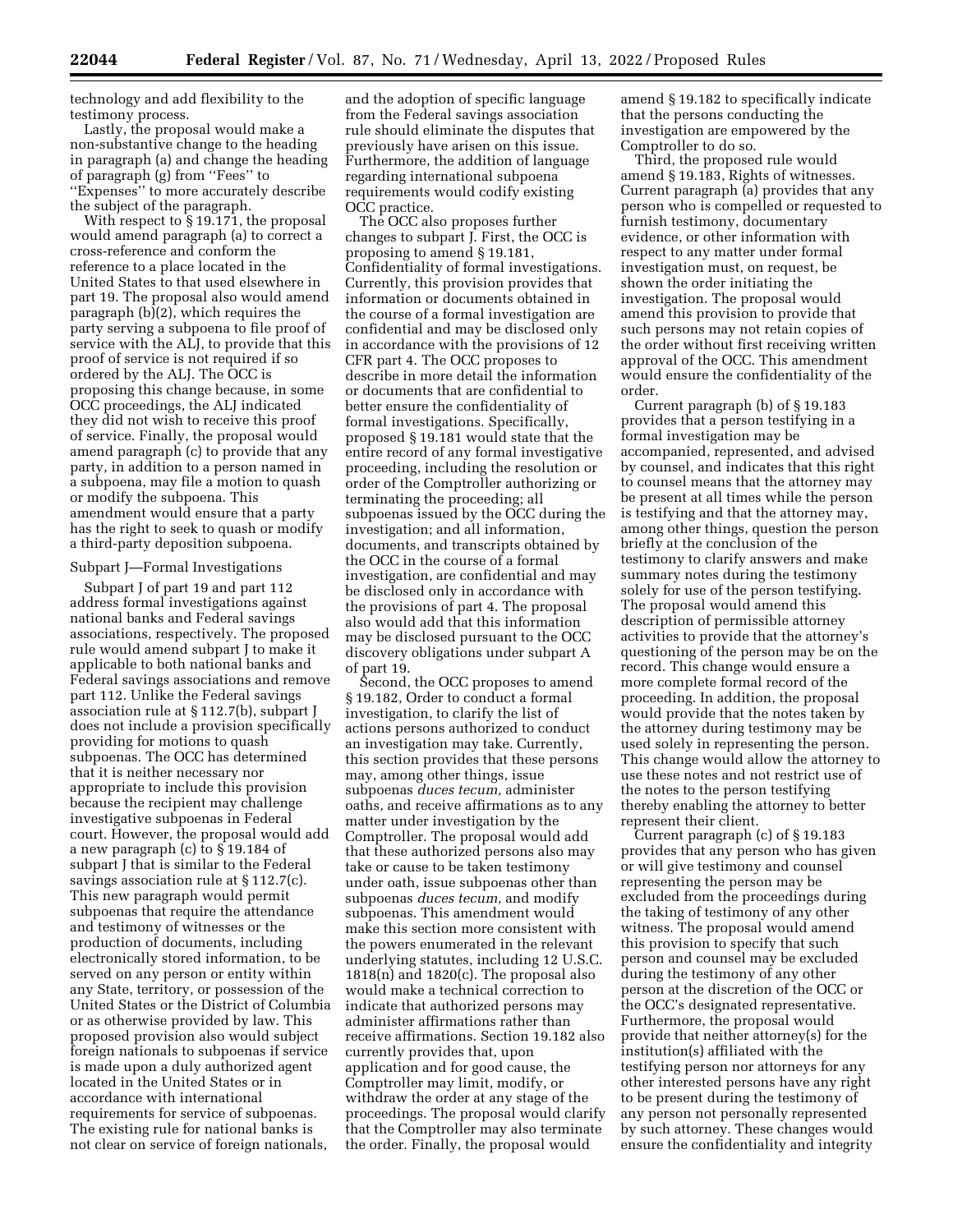of the proceeding by mitigating conflicts of interest and clarify that it is the OCC or OCC's designated representative who makes the decision on exclusion.

Current paragraph (d) of § 19.183 provides that any person who is compelled to give testimony is entitled to inspect any transcript that has been made of the testimony but may not obtain a copy if the Comptroller's representatives conducting the proceedings have cause to believe that the contents should not be disclosed pending completion of the investigation. The proposal would remove the burden of proving ''cause'' included in this provision, as the OCC finds this unnecessary. The proposal also would eliminate the language that limits the release of the transcript pending completion of the investigation because the reasons for not disclosing the transcript may persist beyond the conclusion of any pending investigation.

Paragraph (e) of § 19.183 provides that any designated representative conducting an investigative proceeding must report to the Comptroller any instances where a person has been guilty of dilatory, obstructionist, or insubordinate conduct during the course of the proceeding or any other instance involving a violation of this part. As this paragraph does not pertain to rights of witnesses, and to make clear that this provision applies to all formal investigations covered by subpart J, the OCC proposes to redesignate this paragraph as a new § 19.185. In redesignated § 19.185, the OCC proposes replacing the phrase ''has been guilty of'' with ''has engaged in.'' The phrase "has been guilty of" is unclear in the context of this rule. Furthermore, the OCC does not believe it is appropriate for a person to be found guilty of this behavior before the designated representative reports this person to the OCC. With this change, the OCC may investigate or take other action with respect to this individual to ensure the fairness and accuracy of the proceeding in a more timely manner. This change also conforms the scope of this provision with the scope of a similar provision, § 19.197, which involves the reporting of certain conduct of an individual practicing before the OCC.

Fourth, the proposal would amend § 19.184, Service of subpoena and payment of witness expenses, by removing the specific language in paragraph (b) regarding the payment of witnesses and instead cross-reference to the more detailed rule for witness payments contained in revised § 19.14, discussed previously.

Lastly, the OCC proposes technical changes to subpart J. The proposal would replace references to ''the Comptroller'' with ''the OCC'' in § 19.183(b) and (d) and in redesignated § 19.185 and replace the term ''representatives'' with ''designated representatives'' in § 19.183(d)'' to align the provisions more closely with the statute. The proposal also would remove the references to the ''Comptroller's delegate'' in §§ 19.180 and 19.182 as the definition of ''Comptroller'' in § 19.3, which applies to subpart J, includes a person delegated to perform the functions of the Comptroller of the Currency. In addition, the proposal would add reference to Federal branches and agencies in § 19.180 to more completely describe those entities that are subject to the OCC's examination authority. Finally, the proposal would add section headings to § 19.183.

Subpart K—Parties and Representational Practice Before the OCC; Standards of Conduct

Subpart K of part 19 contains rules relating to parties and representational practice before the OCC. The OCC is proposing mostly technical changes to this subpart.

First, in § 19.190, Scope, the proposal would make a confirming change to a cross-reference to reflect this rulemaking's proposed amendments to subpart D.

Second, the proposal would amend the definition of ''practice before the OCC'' in paragraph (a) of § 19.191, Definitions. Currently, the OCC defines the term to include any matters connected with presentations to the OCC or any of its officers or employees relating to a client's rights, privileges, or liabilities under laws or regulations administered by the OCC. The proposed rule would clarify this statement so that it applies to both written and oral presentations. Section 19.191(a) also provides that the term ''practice before the OCC'' does not include work prepared for a bank solely at its request for use in the ordinary course of its business. The proposal would amend this statement so that it also includes work prepared for a Federal savings association and a Federal branch or agency of a foreign bank, and change ''bank'' to ''national bank.'' These changes are part of the OCC's application of part 19 to Federal savings associations and the OCC's specific inclusion of Federal branches and agencies in part 19 to clarify the application of part 19 to all entities supervised by the OCC.

Third, the proposal would amend § 19.194, Eligibility of attorneys and accountants to practice, by removing the phrase ''who is qualified to practice as an attorney'' in paragraph (a) and the phrase ''who is qualified to practice as a certified public accountant or public accountant'' in paragraph (b). Section 19.191 defines the terms ''attorney'' and ''accountant'' and these definitions reference qualification requirements. Therefore, these phrases are superfluous.

Fourth, the proposal would amend § 19.196, Disreputable conduct, which provides a nonexclusive list of disreputable conduct for which an individual may be censured, debarred, or suspended from practice before the OCC. Paragraph (d) of this section includes on this list disbarment or suspension from practice as an attorney or as a certified public accountant or public accountant by any duly constituted authority of any State, possession, or commonwealth of the United States or the District of Columbia for the conviction of a felony or misdemeanor involving moral turpitude in matters relating to the supervisory responsibilities of the OCC, where the conviction has not been reversed on appeal. The proposed rule would delete the phrase ''in matters relating to the supervisory responsibilities of the OCC'' so as not to limit the felony or misdemeanor conviction to only OCCrelated matters. The OCC believes that an individual engaged in any of the conduct listed in this section, whether or not related to OCC supervisory matters, should not practice before the OCC.

Fifth, the proposal would replace the reference to the OTS in § 19.196(g) with ''the former OTS,'' as the OTS no longer exists.

Sixth, the proposal would amend § 19.197, which provides the standards and rules for initiating disciplinary proceedings. Paragraph (a) of this section provides that an individual, including any employee of the OCC, who has reason to believe that an individual practicing before the OCC in a representative capacity has engaged in any conduct that would serve as a basis for censure, suspension, or debarment under § 19.192 (such as contemptuous conduct, materially injuring or prejudicing another party, violating a law or order, or unduly delaying proceedings) may report this conduct to the OCC or a person delegated to receive this information by the Comptroller. The OCC is proposing to broaden the application of this paragraph to conduct under all of subpart K, which includes incompetence (§ 19.195) and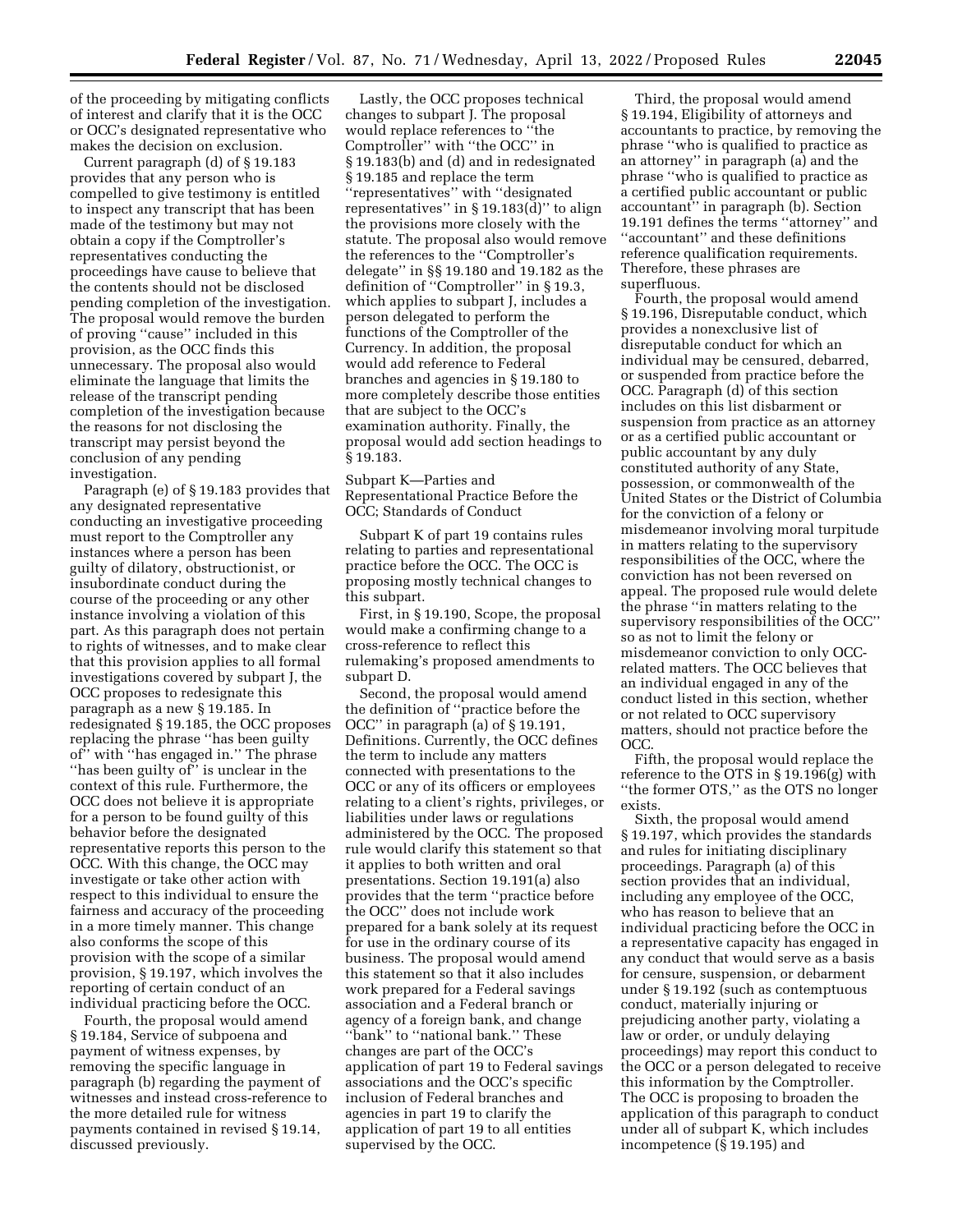disreputable conduct (§ 19.196), instead of conduct only under § 19.192. The OCC believes that an individual found to be incompetent or to have engaged in disreputable conduct also should be subject to a disciplinary proceeding under this section.

Seventh, the proposal would amend § 19.198, Conferences, to add the terms ''censure'' in paragraph (a) and ''debarment'' in paragraph (b) to correct missing references. The proposal also would change the heading on § 19.198(b) from ''Resignation or voluntary suspension'' to ''Voluntary suspension or debarment'' so that it more accurately reflects the subject of the paragraph.

Eighth, the proposal would amend paragraph (a) of § 19.200, which provides that if the final order against the respondent is for debarment, the individual may not practice before the OCC unless otherwise permitted to do so by the Comptroller, by clarifying that the Comptroller's permission to permit such practice is pursuant to § 19.201. Section 19.201 provides that the Comptroller may entertain a petition for reinstatement after the expiration of the time period designated in the order of debarment and that the Comptroller may grant reinstatement only if satisfied that the petitioner is likely to act in accordance with part 19 and if granting reinstatement would not be contrary to the public interest. Section 19.201 further provides that any request for reinstatement is limited to written submissions unless the Comptroller, in their discretion, affords the petitioner a hearing. The amendment merely confirms that a debarred respondent only may be reinstated pursuant to the process set forth in § 19.201. It makes no substantive change. The proposal also would revise the heading of § 19.200 to reflect the order of topics covered by the section.

Ninth, the proposal would remove the references to the ''Comptroller's delegate'' in §§ 19.197(b) and (c), 19.199, and 19.200(d) as the definition of ''Comptroller'' in § 19.3, which applies to subpart K, includes a person delegated to perform the functions of the Comptroller of the Currency.

Finally, the proposal would make several minor, nonsubstantive wording changes throughout subpart K.

Subpart L—Equal Access to Justice Act

In general, EAJA,<sup>16</sup> codified at 5 U.S.C. 504, authorizes the payment of attorney's fees and other expenses to

eligible parties who prevail over the United States in certain adversary adjudications, absent a showing by the government that its position was substantially justified or that special circumstances make an EAJA award unjust. EAJA requires each agency to issue rules that establish uniform procedures for the submission and consideration of applications for an EAJA award.17 The OCC currently meets this requirement in subpart L of part 19, which provides that EAJA implementing regulation promulgated by the U.S. Department of the Treasury (Treasury), set forth at 31 CFR part 6, are applicable to formal adjudicatory proceedings under part 19. The OCC is proposing to delete the cross-reference to the Treasury regulation and amend subpart L to set forth EAJA regulations specifically applicable to certain OCC adversary adjudications conducted under part 19.

The OCC has based proposed subpart L on the revised model rule implementing EAJA published in 2019 by the Administrative Conference of the United States (ACUS) (Model Rule).18 As discussed below, the OCC has customized the proposed rule in certain places to reflect the OCC's procedures in adversary adjudications, reorganized a few provisions included in the Model Rule, made other changes based on the Treasury EAJA rule as well as the EAJA rules of the Board and FDIC 19 and made non-substantive grammatical or stylistic changes. Although the Treasury, Board, and FDIC EAJA rules are based on earlier versions of the ACUS model rule, the OCC believes that these provisions remain useful and clarify the application of EAJA to OCC adversary proceedings.

*Authority and scope; waiver.*  Proposed § 19.205 describes the general purpose and scope of EAJA. Specifically, an eligible party may receive an award of attorney fees and

18 84 FR 38934 (Aug. 18, 2019). ACUS originally issued an EAJA model rule in 1981 (46 FR 32900 (June 25, 1981)) and previously revised its model rule in 1986 (51 FR 16659 (May 6, 1986) (previously codified at 1 CFR 315)). ACUS issued its model rule to assist agencies when adopting their EAJA rules and encourages agencies to set out and implement this model rule as part of their own EAJA rules. *Id.*  The Treasury EAJA rule is based on the 1981 EAJA model rule.

19 12 CFR 263, subpart G (Board) and 12 CFR 308, subpart P (FDIC). Both the Board and FDIC EAJA rules are based on the earlier versions of the ACUS model rule.

other expenses when it prevails over an agency in certain administrative proceedings (adversary adjudications) unless the agency's position was substantially justified or special circumstances make an award unjust. Furthermore, as provided in the Treasury regulations, and as determined by EAJA caselaw, this proposed provision provides that no presumption under this subpart arises that the agency's position was not substantially justified because the agency did not prevail.20

The proposed rule does not contain the provision in the Model Rule that permits an eligible party, even if not a prevailing party, to receive an award under EAJA when it successfully defends against an excessive demand made by the agency. Although EAJA permits excessive demand awards, EAJA specifically provides that excessive demand awards be paid ''only as a consequence of appropriations provided in advance.'' 21 Because the OCC is not an appropriated agency and instead receives its funding through assessments on the institutions it regulates, the OCC believes that this EAJA excessive demand provision does not apply to the OCC. Consequently, the OCC's proposed EAJA rule does not include provisions in the Model Rule specifically related to excessive demand awards.

As provided in proposed § 19.205(b), the OCC has determined that proceedings listed in §§ 19.1, 19.110, 19.120, 19.190, 19.230, and 19.241 meet the EAJA definition of ''adjudicatory adjudications'' and are covered by subpart L.

Paragraph (c) of § 19.205 provides that after reasonable notice to the parties, the presiding officer or OCC may waive, for good cause shown, any provision contained in subpart L as long as the waiver is consistent with the terms and purpose of the EAJA. Although this provision is not included in the ACUS model rule, the OCC finds that this provision would provide useful discretion to the presiding officer and the OCC, as relevant, during the EAJA process and would provide for the smoother conduct of EAJA proceedings should Congress subsequently amend EAJA and the OCC has not yet updated its corresponding EAJA implementing regulations.

*Definitions.* Proposed § 19.206 sets forth definitions of terms used in this subpart. Unless otherwise noted, these

<sup>16</sup>Public Law 96–481, title II, sec. 203(a)(1), (c) (1980), revived and amended Public Law 99–80, sec. 1, 6 (1985).

<sup>17</sup> 5 U.S.C. 504(c)(1). EAJA also requires that each agency issue its EAJA rule after consultation with the Chairman of ACUS. 5 U.S.C. 504(c)(1). Pursuant to instructions provided by ACUS in the preamble to the Model Rule, the OCC will notify the Office of the Chairman of ACUS of the proposed rule and will consider any comments provided by ACUS when drafting a final rule. *See* 84 FR 38934.

<sup>20</sup>*See* 31 CFR 6.5. *See also, e.g., Pierce* v.

*Underwood,* 487 U.S. 552 (1988); *Miles* v. *Bowen,*  632 F. Supp. 282 (M.D. Ala. 1986).

<sup>21</sup> 5 U.S.C. 504(a)(4).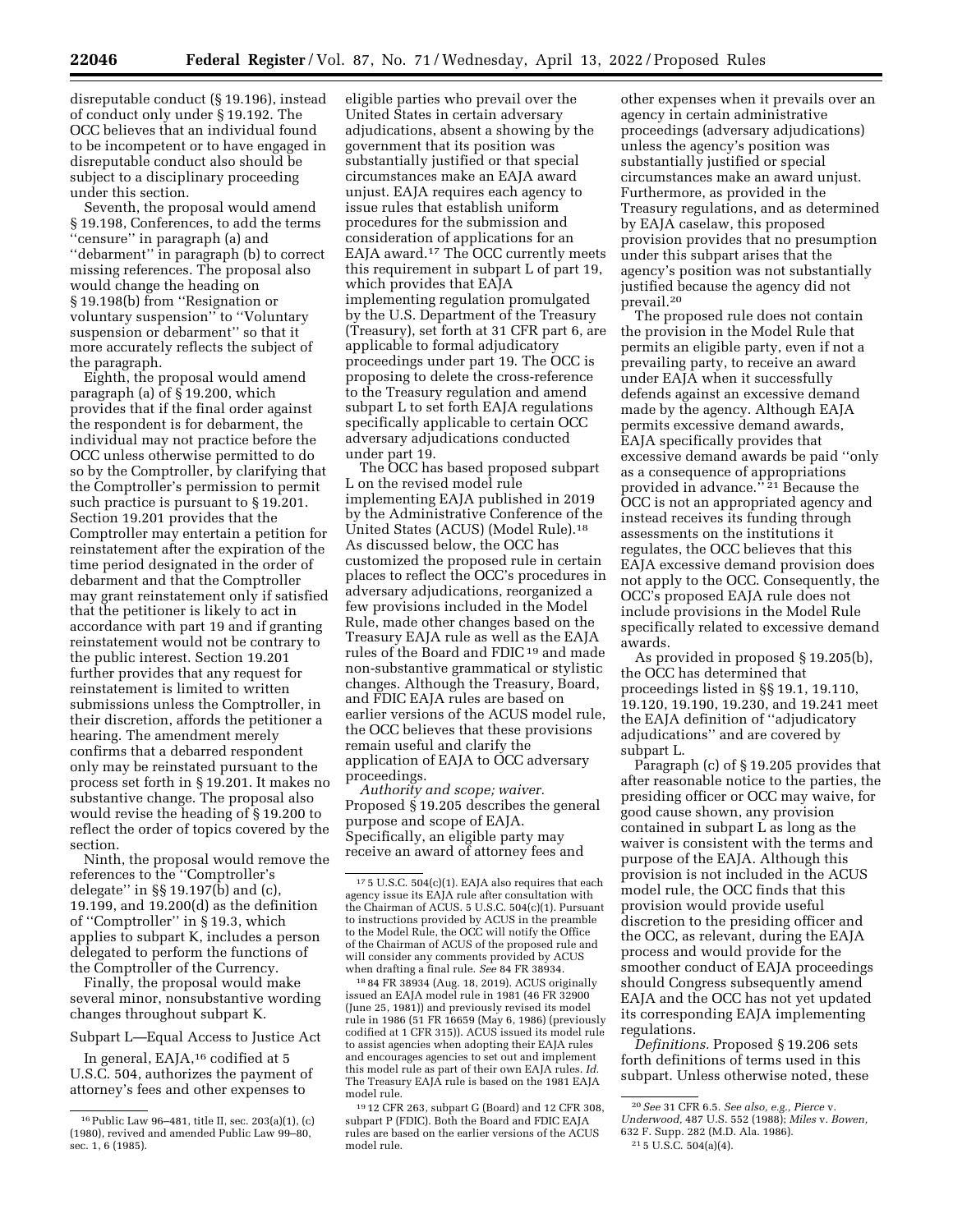definitions are substantively identical to the definitions in the Model Rule and based on the definitions in EAJA.

Paragraph (a) would define ''adversary adjudication'' to mean an adjudication under 5 U.S.C. 554 in which the position of the OCC is represented by Enforcement Counsel.22 With certain exceptions, section 554 applies to adjudications required by statute to be determined on the record after opportunity for an agency hearing.23 19.230, and 19.241. Unlike EAJA and the Model Rule, the OCC's proposed definition would not specifically exclude from this definition adjudications related to setting rates, licensing decisions, contract appeals, and the Religious Freedom Restoration Act of 1993.<sup>24</sup> These categories of adjudications are not covered by part 19 and therefore a specific exclusion in the OCC rule is not necessary.

Paragraph (b) would define ''final disposition'' as the date on which a decision or order disposing of the merits of the proceeding, or any other complete resolution of the proceeding such as a settlement or voluntary dismissal becomes final and unappealable, both within the OCC and to the courts.25

Paragraph (c) would define ''party'' to mean a party, defined in 5 U.S.C.  $551(3)$ ,<sup>26</sup> that is (1) an individual whose net worth did not exceed \$2,000,000 at the time that the adversary adjudication was initiated or (2) any owner of an unincorporated businesses, or any partnership, corporation, unit of local government or organization with a net worth not exceeding \$7,000,000 and no more than 500 employees at the time that the adversary adjudication was initiated, except that the net worth

24EAJA and the Model Rule specifically (i) exclude an adjudication for the purpose of establishing or fixing a rate or for the purpose of granting or renewing a license, (ii) any appeal of a decision made pursuant to section 7103 of title 41 before an agency board of contract appeals as provided in section 7105 of title 41, (iii) any hearing conducted under chapter 38 of title 31, and (iv) the Religious Freedom Restoration Act of 1993.

 $^{26}\rm{Section}$  551(3) defines ''party'' to include a person or agency named or admitted as a party, or properly seeking and entitled as of right to be admitted as a party, in an agency proceeding, and a person or agency admitted by an agency as a party for limited purposes.

limitation does not apply to certain taxexempt organizations described in section 501(c)(3) of the Internal Revenue Code of 1986 or a cooperative association as defined in section 15(a) of the Agricultural Marketing Act.27 This proposed definition also provides that the net worth and number of employees of the applicant and, where appropriate, any of its affiliates must be aggregated when determining the applicability of this definition. The OCC is including this aggregation provision, which is not included in the Model Rule, because, as discussed below, the OCC is proposing to require information on affiliates for certain parties.

Paragraph (d) would define ''position of the OCC'' to mean the OCC's position in an adversary adjudication as well as the action or failure to act by the OCC upon which the adversary adjudication is based. This paragraph also would provide that fees and other expenses may not be awarded to a party for any portion of the adversary adjudication if the party has unreasonably drawn out the proceeding.28

Paragraph (e) would define "presiding officer'' as an official, whether an administrative law judge or otherwise, that presided over the adversary adjudication or the official presiding over an EAJA proceeding.29 As noted below in proposed § 19.207, upon receipt of an EAJA application, the OCC will, to the extent feasible, refer the matter to the official who heard the underlying adversary adjudication.

*Application requirements.* Proposed § 19.207 sets out application requirements for a party seeking an award under EAJA. This section would require a party to file an application with the OCC within 30 days after the OCC's final disposition of the adversary adjudication. It would require the application to include (1) the identity of the applicant and the adjudicatory proceeding for which an award is sought; (2) a showing that the applicant has prevailed and identification of the OCC position that the applicant alleges was not substantially justified; (3) the basis for the applicant's belief that the position was not substantially justified; (4) unless the applicant is an individual, the number of employees of the applicant and a brief description of the type and purpose of the organization or

29*See* the definition of ''adjudicative officer'' in 5 U.S.C. 504(b)(1)(D) and § 2.01(a) of the Model Rule. The OCC has chosen to use the term ''presiding officer'' instead of ''adjudicative officer'' as that is the term used elsewhere in part 19.

business; (5) a showing of how the applicant meets the definition of ''party'' under proposed § 19.206(e), including documentation of net worth pursuant to proposed § 19.208; (6) documentation of the fees and expenses sought per proposed § 19.209; (7) signature by the applicant or the applicant's authorized officer or attorney; (8) any other matter the applicant wishes the OCC to consider in determining whether and in what amount an award should be made; and (9) written verification under penalty of perjury that the information contained in the information provided is true and correct. These application requirements are based on § 3.01 of the Model Rule,30 except for the provision, taken from the Treasury rule, $31$  providing that the applicant may include other matters for the OCC to consider. The OCC believes that this further information could assist the presiding officer when reviewing the EAJA claim and, by including this information at the application stage, may make the EAJA process more efficient.

Although not included in EAJA or the Model Rule, proposed § 19.207(c) provides that, upon receipt of an EAJA application, the OCC will to the extent feasible refer the matter to the official who heard the underlying adversary adjudication. The OCC is proposing this provision because it believes that the official presiding over the adversary proceeding subject to the EAJA application is in the best position to review the EAJA application, and that this referral directive should be included in the proposed rule for clarity.

*Net worth exhibit.* Proposed § 19.208 requires specific net worth documentation to accompany certain EAJA applications. This documentation is necessary to determine whether the applicant meets the definition of ''party'' under proposed § 19.206(c) and therefore be eligible for an EAJA award. Paragraph (a) would require an applicant, other than an applicant that is a non-profit or a cooperative association, to provide with its EAJA application a detailed exhibit of the applicant's, and where applicable, any of its affiliates' net worth at the time the adversary adjudication was initiated. Unless otherwise required, this paragraph would permit this exhibit to be in any form convenient to the applicant that provides full disclosure of the applicant's and affiliates' assets and liabilities sufficient to determine whether the applicant qualifies under

<sup>22</sup>*See* 5 U.S.C. 504(b)(1)(C) and § 2.01(b) of the Model Rule.

<sup>23</sup>Section 554 of title 5 does not apply to: (1) A matter subject to a subsequent trial of the law and the facts de novo in a court; (2) the selection or tenure of an employee, except a [sic] administrative law judge appointed under section 3105 of this title; (3) proceedings in which decisions rest solely on inspections, tests, or elections; (4) the conduct of military or foreign affairs functions; (5) cases in which an agency is acting as an agent for a court; or (6) the certification of worker representatives. 5 U.S.C. 504(a).

<sup>25</sup>*See* § 2.01(e) of the Model Rule.

<sup>27</sup>*See* 5 U.S.C. 504(b)(1)(B) and § 2.01(f) of the Model Rule.

<sup>28</sup>*See* 5 U.S.C. 504(b)(1)(E) and § 2.01(g) of the Model Rule.

<sup>30</sup>*See also* 5 U.S.C. 504(a)(2).

<sup>31</sup> 31 CFR 6.8(d).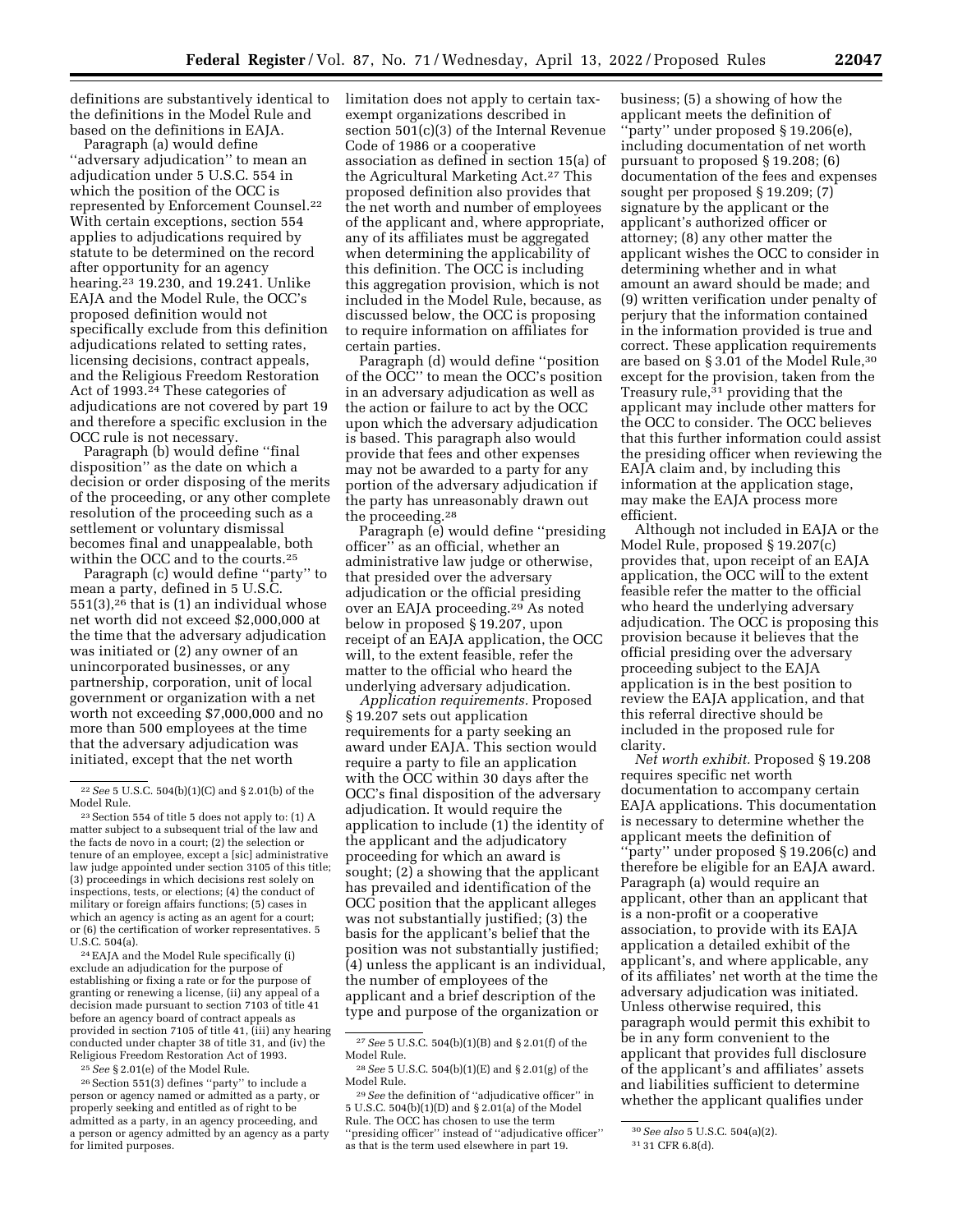the standards of this subpart. Furthermore, this paragraph would permit a presiding officer to require an applicant to file additional information to determine its eligibility for an award. These net worth exhibit requirements are taken from § 3.02 of the Model Rule, except that the proposal would require the net worth information from affiliates, where appropriate. Because of the structure and interrelatedness of many financial institutions, the OCC believes that affiliate net worth will often prove relevant when determining eligibility for an EAJA award. The OCC notes that the EAJA rules issued by Treasury, the Board, and the FDIC require net worth information from affiliates to determine eligibility under

EAJA.32 Proposed § 19.208 also includes further provisions included in the Board's and the FDIC's EAJA regulation but not included in the Model Rule.<sup>33</sup> These provisions provide more detailed information as to what the OCC will accept in satisfaction of the net worth exhibit requirement or pertain specifically to national banks and Federal savings associations. Specifically, paragraph (a)(1) would permit the use of unaudited financial statements for individual applicants as well as certain financial statements or reports submitted to a Federal or State agency for determining individual net worth, unless the presiding officer or the OCC otherwise requires. For applicants or affiliates that are not banks or savings associations, paragraph (a)(2) provides that net worth will be considered to be the excess of total assets over total liabilities as of the date the underlying proceeding was initiated. For banks and savings associations, paragraph (a)(3) would require the submission of a Consolidated Report of Condition and Income (Call Report) and would provide that net worth would be the total equity capital as reported in the Call Report filed for the last reporting date before the initiation of the proceeding.

Similar to § 3.02 of the model rule, paragraph (b) would provide that the net worth exhibit will be included in the public record of the proceeding unless an applicant believes that there are legal grounds for withholding it from disclosure and requests that the documents be filed under seal or otherwise treated as confidential.

*Documentation of fees and expenses.*  As provided in the § 3.03 of the Model Rule, proposed § 19.209 would require

applications to be accompanied by adequate documentation of the fees and other expenses incurred after initiation of the adversary adjudication. This information is necessary to determine any EAJA award. Specifically, this section would require a separate itemized statement for each professional firm or individual whose services are covered by the application showing the hours spent in connection with the proceeding by each individual, a description of the specific services provided, the rate at which each fee has been computed, any expenses for which reimbursement is sought, the total amount claimed, and the total amount paid or payable by the applicant or by any other person or entity for the services provided. This section also would authorize a presiding officer to require an applicant to provide vouchers, receipts, or other substantiation for any fees or expenses claimed.

Unlike the Model Rule, this provision also provides that an application seeking an increase in fees to account for inflation pursuant to proposed § 19.215(d)(1)(i), discussed below, also must include adequate documentation of the change in the consumer price index for the attorney or agent's locality.

*Filing and service of documents.* As in § 4.01 of the Model Rule, proposed § 19.210 requires that applications for an award, or any accompanying documentation related to an application, be filed and served on all parties to the proceeding in accordance with § 19.11, Service of papers, except for confidential information pursuant to proposed § 19.208(b).

*Answer to application.* As provided in § 4.02 of the Model Rule, proposed § 19.211 provides that Enforcement Counsel may file an answer to an EAJA application within 30 days after service of the application except in cases involving settlement negotiations under proposed § 19.213. This section would provide that failure to file an answer within 30 days may be treated as consent to the award requested unless Enforcement Counsel requests an extension of time for filing or files a statement of intent to negotiate a settlement under proposed § 19.213. This section would require the answer to explain in detail any objections to the award requested and identify the facts supporting Enforcement Counsel's position. For any facts not already in the record of the proceeding, Enforcement Counsel would be required to provide supporting affidavits or a request for further proceedings under proposed § 19.214 with the answer. Unlike the Model Rule, proposed § 19.211 does not

include information related to settlement negotiations and instead cross-references to § 19.213, which discusses settlement of an EAJA award. The OCC believes that, for ease of use, all settlement provisions should be included in the same section of the regulation.

*Reply.* As in § 4.03 of the Model Rule, proposed § 19.212 would permit an applicant to reply within 15 days after service of an answer. For facts not already in the record, the applicant would be required to provide supporting affidavits or a request for further proceedings pursuant to § 19.214 with the answer.

*Settlement.* As in § 4.04 of the Model Rule, proposed § 19.213 would provide that the applicant and Enforcement Counsel may agree to a proposed settlement before final action on the application, either in connection with a settlement of the underlying proceeding or after conclusion of an underlying proceeding, in accordance with the OCC's standard settlement procedure pursuant to § 19.15, Opportunity for informal settlement. In a case where a prevailing party and Enforcement Counsel agree on a proposed settlement of an award before an EAJA application has been filed, this section would require the application to be filed with the proposed settlement. Proposed § 19.213 also would clarify that, if a proposed settlement of an underlying proceeding provides for each side to pay its own expenses and the settlement is accepted, no application under this subpart may be filed. However, this section differs from § 4.04 of the Model Rule by including a provision the Model Rule includes in its section relating to an answer to an application, § 4.02. Specifically, proposed § 19.213 would specify that, if after an application is submitted, Enforcement Counsel and the applicant believe that they can reach a settlement, they may file a joint statement of their intent to negotiate a settlement. Filing this statement would extend the time for filing an answer under proposed § 19.211 for an additional 30 days. Further extensions could be granted by the presiding officer at the joint request of the applicant and Enforcement Counsel. As indicated above, the OCC believes that this provision is better placed in § 19.213 so that all settlement information is included in the same section of the regulation.

*Further Proceedings.* Ordinarily, the determination of an EAJA award would be made on the basis of the written record. However, proposed § 19.214(a) would permit an applicant or Enforcement Counsel to request the

<sup>32</sup>*See* 31 CFR 6.4(f) (Treasury); 12 CFR part 263.105 (Board); and 12 CFR part 308.177 (FDIC). 33 *Id.*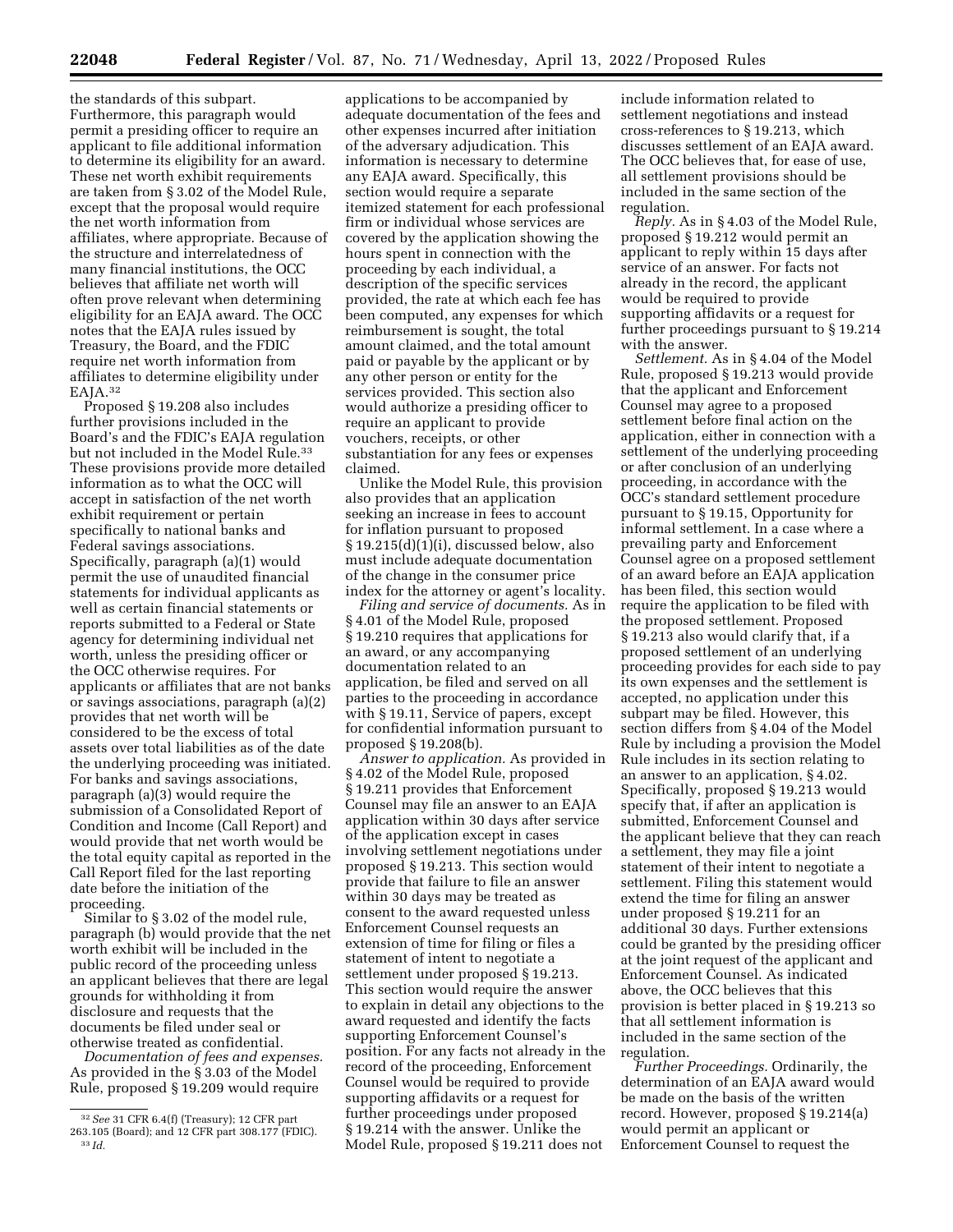filing of additional written submissions, an informal conference, oral argument, discovery, or an evidentiary hearing with respect to issues other than whether the OCC's position was substantially justified, such as issues involving the applicant's eligibility or substantiation of fees or expenses. The presiding officer may permit these further proceedings if necessary for a full and fair decision on the application. The presiding officer also may order these additional proceedings on its own initiative. In addition, paragraph (a) would require that further proceedings be held as promptly as possible so as not to delay resolution of the EAJA application. The proposed rule lists applicant eligibility or substantiation of fees and expenses as examples of permissible issues for further proceedings. Paragraph (a) is based on § 4.05 of the Model Rule. However, proposed § 19.214 does not contain the Model Rule's statement regarding the basis for a decision on whether the OCC's position was substantially justified. The OCC believes it is more appropriate to include this statement in § 19.215, Decisions. In addition, to list all possible further proceedings available more completely, the proposed rule also permits the applicant or Enforcement Counsel to request an informal conference, which is not listed in the Model Rule.

As in § 4.05 of the Model Rule, paragraph (b) of proposed § 19.214 would require that any request for further proceedings specifically identify the information sought or any disputed issues and explain why additional proceedings are necessary to resolve the issues.

*Decision.* The OCC's proposed section on EAJA decisions, § 19.215, is based on 5 U.S.C. 504(a)(3) and in part on § 4.06 of the Model Rule. Proposed paragraph (a) of § 19.215 provides that a presiding officer must base its decision on whether the position of the OCC was substantially justified on the administrative record as a whole of the adversary adjudication for which fees and other expenses are sought. The Model Rule includes this provision in its section on further proceedings, § 19.214. However, the OCC believes this requirement better belongs in the section of the rule outlining EAJA decisions because it provides parameters for the presiding officer's decision.

As in § 4.06 of the Model Rule, proposed paragraph (b) of § 19.215 would mandate the timing of the presiding officer's decisions. It would require the presiding officer to issue a recommended decision in writing on an EAJA application within 90 days after the time for filing a reply or within 90 days of the completion of further proceedings held pursuant to proposed  $§ 19.214.<sup>34</sup>$ 

Also, as in § 4.06 of the Model Rule, proposed paragraph (c) of § 19.215 provides that a decision must include written findings and conclusions on an applicant's eligibility and status as a prevailing party. The decision must also include, if applicable, an explanation of the reasons for any difference between the amount requested and the amount awarded, findings on whether the OCC's position was substantially justified, whether the applicant unduly and unreasonably protracted the proceedings, or whether special circumstances would make an award unjust. Paragraph (c) differs from § 4.06 of the Model Rule in that it includes language taken from § 4.05 of the Model Rule. Specifically, paragraph (c) provides that the presiding officer must determine whether or not the position of the OCC was substantially justified on the basis of the administrative record as a whole of the adversary adjudication for which fees and other expenses are sought.

Proposed paragraph (d) of § 19.215 would provide the requirements for EAJA decisions. Paragraphs (d)(1), (2) and (3) of proposed § 19.215 are not included in the Model Rule but are based on the EAJA statute, provisions included in the FDIC and Board EAJA rules,35 and provisions included in the prior ACUS model rule that ACUS determined were largely substantive matters beyond the Conference's statutory charge.36 The OCC believes that these provisions provide important details on the basis for EAJA award amounts that should apply to all EAJA applications and be included in its EAJA regulation.

Specifically, proposed § 19.215(d)(1) provides that EAJA awards may include the reasonable expenses of expert witnesses; the reasonable cost of any study, analysis, report, test, or project; and reasonable attorney or agent fees incurred after initiation of the adversary adjudication subject to the EAJA application. This paragraph also provides that the presiding officer will base awards on prevailing market rates for the kind and quality of the services furnished, even if the services were provided without charge or at reduced rate to the applicant. However, no award for the fee of an attorney or agent

under this subpart may exceed the hourly rate specified in EAJA (5 U.S.C.  $504(b)(1)(A)$  except, as permitted by EAJA, to account for inflation as requested by the applicant and documented in the EAJA application or if a special factor, such as the limited availability of qualified attorneys or agents for the proceedings involved, justifies a higher fee.37 Pursuant to EAJA, this paragraph also would prohibit an award for expert witness fees that exceed the highest rate paid for expert witnesses by the OCC.38

Proposed § 19.215(d)(2) would provide factors the presiding officer should consider in determining the reasonableness of the attorney, agent, or expert witness fees. These factors are: (1) If in private practice, the attorney's, agent's, or witness's customary fee for similar services; (2) if an employee of the applicant, the fully allocated cost of the attorney's, agent's, or witness's services; (3) the prevailing rate for similar services in the community in which the attorney, agent, or witness ordinarily perform services; (4) the time actually spent in the representation of the applicant; (5) the time reasonably spent in light of the difficulty or complexity of the issues in the proceeding; and (6) any other factors as may bear on the value of the services provided.

Proposed § 19.215(d)(3) would provide parameters for the award of costs for any study, analysis, report, test, project, or similar matter. Specifically, the presiding officer may award the reasonable cost of these services prepared on behalf of the applicant to the extent that the charge for the service does not exceed the prevailing rate for similar services and the presiding officer finds that the service was necessary for preparation of the applicant's case.

As in § 4.06 of the Model Rule, proposed paragraph (d)(4) would permit a presiding officer to reduce the amount to be awarded or deny an award to the extent that the party during the proceedings engaged in conduct that unduly and unreasonably protracted final resolution of the matter in controversy. Unlike § 4.06 of the Model Rule, paragraph (d)(4) also would permit the presiding officer to reduce or deny the award if special circumstances would make the award sought unjust. This provision is included in 5 U.S.C. 504(a)(1) and in the Treasury rule 39 and is noted in the authority and scope section of this rule, proposed

<sup>34</sup>The Model Rule provides that an agency may determine the specific time period for this section. 35 12 CFR 263.106, 308.175.

<sup>36</sup>*See* 84 FR 38934.

<sup>37</sup> 5 U.S.C. 504(b)(1)(A).

<sup>38</sup> *Id.* 

<sup>39</sup>*See* 31 CFR 6.14.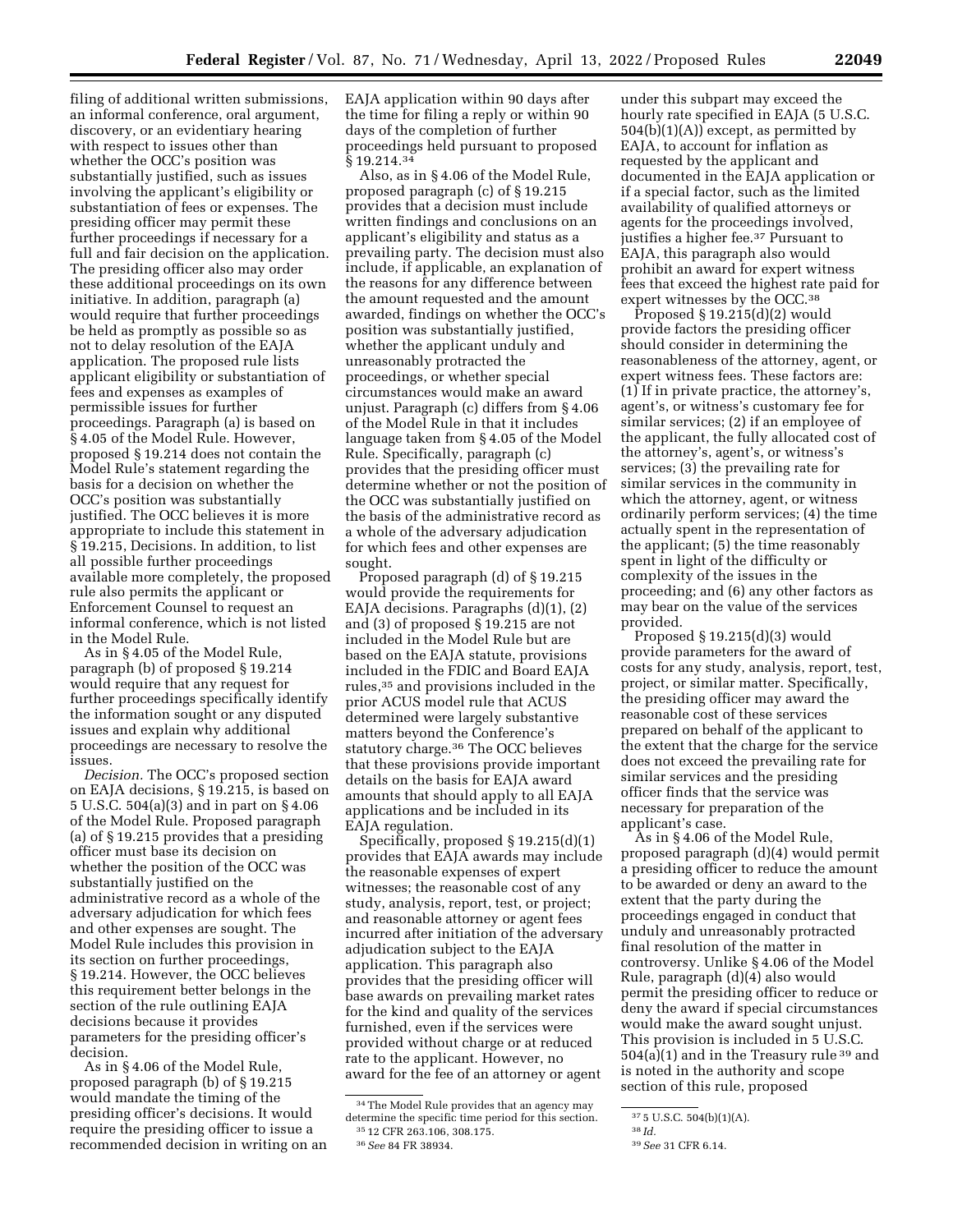§ 19.205(a). The OCC believes it would be helpful to include it in § 19.215 as this section is specifically related to the decision making of the presiding officer.

Finally, proposed paragraph (e) of § 19.215 would provide that the Comptroller will issue a final decision on the EAJA application or remand the application to the presiding officer for further proceedings in accordance with § 19.40, Review by the Comptroller. This provision is not included in the Model Rule. However, the OCC believes for clarity and completeness that its proposed EAJA rule should specify the final agency action on the EAJA application, as delineated in part 19.

*Agency review.* As in § 4.07 of the Model Rule, proposed § 19.216 allows an applicant or Enforcement Counsel to seek review of the presiding officer's decision on the EAJA application, in accordance with § 19.39, Exceptions to recommended decision. However, proposed § 19.216 does not include the provision in the Model Rule that permits the agency to review the decision on its own initiative. The OCC does not believe that this provision is necessary because the proposed rule includes a separate provision in § 19.215(d) that is not included in the Model rule that provides for a final decision on the EAJA application by the Comptroller or the Comptroller's remand of the application to the presiding officer for further proceedings.

*Judicial review.* As provided by 5 U.S.C. 504(c)(2) and in § 4.08 of the Model Rule, proposed § 19.217 provides for judicial review of final OCC decisions on awards in accordance with 5 U.S.C. 504(c)(2).

*Stay of decision concerning award.* As in § 4.09 of the Model Rule, proposed § 19.218 provides for an automatic stay of an EAJA proceeding until the OCC's final disposition of the decision on which the application is based and either the time period for judicial review has expired, or if judicial review is sought, final disposition is made by a court and no further judicial review is available.

*Payment of award.* As in § 4.10 of the Model Rule, proposed § 19.219 provides that an applicant seeking payment of an award must submit to the OCC's Litigation Group a copy of the final decision granting the award accompanied by a certification that the applicant will not seek review of the decision in the United States courts. This proposed section also would provide that the OCC pay any amount owed to an applicant within 90 days.

Subpart M—Procedures for Reclassifying an Insured Depository Institution Based on Criteria Other Than Capital

Subpart M of part 19 and 12 CFR 165.8 set out procedures for reclassifying a national bank or Federal savings association, respectively, to a lower capital category based on criteria other than capital, pursuant to section 38 of the FDIA (12 U.S.C. 1831o) and the prompt corrective action rule, 12 CFR part 6. These procedures are substantively the same, and the proposed rule would amend subpart M to include Federal savings associations in addition to national banks and remove § 165.8. As this subpart currently also applies to insured Federal branches of foreign banks, the proposed rule would specifically include insured Federal branches in the scope section. Specifically, the proposal would replace the term ''bank'' each time it appears in subpart M with the term ''insured depository institution,'' and define this term to mean an insured national bank, an insured Federal savings association, an insured Federal savings bank, and an insured Federal branch of a foreign bank. The proposal also would replace the incorrect reference to subpart M with a reference to part 6 in § 19.220. In addition, the proposal would make a conforming change to § 19.221(b)(3) to replace the phrase ''a written appeal of the proposed classification'' with ''a written response to the proposed reclassification,'' which is the terminology used elsewhere in this section. Furthermore, as in proposed §§ 19.35, 19.112, and 19.120, the OCC proposes to add a new paragraph (3) to § 19.221(g) to provide rules governing electronic presentations in the course of a hearing. Specifically, this provision would provide that, based on the circumstances of each hearing, the presiding officer may direct the use of, or any party may elect to use, an electronic presentation during the hearing. If required by the presiding officer, each party would be responsible for its own presentation and related costs unless the parties agree otherwise. As indicated previously, this new language is necessary to account for the routine use of electronic presentations that current part 19 does not address. The OCC also proposes a conforming change in paragraph (g)(2) that would allow, by stipulation of the parties or by order of the presiding officer, a court reporter or other authorized person to administer the required oath to a witness remotely without being in the physical presence of the witness. Additionally, the proposal would revise

the heading to subpart M to include insured depository institutions and to describe the subject of the subpart more accurately. Lastly, the proposal would make technical changes to 12 CFR 6.3, 6.4, and 6.5 to remove the separate references to § 165.8 with respect to savings associations.

#### Subpart N—Order To Dismiss a Director or Senior Executive Officer

Subpart N of part 19 and 12 CFR 165.9 set out procedures associated with an order to dismiss a director or senior executive officer of a national bank or Federal savings association, respectively, pursuant to an order issued under section 38 of the FDIA (12 U.S.C. 1831o) and, with respect to national banks, the prompt corrective action rule, 12 CFR part 6. Subpart N and § 165.9 are substantively the same, and the proposed rule would apply subpart N to Federal savings associations in addition to national banks and remove § 165.9. The proposal also would replace the term ''bank'' each time it appears in § 19.230 with the term ''insured depository institution'' and define the term based on section 3 of the FDIA (12 U.S.C. 1813(c)(2)) to mean an insured national bank, an insured Federal savings association, an insured Federal savings bank, or an insured Federal branch of a foreign bank.

The OCC also is proposing to amend paragraph (b) of § 19.231 This paragraph provides that a director or senior executive officer who has been served with a directive for dismissal has 10 calendar days to file a written request for reinstatement, unless the OCC allows further time as requested of the Respondent. The proposal would provide that failure by the Respondent to file this request within the specified time period will constitute a waiver of the opportunity to respond and consent to the dismissal. The OCC is proposing to add this statement to the rule to clarify the result of a failure to request reinstatement. The OCC also is proposing a stylistic revision to § 19.231(b) to remove passive sentence structure.

In addition, the proposal would amend § 19.231(c), which requires that the OCC issue an order directing an informal hearing to commence no later than 30 days after receipt of the request for a hearing unless the respondent requests a later date. The proposed amendment would provide that a later hearing date may occur only if permitted by the OCC, and, therefore, the request for an extension would not be automatically approved. This change would allow the OCC some discretion as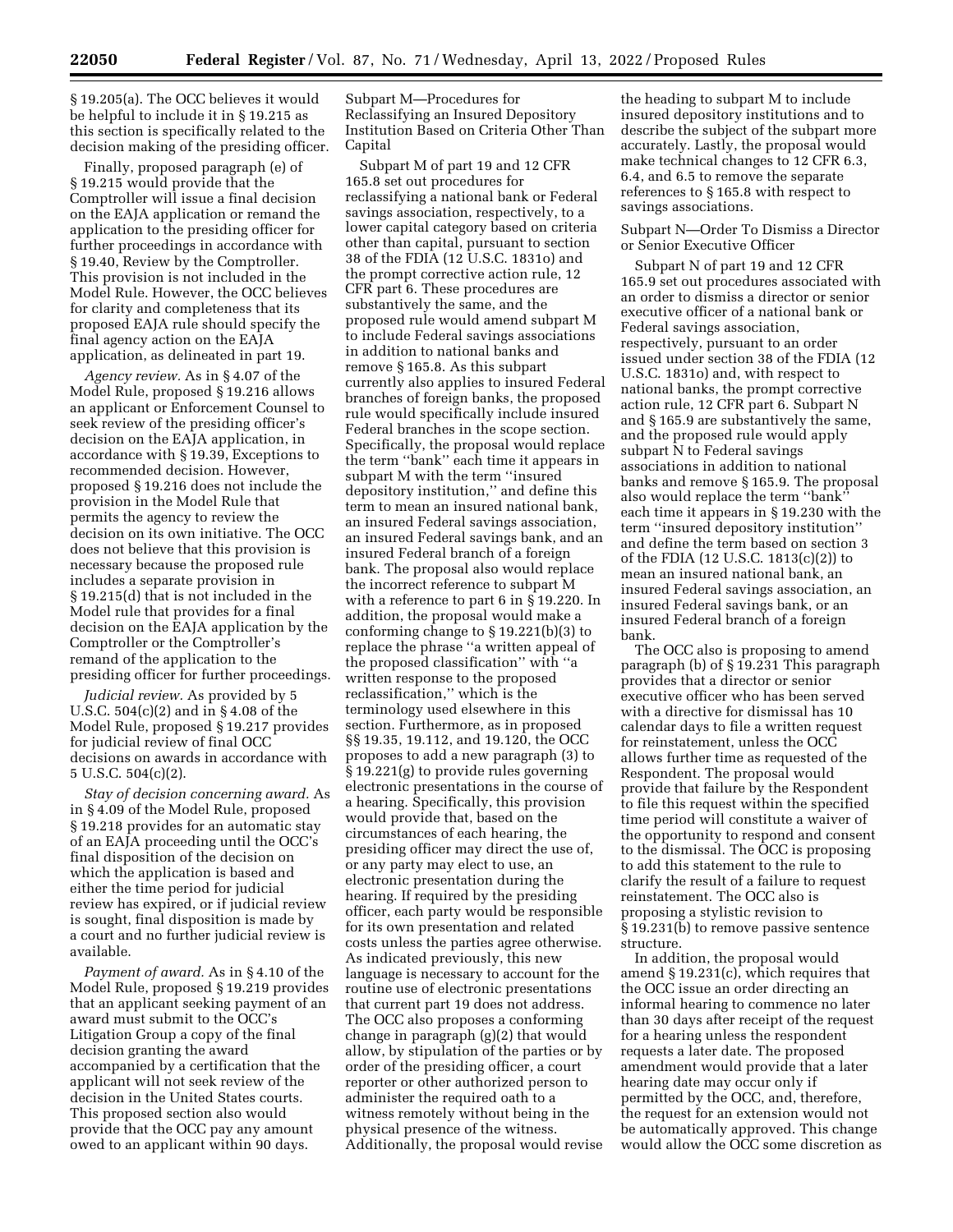to how far into the future a hearing may take place.

The OCC also proposes to amend § 19.231(d) to provide rules governing electronic presentations in the course of a hearing. Specifically, this provision would provide that, based on the circumstances of each hearing, the presiding officer may direct the use of, or any party may elect to use, an electronic presentation during the hearing. If required by the presiding officer, each party would be responsible for its own presentation and related costs unless the parties agree otherwise. This new language is necessary to account for the routine use of electronic presentations that current part 19 does not address. The OCC also proposes a conforming change in § 19.231(d)(5) that would allow, by stipulation of the parties or by order of the presiding officer, a court reporter or other authorized person to administer the required oath to a witness remotely without being in the physical presence of the witness. The proposed rule also would make a clarifying change in paragraph (d)(1), Hearing procedures. Among other things, this paragraph provides that a Respondent has the right to introduce relevant written materials and to present oral argument. The proposal would clarify that these written materials and oral arguments would be made at the hearing. This clarification ensures that the Respondent is aware that this right is provided during the hearing and not outside of the hearing context. The proposed rule also would move the sentence regarding oral testimony and witnesses in paragraph (d)(1) to paragraph (d)(5) to better organize paragraph (d) and add paragraph headings.

Furthermore, the proposal would revise the heading of subpart N to describe the subject of the subpart more accurately.

Lastly, the proposal would make technical changes to 12 CFR 6.6 to remove the separate reference to § 165.9 with respect to Federal savings associations.

Because §§ 165.8 and 165.9 are the only sections in current part 165, the proposal would remove part 165 in its entirety.

Subpart O—Civil Money Penalty Inflation Adjustments

Subpart O of part 19 and § 109.103 provide the statutorily required formula to calculate inflation adjustments for civil money penalties assessed against national banks and savings associations, respectively. These sections also indicate that the OCC will publish, on

or before January 15 of each calendar year, an annual notice in the **Federal Register** of the maximum penalties the OCC may assess. The OCC is proposing to retain subpart O and remove § 109.103. No amendments are necessary to apply subpart O to Federal savings associations. The proposal would amend the section heading to be more descriptive and make a stylistic revision in paragraph (a) to remove passive sentence structure.

Subpart Q—Forfeiture of Franchise for Money Laundering or Cash Transaction Reporting Offenses

Twelve U.S.C. 93(d)(1) requires the Comptroller, after receiving notification from the U.S. Attorney General of a conviction of a criminal offense under section 1956 or 1957 of title 18 (18 U.S.C. 1956, 1957) or under section 5322 or 5324 of title 31 (31 U.S.C. 5322, 5324), to issue to the convicted national bank or Federal branch or agency of foreign bank a notice of the Comptroller's intent to terminate all rights, privileges and franchises of the bank or Federal branch or agency and to schedule a pretermination hearing. The offenses include financial crimes, including money laundering (18 U.S.C. 1956), engaging in monetary transactions in criminally derived property (18 U.S.C. 1957), and structuring transactions to evade reporting requirements (31 U.S.C. 5324). Twelve U.S.C. 1464(w) imposes the same requirement with respect to convicted Federal savings associations.

Part 19 currently does not include specific procedures for a charter pretermination hearing. The OCC proposes adding a new subpart Q that sets forth APA compliant procedures for pretermination hearings, which will be conducted before a presiding officer appointed by the Comptroller. The proposed procedures are largely analogous to the deposit insurance termination hearing procedures instituted by the FDIC and NCUA for insured State depository institutions and Federally insured credit unions, respectively, that are convicted of the same offenses.

Specifically, proposed § 19.250 makes subpart A applicable, except as provided in new subpart Q, to proceedings by the Comptroller to determine whether, pursuant to 12 U.S.C. 93(d) or 12 U.S.C. 1464(w), as applicable, to terminate all rights, privileges, and franchises of a national bank, Federal savings association, or Federal branch or agency convicted of a criminal offense under 18 U.S.C. 1956 or 1957 or 31 U.S.C. 5322 or 5324.

Proposed § 19.251(a) provides that, after receiving written notification from the U.S. Attorney General of a conviction of a criminal offense under sections 18 U.S.C. 1956 or 1957 or 31 U.S.C. 5322 or 5324, the Comptroller will issue a written notice of intent to terminate all rights, privileges and franchises to the convicted national bank, Federal savings association, or Federal branch or agency and schedule a pretermination hearing. Proposed § 19.251(b) details the requisite contents of the notice and proposed § 19.251(c) provides that failure to answer the notice would be deemed consent to the termination and that the Comptroller may order the termination. The proposed notice of intent to terminate is similar to the notice in § 19.18 except that the subpart Q notice of intent would list the basis of termination pursuant to factors listed in proposed § 19.253 instead of the statement of matters of fact or law; the time within which to file an answer in response to the notice of intent will be established by the presiding officer instead of by law or regulation; and the answer must be filed with the OCC instead of with OFIA. Proposed § 19.251(d) provides that the OCC will serve the notice upon the national bank, Federal savings association, or Federal branch or agency in the manner set forth in § 19.11(c).

Proposed § 19.252 provides that the Comptroller will designate a presiding officer to conduct the pretermination hearing. The presiding officer would have the same powers set forth in § 19.5, including the discretion necessary to conduct the pretermination hearing in a manner that avoids unnecessary delay. Proposed § 19.252 also provides that the presiding officer may limit the use of discovery and limit opportunities to file written memoranda, briefs, affidavits, or other materials or documents to avoid relitigating facts already stipulated to by the parties, conceded to by the institution, or otherwise already firmly established by the underlying criminal conviction.

Proposed § 19.253 provides the factors the Comptroller will take into account when determining whether or not to terminate a franchise as set forth in 12 U.S.C. 93(d)(1)(C)(2) and  $1464(w)(1)(C)(2)$ . The factors are the extent to which directors or senior executive officials knew of or were involved in the criminal offense; the extent to which the offense occurred despite the existence of policies and procedures within the institution designed to prevent the occurrence of the offense; the extent to which the institution fully cooperated with law enforcement authorities regarding the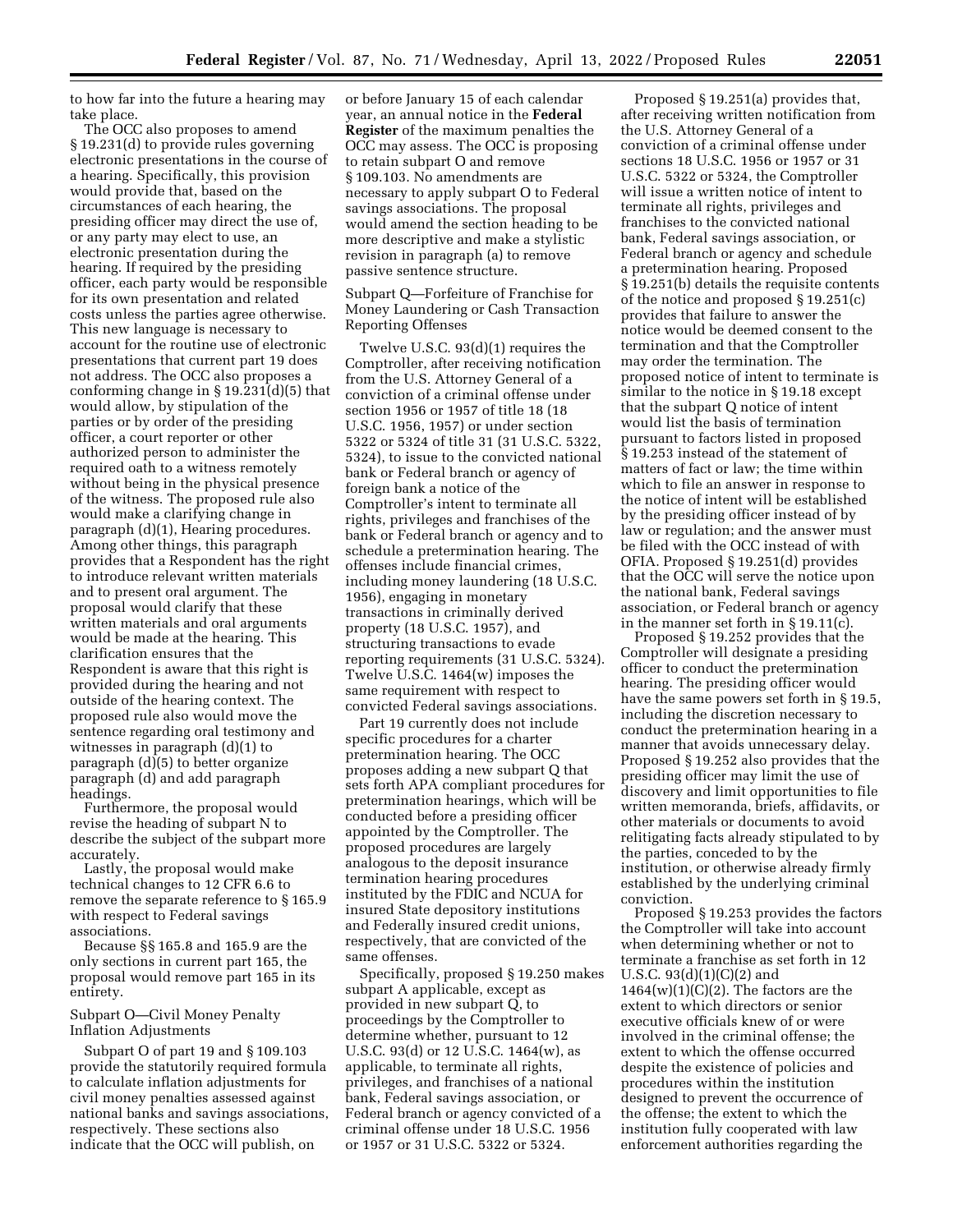investigation of the offense; the extent to which the institution has implemented additional internal controls since the commission of the offense to prevent a reoccurrence; and the extent to which the interest of the local community in having adequate deposit and credit services available would be threatened by the forfeiture of the franchise.

Lastly, proposed § 19.254 delineates the right of judicial review under 12 U.S.C. 1818(h) of a termination order as required by  $12$  U.S.C.  $93(d)(1)(C)$  and  $1464(w)(1)(C)$ .

#### Subpart R—Effective Date

The OCC is proposing a new subpart R to part 19 to address questions about the effective date of the amendments to part 19 and their application to proceedings and investigations in progress. Specifically, subpart R provides that the rules of practice and procedure set forth in subparts A through E and H, I, J, L, M, N, P, and Q (as revised or added by this rulemaking) would apply to adjudicatory proceedings initiated on or after the effective date of a final rule. Rules applicable to national banks, Federal savings associations, or Federal branches and agencies in effect prior to this effective date would continue to govern actions initiated and in process prior to this effective date. This timing would ensure that parties to adjudicatory proceedings involving national banks, Federal savings associations, or Federal branches and agencies would have adequate notice of the rules governing those proceedings.

#### Technical Changes

The proposed rule would make technical changes throughout parts B through P by (1) replacing the word ''shall'' with ''must,'' ''will,'' or other appropriate language, which is the more current rule writing convention for imposing an obligation and is the recommended drafting style of the **Federal Register**; (2) conforming citation styles and providing more detailed references to the cited statutes; (3) conforming abbreviations, including replacing the use of the term ''administrative law judge'' with ''ALJ; (4) replacing gender references such as "him," "his" or "her" with gender neutral terminology; and (5) and making other non-substantive grammatical, clarifying, organizational, and stylistic changes. The proposal also makes a technical change to 12 CFR 3.405 to correct the reference to part 19 and remove the reference to part 109 with respect to savings associations because this rulemaking proposes to remove part

109 and apply part 19 to Federal savings associations.

#### *B. Proposed Amendments to the Board's Local Rules*

Part 263, subparts B through J, contain rules specific to Board proceedings. The Board proposes several amendments to subpart B that supplement the Uniform Rules, the creation of a new subpart K establishing rules governing all Board formal investigations, and the elimination of subpart L of Regulation LL (12 CFR part 238), which would be replaced by the new subpart K. The proposed amendments are described below. The Board invites comments on all aspects of this proposal.

Subpart B—Board Local Rules Supplementing the Uniform Rules

#### Technical Changes

The proposal makes three general non-substantive changes to the language of the Board's Local Rules (12 CFR 265.50–263.56). First, consistent with **Federal Register** drafting guidelines, the proposal replaces the word ''shall'' throughout the Local Rules with the terms ''must,'' ''will,'' or other appropriate language. Second, the proposal replaces gender specific references with gender neutral language. And third, the proposal replaces the term ''administrative law judge'' with the abbreviation ''ALJ'' as this shortened form is commonly used and understood. These changes are proposed throughout the Local Rules and will not be discussed in the individual sections below.

#### Section 263.52 Address for Filing

The proposal adds a second sentence providing an electronic mail address (*[OSEC-Litigation@frb.gov](mailto:OSEC-Litigation@frb.gov)*) for papers to be filed electronically with the Secretary of the Board. The Board recognizes that electronic filings have become more frequent and deems it appropriate to identify the electronic mail address that must be used to file papers electronically with the Board.

#### Section 263.53 Discovery Depositions

The proposal makes four changes to this section to provide for the increasing frequency of depositions by remote means. First, the proposal changes § 263.53(b) to require parties to state in the application the manner (*e.g.,* remote means, in person) in which the deposition is to be taken, in addition to the place and time. Second, the proposal changes § 263.53(c) to include the proposed manner of the deposition as a factor to be considered by the ALJ in determining whether a deposition is unnecessary, unreasonable, oppressive,

excessive in scope or unduly burdensome. Third, the proposal adds that a deposition subpoena may require the witness to be deposed where the witness resides or has a regular place of employment, by remote means, or such other convenient place or manner as the ALJ fixes. This language is consistent with § 263.27(a)(2) and provides explicitly for depositions by remote means. And fourth, the proposal adds a sentence in § 263.53(f) indicating that, by stipulation of the parties or order by the ALJ, a deponent may be sworn remotely and is not required to be in the physical presence of the person administering the oath. The Board believes these changes would facilitate discovery by making depositions more flexible and less burdensome.

#### Section 263.55 Board as Presiding **Officer**

Section 263.55 authorizes the Board to designate itself, one or more of its members, or an authorized officer, to act as presiding officer in a formal hearing. The proposal adds a sentence clarifying that when such designations occur, the authority of the Board or its designee will include all the authority provided to an ALJ under the rules governing formal hearings. This ensures that the authority of the Board or its designee will include all powers vested in the ALJ by the language of the rules.

Section 263.57 Sanctions Related to Conduct in Adjudicatory Proceedings

Several sections of the Uniform Rules authorize the ALJ to impose sanctions for particular types of misconduct.40 However, the Uniform Rules do not specify the rules and procedures governing the sanctions available where a party generally engages in contemptuous conduct. Sanctions provisions are instead found in the local rules of other banking regulators.41 To date, the Board has not adopted a similar sanctions provision. The proposal fills this void by adding a new section establishing the rules governing the imposition of sanctions against parties or persons participating in administrative adjudicatory proceedings. The proposed new section: (a) Explicitly authorizes the ALJ to impose sanctions against parties or persons; (b) describes the sanctions the ALJ may impose; (c) describes

<sup>40</sup>*See, e.g.,* 12 CFR 263.6(b) (authorizing the exclusion or suspension of counsel for misconduct); 12 CFR 263.9 (authorizing various sanctions against a party or counsel for *ex parte* communications); 12 CFR 263.23(e) (authorizing sanctions for dilatory conduct).

<sup>41</sup>*See* 12 CFR 308.108 (FDIC); 12 CFR 19.192 (OCC).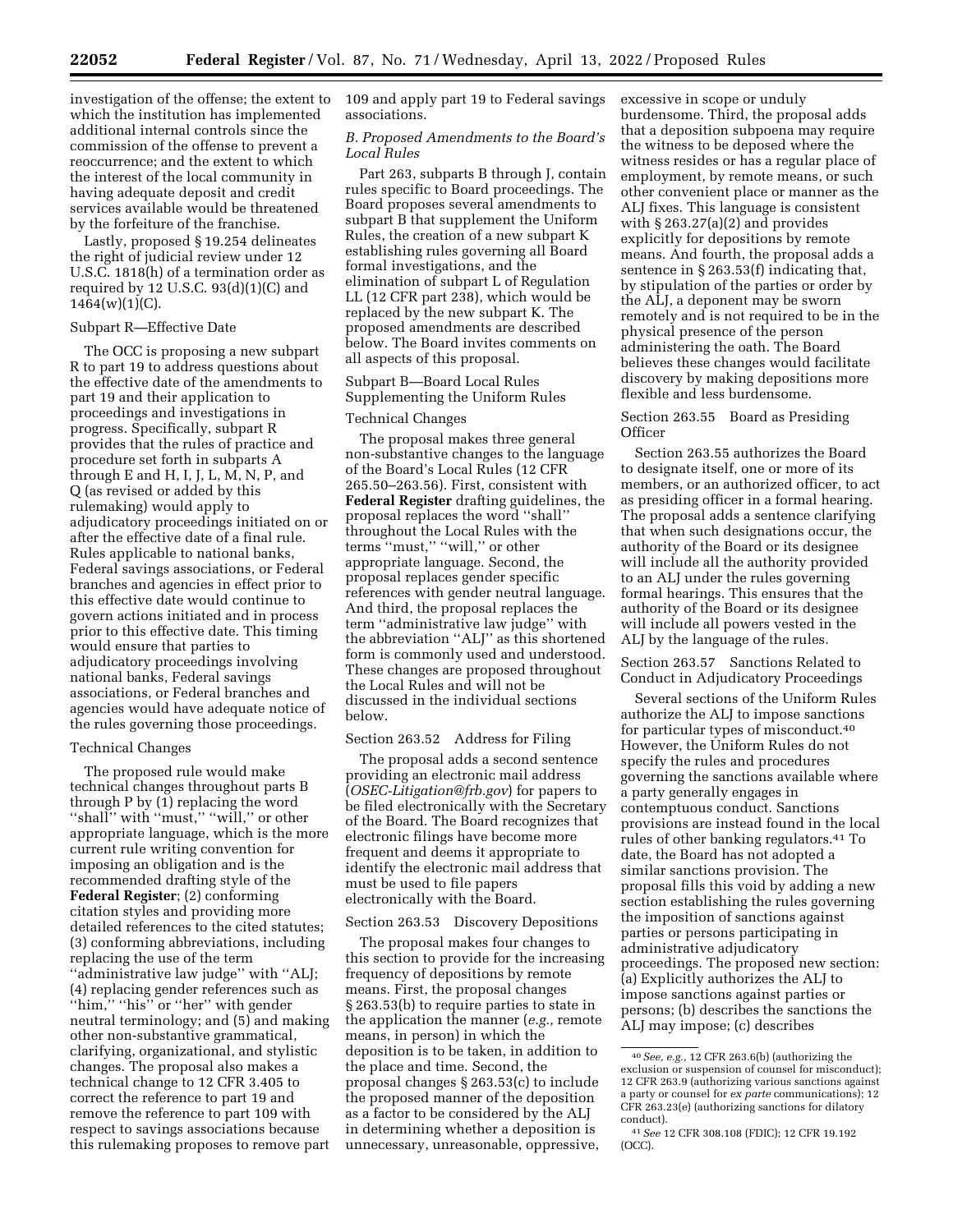procedures for imposing sanctions: And (d) establishes that the ALJ or the Board may impose other sanctions authorized by applicable statute or regulation.

First, subsection (a) establishes that the ALJ may impose sanctions against any party or person who violates a statute, regulation, or order. In addition, sanctions may only be imposed where such violation constitutes contemptuous conduct, materially injures another party, amounts to a clear and unexcused violation, or unduly delays the proceedings.

Second, subsection (b) describes the sanctions the ALJ may impose against parties or persons. Appropriate sanctions include: (1) Issuing an order making findings against a party; (2) rejecting or striking testimony or other evidence offered by a party; (3) precluding the party from contesting specific issues or findings, offering or challenging certain evidence, or making late filings or conditioning such late filings; (4) assessing reasonable expenses incurred by the other party as a result of the misconduct; and (5) excluding the party or person from the adjudicatory proceeding. This list is non-exhaustive. As expressed in subsection (d), the ALJ or the Board may impose other sanctions authorized by an applicable statute or regulation.

Third, subsection (c) describes procedures for imposing and reviewing sanctions. First, sanctions could be imposed upon the motion of any party or upon the ALJ's own motion, although the ALJ would be required to submit to the Board any sanction that includes a final order on the merits. Second, no sanction beyond refusal to accept late filings may imposed without affording the party or person to be sanctioned the opportunity to be heard. And third, an order imposing sanctions would be subject to interlocutory review like any other order. Finally, subsection (d) clarifies that an ALJ or the Board may also impose any other restriction or sanction authorized by another applicable statute or regulation.

The Board believes that this new proposed section promotes fairness and transparency in adjudicatory proceedings by providing clear standards governing the authority of the ALJ to manage the conduct of the proceedings when presented with contemptuous conduct.42 In addition, because this proposed section is modeled on the sanctions provisions

already adopted by other banking regulators, it promotes uniformity in the rules of banking regulators.

Subpart K—Formal Investigative Proceedings

Under section 8(n) of the Federal Deposit Insurance Act and other statutory provisions, the Board has authority to conduct formal investigations, including authority to administer oaths, take depositions, and issue subpoenas in connection with the Board's examination and enforcement authority.43 In 2011, the Board adopted regulations previously issued by the OTS which govern formal investigations of savings and loan holding companies and their subsidiaries under Home Owners' Loan Act.44 These regulations, which are found in subpart L of Regulation LL (12 CFR part 238), do not govern formal investigations of other banking institutions or individuals under the Board's jurisdiction. While the Board has long-standing practices concerning the conduct of formal administrative investigations involving other banking organizations or individuals within its jurisdiction, these practices have heretofore not been incorporated in regulations governing such formal investigations.

The Board now proposes to codify and clarify its long-standing practices concerning the conduct of formal administrative investigations and promulgate rules governing all formal investigations of organizations and individuals within the Board's jurisdiction. The proposal deletes subpart L of Regulation LL and replaces it with a new section (subpart K to 12 CFR part 263). This new section establishes a single set of rules governing formal investigations for all Board-regulated organizations, including but not limited to state member banks, foreign banks, bank holding companies and their subsidiaries, savings and loan holding companies and their subsidiaries, Edge Act and agreement corporations, nonbank financial companies that the Financial Stability Oversight Council

has determined should be supervised by the Board pursuant to section 113 of the Dodd-Frank Act (nonbank financial companies) or any subsidiaries of such companies,45 and any other entity or individual that the Board has authority to investigate or bring an enforcement action against. Proposed subpart K would govern only the conduct of formal investigations; administrative adjudicatory proceedings would continue to be governed by the Board's Uniform Rules and Local Rules (subparts A and B of 12 CFR 263).

Proposed subpart K is modeled on the investigative procedures of other Federal financial industry enforcement agencies, including the FDIC and OCC. Like the existing rules of these agencies, proposed subpart K would, among other things, define a formal investigative proceeding by the Board and its scope; delineate some of the powers of the Board's designated representatives conducting formal investigative proceedings; require the confidentiality of formal investigative proceedings; provide for certain rights of witnesses in formal investigative proceedings; and establish investigative subpoena procedures.

The proposed rules authorize the Board or the General Counsel or the General Counsel's designee (in accordance with 12 CFR 265.6) to commence a formal investigation by issuing an order of investigation which designates both the purpose of the investigation and the ''designated representatives'' of the Board. These designated representatives would be authorized to administer oaths, to take and preserve testimony under oath, and to issue subpoenas *ad testificandum* and subpoenas *duces tecum* and to apply to the appropriate court to enforce such subpoenas.

The proposed rules also set forth the rights of persons from whom the Board seeks to compel information in a formal investigation. Specifically, the proposed rules describe a person's right to counsel during investigative testimony, an attorney's ability to advise and question a witness during investigative testimony, and the ability of a witness to obtain a copy of any testimony the witness provided. The proposed rules would also require the confidentiality of formal investigative proceedings and generally require sequestration of witnesses.

Proposed subpart K generally incorporates the substantive provisions currently contained in subpart L of Regulation LL with two major exceptions. First, the proposed subpart

<sup>42</sup>The Board believes that the power to impose sanctions is inherent in the ALJ's power to ''regulate the course of a proceeding,'' 5 U.S.C. 556(c)(5), and to ''do all things necessary and appropriate to discharge the duties of a presiding officer.'' 12 CFR 263.5(b)(11).

<sup>43</sup> 12 U.S.C. 1818(n).

<sup>44</sup> In 2011, pursuant to section 312 of the Dodd-Frank Wall Street Reform and Consumer Protection Act (''Dodd-Frank Act'') (12 U.S.C. 5412), the responsibility for the supervision and regulation of savings and loan holding companies and their nonsavings association subsidiaries transferred from the former-OTS to the Board. Shortly thereafter, the Board adopted an interim final rule that provided for the corresponding transfer of certain OTS regulations necessary for the Board to administer the statutes relating to supervision of savings and loan holding companies, including provisions governing formal investigative proceedings set forth at subpart L of Regulation LL (12 CFR 238.111–117) (*see* 76 FR 56508 (September 13, 2011)). 45 12 U.S.C. 5323; 12 U.S.C. 5362.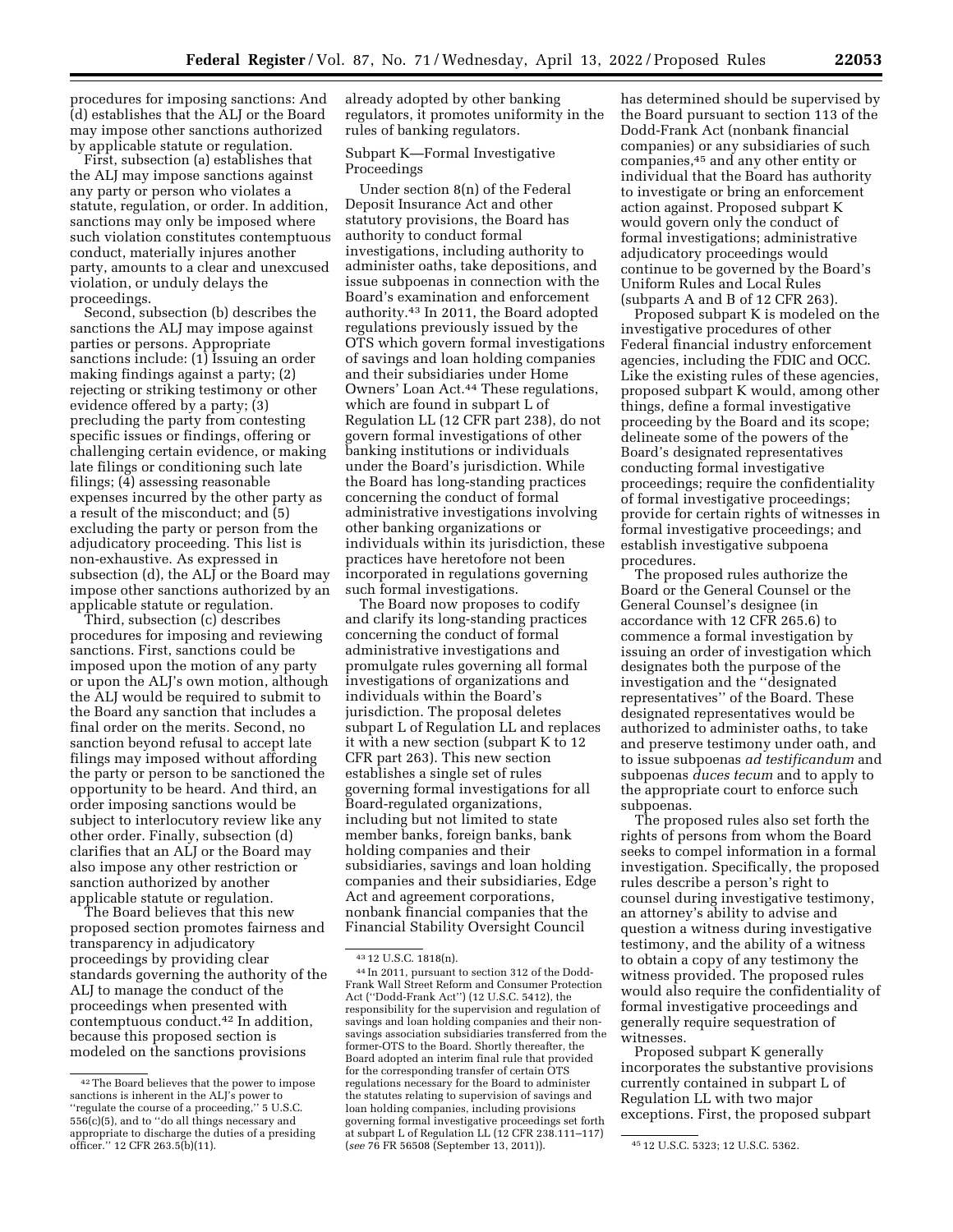K does not include provisions (currently found in 12 CFR part 238.117(b)) providing for the filing and resolution of applications seeking to quash or modify subpoenas within 10 days of their service. Since the Board already vests with the General Counsel or his or her designee the authority to quash, modify, or revoke subpoenas that have been issued,46 any person or entity to whom a subpoena is directed may seek a modification or revocation of a subpoena by application to the General Counsel. A separate procedure is not necessary.

Second, the proposed subpart K provides that the officer supervising a formal investigative proceeding may, in certain circumstances, deny a written request for a copy of a transcript. Both subpart L of Regulation LL and the proposed rules (see 12 CFR part 238.114 and proposed rule 263.456(b)) provide that a witness may inspect a copy of the transcript without retaining a copy. Similarly, both subpart L of Regulation LL and the proposed rules (see 12 CFR part 238.114 and proposed rule 263.456(c)) provide that any request for a copy of a transcript may be denied. Although subpart L of Regulation LL vests the Board with the authority to deny a witness's request to inspect a copy of a transcript (see 12 CFR part 238.114), proposed subpart K vests the officer supervising a formal investigative proceeding with the authority to deny such request if provision of the transcript may infringe the privacy of third persons involved in the investigation, or impede or interfere with the conduct of any Board investigation.

The proposed subpart K also reorganizes or re-orders provisions currently found in subpart L of Regulation LL. For example, subpart L of Regulation LL had a separate provision regarding transcripts of investigative testimony (12 CFR part 238.114) that provides, among other things, that a witness may inspect the transcript of the witness's testimony. Proposed subpart K instead places the provision to permit inspection of a transcript of a witness's testimony in the proposed rule concerning the rights of witnesses (see proposed subpart K rule 263.456). Other provisions of proposed subpart K conform provisions of subpart L of Regulation LL to current practices followed in Board investigations. For example, proposed subpart K rule 263.457, governing service of subpoenas in formal investigations, conforms to the current rules governing service of subpoenas in adjudicatory proceedings,

12 CFR part 263.11(d). These technical modifications are not intended to affect the substantive rights of parties.

In summary, proposed subpart K clarifies and centralizes the Board's existing investigative practices by codifying those procedures uniformly across all Board formal investigations.

#### *C. Proposed Amendments to the FDIC's Local Rules*

When the Uniform Rules were adopted in 1991, each Agency also adopted Local Rules to address procedures to supplement the Uniform Rules or otherwise facilitate the processing of administrative enforcement actions within an Agency. The Local Rules at issue here are set forth at 12 CFR part 308, subpart B: General Rules of Procedure, and supplement the Uniform Rules and procedures set forth in 12 CFR part 308, subpart A.

The FDIC requests comment on proposed amendments to the FDIC's Local Rules at subpart B. These revisions are intended to enhance the Uniform Rules and to further modernize and streamline the discovery process in administrative enforcement actions brought by the FDIC. The FDIC proposes changes that reflect the current processes and procedures routinely ordered by the administrative law judges (ALJs) that mirror procedures followed in the Federal court system. The FDIC also proposes to add new provisions regarding modern discovery practices, depositions, and disclosure of expert witness testimony to promote cooperation, fairness, and transparency.

Since the Local Rules were last updated, the development and utilization of electronically stored information has drastically increased the amount of potentially discoverable materials. In 2015, the Federal Rules of Civil Procedure (FRCP) were amended, in part, to address concerns regarding the volume of available materials and the effort and expense in processing those materials for discovery purposes. Although neither the FRCP, nor the Federal Rules of Evidence, apply to administrative proceedings at the FDIC, they do provide guidance and direction. Additionally, the FRCP are thoroughly vetted and considered to be best practices and procedures by the legal community. The FDIC is not adopting the FRCP; however, there are certain best practices and procedures that the FDIC believes would be advantageous to all parties to the administrative proceedings. Over the past few years, the ALJs have implemented, on a caseby-case basis, certain case management orders related to discovery procedures

and requirements that mirror certain provisions of the FRCP. The FDIC wishes to formalize these procedures in the Local Rules to provide notice and clarity of the discovery rules applicable to administrative proceedings.

Similar to the changes in the Uniform Rules, the FDIC also proposes to update the language throughout its Local Rules to reflect the modernized language used in rulemaking. Where appropriate, the FDIC proposes to replace the term ''shall'' with ''must'' or ''will'' to reflect the current convention for a legal requirement and changes made to the FRCP in 2000. Additionally, the FDIC proposes to provide shortened references to ''administrative law judge'' (ALJ) and ''electronically stored information'' (ESI) because the shortened terms are well understood and the repetition of the shortened terms reduces the length of the regulations. These changes are proposed throughout the Local Rules and will not be discussed further in the individual sections below.

Section 308.102 Authority of Board of Directors and Administrative Officer

Section 308.102 contains minor changes to reflect the current internal organization of the FDIC.

Section 308.103 Assignment to Administrative Law Judge (ALJ)

Section 308.103 is being renamed to better reflect additional changes to how matters are currently assigned to an ALJ.

Section 308.104 Filings With the Board of Directors

Section 308.104 provides an electronic mail address for the FDIC's Administrative Officer, who is the official custodian of the record for administrative proceedings, and with whom all parties must file an electronic copy of all pleadings.

Section 308.107 Supplemental Discovery Rules

Section 308.107 is being renamed to reflect the updates to the FDIC's discovery processes to include modern discovery practices and procedural orders issued by the ALJs and to allow for limited depositions.

#### Section 308.107(a) Scope of Discovery

Section 308.107(a) is a new section that describes the permitted scope of discovery. The FDIC proposes to adopt the concept of ''proportionality'' in discovery production and set forth limits on ESI, both of which were added to the FRCP in 2015. Because the FDIC maintains the data collected from failed insured depository institutions in its

<sup>46</sup>*See* 12 CFR part 265.6.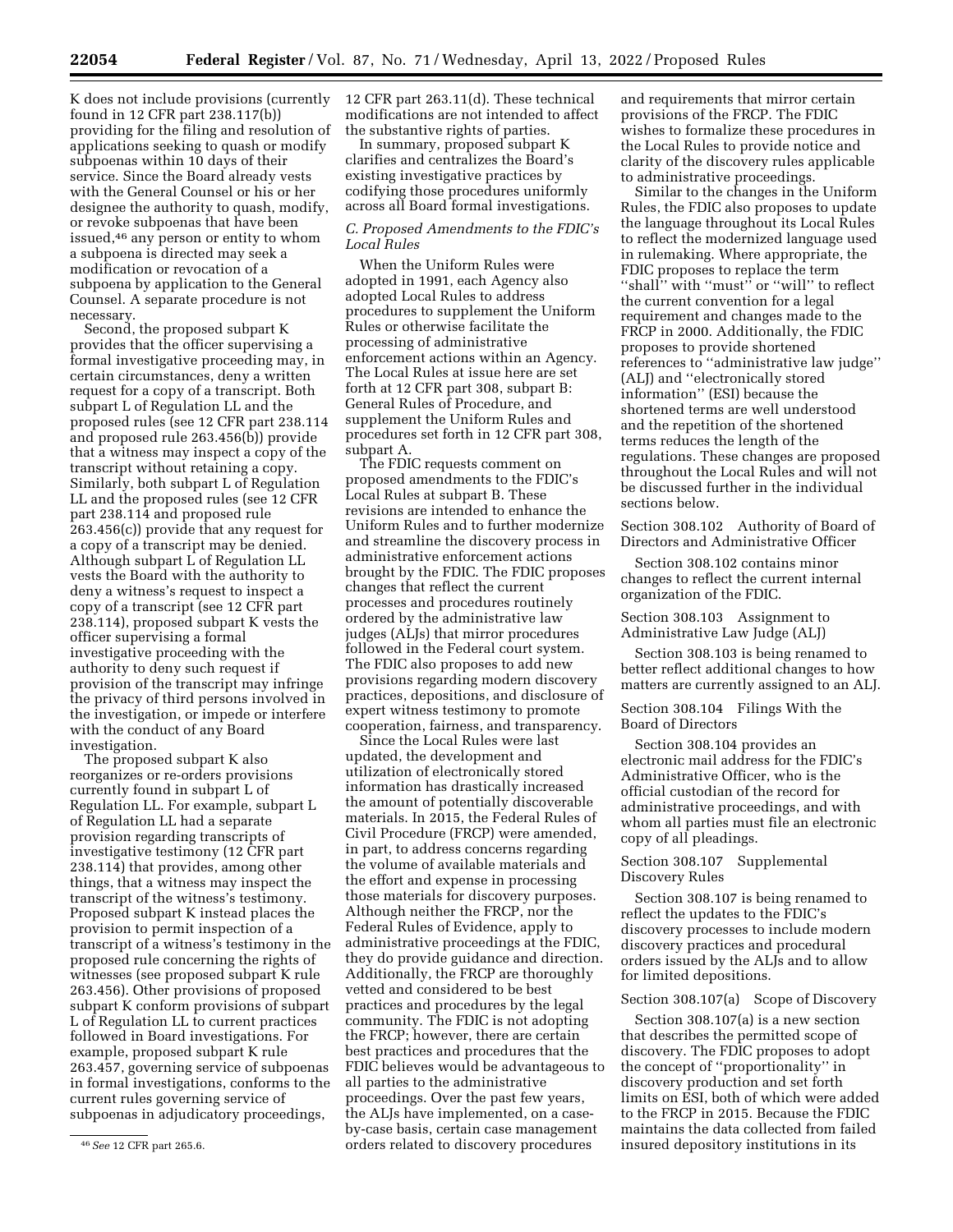role as Receiver, it has custody and control of voluminous amounts of failed bank data. Generally, the vast majority of this information would not be materially relevant to an administrative enforcement proceeding. Instituting a requirement that discovery be proportional will decrease unnecessary expenditures and promote a more efficient process for all parties to the administrative proceedings.

Section 308.107(b) Joint Discovery Plan

Section 308.107(b) sets forth the FDIC's proposal to add a Joint Discovery Plan to the discovery process. Currently, the ALJs routinely require both parties agree to an ESI Plan that governs the production of ESI. The FDIC proposes to combine the current practice with certain provisions similar to the FRCP Rule  $26(f)(3)$ . This new section would require the parties to meet and confer at the beginning of the discovery process to facilitate communication and cooperation on discovery matters. The purpose is to develop a Joint Discovery Plan that meets the parties' needs, decreases discovery disputes, encourages collegiality, and conserves resources. If necessary, this section provides a mechanism for resolution of discovery disputes.

Section 308.107(c) Document and Electronically Stored Information (ESI) Discovery

Section 308.107(c) was created to integrate the proposed provisions of the Local Rules with the Uniform Rules. Additionally, the provisions related to the production of documents now include modern concepts from the FRCP related to the production of ESI.

Section 308.107(d) Expert Witness Disclosures

Section 308.107(d) is a new section mirroring the 1993 updates to the FRCP 26(a)(2) that describe the proposed disclosures for expert witness testimony. The vast majority of modern administrative enforcement proceedings involve expert testimony; however, there are currently no rules governing how expert testimony is fairly and properly disclosed to the opposing party. As a result, the ALJs began issuing orders, on a case-by-case basis, requiring disclosure of expert testimony similar to the requirements set forth in FRCP 26(a)(2). The FDIC proposes to incorporate these expert witness disclosure requirements into the written rules to improve transparency and promote fairness. Similar to the 1993 and 2010 revisions to the FRCP 26(a)(2), § 308.107(d) provides two categories of

expert witnesses with two different levels of required disclosures. Section 308.107(d)(2)(i) is intended for professional experts who generally do not work for a party but are specifically engaged for the purpose of providing expert testimony. Section 308.107(d)(2)(ii) is intended to cover those individuals whose expertise comes from the person's regular course of business such as, a commissioned bank examiner or bank personnel, who will be offered as an expert witness at the hearing. Consistent with the FRCP 26(a)(2), these rules are intended as disclosure requirements. Similar to the Federal rules of evidence and case law, these documents are prior written disclosures of future opinion testimony to be offered at the hearing to assist the ALJ. Neither category of written disclosures is intended to serve as substitutes for expert witness testimony at the hearing. Moreover, occasionally the ALJ orders mandated more disclosure from expert witnesses than the FRCP 26(a)(2) required. The FDIC believes that the FRCP 26(a)(2) created a two-tier system for disclosure that represents a legitimate and reasonable divide between the two categories of expert witnesses. Those individuals who are not in the business of providing professional expert testimony do not need to provide a heightened level of disclosures. As the Federal Rules Committee notes stated in the 2010 Amendments ''[c]ourts must take care against requiring undue detail, keeping in mind that these witnesses have not been specially retained and may not be as responsive to counsel as those who have.''

#### Section 308.107(e) Depositions

Section 308.107(e) is a new section that provides for the possibility of depositions during the discovery process in cases where such discovery is appropriate. The FDIC does not currently allow for deposition discovery in its enforcement matters, and parties are not legally entitled to take depositions in administrative actions under the Administrative Procedure Act.47 Nonetheless, the FDIC has observed that the OCC, the Board, and other Federal agencies have voluntarily provided respondents in administrative proceedings with an opportunity for limited depositions in appropriate

cases.48 For these reasons, the FDIC proposes adding the option for the parties to pursue limited depositions of individuals with direct knowledge of facts relevant to the proceeding and individuals designated as an expert in cases where such discovery is appropriate and proportional to the needs of the case.

Under § 308.107(e)(1), the FDIC is proposing limitations to ensure that any depositions that do take place do not cause undue delay or burden. Under the FDIC's proposed rules, any deposition discovery would be limited by the requirement that discovery be proportional to the needs of the case, as required for all discovery under § 308.107(a). Additionally, depositions would only be allowed where the information sought from the depositions cannot be obtained from another source that is more convenient, less burdensome, or less expensive. Finally, the FDIC is proposing that, in the absence of extraordinary circumstances, depositions will be limited to individuals expected to testify at the hearing. The FDIC believes that the limitations proposed strike an appropriate balance between the potential for a demonstrable need for depositions in some cases and the interest in resolving cases efficiently.

The remainder of the § 308.107(e) sets forth various procedural rules that will apply to any deposition discovery, including notices, transcription, timing and duration of depositions. These provisions are largely adapted from procedures under the FRCP and those used by the OCC and the Board.

#### Section 308.107(f) Discovery Motions

Section 308.107(f) is a new section aimed at clarifying certain matters related to discovery motions. Section 308.107(f)(1) clarifies that the ALJ must limit inappropriate discovery either on motion, or on their own initiative. Section 308.107(f)(2) provides that parties may move to terminate depositions that are being conducted in bad faith or an inappropriate manner. Section 308.107(f)(3) clarifies that the provisions of § 308.25(f), governing motions to compel document discovery, apply equally to all motions to compel discovery.

<sup>47</sup>*See, e.g., Starr Comm'r of Internal Revenue,* 226 F.2d 721,722 (7th Cir. 1955), *cert. denied,* 350 U.S. 993 (1955); *McClelland* v. *Andrus,* 606 F.2d 1278, 1285 (D.C. Cir. 1979); *Jones Total Health Care Pharmacy, LLC* v. *Drug Enforcement Administration,* 881 F.3d 823, 834 (C.A.11, 2018).

<sup>48</sup>Until recently, the rules of practice governing administrative actions before the Securities and Exchange Commission (SEC) were similar to those in the Uniform Rules, allowing for the taking of depositions only upon a showing that a deponent will be unlikely to be able to attend and testify at a hearing. In 2016, the SEC amended its rules of practice to remove this restriction and to allow parties with broader, albeit still limited, access to depositions in administrative proceedings. 81 FR 50211 (July 13, 2016).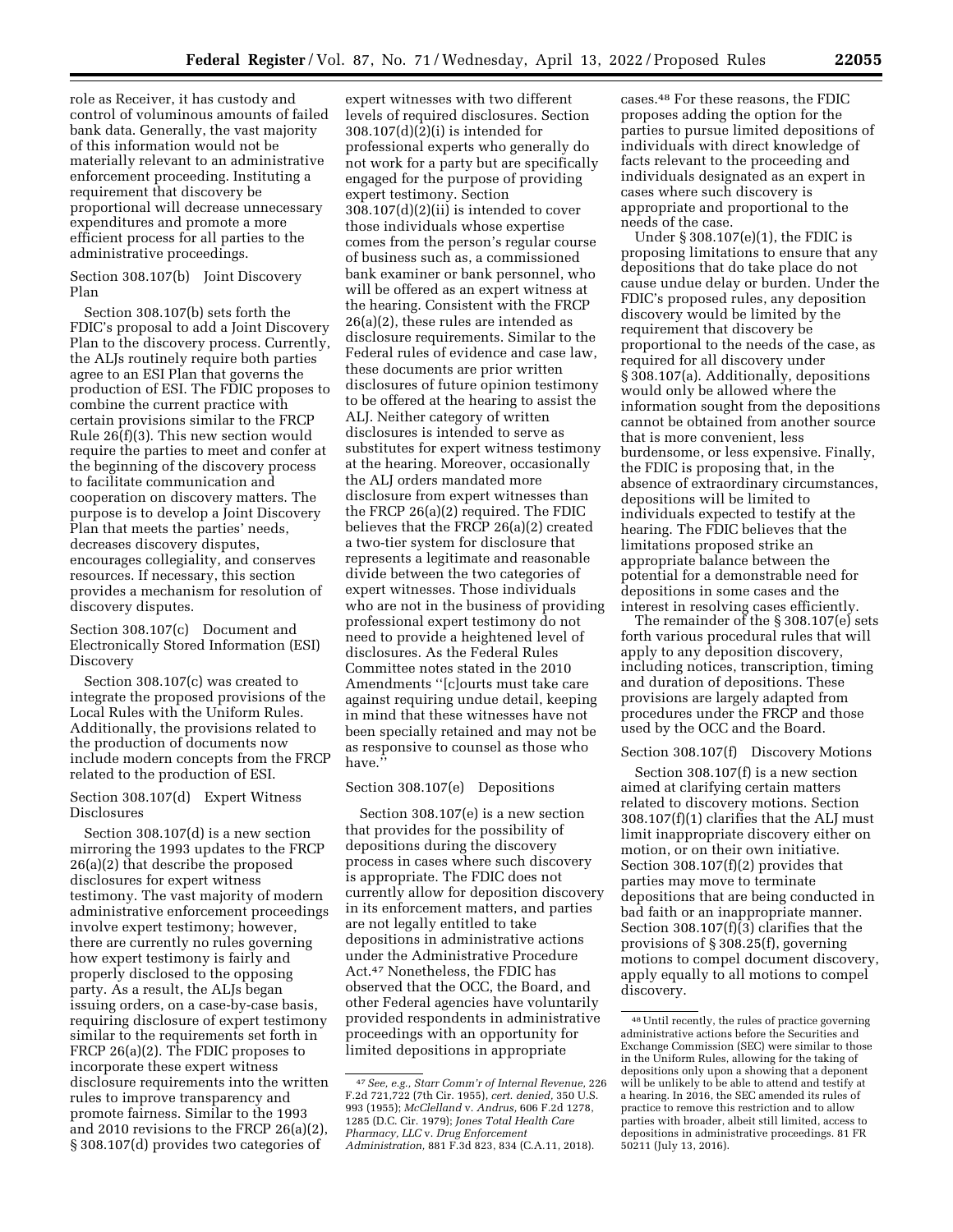#### **IV. Discussion of OCC Changes to Part 4, Service of Process**

The OCC proposes to amend subpart A of 12 CFR part 4, Organization and Functions, to add a new § 4.8 that would address service of process. This new provision would put private parties on notice of the established process they should use in serving the OCC, Comptroller, or officers or employees of the OCC in a private action. Codifying this process in the rule should help avoid possible confusion as to where and how private parties serve the OCC, Comptroller, or officers or employees of the OCC, which should ensure that the OCC has adequate notice to respond to a complaint or other filing. The proposal provides that ''officers'' are officials who are not employees of the OCC, such as an ALJ.

Specifically, proposed § 4.8(a) provides that paragraphs (b), (c), and (d) of this section apply to service of process upon the OCC, the Comptroller acting in his official capacity, officers or employees of the OCC who are sued in their official capacity, and officers or employees of the OCC who are sued in an individual capacity for an act or omission occurring in connection with duties performed on the behalf of the OCC. Proposed § 4.8(b) provides that service of process for actions in Federal courts should be made upon the OCC, the Comptroller, or officers or employees of the OCC by serving the United States under the procedures set forth in the Federal Rules of Civil Procedure governing the service of process upon the United States and its agencies, corporations, officers, or employees.49 Proposed § 4.8(c) provides that service of process for actions brought in State courts should be made upon the OCC, the Comptroller, or officers or employees of the OCC by sending copies of the summons and complaint by registered or certified mail to the Chief Counsel, Office of the Comptroller of the Currency, Washington, DC 20219. Proposed § 4.8(c) also encourages parties to provide copies of the summons and complaint to the appropriate United States Attorney in accordance with the procedures set forth in the Federal Rules of Civil Procedure governing the service of process upon the United States and its agencies, corporations, officers, or employees.50 Proposed § 4.8(d) provides that only the Washington, DC headquarters office of the OCC is authorized to accept service of a summons or complaint and that the

OCC, the Comptroller, or officers or employees of the OCC should be served with a copy of the summons or complaint at the Washington, DC headquarters office in accordance with § 4.8(b) or (c). This provision would clarify that a summons or complaint should not be sent to another office of the OCC.

Finally, proposed § 4.8(e) provides that the OCC is not an agent for service of process upon a national bank, Federal savings association, or Federal branch or agency of a foreign bank. Instead, it directs parties to serve a summons or complaint upon the institution in accordance with the laws and procedures for the court in which the action has been filed. The OCC intends this provision to prevent further instances of parties attempting to serve a national bank through the OCC.

#### **V. Regulatory Analysis**

#### *A. Regulatory Flexibility Act*

*OCC:* The Regulatory Flexibility Act (RFA) 51 requires an agency, in connection with a proposed rule, to prepare an Initial Regulatory Flexibility Analysis (IRFA) describing the impact of the rule on small entities (defined by the Small Business Administration (SBA) for purposes of the RFA to include commercial banks and savings institutions with total assets of \$600 million or less and trust companies with total assets of \$41.5 million or less) 52 or to certify that the proposed rule would not have a significant economic impact on a substantial number of small entities.

The OCC currently supervises approximately 1,122 institutions (commercial banks, trust companies, Federal savings associations, and branches or agencies of foreign banks, collectively banks), of which 669 are small entities.<sup>53</sup> The rule could impact any OCC-supervised institution, including any of these small entities. However, it is unlikely that the proposed rule, if implemented, would impact more than a *de minimis* number of OCC-supervised institutions in any

given year.54 Furthermore, the proposed rule would facilitate the orderly determination of administrative proceedings and its proposed changes are primarily updates and clarifications of administrative procedure and in general reflect current practices. Therefore, the OCC concludes that the proposed rule would not impose more than minimal costs on institutions that may be impacted. Because the OCC estimates that expenditures, if any, associated with the proposed rule would be *de minimis,* the OCC certifies that the proposed rule would not have a significant economic impact on a substantial number of small entities supervised by the OCC. Accordingly, an IRFA is not required.

*Board:* The RFA generally requires an agency to consider the impact of the agency's proposed rules on small entities and to conduct an IRFA of any rule subject to notice-and-comment rulemaking requirements, unless the head of the agency certifies that the rule will not, if promulgated, have a significant economic impact on a substantial number of small entities.55 An IRFA must contain (1) a description of the reasons why action by agency is being considered; (2) a succinct statement of the objectives of, and legal basis for, the proposed rule; (3) a description of, and where feasible, an estimate of the number of small entities to which the proposed rule will apply; (4) a description of the projected reporting, recordkeeping, and other compliance requirements of the proposed rule; (5) an identification, to the extent practicable, of all relevant Federal rules which may duplicate, overlap with, or conflict with the proposed rule; and (6) a description of any significant alternatives to the proposed rule which accomplish its stated objectives.

As stated in this notice of proposed rulemaking, the Agencies are proposing amendments to the Uniform Rules and to their local rules to recognize the use of electronic communications in all aspects of administrative hearings and to otherwise increase the efficiency and fairness of administrative adjudications. In addition, the Board is proposing to establish a single set of rules governing all formal investigations. The proposed rules only establish procedures

<sup>49</sup>*See* Rule 4(i) of the Federal Rules of Civil Procedure.<br><sup>50</sup>*Id.* 

<sup>51</sup> 5 U.S.C. 601 *et seq.* 

<sup>52</sup>*See* the SBA's size thresholds for commercial banks and savings institutions, and trust companies, 13 CFR 121.201.

<sup>53</sup>Consistent with the General Principles of Affiliation 13 CFR 121.103(a), the OCC counts the assets of affiliated financial institutions when determining if it should classify an institution as a small entity. The OCC used December 31, 2020, to determine size because a ''financial institution's assets are determined by averaging the assets reported on its four quarterly financial statements for the preceding year.'' *See* footnote 8 of the SBA's *Table of Size Standards.* 

 $^{\rm 54}\, {\rm Based}$  on activity during the past five years, approximately 23 banks (an average of less than 5 per year) would be impacted by the proposed changes to part 19 subparts A, B, C, I, L, and M. Furthermore, during the past five years the OCC has not received any Equal Access to Justice Act (EAJA) applications from a bank for the payment of attorney's fees.

<sup>55</sup> 5 U.S.C. 601–612.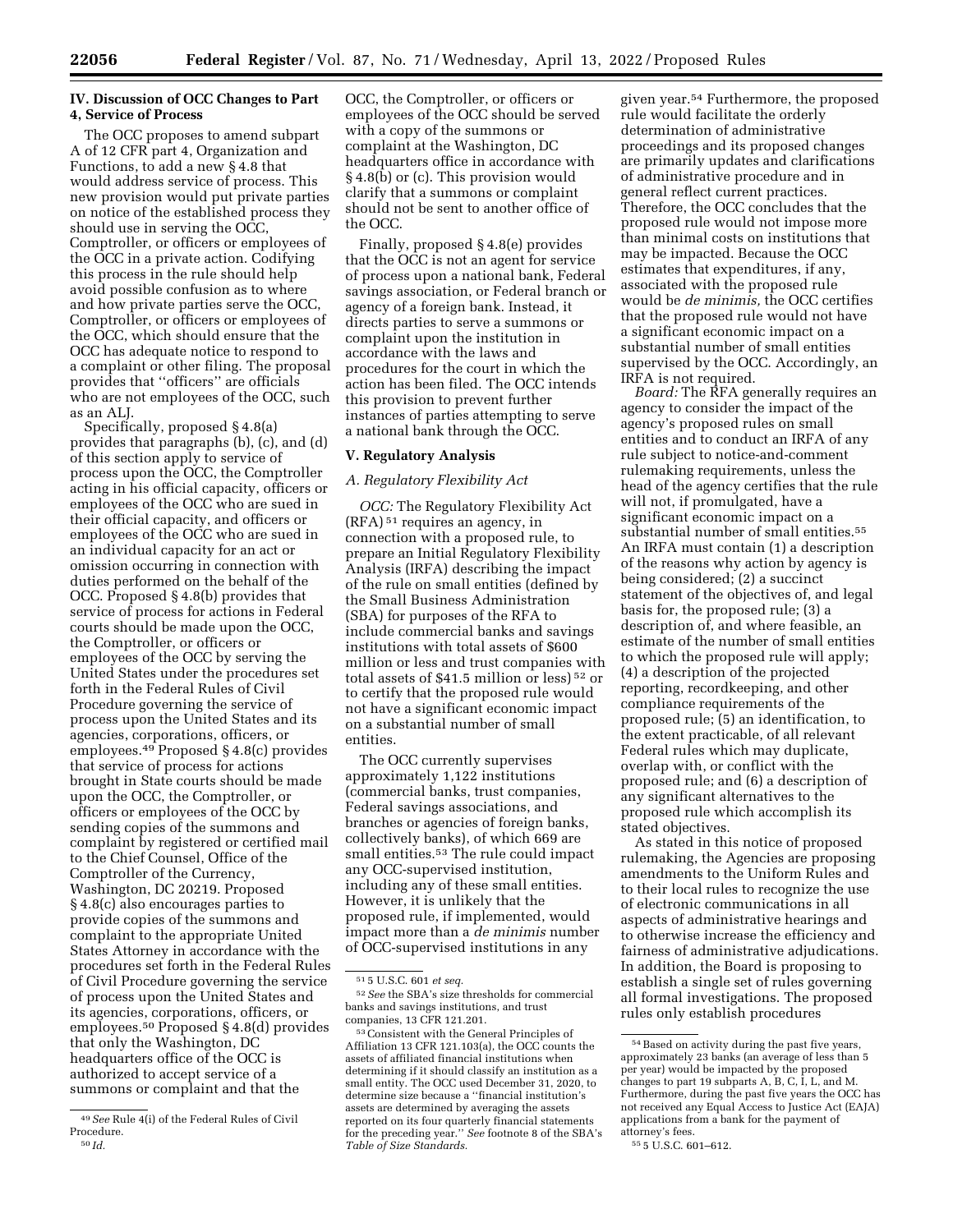governing Board formal investigations and adjudicatory proceedings. The proposed rules would not impose any requirement on regulated entities, and regulated entities would not need to take any action in response to the proposed rules. As such, the proposed rules will not have a significant economic impact on a substantial number of small entities. The proposed rules will not duplicate, overlap with, or conflict with other Federal rules, as they would only apply to Board formal investigations and administrative adjudications. Finally, the Board believes there are no significant

Board welcomes comments on this analysis. *FDIC:* The RFA requires that, in connection with a notice of proposed rulemaking, an agency prepare and make available for public comment an initial regulatory flexibility analysis that describes the impact of the proposed rule on small entities.56 However, a regulatory flexibility analysis is not required if the agency certifies that the rule will not have a significant economic impact on a substantial number of small entities, and publishes its certification and a short explanatory statement in the **Federal Register**  together with the rule. The SBA has defined ''small entities'' to include banking organizations with total assets of less than or equal to \$600 million.57 Generally, the FDIC considers a significant effect to be a quantified effect in excess of 5 percent of total annual salaries and benefits per institution, or 2.5 percent of total noninterest expenses. The FDIC believes that effects in excess of these thresholds typically represent significant effects for FDICsupervised institutions.

alternatives to the proposed rules. The

As of the quarter ending March 31, 2021, the FDIC supervised 3,215 depository institutions,58 of which 2,333 were considered small for the purposes of the RFA.59 As previously discussed, the Agencies are proposing

58FDIC-supervised institutions are set forth in 12 U.S.C. 1813(q)(2).

59FDIC Call Report data, March 31, 2021.

changes to the Uniform Rules to recognize the use of electronic communications in all aspects of administrative hearings and to otherwise increase the efficiency and fairness of administrative adjudications. The FDIC is also proposing to modify the Local Rules of administrative practice and procedure. If adopted, the proposed amendments would apply to administrative proceedings held by the FDIC and would not impose any requirement on regulated entities. Further, the FDIC typically brings less than five formal administrative proceedings annually. Finally, the proposed amendments are primarily updates and clarifications of administrative procedure and impose no significant additional burdens on small entities. Therefore, the FDIC concludes that the proposed rule will not have a significant impact on a substantial number of small entities. For the reasons described above and pursuant to 5 U.S.C. 605(b), the FDIC certifies that the proposed rule will not have a significant economic impact on a substantial number of small entities. The FDIC invites comments on all aspects of the supporting information provided in this RFA section. In particular, would this proposed rule have any significant effects on small entities that the FDIC has not identified?

*NCUA:* The RFA generally requires that, in connection with a notice of proposed rulemaking, an agency prepare and make available for public comment an initial regulatory flexibility analysis that describes the impact of a proposed rule on small entities. A regulatory flexibility analysis is not required, however, if the agency certifies that the rule will not have a significant economic impact on a substantial number of small entities (defined for purposes of the RFA to include Federally insured credit unions with assets less than \$100 million) and publishes its certification and a short, explanatory statement in the **Federal Register** together with the rule. The proposed rule would amend the Uniform Rules to recognize the use of electronic communications in all aspects of administrative hearings and to otherwise increase the efficiency and fairness of administrative adjudications. The proposed changes consist of updates and clarifications of administrative procedure and impose no significant new burdens on credit unions, parties to administrative actions, or counsel. Accordingly, the NCUA certifies that the proposed rule will not have a significant economic

impact on a substantial number of small credit unions.

#### *B. Paperwork Reduction Act*

The Paperwork Reduction Act of 1995 60 (PRA) states that no agency may conduct or sponsor, nor is the respondent required to respond to, an information collection unless it displays a currently valid Office of Management and Budget (OMB) control number. The Agencies have reviewed this proposed rule and determined that it does not create any information collection or revise any existing collection of information. Accordingly, no PRA submissions to OMB will be made with respect to this proposed rule. The Board reviewed the rule under the authority delegated to the Board by OMB.

#### *C. OCC Unfunded Mandates Reform Act of 1995*

The OCC analyzed the proposed rule under the factors set forth in the Unfunded Mandates Reform Act of 1995.61 Under this analysis, the OCC considered whether the proposal includes a Federal mandate that may result in the expenditure by State, local, and Tribal governments, in the aggregate, or by the private sector, of \$100 million or more in any one year (\$158 million as adjusted for inflation). The UMRA does not apply to regulations that incorporate requirements specifically set forth in law.

As discussed above, the OCC estimates that expenditures, if any, associated with the proposed rule would be *de minimis.* Therefore, the OCC concludes that the proposed rule would not result in an expenditure of \$158 million or more annually by State, local, and tribal governments, or by the private sector. Because the proposed rule does not trigger the UMRA cost threshold, the OCC has not prepared the written statement described in section 202 of the UMRA.

#### *D. Riegle Community Development and Regulatory Improvement Act*

Pursuant to section 302(a) of the Riegle Community Development and Regulatory Improvement Act (RCDRIA),62 in determining the effective date and administrative compliance requirements for new regulations that impose additional reporting, disclosure, or other requirements on insured depository institutions (IDIs), the OCC, Board, and FDIC must consider, consistent with principles of safety and

<sup>56</sup> 5 U.S.C. 601, *et seq.* 

<sup>57</sup>The SBA defines a small banking organization as having \$600 million or less in assets, where ''a financial institution's assets are determined by averaging the assets reported on its four quarterly financial statements for the preceding year.'' See 13 CFR 121.201 (as amended by 84 FR  $34261$ , effective August 19, 2019). ''SBA counts the receipts, employees, or other measure of size of the concern whose size is at issue and all of its domestic and foreign affiliates.'' See 13 CFR 121.103. Following these regulations, the FDIC uses a covered entity's affiliated and acquired assets, averaged over the preceding four quarters, to determine whether the FDIC-supervised institution is ''small'' for the purposes of RFA.

<sup>60</sup> 44 U.S.C. 3501–3521.

<sup>61</sup> 2 U.S.C. 1532.

<sup>62</sup> 12 U.S.C. 4802(a).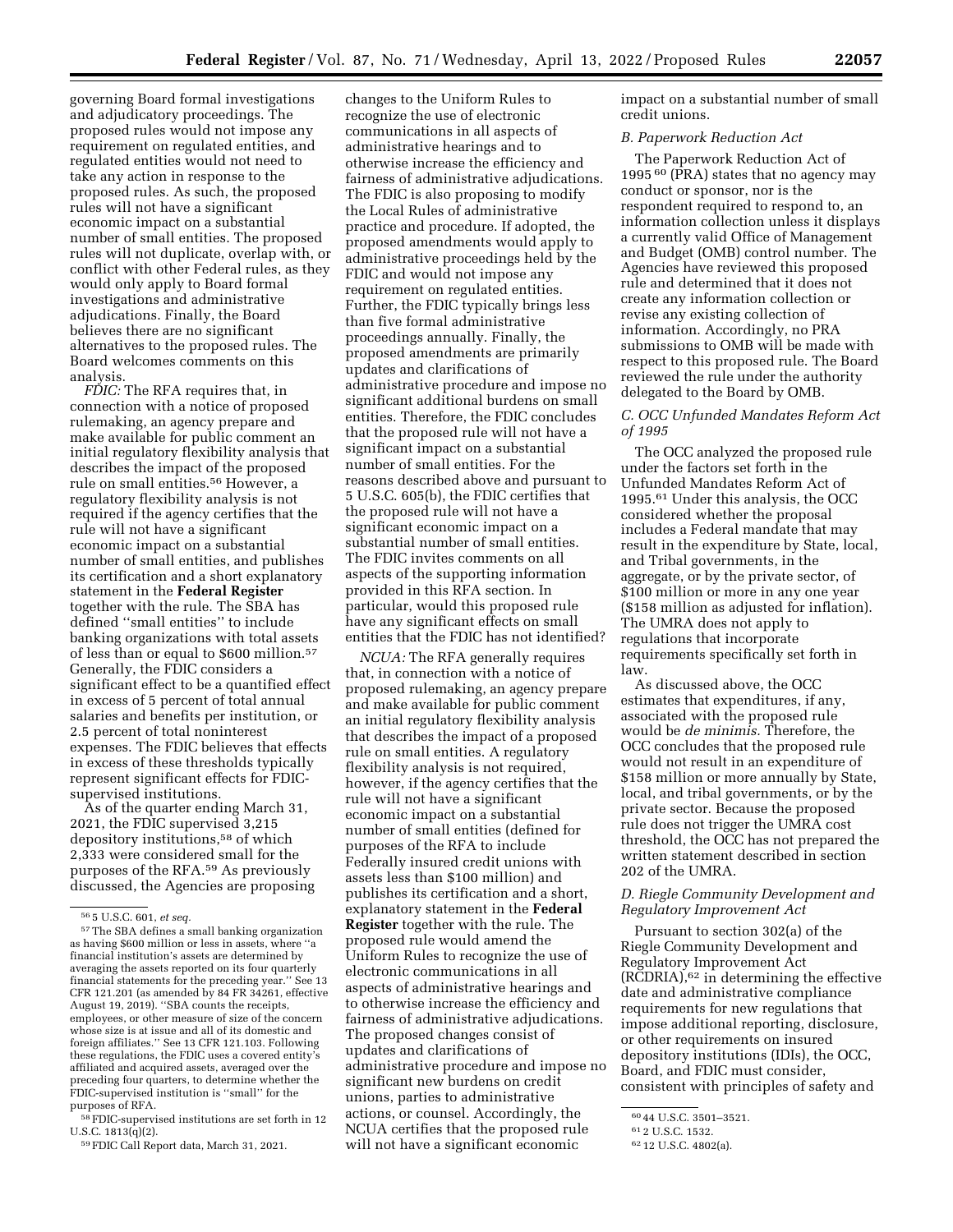soundness and the public interest: (1) Any administrative burdens that such regulations would place on depository institutions, including small depository institutions, and customers of depository institutions; and (2) the benefits of such regulations. In addition, section 302(b) of RCDRIA requires new regulations and amendments to regulations that impose additional reporting, disclosures, or other new requirements on IDIs generally to take effect on the first day of a calendar quarter that begins on or after the date on which the regulations are published in final form.63 The Agencies invite comments that will further inform their consideration of RCDRIA.

#### *E. Plain Language*

Section 722 of the Gramm-Leach-Bliley Act 64 requires the OCC, Board, and FDIC to use plain language in all proposed and final rules published after January 1, 2000. The Agencies have sought to present the proposed rule in a simple and straightforward manner and invite comment on the use of plain language. For example:

• Have the Agencies organized the material to inform your needs? If not, how could the Agencies present the proposed rule more clearly?

• Are the requirements in the proposed rule clearly stated? If not, how could the proposed rule be more clearly stated?

• Does the proposed rule contain technical language or jargon that is not clear? If so, which language requires clarification?

• Would a different format (grouping and order of sections, use of headings, paragraphing) make the proposed rule easier to understand? If so, what changes would achieve that?

• Is this section format adequate? If not, which of the sections should be changed and how?

• What other changes can the Agencies incorporate to make the proposed rule easier to understand?

#### *F. NCUA Executive Order 13132*

Executive Order 13132 encourages independent regulatory agencies to consider the impact of their actions on state and local interests. In adherence to fundamental federalism principles, the NCUA, an independent regulatory agency as defined in 44 U.S.C. 3502(5), voluntarily complies with the principles of the executive order. This rulemaking will not have a substantial direct effect on the states, on the connection between

the National Government and the states, or on the distribution of power and responsibilities among the various levels of government. The NCUA has determined that this proposed rule does not constitute a policy that has federalism implications for purposes of the executive order.

*G. NCUA Assessment of Federal Regulations and Policies on Families* 

The NCUA has determined that this proposed rule will not affect family well-being within the meaning of section 654 of the Treasury and General Government Appropriations Act, 1999.65

#### **Common Text of Proposed Uniform Rules (All Agencies)**

#### **Subpart A—Uniform Rules of Practice and Procedure**

Sec.

- <sub>-</sub>.1 [Reserved]<br>.2 Rules of co
- .2 Rules of construction.<br>.3 [Reserved]
- .3 [Reserved]<br>4 Authority o
- 4 Authority of the [Agency Head].<br>5 Authority of the administrative 1
- .5 Authority of the administrative law judge.
- .6 Appearance and practice in
- adjudicatory proceedings.<br>7 Good faith certification .7 Good faith certification.<br>.8 Conflicts of interest.
- $\frac{1}{\sqrt{9}}$ .8 Conflicts of interest.
- <sup>9</sup> *Ex parte* communications.<br>10 Filing of papers
- 
- \_.10 Filing of papers.<br>\_.11 Service of papers 11 Service of papers.<br>12 Construction of times
- .12 Construction of time limits.<br>.13 Change of time limits.
- .13 Change of time limits.<br>.14 Witness fees and expe
- 
- 14 Witness fees and expenses.<br>15 Opportunity for informal Opportunity for informal settlement.
- .16 [AGENCY]'s right to conduct examination.
- .17 Collateral attacks on adjudicatory proceeding.
- ll.18 Commencement of proceeding and contents of notice.
- 19 Answer.<br>20 Amende
- .20 Amended pleadings.<br>.21 Failure to annear.
- Failure to appear.
- .22 Consolidation and severance of actions.
- .23 Motions.<br>.24 Scope of
- $\frac{1.24}{25}$  Scope of document discovery.
- Request for document discovery
- from parties.
- 26 Document subpoenas to nonparties.<br>27 Deposition of witness unavailable. Deposition of witness unavailable
- for hearing.
- .28 Interlocutory review.<br>.29 Summary disposition
- .29 Summary disposition.<br>.30 Partial summary dispo
- $\frac{130}{131}$  Partial summary disposition. Scheduling and prehearing
- conferences.
- 
- .32 Prehearing submissions.<br>.33 Public hearings.
- .33 Public hearings.<br>.34 Hearing subpoer
- .34 Hearing subpoenas.<br>.35 Conduct of hearings
- .35 Conduct of hearings.<br>.36 Evidence.
- .37 Post-hearing filings.
- 37 Post-hearing filings.<br>38 Recommended decis ll.38 Recommended decision and filing of record.
- .39 Exceptions to recommended decision.
- .40 Review by the [Agency Head].<br>.41 Stavs pending judicial review.
- Stays pending judicial review.

#### **Subpart A—Uniform Rules of Practice and Procedure**

#### **§**ll**.1 [Reserved]**

#### **§**ll**.2 Rules of construction.**

For purposes of this part:

(a) Any term in the singular includes the plural, and the plural includes the singular, if such use would be appropriate;

(b) Any use of a masculine, feminine, or neuter gender encompasses all three, if such use would be appropriate;

(c) The term *counsel* includes a nonattorney representative; and

(d) Unless the context requires otherwise, a party's counsel of record, if any, may, on behalf of that party, take any action required to be taken by the party.

#### **§**ll**.3 [Reserved]**

**§**ll**.4 Authority of the [Agency Head].**  The [Agency Head] may, at any time during the pendency of a proceeding, perform, direct the performance of, or waive performance of, any act which could be done or ordered by the ALJ.

#### **§**ll**.5 Authority of the administrative law judge (ALJ).**

(a) *General rule.* All proceedings governed by this part must be conducted in accordance with the provisions of chapter 5 of title 5 of the United States Code. The ALJ has all powers necessary to conduct a proceeding in a fair and impartial manner and to avoid unnecessary delay.

(b) *Powers.* The ALJ has all powers necessary to conduct the proceeding in accordance with paragraph (a) of this section, including the following powers:

(1) To administer oaths and affirmations;

(2) To issue subpoenas, subpoenas *duces tecum,* protective orders, and other orders, as authorized by this part, and to quash or modify any such subpoenas and orders;

(3) To receive relevant evidence and to rule upon the admission of evidence and offers of proof;

(4) To take or cause depositions to be taken as authorized by this subpart;

(5) To regulate the course of the hearing and the conduct of the parties and their counsel;

(6) To hold scheduling and/or prehearing conferences as set forth in

 $\frac{\S}{\S}$  ...31;<br>(7) To consider and rule upon all procedural and other motions appropriate in an adjudicatory

<sup>63</sup> 12 U.S.C. 4802.

<sup>&</sup>lt;sup>64</sup> Public Law 106–102, section 722, 113 Stat.<br>1338, 1471 (1999), 12 U.S.C. 4809.

<sup>65</sup> Public Law 105-277, 112 Stat. 2681 (1998).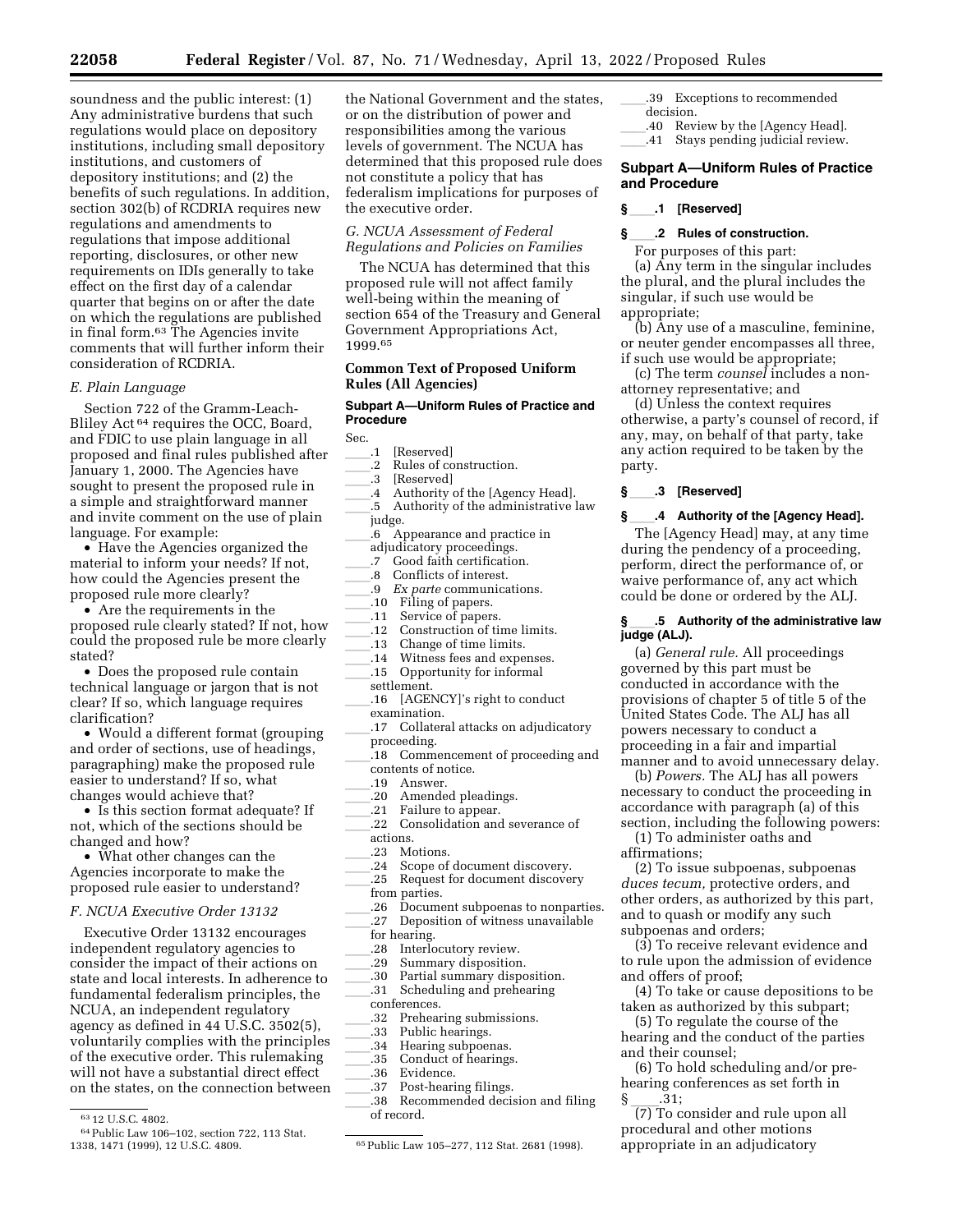proceeding, provided that only the [Agency Head] has the power to grant any motion to dismiss the proceeding or to decide any other motion that results in a final determination of the merits of the proceeding;

(8) To prepare and present to the [Agency Head] a recommended decision as provided herein;

(9) To recuse oneself by motion made by a party or on the ALJ's own motion;

(10) To establish time, place and manner limitations on the attendance of the public and the media for any public hearing; and

(11) To do all other things necessary and appropriate to discharge the duties of an ALJ.

#### **§**ll**.6 Appearance and practice in adjudicatory proceedings.**

(a) *Appearance before the [AGENCY] or an ALJ*—(1) *By attorneys.* Any member in good standing of the bar of the highest court of any state, commonwealth, possession, territory of the United States, or the District of Columbia may represent others before the [AGENCY] if such attorney is not currently suspended or debarred from practice before the [AGENCY].

(2) *By non-attorneys.* An individual may appear on the individual's own behalf.

(3) *Notice of appearance.* (i) Any individual acting on the individual's own behalf or as counsel on behalf of a party, including the [Agency Head], must file a notice of appearance with OFIA at or before the time that the individual submits papers or otherwise appears on behalf of a party in the adjudicatory proceeding. The notice of appearance must include:

(A) A written declaration that the individual is currently qualified as provided in paragraph (a)(1) or (2) of this section and is authorized to represent the particular party; and

(B) A written acknowledgement that the individual has reviewed and will comply with the Uniform Rules and Local Rules in [agency specific reference].

(ii) By filing a notice of appearance on behalf of a party in an adjudicatory proceeding, the counsel agrees and represents that the counsel is authorized to accept service on behalf of the represented party and that, in the event of withdrawal from representation, the counsel will, if required by the ALJ, continue to accept service until new counsel has filed a notice of appearance or until the represented party indicates that the party will proceed on a *pro se*  basis.

(b) *Sanctions.* Dilatory, obstructionist, egregious, contemptuous or

contumacious conduct at any phase of any adjudicatory proceeding may be grounds for exclusion or suspension of counsel from the proceeding.

#### **§**ll**.7 Good faith certification.**

(a) *General requirement.* Every filing or submission of record following the issuance of a notice must be signed by at least one counsel of record in the counsel's individual name and must state that counsel's mailing address, electronic mail address, and telephone number. A party who acts as the party's own counsel must sign that person's individual name and state that person's mailing address, electronic mail address, and telephone number on every filing or submission of record. Electronic signatures may be used to satisfy the signature requirements of this section.

(b) *Effect of signature.* (1) The signature of counsel or a party will constitute a certification: The counsel or party has read the filing or submission of record; to the best of the counsel's or party's knowledge, information, and belief formed after reasonable inquiry, the filing or submission of record is well-grounded in fact and is warranted by existing law or a good faith argument for the extension, modification, or reversal of existing law; and the filing or submission of record is not made for any improper purpose, such as to harass or to cause unnecessary delay or needless increase in the cost of litigation.

(2) If a filing or submission of record is not signed, the ALJ will strike the filing or submission of record, unless it is signed promptly after the omission is called to the attention of the pleader or movant.

(c) *Effect of making oral motion or argument.* The act of making any oral motion or oral argument by any counsel or party constitutes a certification that to the best of the counsel's or party's knowledge, information, and belief formed after reasonable inquiry, the counsel's or party's statements are wellgrounded in fact and are warranted by existing law or a good faith argument for the extension, modification, or reversal of existing law, and are not made for any improper purpose, such as to harass or to cause unnecessary delay or needless increase in the cost of litigation.

#### §\_\_\_\_\_.8 Conflicts of interest.

(a) *Conflict of interest in representation.* No person may appear as counsel for another person in an adjudicatory proceeding if it reasonably appears that such representation may be materially limited by that counsel's

responsibilities to a third person or by the counsel's own interests. The ALJ may take corrective measures at any stage of a proceeding to cure a conflict of interest in representation, including the issuance of an order limiting the scope of representation or disqualifying an individual from appearing in a representative capacity for the duration of the proceeding.

(b) *Certification and waiver.* If any person appearing as counsel represents two or more parties to an adjudicatory proceeding or also represents a nonparty on a matter relevant to an issue in the proceeding, counsel must certify in writing at the time of filing the notice

of appearance required by §\_\_\_\_.6(a):<br>(1) That the counsel has personally and fully discussed the possibility of conflicts of interest with each such party and non-party; and

(2) That each such party and nonparty waives any right it might otherwise have had to assert any known conflicts of interest or to assert any nonmaterial conflicts of interest during the course of the proceeding.

#### **§**ll**.9 Ex parte communications.**

(a) *Definition*—(1) *Ex parte communication* means any material oral or written communication relevant to the merits of an adjudicatory proceeding that was neither on the record nor on reasonable prior notice to all parties that takes place between:

(i) An interested person outside the [AGENCY] (including such person's counsel); and

(ii) The ALJ handling that proceeding, the [Agency Head], or a decisional employee.

(2) *Exception.* A request for status of the proceeding does not constitute an *ex parte* communication.

(b) *Prohibition of ex parte communications.* From the time the notice is issued by the [Agency Head] until the date that the [Agency Head] issues a final decision pursuant to

 $\frac{\S}{\S(1)}$ .40(c):<br>(1) An interested person outside the [AGENCY] must not make or knowingly cause to be made an *ex parte*  communication to the [Agency Head], the ALJ, or a decisional employee; and

(2) The [Agency Head], ALJ, or decisional employee may not make or knowingly cause to be made to any interested person outside the [AGENCY] any *ex parte* communication.

(c) *Procedure upon occurrence of ex parte communication.* If an *ex parte*  communication is received by the ALJ, the [Agency Head] or any other person identified in paragraph (a) of this section, that person will cause all such written communications (or, if the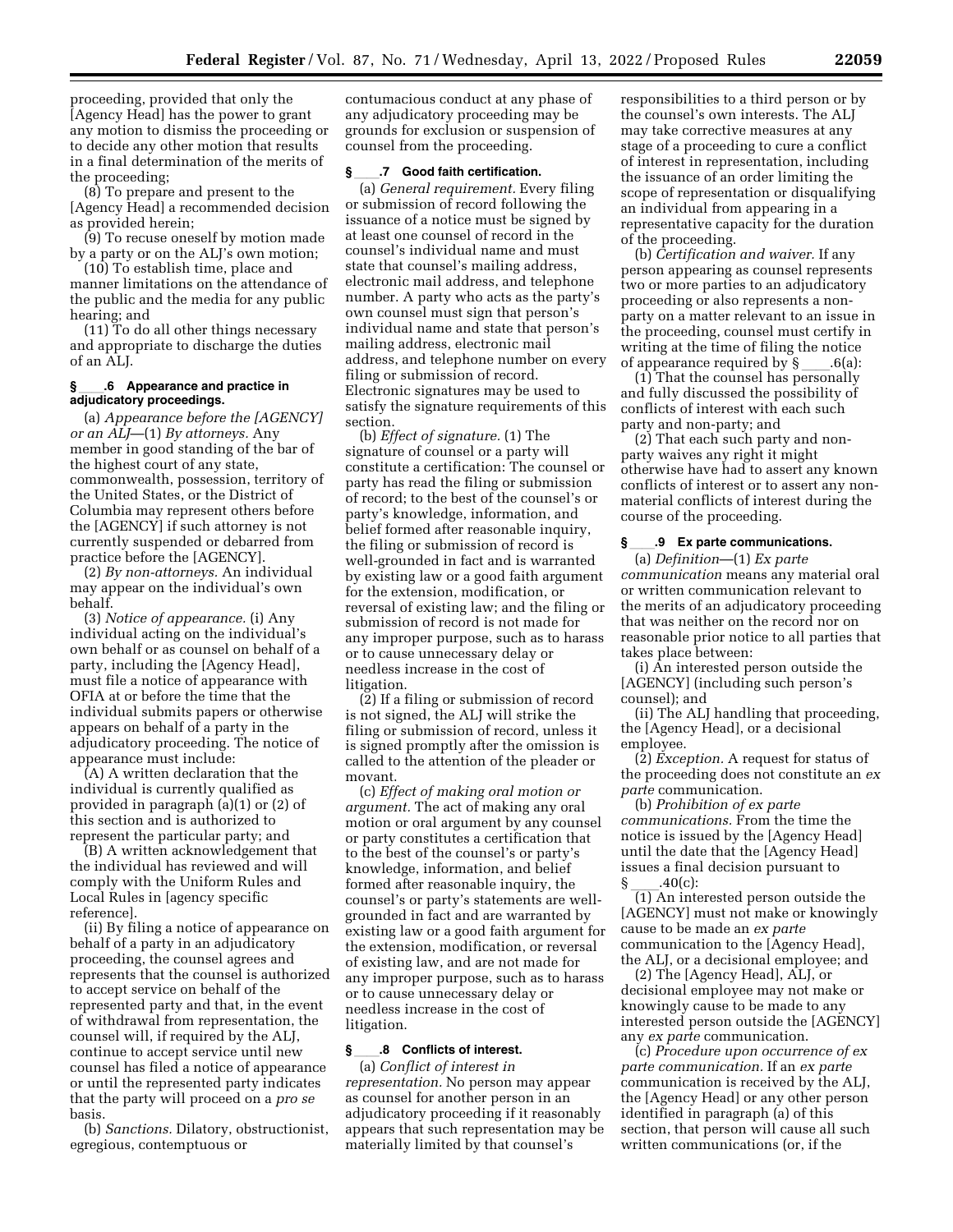communication is oral, a memorandum stating the substance of the communication) to be placed on the record of the proceeding and served on all parties. All other parties to the proceeding may, within ten days of service of the *ex parte* communication, file responses thereto and to recommend any sanctions that they believe to be appropriate under the circumstances. The ALJ or the [Agency Head] then determines whether any action should be taken concerning the *ex parte*  communication in accordance with paragraph (d) of this section.

(d) *Sanctions.* Any party or counsel to a party who makes a prohibited *ex parte*  communication, or who encourages or solicits another to make any such communication, may be subject to any appropriate sanction or sanctions imposed by the [Agency Head] or the ALJ including, but not limited to, exclusion from the proceedings and an adverse ruling on the issue which is the subject of the prohibited communication.

(e) *Separation of functions*—(1) *In general.* Except to the extent required for the disposition of *ex parte* matters as authorized by law, the ALJ may not:

(i) Consult a person or party on a fact in issue unless on notice and opportunity for all parties to participate; or

(ii) Be responsible to or subject to the supervision or direction of an employee or agent engaged in the performance of investigative or prosecuting functions for the [AGENCY].

(2) *Decision process.* An employee or agent engaged in the performance of investigative or prosecuting functions for the [AGENCY] in a case may not, in that or a factually related case, participate or advise in the decision, recommended decision, or agency review of the recommended decision under § \_\_\_\_.40, except as witness or<br>counsel in administrative or judicial proceedings.

#### **§**ll**.10 Filing of papers.**

(a) *Filing.* Any papers required to be filed, excluding documents produced in response to a discovery request pursuant to §§ \_\_\_\_.25 and \_\_\_\_.26,<br>must be filed with OFIA, except as otherwise provided.

(b) *Manner of filing.* Unless otherwise specified by the [Agency Head] or the ALJ, filing may be accomplished by:

(1) Electronic mail or other electronic means designated by the [Agency Head] or the ALJ;

(2) Personal service;

(3) Delivering the papers to a same day courier service or overnight delivery service; or

(4) Mailing the papers by first class, registered, or certified mail.

(c) *Formal requirements as to papers filed*—(1) *Form.* All papers filed must set forth the name, mailing address, electronic mail address, and telephone number of the counsel or party making the filing and must be accompanied by a certification setting forth when and how service has been made on all other parties. All papers filed must be doublespaced and printed or typewritten on an  $8\frac{1}{2} \times 11$  inch page and must be clear and legible.

(2) *Signature.* All papers must be dated and signed as provided in

§ \_\_\_\_.7.<br>(3) *Caption.* All papers filed must include at the head thereof, or on a title page, the name of the [AGENCY] and of the filing party, the title and docket number of the proceeding, and the subject of the particular paper.

#### **§**ll**.11 Service of papers.**

(a) *By the parties.* Except as otherwise provided, a party filing papers must serve a copy upon the counsel of record for all other parties to the proceeding so represented, and upon any party not so represented.

(b) *Method of service.* Except as provided in paragraphs (c)(2) and (d) of this section, a serving party must use one of the following methods of service:

(1) Electronic mail or other electronic means;

(2) Personal service;

(3) Delivering the papers by same day courier service or overnight delivery service; or

(4) Mailing the papers by first class, registered, or certified mail.

(c) *By the [Agency Head] or the ALJ.*  (1) All papers required to be served by the [Agency Head] or the ALJ upon a party who has appeared in the proceeding in accordance with  $\S$ will be served by electronic mail or other electronic means designated by the [Agency Head] or ALJ.

(2) If a respondent has not appeared in the proceeding in accordance with § 6, the [Agency Head] or the ALJ will serve the respondent by any of the following methods:

(i) By personal service;

(ii) If the person to be served is an individual, by delivery to a person of suitable age and discretion at the physical location where the individual resides or works;

(iii) If the person to be served is a corporation or other association, by delivery to an officer, managing or general agent, or to any other agent authorized by appointment or by law to receive service and, if the agent is one authorized by statute to receive service

and the statute so requires, by also mailing a copy to the respondent;

(iv) By registered or certified mail, delivery by a same day courier service, or by an overnight delivery service to the respondent's last known mailing address; or

(v) By any other method reasonably calculated to give actual notice.

(d) *Subpoenas.* Service of a subpoena may be made:

(1) By personal service;

(2) If the person to be served is an individual, by delivery to an individual a person of suitable age and discretion at the physical location where the individual resides or works;

(3) If the person to be served is a corporation or other association, by delivery to an officer, managing or general agent, or to any other agent authorized by appointment or by law to receive service and, if the agent is one authorized by statute to receive service and the statute so requires, by also mailing a copy to the party;

(4) By registered or certified mail, delivery by a same day courier service, or by an overnight delivery service to the person's last known mailing address; or

(5) By any other method reasonably calculated to give actual notice.

(e) *Area of service.* Service in any state, territory, possession of the United States, or the District of Columbia, on any person or company doing business in any state, territory, possession of the United States, or the District of Columbia, or on any person as otherwise provided by law, is effective without regard to the place where the hearing is held, provided that if service is made on a foreign bank in connection with an action or proceeding involving one or more of its branches or agencies located in any state, territory, possession of the United States, or the District of Columbia, service must be made on at least one branch or agency so involved.

#### **§**ll**.12 Construction of time limits.**

(a) *General rule.* In computing any period of time prescribed by this subpart, the date of the act or event that commences the designated period of time is not included. The last day so computed is included unless it is a Saturday, Sunday, or Federal holiday. When the last day is a Saturday, Sunday, or Federal holiday, the period runs until the end of the next day that is not a Saturday, Sunday, or Federal holiday. Intermediate Saturdays, Sundays, and Federal holidays are included in the computation of time. However, when the time period within which an act is to be performed is ten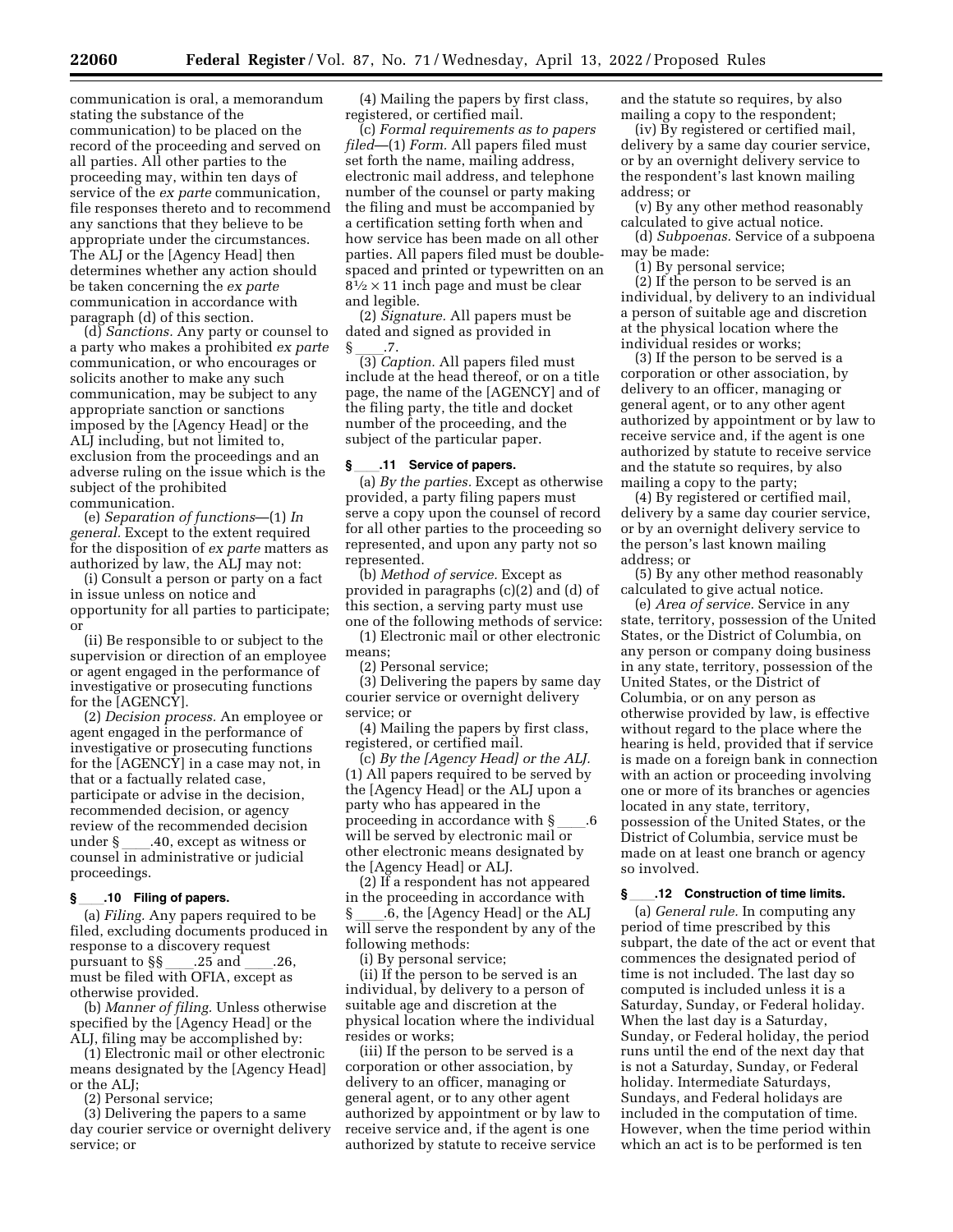days or less, not including any additional time allowed for in paragraph In the case of testimony by a party, no (c) of this section, intermediate Saturdays, Sundays, and Federal holidays are not included.

(b) *When papers are deemed to be filed or served.* (1) Filing and service are deemed to be effective:

(i) In the case of transmission by electronic mail or other electronic means, upon transmittal by the serving party;

(ii) In the case of overnight delivery service or first class, registered, or certified mail, upon deposit in or delivery to an appropriate point of collection; or

(iii) In the case of personal service or same day courier delivery, upon actual service.

(2) The effective filing and service dates specified in paragraph (b)(1) of this section may be modified by the [Agency Head] or ALJ in the case of filing or by agreement of the parties in the case of service.

(c) *Calculation of time for service and filing of responsive papers.* Whenever a time limit is measured by a prescribed period from the service of any notice or paper, the applicable time limits are calculated as follows:

(1) If service is made by electronic mail or other electronic means or by same day courier delivery, add one calendar day to the prescribed period;

(2) If service is made by overnight delivery service, add two calendar days to the prescribed period; or

(3) If service is made by first class, registered, or certified mail, add three calendar days to the prescribed period.

#### **§**ll**.13 Change of time limits.**

Except as otherwise provided by law, the ALJ may, for good cause shown, extend the time limits prescribed by the Uniform Rules or by any notice or order issued in the proceedings. After the referral of the case to the [Agency Head] pursuant to §\_\_\_\_.38, the [Agency<br>Head] may grant extensions of the time limits for good cause shown. Extensions may be granted at the motion of a party after notice and opportunity to respond is afforded all non-moving parties or on the [Agency Head]'s or the ALJ's own motion.

#### **§**ll**.14 Witness fees and expenses.**

(a) *In general.* A witness, including an expert witness, who testifies at a deposition or hearing will be paid the same fees for attendance and mileage as are paid in the United States district courts in proceedings in which the United States is a party, except as provided in paragraph (b) and unless otherwise waived.

(b) *Exception for testimony by a party.*  witness fees or mileage need to be paid. The [AGENCY] will not be required to pay any fees to, or expenses of, any witness not subpoenaed by the [AGENCY].

(c) *Timing of payment.* Fees and mileage in accordance with this paragraph must be paid in advance by the party requesting the subpoena, except that fees and mileage need not be tendered in advance where the [AGENCY] is the party requesting the subpoena.

#### **§**ll**.15 Opportunity for informal settlement.**

Any respondent may, at any time in the proceeding, unilaterally submit to Enforcement Counsel written offers or proposals for settlement of a proceeding, without prejudice to the rights of any of the parties. Any such offer or proposal may only be made to Enforcement Counsel. Submission of a written settlement offer does not provide a basis for adjourning or otherwise delaying all or any portion of a proceeding under this part. No settlement offer or proposal, or any subsequent negotiation or resolution, is admissible as evidence in any proceeding.

#### **§**ll**.16 [AGENCY]'s right to conduct examination.**

Nothing contained in this subpart limits in any manner the right of the [AGENCY] to conduct any examination, inspection, or visitation of any institution or institution-affiliated party, or the right of the [AGENCY] to conduct or continue any form of investigation authorized by law.

#### **§**ll**.17 Collateral attacks on adjudicatory proceeding.**

If an interlocutory appeal or collateral attack is brought in any court concerning all or any part of an adjudicatory proceeding, the challenged adjudicatory proceeding will continue without regard to the pendency of that court proceeding. No default or other failure to act as directed in the adjudicatory proceeding within the times prescribed in this subpart will be excused based on the pendency before any court of any interlocutory appeal or collateral attack.

#### **§**ll**.18 Commencement of proceeding and contents of notice.**

(a) *Commencement of proceeding.*  (1)(i) Except for change-in-control proceedings under section 7(j)(4) of the FDIA, 12 U.S.C. 1817(j)(4), a proceeding governed by this subpart is commenced by issuance of a notice by the [Agency Head].

(ii) The notice must be served by Enforcement Counsel upon the respondent and given to any other appropriate financial institution supervisory authority where required by law. Enforcement Counsel may serve the notice upon counsel for the respondent, provided that Enforcement Counsel has confirmed that counsel represents the respondent in the matter and will accept service of the notice on behalf of the respondent.

(iii) Enforcement Counsel must file the notice with OFIA.

(2) Change-in control proceedings under section 7(j)(4) of the FDIA (12 U.S.C. 1817(j)(4)) commence with the issuance of an order by the [Agency Head].

(b) *Contents of notice.* Notice pleading applies. The notice must provide:

(1) The legal authority for the proceeding and for the [AGENCY]'s jurisdiction over the proceeding;

- (2) Matters of fact or law showing that the [AGENCY] is entitled to relief;
- (3) A proposed order or prayer for an order granting the requested relief;
- (4) The time, place, and nature of the hearing as required by law or regulation;

(5) The time within which to file an answer as required by law or regulation;

(6) The time within which to request a hearing as required by law or regulation; and

(7) That the answer and/or request for a hearing must be filed with OFIA.

#### **§**ll**.19 Answer.**

(a) *When.* Within 20 days of service of the notice, respondent must file an answer as designated in the notice. In a civil money penalty proceeding, respondent must also file a request for a hearing within 20 days of service of the notice.

(b) *Content of answer.* An answer must specifically respond to each paragraph or allegation of fact contained in the notice and must admit, deny, or state that the respondent lacks sufficient information to admit or deny each allegation of fact. A statement of lack of information has the effect of a denial. Denials must fairly meet the substance of each allegation of fact denied; general denials are not permitted. When a respondent denies part of an allegation, that part must be denied and the remainder specifically admitted. Any allegation of fact in the notice which is not denied in the answer is deemed admitted for purposes of the proceeding. A respondent is not required to respond to the portion of a notice that constitutes the prayer for relief, or proposed order. The answer must set forth affirmative defenses, if any, asserted by the respondent.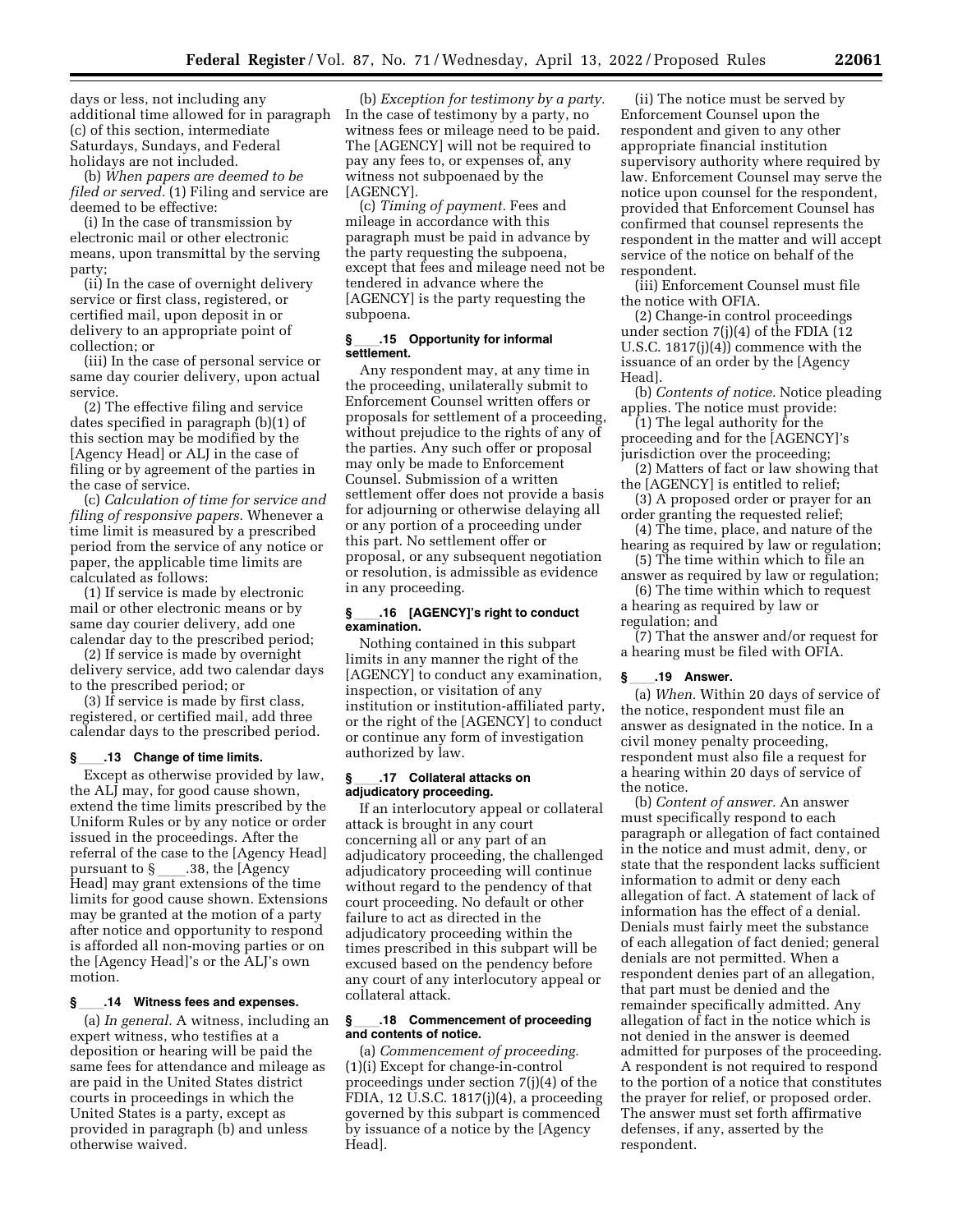(c) *Default—*(1) *Effect of failure to answer.* Failure of a respondent to file an answer required by this section within the time provided constitutes a waiver of the respondent's right to appear and contest the allegations in the notice. If no timely answer is filed, Enforcement Counsel may file a motion for entry of an order of default. Upon a finding that no good cause has been shown for the failure to file a timely answer, the ALJ will file with the [Agency Head] a recommended decision containing the findings and the relief sought in the notice. Any final order issued by the [Agency Head] based upon a respondent's failure to answer is deemed to be an order issued upon consent.

(2) *Effect of failure to request a hearing in civil money penalty proceedings.* If respondent fails to request a hearing as required by law within the time provided, the notice of assessment constitutes a final and unappealable order of the [Agency Head] without further action by the ALJ.

#### **§**ll**.20 Amended pleadings.**

(a) *Amendments.* The notice or answer may be amended or supplemented at any stage of the proceeding. The respondent must answer an amended notice within the time remaining for the respondent's answer to the original notice, or within ten days after service of the amended notice, whichever period is longer, unless the [Agency Head] or ALJ orders otherwise for good cause.

(b) *Amendments to conform to the evidence.* When issues not raised in the notice or answer are tried at the hearing by express or implied consent of the parties, they will be treated in all respects as if they had been raised in the notice or answer, and no formal amendments are required. If evidence is objected to at the hearing on the ground that it is not within the issues raised by the notice or answer, the ALJ may admit the evidence when admission is likely to assist in adjudicating the merits of the action and the objecting party fails to satisfy the ALJ that the admission of such evidence would unfairly prejudice that party's action or defense upon the merits. The ALJ may grant a continuance to enable the objecting party to meet such evidence.

#### § .21 Failure to appear.

Failure of a respondent to appear in person at the hearing or by a duly authorized counsel constitutes a waiver of respondent's right to a hearing and is deemed an admission of the facts as alleged and consent to the relief sought in the notice. Without further

proceedings or notice to the respondent, the ALJ will file with the [Agency Head] a recommended decision containing the findings and the relief sought in the notice.

#### **§**ll**.22 Consolidation and severance of actions.**

(a) *Consolidation.* (1) On the motion of any party, or on the ALJ's own motion, the ALJ may consolidate, for some or all purposes, any two or more proceedings, if each such proceeding involves or arises out of the same transaction, occurrence, or series of transactions or occurrences, or involves at least one common respondent or a material common question of law or fact, unless such consolidation would cause unreasonable delay or injustice.

(2) In the event of consolidation under paragraph (a)(1) of this section, appropriate adjustment to the prehearing schedule must be made to avoid unnecessary expense, inconvenience, or delay.

(b) *Severance.* The ALJ may, upon the motion of any party, sever the proceeding for separate resolution of the matter as to any respondent only if the ALJ finds:

(1) Undue prejudice or injustice to the moving party would result from not severing the proceeding; and

(2) Such undue prejudice or injustice would outweigh the interests of judicial economy and expedition in the complete and final resolution of the proceeding.

#### **§**ll**.23 Motions.**

(a) *In writing.* (1) Except as otherwise provided herein, an application or request for an order or ruling must be made by written motion.

(2) All written motions must state with particularity the relief sought and must be accompanied by a proposed order.

(3) No oral argument may be held on written motions except as otherwise directed by the ALJ. Written memoranda, briefs, affidavits or other relevant material or documents may be filed in support of or in opposition to a motion.

(b) *Oral motions.* A motion may be made orally on the record unless the ALJ directs that such motion be reduced to writing.

(c) *Filing of motions.* Motions must be filed with the ALJ, except that following the filing of the recommended decision, motions must be filed with the [Agency Head].

(d) *Responses.* (1) Except as otherwise provided herein, within ten days after service of any written motion, or within such other period of time as may be

established by the ALJ or the [Agency Head], any party may file a written response to a motion. The ALJ will not rule on any oral or written motion before each party has had an opportunity to file a response.

(2) The failure of a party to oppose a written motion or an oral motion made on the record is deemed a consent by that party to the entry of an order substantially in the form of the order accompanying the motion.

(e) *Dilatory motions.* Frivolous, dilatory or repetitive motions are prohibited. The filing of such motions may form the basis for sanctions.

(f) *Dispositive motions.* Dispositive motions are governed by §§\_\_\_\_.29 and ll.30.

#### **§**ll**.24 Scope of document discovery.**

(a) *Limits on discovery.* (1) Subject to the limitations set out in paragraphs (b), (c), and (d) of this section, a party to a proceeding under this subpart may obtain document discovery by serving a written request to produce documents. For purposes of a request to produce documents, the term *documents*  includes writings, drawings, graphs, charts, photographs, recordings, electronically stored information, and other data or data compilations stored in any medium from which information can be obtained either directly or, if necessary, after translation by the responding party, into a reasonably usable form.

(2) Discovery by use of deposition is governed by [agency specific reference] of this part.

(3) Discovery by use of either interrogatories or requests for admission is not permitted.

(4) Any request to produce documents that calls for irrelevant material; or that is unreasonable, oppressive, excessive in scope, unduly burdensome, or repetitive of previous requests, or that seeks to obtain privileged documents will be denied or modified. A request is unreasonable, oppressive, excessive in scope, or unduly burdensome if, among other things, it fails to include justifiable limitations on the time period covered and the geographic locations to be searched, or the time provided to respond in the request is inadequate.

(b) *Relevance.* A party may obtain document discovery regarding any nonprivileged matter that has material relevance to the merits of the pending action.

(c) *Privileged matter.* Privileged documents are not discoverable. Privileges include the attorney-client privilege, attorney work-product doctrine, bank examination privilege, law enforcement privilege, any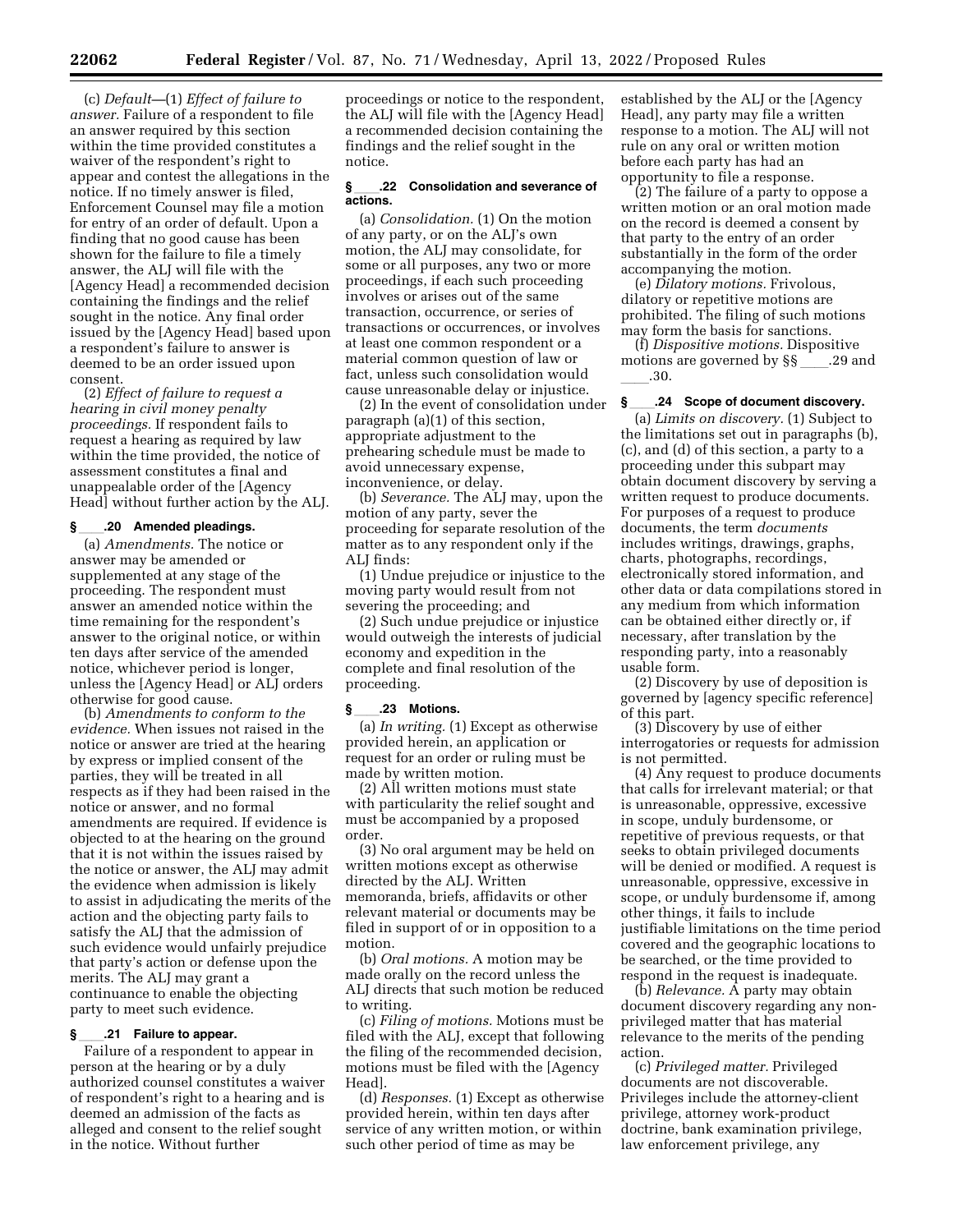government's or government agency's deliberative process privilege, and any other privileges the Constitution, any applicable act of Congress, or the principles of common law provide.

(d) *Time limits.* All document discovery, including all responses to discovery requests, must be completed by the date set by the ALJ and no later than 30 days prior to the date scheduled for the commencement of the hearing, except as provided in the Local Rules. No exceptions to this time limit are permitted, unless the ALJ finds on the record that good cause exists for waiving the requirements of this paragraph.

#### **§**ll**.25 Request for document discovery from parties.**

(a) *Document requests.* (1) Any party may serve on any other party a request to produce and permit the requesting party or its representative to inspect or copy any discoverable documents that are in the possession, custody, or control of the party upon whom the request is served. In the case of a request for inspection, the responding party may produce copies of documents or of electronically stored information instead of permitting inspection.

(2) The request:

(i) Must describe with reasonable particularity each item or category of items to be inspected or produced; and

(ii) Must specify a reasonable time, place, and manner for the inspection or production.

(b) *Production or copying*—(1) *General.* Unless otherwise specified by the ALJ or agreed upon by the parties, the producing party must produce copies of documents as they are kept in the usual course of business or organized to correspond to the categories of the request, and electronically stored information must be produced in a form in which it is ordinarily maintained or in a reasonably usable form.

(2) *Costs.* The producing party must pay its own costs to respond to a discovery request, unless otherwise agreed by the parties.

(c) *Obligation to update responses.* A party who has responded to a discovery request with a response that was complete when made is not required to supplement the response to include documents thereafter acquired, unless the responding party learns:

(1) The response was materially incorrect when made; or

(2) The response, though correct when made, is no longer true and a failure to amend the response is, in substance, a knowing concealment.

(d) *Motions to limit discovery.* (1) Any party that objects to a discovery request may, within 20 days of being served with such request, file a motion in accordance with the provisions of

§ 23 to strike or otherwise limit the request. If an objection is made to only a portion of an item or category in a request, the portion objected to must be specified. Any objections not made in accordance with this paragraph and

 $\frac{1}{2}$  .23 are waived.<br>(2) The party who served the request that is the subject of a motion to strike or limit may file a written response within ten days of service of the motion. No other party may file a response.

(e) *Privilege.* At the time other documents are produced, the producing party must reasonably identify all documents withheld on the grounds of privilege and must produce a statement of the basis for the assertion of privilege. When similar documents that are protected by attorney-client privilege, attorney work-product doctrine, bank examination privilege, law enforcement privilege, any government's or government agency's deliberative process privilege, or any other privileges of the Constitution, any applicable act of Congress, or the principles of common law, or are voluminous, these documents may be identified by category instead of by individual document. The ALJ retains discretion to determine when the identification by category is insufficient.

(f) *Motions to compel production.* (1) If a party withholds any documents as privileged or fails to comply fully with a discovery request, the requesting party may, within ten days of the assertion of privilege or of the time the failure to comply becomes known to the requesting party, file a motion in accordance with the provisions of § 23 for the issuance of a subpoena compelling production.

(2) The party who asserted the privilege or failed to comply with the document request may file a written response to a motion to compel within ten days of service of the motion. No other party may file a response.

(g) *Ruling on motions.* After the time for filing responses pursuant to this section has expired, the ALJ will rule promptly on all motions filed pursuant to this section. If the ALJ determines that a discovery request, or any of its terms, calls for irrelevant material, is unreasonable, oppressive, excessive in scope, unduly burdensome, or repetitive of previous requests, or seeks to obtain privileged documents, the ALJ may deny or modify the request, and may issue appropriate protective orders, upon such conditions as justice may

require. The pendency of a motion to strike or limit discovery or to compel production is not a basis for staying or continuing the proceeding, unless otherwise ordered by the ALJ. Notwithstanding any other provision in this part, the ALJ may not release, or order a party to produce, documents withheld on grounds of privilege if the party has stated to the ALJ its intention to file a timely motion for interlocutory review of the ALJ's order to produce the documents, and until the motion for interlocutory review has been decided.

(h) *Enforcing discovery subpoenas.* If the ALJ issues a subpoena compelling production of documents by a party, the subpoenaing party may, in the event of noncompliance and to the extent authorized by applicable law, apply to any appropriate United States district court for an order requiring compliance with the subpoena. A party's right to seek court enforcement of a subpoena will not in any manner limit the sanctions that may be imposed by the ALJ against a party who fails to produce subpoenaed documents.

#### **§**ll**.26 Document subpoenas to nonparties.**

(a) *General rules.* (1) Any party may apply to the ALJ for the issuance of a document discovery subpoena addressed to any person who is not a party to the proceeding. The application must contain a proposed document subpoena and a brief statement showing the general relevance and reasonableness of the scope of documents sought. The subpoenaing party must specify a reasonable time, place, and manner for making production in response to the document subpoena.

(2) A party may apply for a document subpoena under this section only within the time period during which such party could serve a discovery request under § ll.24(d). The party obtaining the document subpoena is responsible for serving it on the subpoenaed person and for serving copies on all parties. Document subpoenas may be served in any state, territory, or possession of the United States, the District of Columbia, or as otherwise provided by law.

(3) The ALJ will promptly issue any document subpoena requested pursuant to this section. If the ALJ determines that the application does not set forth a valid basis for the issuance of the subpoena, or that any of its terms are unreasonable, oppressive, excessive in scope, or unduly burdensome, the ALJ may refuse to issue the subpoena or may issue it in a modified form upon such conditions as may be consistent with the Uniform Rules.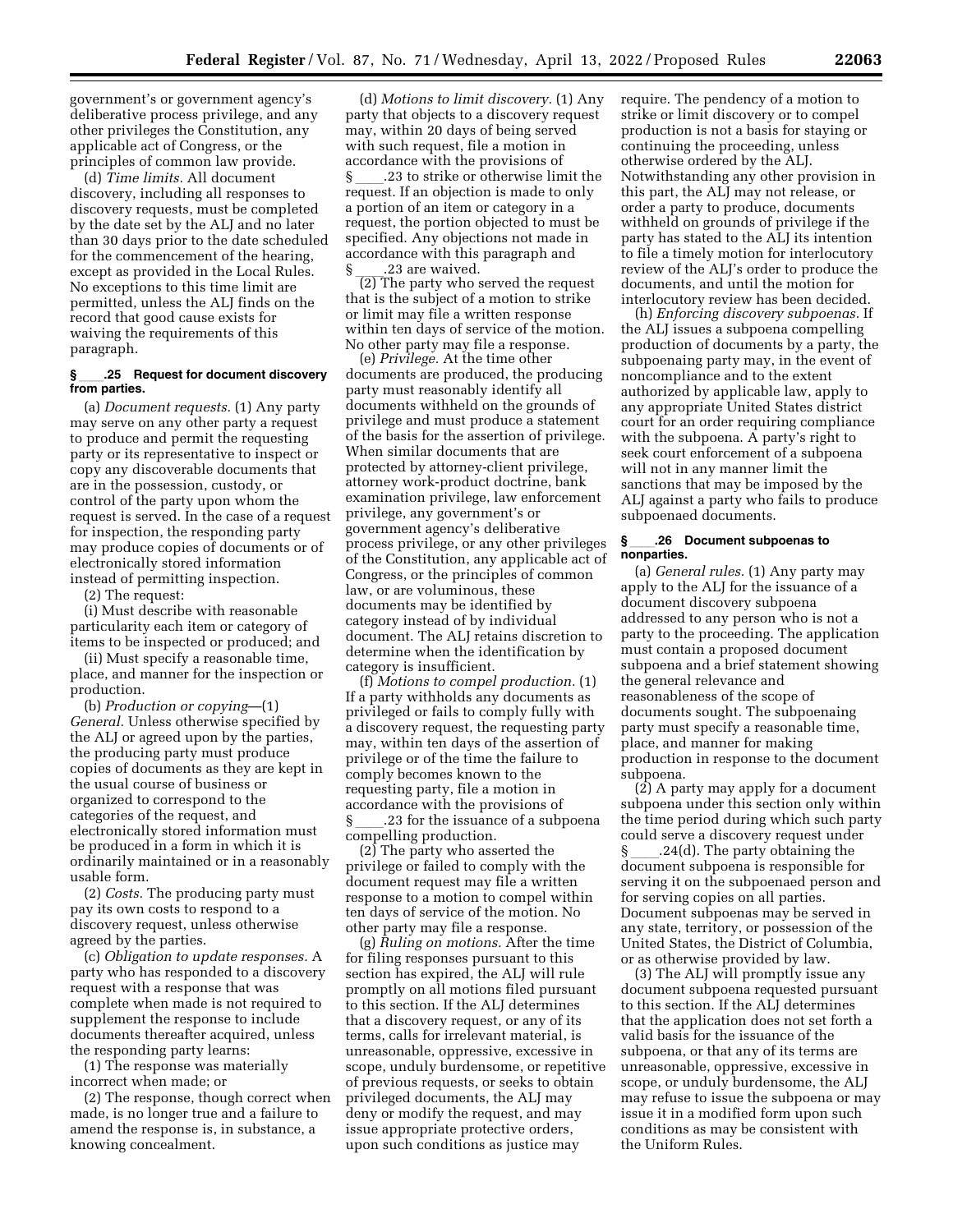(b) *Motion to quash or modify.* (1) Any person to whom a document subpoena is directed may file a motion to quash or modify such subpoena with the ALJ. The motion must be accompanied by a statement of the basis for quashing or modifying the subpoena. The movant must serve the motion on all parties, and any party may respond to such motion within ten days of service of the motion.

(2) Any motion to quash or modify a document subpoena must be filed on the same basis, including the assertion of privilege, upon which a party could object to a discovery request under § ll.25(d), and during the same time limits during which such an objection could be filed.

(c) *Enforcing document subpoenas.* If a subpoenaed person fails to comply with any subpoena issued pursuant to this section or any order of the ALJ, which directs compliance with all or any portion of a document subpoena, the subpoenaing party or any other aggrieved party may, to the extent authorized by applicable law, apply to an appropriate United States district court for an order requiring compliance with so much of the document subpoena as the ALJ has not quashed or modified. A party's right to seek court enforcement of a document subpoena will in no way limit the sanctions that may be imposed by the ALJ on a party who induces a failure to comply with subpoenas issued under this section.

#### **§**ll**.27 Deposition of witness unavailable for hearing.**

(a) *General rules.* (1) If a witness will not be available for the hearing, a party desiring to preserve that witness's testimony for the record may apply in accordance with the procedures set forth in paragraph (a)(2) of this section, to the ALJ for the issuance of a subpoena, including a subpoena *duces tecum,* requiring the attendance of the witness at a deposition. The ALJ may issue a deposition subpoena under this section upon showing:

(i) The witness will be unable to attend or may be prevented from attending the hearing because of age, sickness or infirmity, or will otherwise be unavailable;

(ii) The witness' unavailability was not procured or caused by the subpoenaing party;

(iii) The testimony is reasonably expected to be material; and

(iv) Taking the deposition will not result in any undue burden to any other party and will not cause undue delay of the proceeding.

(2) The application must contain a proposed deposition subpoena and a

brief statement of the reasons for the issuance of the subpoena. The subpoena must name the witness whose deposition is to be taken and specify the time, manner, and place for taking the deposition. A deposition subpoena may require the witness to be deposed at any place within the country in which that witness resides or has a regular place of employment, by remote means, or such other convenient place or manner, as the ALJ fixes.

(3) Any requested subpoena that sets forth a valid basis for its issuance must be promptly issued, unless the ALJ requires a written response or requires attendance at a conference concerning whether the requested subpoena should be issued.

(4) The party obtaining a deposition subpoena is responsible for serving it on the witness and for serving copies on all parties. Unless the ALJ orders otherwise, no deposition under this section may be taken on fewer than ten days' notice to the witness and all parties.

(b) *Objections to deposition subpoenas.* (1) The witness and any party who has not had an opportunity to oppose a deposition subpoena issued under this section may file a motion with the ALJ to quash or modify the subpoena prior to the time for compliance specified in the subpoena, but not more than ten days after service of the subpoena.

(2) A statement of the basis for the motion to quash or modify a subpoena issued under this section must accompany the motion. The motion must be served on all parties.

(c) *Procedure upon deposition.* (1) Each witness testifying pursuant to a deposition subpoena must be duly sworn. By stipulation of the parties or by order of the ALJ, a court reporter or other person authorized to administer an oath may administer the oath remotely without being in the physical presence of the deponent. Each party must have the right to examine the witness. Objections to questions or documents must be in short form, stating the grounds for the objection. Failure to object to questions or documents is not deemed a waiver except where the ground for the objection might have been avoided if the objection had been timely presented. All questions, answers, and objections must be recorded.

(2) Any party may move before the ALJ for an order compelling the witness to answer any questions the witness has refused to answer or submit any evidence the witness has refused to submit during the deposition.

(3) The deposition must be subscribed by the witness, unless the parties and the witness, by stipulation, have waived the signing, or the witness is ill, cannot be found, or has refused to sign. If the deposition is not subscribed by the witness, the court reporter taking the deposition must certify that the transcript is a true and complete transcript of the deposition.

(d) *Enforcing subpoenas.* If a subpoenaed person fails to comply with any subpoena issued pursuant to this section, or fails to comply with any order of the ALJ, which directs compliance with all or any portion of a deposition subpoena under paragraph (b) or (c)(2) of this section, the subpoenaing party or other aggrieved party may, to the extent authorized by applicable law, apply to an appropriate United States district court for an order requiring compliance with the portions of the subpoena with which the subpoenaed party has not complied. A party's right to seek court enforcement of a deposition subpoena in no way limits the sanctions that may be imposed by the ALJ on a party who fails to comply with, or procures a failure to comply with, a subpoena issued under this section.

#### **§**ll**.28 Interlocutory review.**

(a) *General rule.* The [Agency Head] may review a ruling of the ALJ prior to the certification of the record to the [Agency Head] only in accordance with the procedures set forth in this section

and § \_\_\_.23.<br>(b) *Scope of review.* The [Agency Head] may exercise interlocutory review of a ruling of the ALJ if the [Agency Head] finds:

(1) The ruling involves a controlling question of law or policy as to which substantial grounds exist for a difference of opinion;

(2) Immediate review of the ruling may materially advance the ultimate termination of the proceeding;

(3) Subsequent modification of the ruling at the conclusion of the proceeding would be an inadequate remedy; or

(4) Subsequent modification of the ruling would cause unusual delay or expense.

(c) *Procedure.* Any request for interlocutory review must be filed by a party with the ALJ within ten days of the ruling and must otherwise comply with  $\S$  \_\_\_\_\_.23. Any party may file a response to a request for interlocutory review in accordance with  $\S$  .23(d). Upon the expiration of the time for filing all responses, the ALJ will refer the matter to the [Agency Head] for final disposition.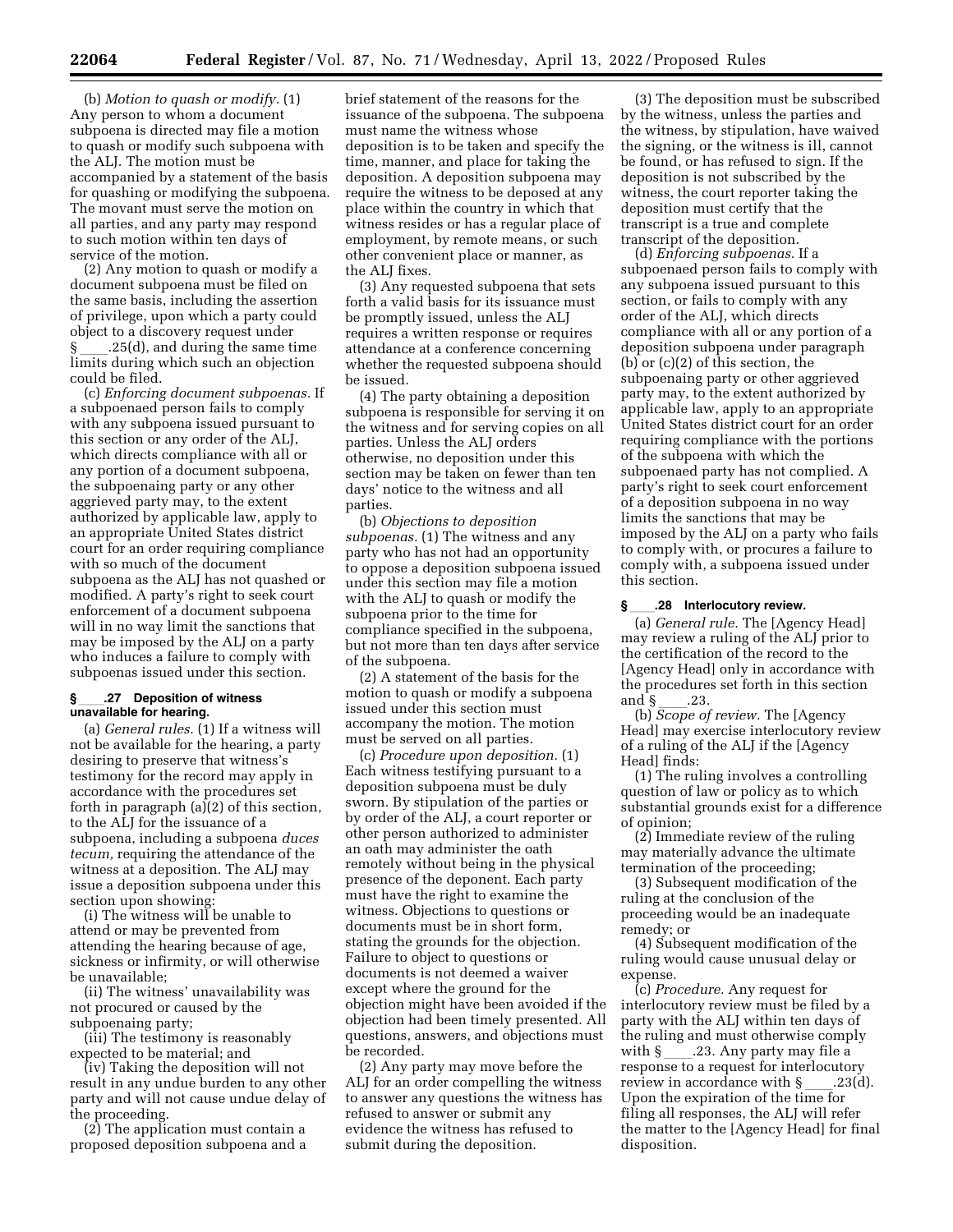(d) *Suspension of proceeding.* Neither a request for interlocutory review nor any disposition of such a request by the [Agency Head] under this section suspends or stays the proceeding unless otherwise ordered by the ALJ or the [Agency Head].

#### **§**ll**.29 Summary disposition.**

(a) *In general.* The ALJ will recommend that the [Agency Head] issue a final order granting a motion for summary disposition if the undisputed pleaded facts, admissions, affidavits, stipulations, documentary evidence, matters as to which official notice may be taken, and any other evidentiary materials properly submitted in connection with a motion for summary disposition show:

(1) There is no genuine issue as to any material fact; and

(2) The moving party is entitled to a decision in its favor as a matter of law.

(b) *Filing of motions and responses.*  (1) Any party who believes there is no genuine issue of material fact to be determined and that the party is entitled to a decision as a matter of law may move at any time for summary disposition in its favor of all or any part of the proceeding. Any party, within 20 days after service of such a motion, or within such time period as allowed by the ALJ, may file a response to such motion.

(2) A motion for summary disposition must be accompanied by a statement of the material facts as to which the moving party contends there is no genuine issue. Such motion must be supported by documentary evidence, which may take the form of admissions in pleadings, stipulations, depositions, investigatory depositions, transcripts, affidavits and any other evidentiary materials that the moving party contends supports the moving party's position. The motion must also be accompanied by a brief containing the points and authorities in support of the contention of the moving party. Any party opposing a motion for summary disposition must file a statement setting forth those material facts as to which the opposing party contends a genuine dispute exists. Such opposition must be supported by evidence of the same type as that submitted with the motion for summary disposition and a brief containing the points and authorities in support of the contention that summary disposition would be inappropriate.

(c) *Hearing on motion.* At the written request of any party or on the ALJ's own motion, the ALJ may hear oral argument on the motion for summary disposition.

(d) *Decision on motion.* Following receipt of a motion for summary

disposition and all responses thereto, the ALJ will determine whether the moving party is entitled to summary disposition. If the ALJ determines that summary disposition is warranted, the ALJ will submit a recommended decision to that effect to the [Agency Head]. If the ALJ finds that no party is entitled to summary disposition, the ALJ will make a ruling denying the motion.

#### **§**ll**.30 Partial summary disposition.**

If the ALJ determines that a party is entitled to summary disposition as to certain claims only, the ALJ will defer submitting a recommended decision as to those claims. A hearing on the remaining issues must be ordered. Those claims for which the ALJ has determined that summary disposition is warranted will be addressed in the recommended decision filed at the conclusion of the hearing.

#### **§**ll**.31 Scheduling and prehearing conferences.**

(a) *Scheduling conference.* Within 30 days of service of the notice or order commencing a proceeding, the ALJ will direct counsel for all parties to meet with the ALJ at a specified time and manner prior to the hearing for the purpose of scheduling the course and conduct of the proceeding. This meeting is called a ''scheduling conference.'' The schedule for the identification of potential witnesses, the time for and manner of discovery, and the exchange of any prehearing materials including witness lists, statements of issues, stipulations, exhibits and any other materials may also be determined at the scheduling conference.

(b) *Prehearing conferences.* The ALJ may, in addition to the scheduling conference, on the ALJ's own motion or at the request of any party, direct counsel for the parties to confer with the ALJ at a prehearing conference to address any or all of the following:

(1) Simplification and clarification of the issues;

(2) Stipulations, admissions of fact, and the contents, authenticity and admissibility into evidence of documents;

(3) Matters of which official notice may be taken;

(4) Limitation of the number of witnesses;

(5) Summary disposition of any or all issues;

(6) Resolution of discovery issues or disputes;

(7) Amendments to pleadings; and (8) Such other matters as may aid in the orderly disposition of the proceeding.

(c) *Transcript.* The ALJ may require that a scheduling or prehearing conference be recorded by a court reporter. A transcript of the conference and any materials filed, including orders, becomes part of the record of the proceeding. A party may obtain a copy of the transcript at the party's expense.

(d) *Scheduling or prehearing orders.*  At or within a reasonable time following the conclusion of the scheduling conference or any prehearing conference, the ALJ will serve on each party an order setting forth any agreements reached and any procedural determinations made.

#### **§**ll**.32 Prehearing submissions.**

(a) *Party prehearing* submissions. Within the time set by the ALJ, but in no case later than 20 days before the start of the hearing, each party must file with the ALJ and serve on every other party:

(1) A prehearing statement that states: (i) The party's position with respect to the legal issues presented,

(ii) The statutory and case law upon which the party relies, and

(iii) The facts that the party expects to prove at the hearing;

(2) A final list of witnesses to be called to testify at the hearing, including the name, mailing address, and electronic mail address of each witness and a short summary of the expected testimony of each witness, which need not identify the exhibits to be relied upon by each witness at the hearing;

(3) A list of the exhibits expected to be introduced at the hearing along with a copy of each exhibit; and

(4) Stipulations of fact, if any.

(b) *Effect of failure to comply.* No witness may testify and no exhibits may be introduced at the hearing if such witness or exhibit is not listed in the prehearing submissions pursuant to paragraph (a) of this section, except for good cause shown.

#### **§**ll**.33 Public hearings.**

(a) *General rule.* All hearings must be open to the public, unless the [Agency Head], in the [Agency Head]'s discretion, determines that holding an open hearing would be contrary to the public interest. Within 20 days of service of the notice or, in the case of change-in-control proceedings under section 7(j)(4) of the FDIA (12 U.S.C. 1817(j)(4)), within 20 days from service of the hearing order, any respondent may file with the [Agency Head] a request for a private hearing, and any party may file a reply to such a request. A party must serve on the ALJ a copy of any request or reply the party files with the [Agency Head]. The form of,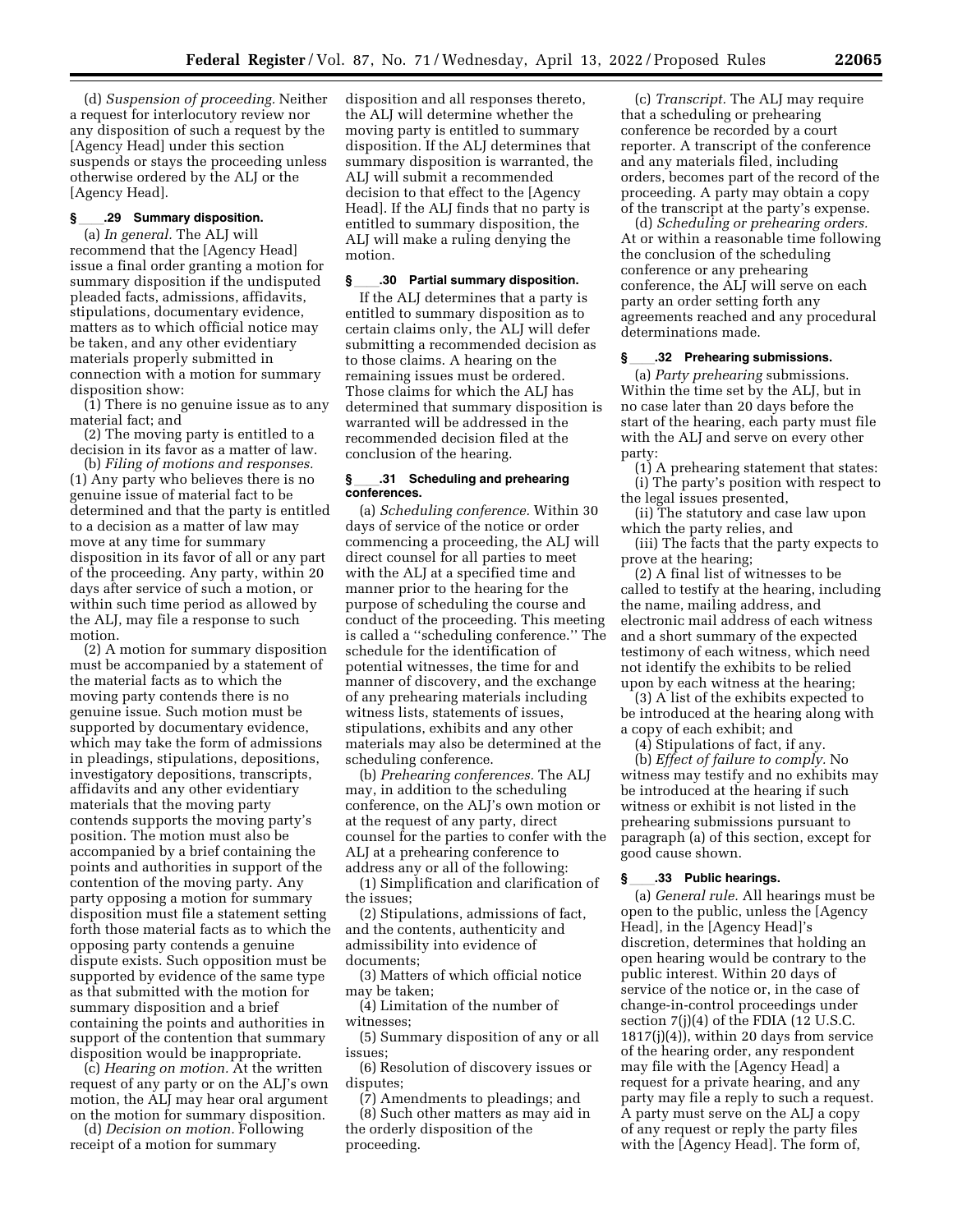and procedure for, these requests and<br>replies are governed by  $\S$  .23. A replies are governed by §\_\_\_\_.23. A<br>party's failure to file a request or a reply constitutes a waiver of any objections regarding whether the hearing will be public or private.

(b) *Filing document under seal.*  Enforcement Counsel, in Enforcement Counsel's discretion, may file any document or part of a document under seal if disclosure of the document would be contrary to the public interest. The ALJ will take all appropriate steps to preserve the confidentiality of such documents or parts thereof, including closing portions of the hearing to the public.

#### **§**ll**.34 Hearing subpoenas.**

(a) *Issuance.* (1) Upon application of a party showing general relevance and reasonableness of scope of the testimony or other evidence sought, the ALJ may issue a subpoena or a subpoena *duces tecum* requiring the attendance of a witness at the hearing or the production of documentary or physical evidence at the hearing. The application for a hearing subpoena must also contain a proposed subpoena specifying the attendance of a witness or the production of evidence from any state, territory, or possession of the United States, the District of Columbia, or as otherwise provided by law at any designated place where the hearing is being conducted. The party making the application must serve a copy of the application and the proposed subpoena on every other party.

(2) A party may apply for a hearing subpoena at any time before the commencement of a hearing. During a hearing, a party may make an application for a subpoena orally on the record before the ALJ.

(3) The ALJ will promptly issue any hearing subpoena requested pursuant to this section. If the ALJ determines that the application does not set forth a valid basis for the issuance of the subpoena, or that any of its terms are unreasonable, oppressive, excessive in scope, or unduly burdensome, the ALJ may refuse to issue the subpoena or may issue it in a modified form upon any conditions consistent with this subpart. Upon issuance by the ALJ, the party making the application must serve the subpoena on the person named in the subpoena and on each party.

(b) *Motion to quash or modify.* (1) Any person to whom a hearing subpoena is directed or any party may file a motion to quash or modify the subpoena, accompanied by a statement of the basis for quashing or modifying the subpoena. The movant must serve the motion on each party and on the

person named in the subpoena. Any party may respond to the motion within ten days of service of the motion.

(2) Any motion to quash or modify a hearing subpoena must be filed prior to the time specified in the subpoena for compliance but not more than ten days after the date of service of the subpoena upon the movant.

(c) *Enforcing subpoenas.* If a subpoenaed person fails to comply with any subpoena issued pursuant to this section or any order of the ALJ which directs compliance with all or any portion of a document subpoena, the subpoenaing party or any other aggrieved party may seek enforcement of the subpoena pursuant to  $.26(c)$ .

#### **§**ll**.35 Conduct of hearings.**

(a) *General rules.* (1) Hearings must be conducted so as to provide a fair and expeditious presentation of the relevant disputed issues. Each party has the right to present its case or defense by oral and documentary evidence and to conduct such cross examination as may be required for full disclosure of the facts.

(2) *Order of hearing.* Enforcement Counsel will present its case-in-chief first, unless otherwise ordered by the ALJ, or unless otherwise expressly specified by law or regulation. Enforcement Counsel will be the first party to present an opening statement and a closing statement and may make a rebuttal statement after the respondent's closing statement. If there are multiple respondents, respondents may agree among themselves as to their order of presentation of their cases, but if they do not agree, the ALJ will fix the order.

(3) *Examination of witnesses.* Only one counsel for each party may conduct an examination of a witness, except that in the case of extensive direct examination, the ALJ may permit more than one counsel for the party presenting the witness to conduct the examination. A party may have one counsel conduct the direct examination and another counsel conduct re-direct examination of a witness, or may have one counsel conduct the cross examination of a witness and another counsel conduct the re-cross examination of a witness.

(4) *Stipulations.* Unless the ALJ directs otherwise, all stipulations of fact and law previously agreed upon by the parties, and all documents, the admissibility of which have been previously stipulated, will be admitted into evidence upon commencement of the hearing.

(b) *Transcript.* The hearing must be recorded and transcribed. The reporter will make the transcript available to any

party upon payment by that party to the reporter of the cost of the transcript. The ALJ may order the record corrected, either upon motion to correct, upon stipulation of the parties, or following notice to the parties upon the ALJ's own motion.

(c) *Electronic presentation.* Based on the circumstances of each hearing, the ALJ may direct the use of, or any party may use, an electronic presentation during the hearing. If the ALJ requires an electronic presentation during the hearing, each party will be responsible for their own presentation and related costs, unless the parties agree to another manner in which to allocate presentation responsibilities and costs.

#### **§**ll**.36 Evidence.**

(a) *Admissibility.* (1) Except as is otherwise set forth in this section, relevant, material, and reliable evidence that is not unduly repetitive is admissible to the fullest extent authorized by the Administrative Procedure Act and other applicable law.

(2) Evidence that would be admissible under the Federal Rules of Evidence is admissible in a proceeding conducted pursuant to this subpart.

(3) Evidence that would be inadmissible under the Federal Rules of Evidence may not be deemed or ruled to be inadmissible in a proceeding conducted pursuant to this subpart if such evidence is relevant, material, reliable and not unduly repetitive.

(b) *Official notice.* (1) Official notice may be taken of any material fact which may be judicially noticed by a United States district court and any material information in the official public records of any Federal or State government agency.

(2) All matters officially noticed by the ALJ or the [Agency Head] must appear on the record.

(3) If official notice is requested or taken of any material fact, the parties, upon timely request, must be afforded an opportunity to object.

(c) *Documents.* (1) A duplicate copy of a document is admissible to the same extent as the original, unless a genuine issue is raised as to whether the copy is in some material respect not a true and legible copy of the original.

(2) Subject to the requirements of paragraph (a) of this section, any document, including a report of examination, supervisory activity, inspection or visitation, prepared by an appropriate Federal financial institutions regulatory agency or by a State regulatory agency, is admissible either with or without a sponsoring witness.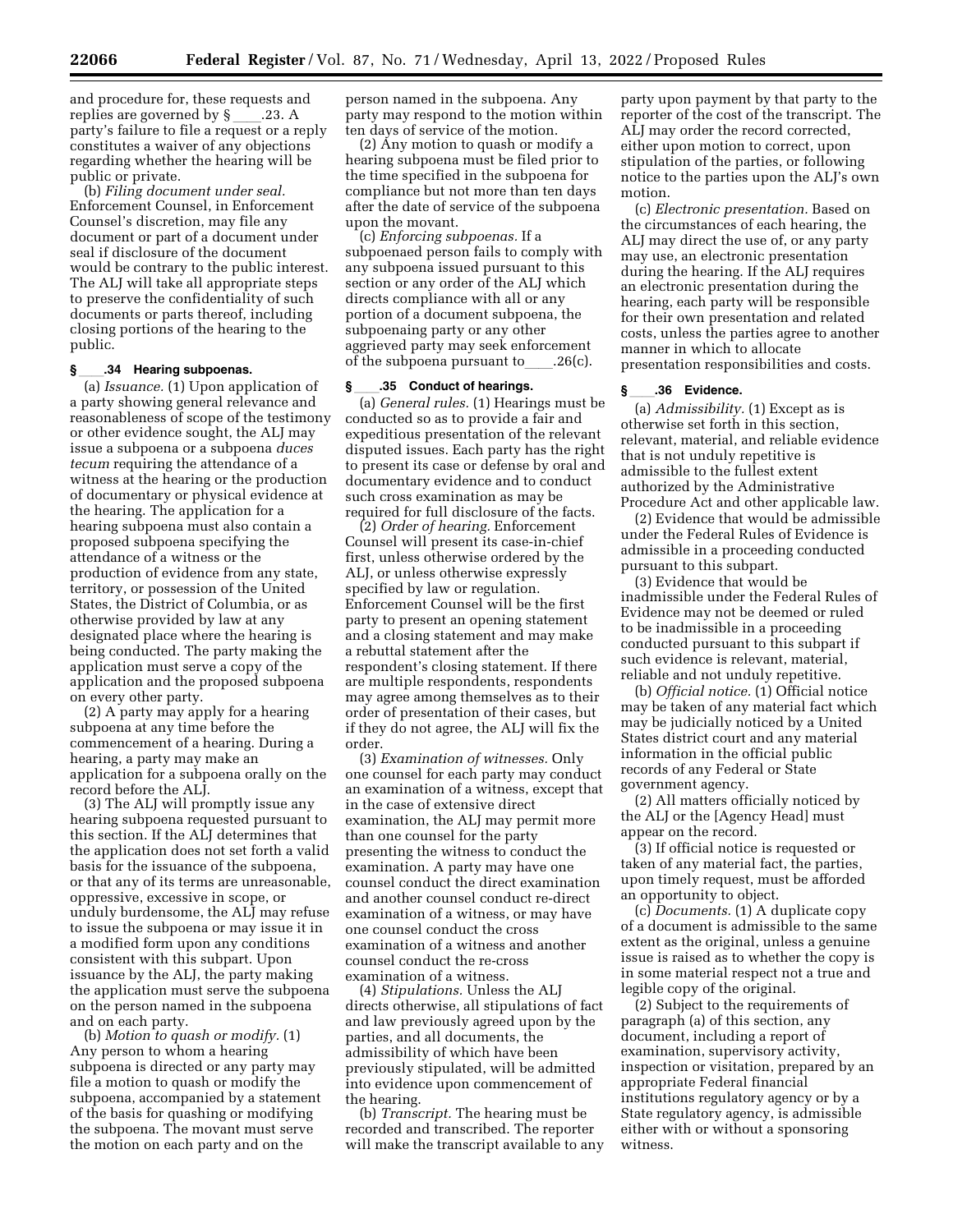(3) Witnesses may use existing or newly created charts, exhibits, calendars, calculations, outlines or other graphic material to summarize, illustrate, or simplify the presentation of testimony. Such materials may, subject to the ALJ's discretion, be used with or without being admitted into evidence.

(d) *Objections.* (1) Objections to the admissibility of evidence must be timely made and rulings on all objections must appear on the record.

(2) When an objection to a question or line of questioning propounded to a witness is sustained, the examining counsel may make a specific proffer on the record of what the examining counsel expected to prove by the expected testimony of the witness either by representation of counsel or by direct questioning of the witness.

(3) The ALJ will retain rejected exhibits, adequately marked for identification, for the record, and transmit such exhibits to the [Agency Head].

(4) Failure to object to admission of evidence or to any ruling constitutes a waiver of the objection.

(e) *Stipulations.* The parties may stipulate as to any relevant matters of fact or the authentication of any relevant documents. Such stipulations must be received in evidence at a hearing and are binding on the parties with respect to the matters therein stipulated.

(f) *Depositions of unavailable witnesses.* (1) If a witness is unavailable to testify at a hearing, and that witness has testified in a deposition to which all parties in a proceeding had notice and an opportunity to participate, a party may offer as evidence all or any part of the transcript of the deposition, including deposition exhibits, if any.

(2) Such deposition transcript is admissible to the same extent that testimony would have been admissible had that person testified at the hearing, provided that if a witness refused to answer proper questions during the depositions, the ALJ may, on that basis, limit the admissibility of the deposition in any manner that justice requires.

(3) Only those portions of a deposition received in evidence at the hearing constitute a part of the record.

#### **§**ll**.37 Post-hearing filings.**

(a) *Proposed findings and conclusions and supporting briefs.* (1) Using the same method of service for each party, the ALJ will serve notice upon each party that the certified transcript, together with all hearing exhibits and exhibits introduced but not admitted into evidence at the hearing, has been filed. Any party may file with the ALJ proposed findings of fact, proposed

conclusions of law, and a proposed order within 30 days following service of this notice by the ALJ or within such longer period as may be ordered by the ALJ.

(2) Proposed findings and conclusions must be supported by citation to any relevant authorities and by page references to any relevant portions of the record. A post-hearing brief may be filed in support of proposed findings and conclusions, either as part of the same document or in a separate document. Any party who fails to file timely with the ALJ any proposed finding or conclusion is deemed to have waived the right to raise in any subsequent filing or submission any issue not addressed in such party's proposed finding or conclusion.

(b) *Reply briefs.* Reply briefs may be filed within 15 days after the date on which the parties' proposed findings, conclusions, and order are due. Reply briefs must be strictly limited to responding to new matters, issues, or arguments raised in another party's papers. A party who has not filed proposed findings of fact and conclusions of law or a post-hearing brief may not file a reply brief.

(c) *Simultaneous filing required.* The ALJ will not order the filing by any party of any brief or reply brief in advance of the other party's filing of its brief.

#### **§**ll**.38 Recommended decision and filing of record.**

(a) *Filing of recommended decision and record.* Within 45 days after expiration of the time allowed for filing reply briefs under § \_\_\_\_.37(b), the ALJ<br>will file with and certify to the [Agency Head], for decision, the record of the proceeding. The record must include the ALJ's recommended decision, recommended findings of fact, recommended conclusions of law, and proposed order; all prehearing and hearing transcripts, exhibits, and rulings; and the motions, briefs, memoranda, and other supporting papers filed in connection with the hearing. The ALJ will serve upon each party the recommended decision, findings, conclusions, and proposed order.

(b) *Filing of index.* At the same time the ALJ files with and certifies to the [Agency Head] for final determination the record of the proceeding, the ALJ will furnish to the [Agency Head] a certified index of the entire record of the proceeding. The certified index must include, at a minimum, an entry for each paper, document or motion filed with the ALJ in the proceeding, the date of the filing, and the identity of the filer.

The certified index must also include an exhibit index containing, at a minimum, an entry consisting of exhibit number and title or description for: Each exhibit introduced and admitted into evidence at the hearing; each exhibit introduced but not admitted into evidence at the hearing; each exhibit introduced and admitted into evidence after the completion of the hearing; and each exhibit introduced but not admitted into evidence after the completion of the hearing.

#### **§**ll**.39 Exceptions to recommended decision.**

(a) *Filing exceptions.* Within 30 days after service of the recommended decision, findings, conclusions, and proposed order under § \_\_\_\_.38, a party<br>may file with the [Agency Head] written exceptions to the ALJ's recommended decision, findings, conclusions or proposed order, to the admission or exclusion of evidence, or to the failure of the ALJ to make a ruling proposed by a party. A supporting brief may be filed at the time the exceptions are filed, either as part of the same document or in a separate document.

(b) *Effect of failure to file or raise exceptions.* (1) Failure of a party to file exceptions to those matters specified in paragraph (a) of this section within the time prescribed is deemed a waiver of objection thereto.

(2) No exception need be considered by the [Agency Head] if the party taking exception had an opportunity to raise the same objection, issue, or argument before the ALJ and failed to do so.

(c) *Contents.* (1) All exceptions and briefs in support of such exceptions must be confined to the particular matters in, or omissions from, the ALJ's recommendations to which that party takes exception.

(2) All exceptions and briefs in support of exceptions must set forth page or paragraph references to the specific parts of the ALJ's recommendations to which exception is taken, the page or paragraph references to those portions of the record relied upon to support each exception, and the legal authority relied upon to support each exception.

#### **§**ll**.40 Review by the [Agency Head].**

(a) *Notice of submission to the [Agency Head].* When the [Agency Head] determines that the record in the proceeding is complete, the [Agency Head] will serve notice upon the parties that the proceeding has been submitted to the [Agency Head] for final decision.

(b) *Oral argument before the [Agency Head].* Upon the initiative of the [Agency Head] or on the written request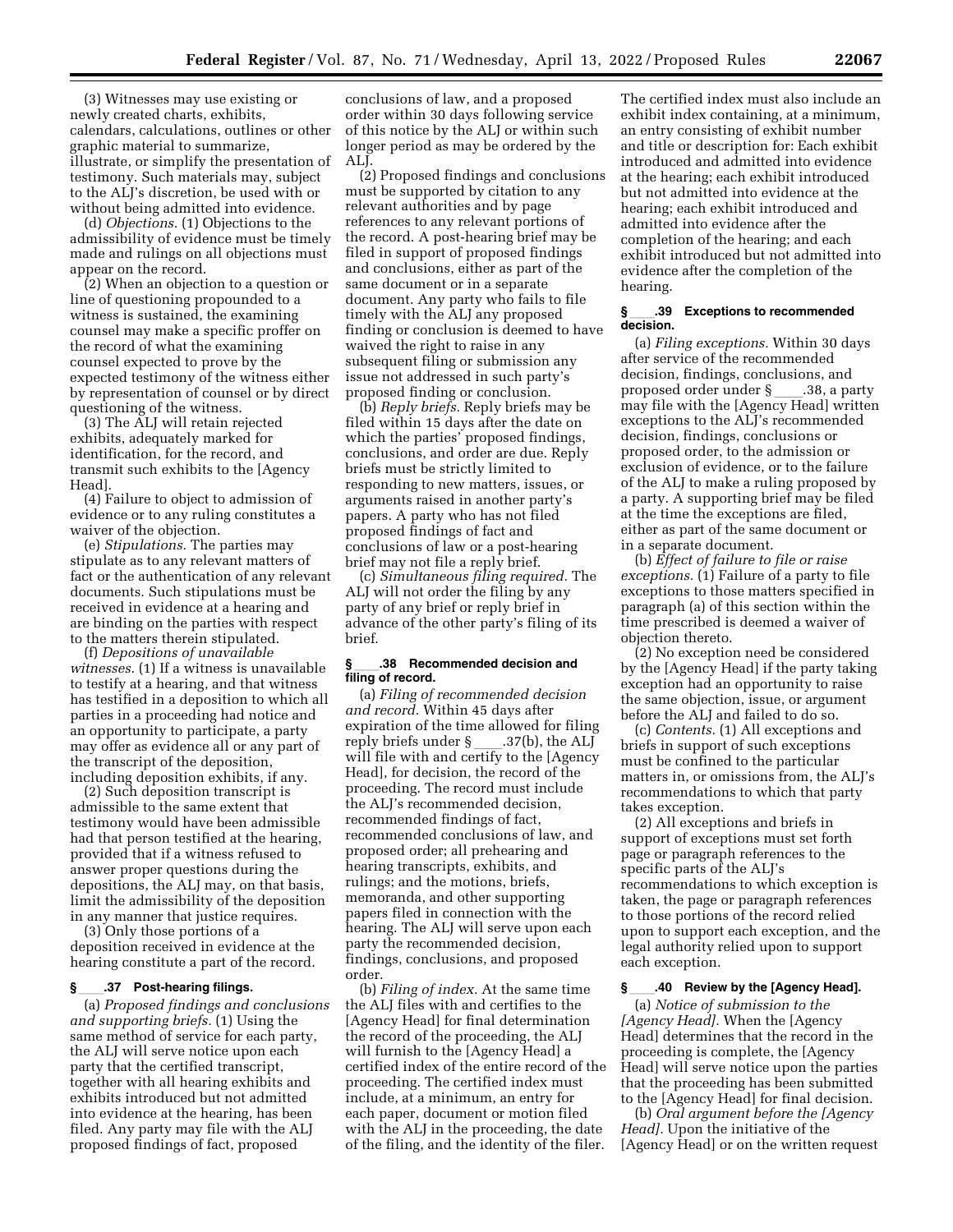of any party filed with the [Agency Head] within the time for filing exceptions, the [Agency Head] may order and hear oral argument on the recommended findings, conclusions, decision, and order of the ALJ. A written request by a party must show good cause for oral argument and state reasons why arguments cannot be presented adequately in writing. A denial of a request for oral argument may be set forth in the [Agency Head]'s final decision. Oral argument before the [Agency Head] must be on the record.

(c) *[Agency Head]'s final decision.* (1) Decisional employees may advise and assist the [Agency Head] in the consideration and disposition of the case. The final decision of the [Agency Head] will be based upon review of the entire record of the proceeding, except that the [Agency Head] may limit the issues to be reviewed to those findings and conclusions to which opposing arguments or exceptions have been filed by the parties.

(2) The [Agency Head] will render a final decision within 90 days after notification of the parties that the case has been submitted for final decision, or 90 days after oral argument, whichever is later, unless the [Agency Head] orders that the action or any aspect thereof be remanded to the ALJ for further proceedings. Copies of the final decision and order of the [Agency Head] will be served upon each party to the proceeding, upon other persons required by statute, and, if directed by the [Agency Head] or required by statute, upon any appropriate State or Federal supervisory authority.

#### **§**ll**.41 Stays pending judicial review.**

The commencement of proceedings for judicial review of a final decision and order of the [Agency Head] may not, unless specifically ordered by the [Agency Head] or a reviewing court, operate as a stay of any order issued by the [Agency Head]. The [Agency Head] may, in the [Agency Head's discretion], and on such terms as the [Agency Head] finds just, stay the effectiveness of all or any part of an order pending a final decision on a petition for review of that order.

#### **End of Common Rule Text**

#### **Proposed Adoption of the Uniform Rules**

The agency specific adoptions of the amendments to the Common Rule text which appears at the end of the common preamble, as well as other amendments to agency rules, appear below.

#### **List of Subjects**

#### *12 CFR Part 3*

Administrative practice and procedure, Banks, banking, Federal Reserve System, Investments, National banks, Reporting and recordkeeping requirements, Savings associations.

#### *12 CFR Part 4*

Administrative practice and procedure, Freedom of information, Individuals with disabilities, Minority businesses, Organization and functions (Government agencies), Reporting and recordkeeping requirements, Service of process, Women.

#### *12 CFR Part 6*

Federal Reserve System, Federal savings associations, National banks, Penalties.

#### *12 CFR Part 19*

Administrative practice and procedure, Crime, Equal access to justice, Federal savings associations, Investigations, National banks, Penalties, Securities.

#### *12 CFR Part 108*

Administrative practice and procedure, Crime, Savings associations.

#### *12 CFR Part 109*

Administrative practice and procedure, Penalties.

#### *12 CFR Part 112*

Administrative practice and procedure.

#### *12 CFR Part 165*

Administrative practice and procedure, Savings associations.

#### *12 CFR Part 238*

Administrative practice and procedure, Savings and loan holding companies, Banks, Banking, Federal Reserve System, Holding companies, Reporting and recordkeeping requirements, Investigations, Securities.

#### *12 CFR Part 263*

Administrative practice and procedure, Investigations, Federal Reserve System.

#### *12 CFR Part 308*

Administrative practice and procedure, Bank deposit insurance, Banks, banking, Claims, Crime, Equal access to justice, Fraud, Investigations, Lawyers, Penalties, Savings associations.

#### *12 CFR Part 747*

Administrative practice and procedure, Share insurance, Claims, Credit unions, Crime, Equal access to justice, Investigations, Lawyers, Penalties.

#### **DEPARTMENT OF THE TREASURY**

#### **Office of the Comptroller of the Currency**

For the reasons set out in the preamble, and under the authority of 12 U.S.C. 93a, the OCC proposes to amend 12 CFR chapter I as follows:

#### **PART 3—CAPITAL ADEQUACY STANDARDS**

■ 1. The authority citation for part 3 continues to read as follows:

**Authority:** 12 U.S.C. 93a, 161, 1462, 1462a, 1463, 1464, 1818, 1828(n), 1828 note, 1831n note, 1835, 3907, 3909, 5412(b)(2)(B), and Pub. L. 116–136, 134 Stat. 281.

#### **§ 3.405 [Amended]**

■ 2. Section 3.405 is amended by removing the phrase "(12 CFR 19.0) through 19.21 for national banks and 12 CFR part 109 for Federal savings associations)'' and adding in its place the phrase ''(12 CFR part 19)''.

#### **PART 4—ORGANIZATION AND FUNCTIONS, AVAILABILITY AND RELEASE OF INFORMATION, CONTRACTING OUTREACH PROGRAM, POST-EMPLOYMENT RESTRICTIONS FOR SENIOR EXAMINERS**

■ 3. The authority citation for part 19 is revised to read as follows:

**Authority:** 5 U.S.C. 504, 554–557; 12 U.S.C. 93, 93(d), 93a, 164, 481, 504, 1464(w); 1817, 1818, 1820, 1831m, 1831o, 1832, 1884, 1972, 3102, 3108, 3110, 3909, and 4717; 15 U.S.C. 78*l,* 78o–4(c), 78o–5, 78q–1, 78s, 78u, 78u–2, 78u–3, 78w, and 1639e; 28 U.S.C. 2461 note; 31 U.S.C. 330; and 42 U.S.C. 4012a.

■ 4. Add § 4.8 to subpart A to read as follows:

#### **§ 4.8 Service of process upon the OCC or the Comptroller.**

(a) *Scope.* Paragraphs (b), (c), and (d) of this section apply to service of process upon the OCC, the Comptroller acting in his official capacity, officers (officials who are not employees of the OCC, such as an ALJ) or employees of the OCC who are sued in their official capacity, and officers or employees of the OCC who are sued in an individual capacity for an act or omission occurring in connection with duties performed on the behalf of the OCC.

(b) *Actions in Federal courts.* Service of process for actions in Federal courts should be made upon the OCC, the Comptroller, or officers or employees of the OCC under the procedures set forth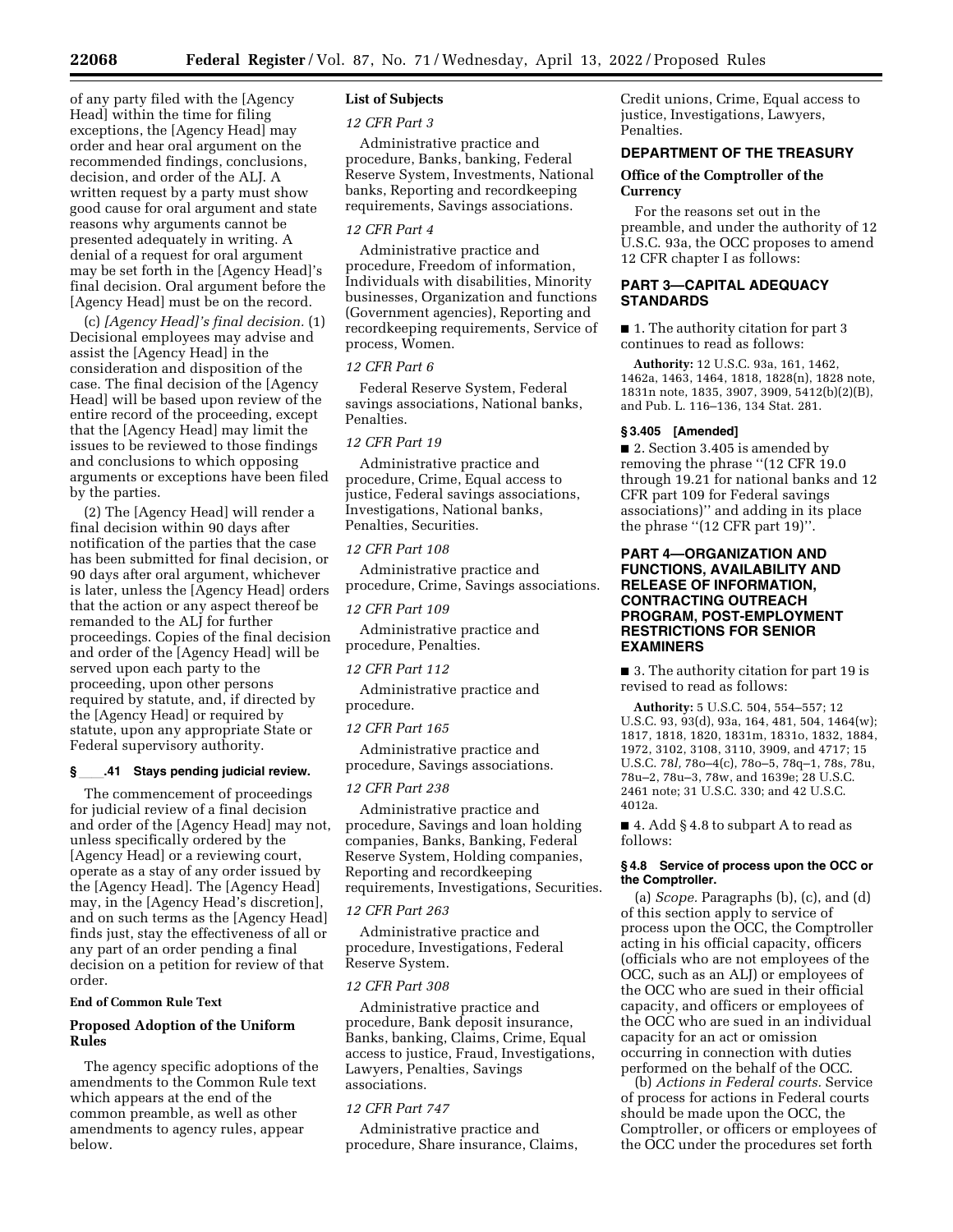in the Federal Rules of Civil Procedure governing the service of process upon the United States and its agencies, corporations, officers, or employees.

(c) *Actions in State courts.* Service of process for actions in State courts should be made upon the OCC, the Comptroller, or officers or employees of the OCC by sending copies of the summons and complaint by registered or certified mail, same day courier service, or overnight delivery service to the Chief Counsel, Office of the Comptroller of the Currency, 400 7th Street SW, Washington, DC 20219. In these actions, parties also are encouraged to provide copies of the summons and complaint to the appropriate United States Attorney in accordance with the procedures set forth in Rule 4(i) of the Federal Rules of Civil Procedure.

(d) *Receipt of summons or complaint.*  Only the Washington, DC headquarters office of the OCC is authorized to accept service of a summons or complaint. The OCC, the Comptroller, and officers or employees of the OCC should be served with a copy of the summons or complaint at the Washington, DC headquarters office in accordance with paragraph (b) or (c) of this section.

(e) *Service of process upon a national bank, Federal savings association, or Federal branch or agency of a foreign bank.* The OCC is not an agent for service of process upon a national bank, Federal savings association, or Federal branch or agency of a foreign bank. Parties seeking to serve a national bank, Federal savings association, or Federal branch or agency of a foreign bank must serve the summons or complaint upon the institution in accordance with the laws and procedures for the court in which the action has been filed.

### **PART 6—PROMPT CORRECTIVE ACTION**

■ 5. The authority citation for part 6 continues to read as follows:

**Authority:** 12 U.S.C. 93a, 1831o, 5412(b)(2)(B).

#### **§ 6.3 [Amended]**

■ 6. Section 6.3 is amended in paragraph (b)(3) by removing the phrase ''and with respect to national banks, subpart M of part 19 of this chapter, and with respect to Federal savings associations § 165.8 of this chapter'' and adding in its place the phrase ''and subpart M of part 19 of this chapter''.

#### **§ 6.4 [Amended]**

■ 7. Section 6.4 is amended in paragraphs (d)(1) and (2) by removing the phrase ''with respect to national

banks and § 165.8 of this chapter with respect to Federal savings associations'' each time it appears.

#### **§ 6.5 [Amended]**

■ 8. Section 6.5 is amended in paragraphs (a)(1) and (2) and paragraph (b) by removing the phrase ''with respect to national banks, and §§ 6.4 and 165.8 of this chapter with respect to Federal savings associations'' each time it appears.

#### **§ 6.6 [Amended]**

■ 9. Section 6.6 is amended in paragraph (b) by removing the phrase ''with respect to national banks and subpart B of this part and § 165.9 of this chapter with respect to Federal savings associations''.

#### **PART 19—RULES OF PRACTICE AND PROCEDURE**

■ 10. The authority citation for part 19 is revised to read as follows:

**Authority:** 5 U.S.C. 504, 554–557; 12 U.S.C. 93, 93a, 161, 164, 481, 504, 1462a, 1463(a), 1464; 1467(d), 1467a(r), 1817(j), 1818, 1820, 1831m, 1831o, 1832, 1884, 1972, 3102, 3108, 3110, 3349, 3909, 4717, and 5412(b)(2)(B); 15 U.S.C. 78*l,* 78o–4, 78o–5, 78q–1, 78s, 78u, 78u–2, 78u–3, 78w, and 1639e; 28 U.S.C. 2461; 31 U.S.C. 330 and 5321; and 42 U.S.C. 4012a.

#### **Subpart A—Uniform Rules of Practice and Procedure**

■ 11. Revise subpart A as set forth at the end of the common preamble.

■ 12. Section 19.1 is added to read as follows:

#### **§ 19.1 Scope.**

This subpart prescribes Uniform Rules of practice and procedure applicable to adjudicatory proceedings required to be conducted on the record after opportunity for a hearing under the following statutory provisions:

(a) Cease-and-desist proceedings under section 8(b) of the Federal Deposit Insurance Act (''FDIA'') (12 U.S.C. 1818(b));

(b) Removal and prohibition proceedings under section 8(e) of the FDIA (12 U.S.C. 1818(e));

(c) Change-in-control proceedings under section 7(j)(4) of the FDIA (12 U.S.C. 1817(j)(4)) to determine whether the Office of the Comptroller of the Currency (''OCC'') should issue an order to approve or disapprove a person's proposed acquisition of an institution;

(d) Proceedings under section 15C(c)(2) of the Securities Exchange Act of 1934 (''Exchange Act'') (15 U.S.C. 78o–5), to impose sanctions upon any government securities broker or dealer or upon any person associated or

seeking to become associated with a government securities broker or dealer for which the OCC is the appropriate agency;

(e) Assessment of civil money penalties by the OCC against institutions, institution-affiliated parties, and certain other persons for which it is the appropriate agency for any violation of:

(1) Any provision of law referenced in 12 U.S.C. 93, or any regulation issued thereunder, and certain unsafe or unsound practices and breaches of fiduciary duty, pursuant to 12 U.S.C. 93;

(2) Sections 22 and 23 of the Federal Reserve Act (''FRA''), or any regulation issued thereunder, and certain unsafe or unsound practices and breaches of fiduciary duty, pursuant to 12 U.S.C. 504 and 505;

(3) Section 106(b) of the Bank Holding Company Amendments of 1970, pursuant to 12 U.S.C. 1972(2)(F);

(4) Any provision of the Change in Bank Control Act of 1978 or any regulation or order issued thereunder, and certain unsafe or unsound practices and breaches of fiduciary duty, pursuant to 12 U.S.C. 1817(j)(16);

(5) Any provision of the International Lending Supervision Act of 1983 (''ILSA''), or any rule, regulation or order issued thereunder, pursuant to 12 U.S.C. 3909;

(6) Any provision of the International Banking Act of 1978 (''IBA''), or any rule, regulation or order issued thereunder, pursuant to 12 U.S.C. 3108;

(7) Section 5211 of the Revised Statutes (12 U.S.C. 161), pursuant to 12

U.S.C. 164;

(8) Certain provisions of the Exchange Act, pursuant to section 21B of the Exchange Act (15 U.S.C. 78u–2);

(9) Section 1120 of the Financial Institutions Reform, Recovery, and Enforcement Act of 1989 (''FIRREA'') (12 U.S.C. 3349), or any order or regulation issued thereunder;

(10) The terms of any final or temporary order issued under section 8 of the FDIA or any written agreement executed by the OCC or the former Office of Thrift Supervision (OTS), the terms of any condition imposed in writing by the OCC or the former OTS in connection with the grant of an application or request, certain unsafe or unsound practices, breaches of fiduciary duty, or any law or regulation not otherwise provided herein, pursuant to 12 U.S.C. 1818(i)(2);

(11) Any provision of law referenced in section 102(f) of the Flood Disaster Protection Act of 1973 (42 U.S.C. 4012a(f)) or any order or regulation issued thereunder;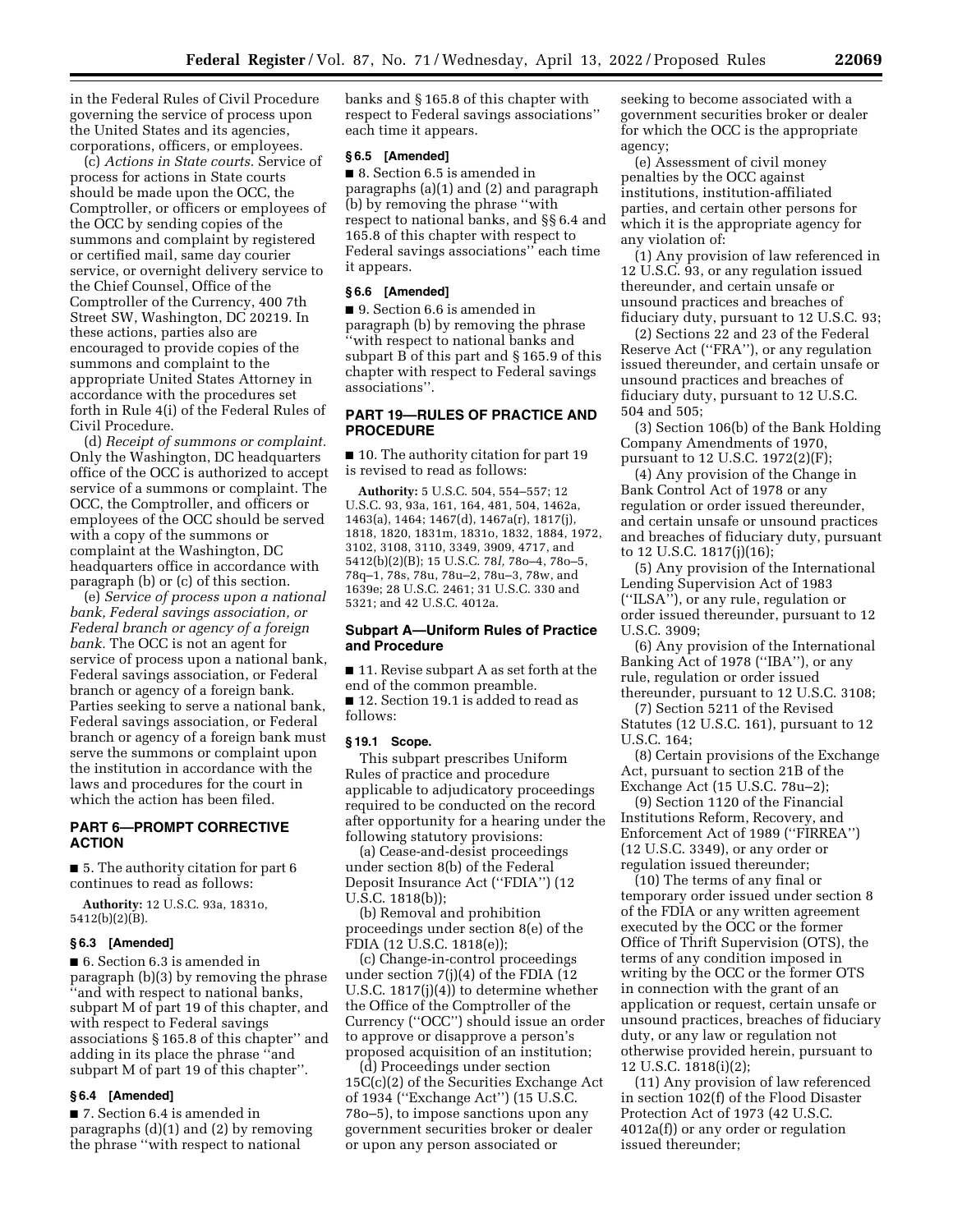(12) Any provision of law referenced in 31 U.S.C. 5321 or any order or regulation issued thereunder;

(13) Section 5 of the Home Owners' Loan Act (HOLA) or any regulation or order issued thereunder, pursuant to 12 U.S.C. 1464(d), (s), and (v);

(14) Section 9 of the HOLA or any regulation or order issued thereunder, pursuant to 12 U.S.C. 1467(d); and

(15) Section 10 of the HOLA, pursuant to 12 U.S.C. 1467a(r);(f) Remedial action under section 102(g) of the Flood Disaster Protection Act of 1973 (42 U.S.C. 4012a(g));

(g) Removal, prohibition, and civil monetary penalty proceedings under section  $10(k)$  of the FDIA (12 U.S.C. 1820(k)) for violations of the postemployment restrictions imposed by that section; and

(h) This subpart also applies to all other adjudications required by statute to be determined on the record after opportunity for an agency hearing, unless otherwise specifically provided for in the Local Rules.

■ 13. Section 19.3 is added to read as follows:

#### **§ 19.3 Definitions.**

For purposes of this part, unless explicitly stated to the contrary:

(a) *Administrative law judge (ALJ)*  means one who presides at an administrative hearing under authority set forth at 5 U.S.C. 556.

(b) *Adjudicatory proceeding* means a proceeding conducted pursuant to these rules and leading to the formulation of a final order other than a regulation.

(c) *Comptroller* means the Comptroller of the Currency or a person delegated to perform the functions of the Comptroller of the Currency.

(d) *Decisional employee* means any member of the Comptroller's or ALJ's staff who has not engaged in an investigative or prosecutorial role in a proceeding and who may assist the Comptroller or the administrative law judge, respectively, in preparing orders, recommended decisions, decisions, and other documents under the Uniform Rules.

(e) *Electronic signature* means electronically affixing the equivalent of a signature to an electronic document filed or transmitted electronically.

(f) *Enforcement Counsel* means any individual who files a notice of appearance as counsel on behalf of the OCC in an adjudicatory proceeding.

(g) *Final order* means an order issued by the Comptroller with or without the consent of the affected institution or the institution-affiliated party, that has become final, without regard to the pendency of any petition for reconsideration or review.

*(h) Institution* includes any national bank, Federal savings association, or Federal branch or agency of a foreign bank.

(i) *Institution-affiliated party* means any institution-affiliated party as that term is defined in section 3(u) of the FDIA (12 U.S.C. 1813(u)).

(j) *Local Rules* means those rules promulgated by the OCC in the subparts of this part excluding subpart A.

(k) *OCC* means the Office of the Comptroller of the Currency.

(l) *OFIA* means the Office of Financial Institution Adjudication, the executive body charged with overseeing the administration of administrative enforcement proceedings for the OCC, the Board of Governors of the Federal Reserve System (''Board of Governors''), the Federal Deposit Insurance Corporation (''FDIC''), and the National Credit Union Administration (''NCUA'').

(m) *Party* means the OCC and any person named as a party in any notice.

(n) *Person* means an individual, sole proprietor, partnership, corporation, unincorporated association, trust, joint venture, pool, syndicate, agency or other entity or organization, including an institution as defined in paragraph (h) of this section.

(o) *Respondent* means any party other than the OCC.

(p) *Uniform Rules* means those rules in subpart A of this part that are common to the OCC, the Board of Governors, the FDIC, and the NCUA.

(q) *Violation* means any violation as that term is defined in section 3(v) of the FDIA (12 U.S.C. 1813(v).

#### **Subpart B—Procedural Rules for OCC Adjudications**

#### **§ 19.100 [Amended]**

■ 14. Section 19.100 is amended by:

■ a. Removing the phrase ''administrative law judge'' wherever it

appears and adding in its place ''ALJ''; ■ b. Removing the phrase "Hearing Clerk, Office of the Comptroller of the Currency, 400 7th Street SW,

Washington, DC 20219'' and adding in its place the phrase ''OCC Hearing Clerk in a manner prescribed by § 19.10(b) and (c)'';

■ c. Removing the word "and" before ''any other papers required to be filed with the Comptroller'' in the second sentence; and

■ d. Adding before the period at the end of the second sentence the phrase ''; and any attachments or exhibits to such documents''.

■ 15. Section 19.101 is revised to read as follows:

#### **§ 19.101 Delegation to OFIA.**

Unless otherwise ordered by the Comptroller, an ALJ assigned to OFIA conducts administrative adjudications subject to subpart A of this part. ■ 16. Section 19.102 is added to read as follows:

#### **§ 19.102 Civil money penalties.**

A respondent must pay civil money penalties assessed pursuant to subpart A of this part within 60 days after the issuance of the notice of assessment unless the OCC requires a different time for payment. A respondent that has made a timely request for a hearing to challenge the assessment of the penalty is not required to pay the penalty until the OCC has issued a final order of assessment. In these instances, the respondent must pay the penalty within 60 days of service of the order unless the OCC requires a different time for payment.

#### **Subpart C—Removals, Suspensions, and Prohibitions of an Institution-Affiliated Party When a Crime Is Charged or a Conviction Is Obtained**

■ 17. The heading for subpart C is revised to read as set forth above. ■ 18. Section 19.110 is revised to read as follows:

#### **§ 19.110 Scope and definitions.**

(a) *Scope.* This subpart applies to informal hearings afforded to any institution-affiliated party who has been suspended or removed from office or prohibited from further participation in the affairs of any depository institution pursuant to section 8(g) of the FDIA (12 U.S.C. 1818(g)) by a notice or order issued by the Comptroller.

(b) *Definitions.* As used in this subpart—

(1) The term *petitioner* means an individual who has filed a petition for an informal hearing under this subpart.

(2) The term *depository institution*  means any national bank, Federal savings association, or Federal branch or agency of a foreign bank.

(3) The term *OCC Supervisory Office*  means the Senior Deputy Comptroller or Deputy Comptroller of the OCC department or office responsible for supervision of the depository institution or, in the case of an individual no longer affiliated with a particular depository institution, the Deputy Comptroller for Special Supervision.

■ 19. Section 19.111 is revised to read as follows:

#### **§ 19.111 Suspension, removal, or prohibition of institution-affiliated party.**

(a) *Issuance of notice or order.* The Comptroller may serve a notice of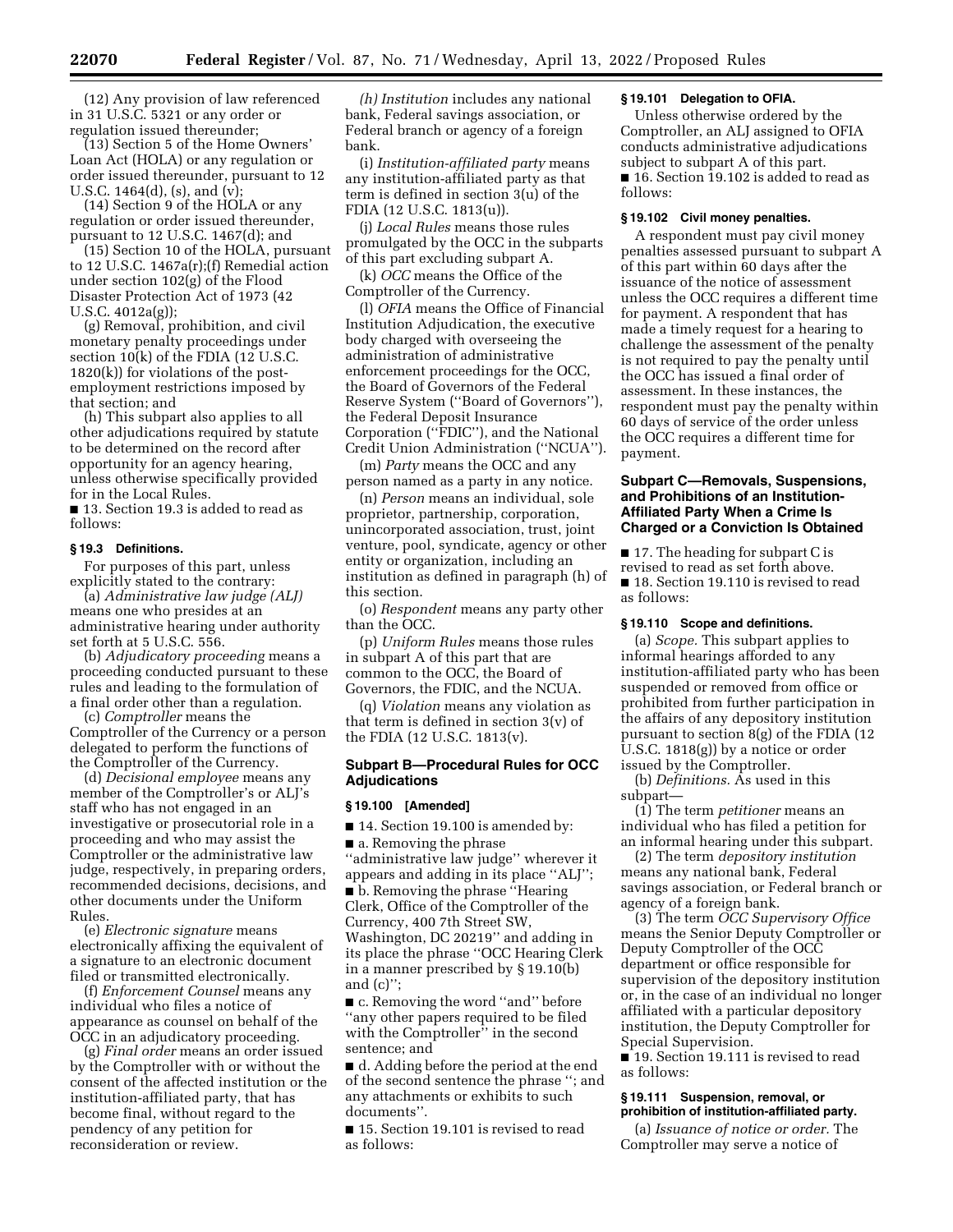suspension or prohibition or order of removal or prohibition pursuant to section 8(g) of the FDIA (12 U.S.C. 1818(g)) on an institution-affiliated party. The Comptroller will serve a copy of this notice or order on any depository institution that the subject of the notice or order is affiliated with at the time the OCC issues the notice or order. After service of the notice or order, the institution-affiliated party must immediately cease service to, or participation in the affairs of, that depository institution and, if so determined by the OCC, any other depository institution. The notice or order will indicate the basis for suspension, removal, or prohibition and will inform the institution-affiliated party of the right to request in writing, within 30 days from the date that the institution-affiliated party was served, an opportunity to show at an informal hearing that continued service to or participation in the conduct of the affairs of any depository institution has not posed, does not pose, or is not likely to pose a threat to the interests of the depositors of, or has not threatened, does not threaten, or is not likely to threaten to impair public confidence in, any relevant depository institution. The Comptroller will serve the notice or order upon the institution-affiliated party and the related institution in the manner set forth in § 19.11(c).

(b) *Request for hearing—*(1) *Submission.* Unless instructed otherwise in writing by the Comptroller, an institution-affiliated party must send the written request for an informal hearing referenced in paragraph (a) of this section to the OCC Supervisory Office by certified mail, a same day courier service, an overnight delivery service, or by personal service with a signed receipt.

(2) *Content of request for a hearing.*  The request filed under this section must state specifically the relief desired and the grounds on which that relief is based and must admit, deny, or state that the institution-affiliated party lacks sufficient information to admit or deny each allegation in the notice or order. A statement of lack of information has the effect of a denial. Denials must fairly meet the substance of each allegation denied; general denials are not permitted. When the institutionaffiliated party denies part of an allegation, that part must be denied and the remainder specifically admitted. Any allegation in the notice or order which is not denied is deemed admitted for purposes of the proceeding. The request must state with particularity how the institution-affiliated party intends to show that its continued

service to or participation in the affairs of the institution would not pose a threat to the interests of the institution's depositors or impair public confidence in any institution.

(c) *Default.* If the institution-affiliated party fails to timely file a petition for a hearing pursuant to paragraph (b) of this section, or fails to appear at a hearing, either in person or by attorney, or fails to submit a written argument where oral argument has been waived pursuant to § 19.112(c) of this part, the notice will remain in effect until the information, indictment, or complaint is finally disposed of and the order will remain in effect until terminated by the OCC. ■ 20. Section 19.112 is revised to read as follows:

#### **§ 19.112 Informal hearing.**

(a) *Issuance of hearing order.* After receipt of a request for hearing, the OCC Supervisory Office must notify the petitioner requesting the hearing and OCC Enforcement of the date, time, and place fixed for the hearing. The OCC will hold the hearing no later than 30 days from the date when the OCC receives the request for a hearing, unless the time is extended in response to a written request of the petitioner. The OCC Supervisory Office may extend the hearing date only for a specific period of time and must take appropriate action to ensure that the hearing is not unduly delayed.

(b) *Appointment of presiding officer.*  The OCC Supervisory Office must appoint one or more OCC employees as the presiding officer to conduct the hearing. The presiding officer(s) may not have been involved in a prosecutorial or investigative role in the proceeding, a factually related proceeding, or the underlying enforcement action.

(c) *Waiver of oral hearing*—(1) *Petitioner.* When the petitioner requests a hearing, the petitioner may elect to have the matter determined by the presiding officer solely on the basis of written submissions by serving on the OCC Supervisory Office and all parties a signed document waiving the statutory right to appear and make oral argument. The petitioner must present the written submissions to the presiding officer and serve the other parties not later than ten days prior to the date fixed for the hearing or within a shorter time period as the presiding officer may permit.

(2) *OCC.* The OCC may respond to the petitioner's submissions by presenting the presiding officer with a written response and by serving the other parties in the manner prescribed by § 19.11(c) not later than the date fixed for the hearing or within such other

time period as the presiding officer may require.

(d) *Hearing procedures*—(1) *Conduct of hearing.* Hearings under this subpart are not subject to the provisions of subpart A of this part or the adjudicative provisions of the Administrative Procedure Act (5 U.S.C. 554–557).

(2) *Powers of the presiding officer.*  The presiding officer must determine all procedural issues that are governed by this subpart. The presiding officer also may permit witnesses, limit the number of witnesses, and impose time limitations as they deem reasonable. The informal hearing will not be governed by formal rules of evidence, including the Federal Rules of Evidence. The presiding officer must consider all oral presentations, when permitted, and all documents the presiding officer deems to be relevant and material to the proceeding and not unduly repetitious. The presiding officer may ask questions of any person participating in the hearing and may make any rulings reasonably necessary to facilitate the effective and efficient operation of the hearing.

(3) *Presentation.* (i) The OCC and the petitioner may present relevant written materials and oral argument at the hearing. The petitioner may appear at the hearing personally or through counsel. Except as permitted in paragraph (c) of this section, each party, including the OCC, must file a copy of any affidavit, memorandum, or other written material to be presented at the hearing with the presiding officer and must serve the other parties not later than ten days prior to the hearing or within such shorter time period as permitted by the presiding officer.

(ii) If the petitioner or the OCC desires to present oral testimony or witnesses at the hearing, they must file a written request with the presiding officer not later than ten days prior to the hearing, or within a shorter time period as required by the presiding officer. The written request must include the names of proposed witnesses, along with the general nature of the expected testimony, and the reasons why oral testimony is necessary. The presiding officer generally will not admit oral testimony or witnesses unless a specific and compelling need is demonstrated. Witnesses, if admitted, must be sworn. By stipulation of the parties or by order of the presiding officer, a court reporter or other person authorized to administer an oath may administer the oath remotely without being in the physical presence of the witness.

(iii) In deciding on any suspension or prohibition based on an indictment, information, or complaint, the presiding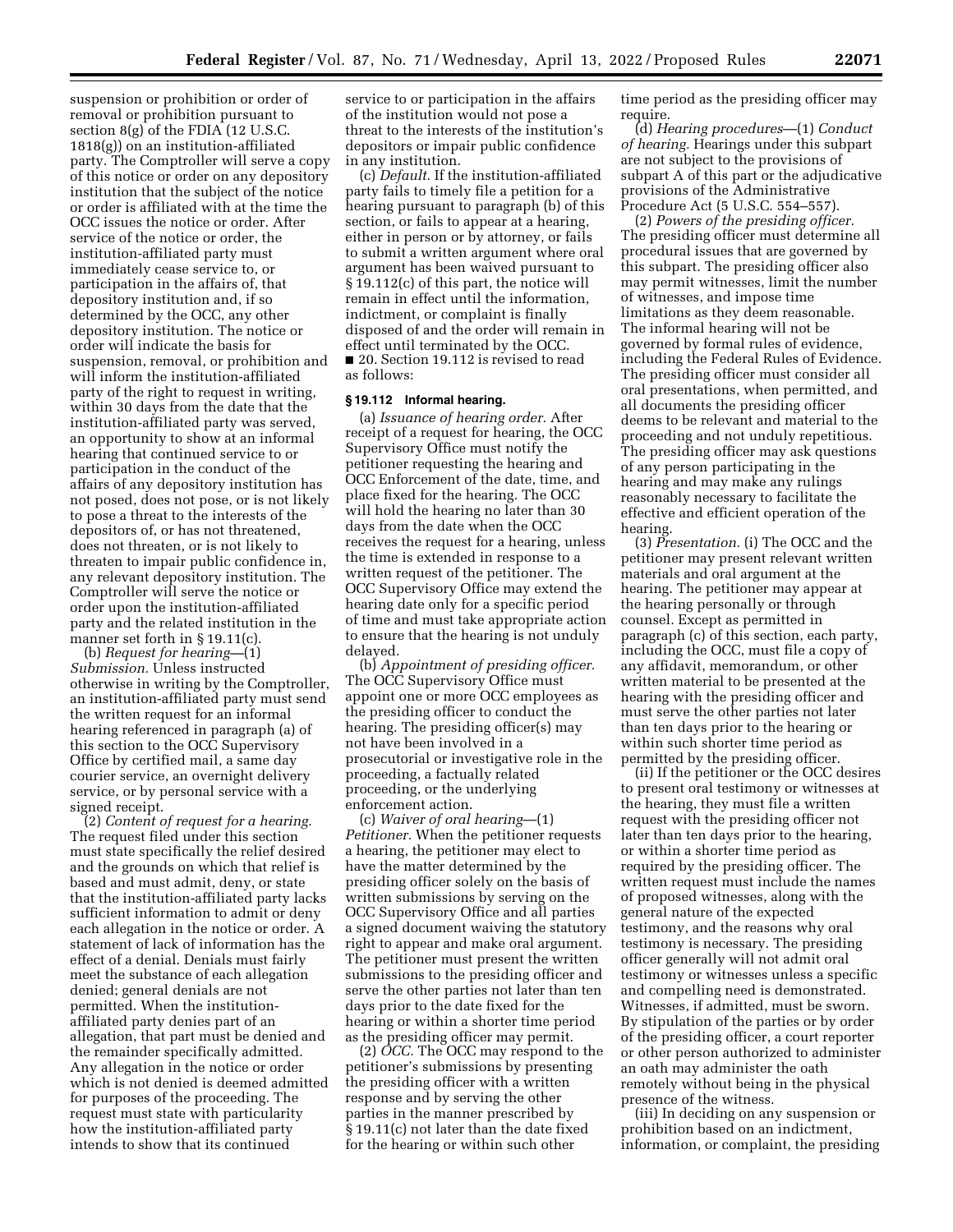officer may not consider the ultimate question of the guilt or innocence of the individual with respect to the criminal charges that are outstanding. In deciding on any removal or prohibition with respect to a conviction or pre-trial diversion program, the presiding officer may not consider challenges to or efforts to impeach the validity of the conviction or the agreement to enter a pre-trial diversion program or other similar program. The presiding officer may consider facts in either situation, however, that show the nature of the events on which the criminal charges, conviction, or agreement to enter a pretrial diversion program or other similar program was based.

(4) *Electronic presentation.* Based on the circumstances of each hearing, the presiding officer may direct the use of, or any party may elect to use, an electronic presentation during the hearing. If the presiding officer requires an electronic presentation during the hearing, each party will be responsible for their own presentation and related costs unless the parties agree to another manner by which to allocate presentation responsibilities and costs.

(5) *Record.* A transcript of the proceedings may be taken if the petitioner requests a transcript and agrees to pay all expenses or if the presiding officer determines that the nature of the case warrants a transcript. The presiding officer may order the record to be kept open for a reasonable period following the hearing, not to exceed five business days, to permit the petitioner or the OCC to submit additional documents for the record. Thereafter, no further submissions may be accepted except for good cause shown.

■ 21. Section 19.113 is amended by:

■ a. Adding paragraph headings to paragraphs (a) and (b);

■ b. Adding a paragraph heading to, and revising the first sentence in, paragraph (c);

■ c. Adding a paragraph heading to, and adding the phrase ''or charges'' after the phrase ''or other disposition of the charge'' in, paragraph (d);

■ d. Adding a paragraph heading to paragraph (e); and

■ e. Adding a paragraph heading to, and removing the phrase ''No hearing need be granted'' and adding in its place the phrase ''The Comptroller is not required to grant a hearing'' in, the last sentence of paragraph (f).

The additions and revision read as follows:

#### **§ 19.113 Recommended and final decisions.**

(a) *Issuance of recommended decision.* \* \* \*

(b) *Comments.* \* \* \*

(c) *Issuance of final decision.* Within 60 days of the conclusion of the hearing or, if the petitioner has waived an oral hearing, within 60 days from the date fixed for the hearing, the Comptroller will notify the petitioner by registered mail, or electronic mail or other electronic means if the petitioner consents, whether the suspension or removal from office or prohibition from participation in any manner in the affairs of any depository institution will be affirmed, terminated, or modified. \* \* \*

(d) *Other actions.* \* \* \* (e) *Expiration of order.* \* \* \* (f) *Petition for reconsideration.* \* \* \*

■ 22. Revise subpart D to read as follows:

#### **Subpart D—Actions Under the Federal Securities Laws**

Sec.

- 19.120 Exemption hearings under section 12(h) of the Securities Exchange Act of 1934.
- 19.121 Disciplinary proceedings.
- 19.122 Civil money penalty authority under Federal securities laws.

19.123 Cease-and-desist authority.

#### **Subpart D—Actions Under the Federal Securities Laws**

#### **§ 19.120 Exemption hearings under section 12(h) of the Securities Exchange Act of 1934.**

(a) *Scope.* The rules in this section apply to informal hearings that may be held by the Comptroller to determine whether, pursuant to authority in sections 12(h) and (i) of the Securities Exchange Act of 1934 (Exchange Act) (15 U.S.C. 78*l*(h) and (i)), to exempt in whole or in part an issuer or a class of issuers from the provisions of section 12(g), or from section 13 or 14 of the Exchange Act (15 U.S.C. 78*l*(g), 78m or 78n), or whether to exempt from section 16 of the Exchange Act (15 U.S.C. 78p) any officer, director, or beneficial owner of securities of an issuer. The only issuers covered by this section are national banks and Federal savings associations whose securities are registered, or which may be subject to registration, pursuant to section 12(g) of the Exchange Act (15 U.S.C. 78*l*(g)). The Comptroller may deny an application for exemption without a hearing.

(b) *Application for exemption.* An issuer or an individual (officer, director, or shareholder) may submit a written application for an exemption order to Bank Advisory, Office of the

Comptroller of the Currency, Washington, DC 20219. The application must specify the type of exemption sought and the reasons for the exemption, including an explanation of why an exemption would not be inconsistent with the public interest or the protection of investors. Bank Advisory will inform the applicant in writing whether a hearing will be held to consider the matter.

(c) *Newspaper notice.* Upon being informed that an application will be considered at a hearing, the applicant must publish a notice one time in a newspaper of general circulation in the community where the issuer's main office is located. The notice must state: The name and title of any individual applicants; the type of exemption sought; the fact that a hearing will be held; and a statement that interested persons may submit to Bank Advisory, Office of the Comptroller of the Currency, Washington, DC 20219 within 30 days from the date of the newspaper notice, written comments concerning the application and a written request for an opportunity to be heard. The applicant must promptly provide a copy of the notice to Bank Advisory and to the national bank's or Federal savings association's shareholders in the same manner as is customary for shareholder communications.

(d) *Informal hearing*—(1) *Conduct of proceeding.* The adjudicative provisions of the Administrative Procedure Act, formal rules of evidence, and subpart A of this part do not apply to hearings conducted under this section, except as provided in § 19.100.

(2) *Notice of hearing.* Following the comment period, the Comptroller will send a notice that fixes a date, time, and place for hearing to each applicant and to any person who has requested an opportunity to be heard.

(3) *Presiding officer.* The Comptroller will designate a presiding officer to conduct the hearing. The presiding officer must determine all procedural questions not governed by this section and may limit the number of witnesses and impose time and presentation limitations as are deemed reasonable. At the conclusion of the informal hearing, the presiding officer must issue a recommended decision to the Comptroller as to whether the exemption should be issued. The decision must include a summary of the facts and arguments of the parties.

(4) *Attendance.* Each applicant and any person who has requested an opportunity to be heard may attend the hearing with or without counsel. The hearing will be open to the public. In addition, each applicant and any other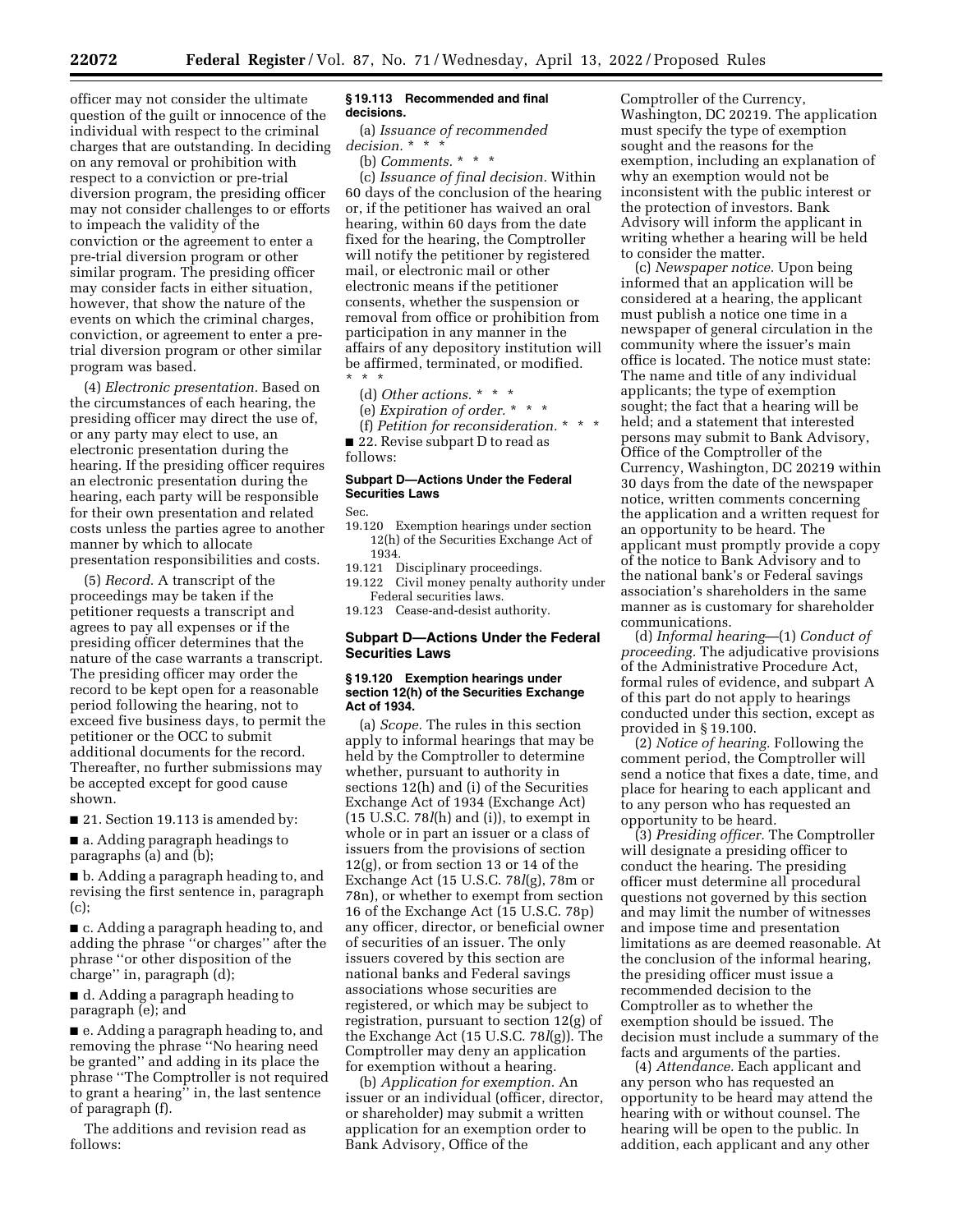hearing participant may introduce oral testimony through such witnesses as the presiding officer may permit.

(5) *Order of presentation.* (i) Each applicant may present an opening statement of a length decided by the presiding officer. Each of the hearing participants, or one among them selected with the approval of the presiding officer, may then present an opening statement. The opening statement should summarize concisely what each applicant and participant intends to show.

(ii) Each applicant will have an opportunity to make an oral presentation of facts and materials or submit written materials for the record. One or more of the hearing participants may make an oral presentation or a written submission.

(iii) After the above presentations, each applicant, followed by one or more of the hearing participants, may make concise summary statements reviewing their position.

(6) *Witnesses.* The obtaining and use of witnesses is the responsibility of the parties afforded the hearing. All witnesses must be present on their own volition, but any person appearing as a witness may be questioned by each applicant, any hearing participant, and the presiding officer. Witnesses must be sworn unless otherwise directed by the presiding officer. By stipulation of the parties or by order of the presiding officer, a court reporter or other person authorized to administer an oath may administer the oath remotely without being in the physical presence of the witness.

(7) *Evidence.* The presiding officer may exclude data or materials deemed to be improper or irrelevant. Formal rules of evidence do not apply. Documentary material must be of a size consistent with ease of handling and filing. The presiding officer may determine the number of copies that must be furnished for purposes of the hearing.

(8) *Electronic presentation.* Based on the circumstances of each hearing, the presiding officer may direct the use of, or any party may elect to use, an electronic presentation during the hearing. If the presiding officer requires an electronic presentation during the hearing, each party will be responsible for their own presentation and related costs unless the parties agree to another manner in which to allocate presentation responsibilities and costs.

(9) *Transcript.* The OCC will arrange a transcript of each proceeding with all expenses, including the furnishing of a copy to the presiding officer by

electronic means or otherwise, paid by the applicant or applicants.

(e) *Decision of the Comptroller.*  Following the conclusion of the hearing and the submission of the record and the presiding officer's recommended decision to the Comptroller for decision, the Comptroller will notify each applicant and all persons who have so requested in writing of the final disposition of the application. Exemptions granted must be in the form of an order that specifies the type of exemption granted and its terms and conditions.

#### **§ 19.121 Disciplinary proceedings.**

(a) *Scope*—(1) *In general.* Except as provided in this section, subpart A of this part applies to proceedings by the Comptroller to determine whether, pursuant to authority contained in sections 15B(c)(5), 15C(c)(2)(A), 17A(c)(3), and 17A(c)(4)(C) of the Exchange Act (15 U.S.C. 78o–4(c)(5), 78o–5(c)(2)(A), 78q–1(c)(3)(A), and 78q– 1(c)(4)(C)), to take disciplinary action against the following:

(i) A bank that is a municipal securities dealer, any person associated with a bank that is a municipal securities dealer, or any person seeking to become associated with a bank that is a municipal securities dealer;

(ii) A bank that is a government securities broker or government securities dealer, any person associated with a bank that is a government securities broker or government securities dealer, or any person seeking to become associated with a government securities broker or government securities dealer; or

(iii) A bank that is a transfer agent, any person associated with a bank that is a transfer agent, or any person seeking to become associated with a bank that is a transfer agent.

(2) *Other actions.* In addition to the issuance of disciplinary orders after opportunity for hearing, the Comptroller may issue and serve any notices and temporary or permanent cease-anddesist orders and take any actions that are authorized by section 8 of the FDIA (12 U.S.C. 1818); sections 15B(c)(5), 15C(c)(2)(B), and 17A(d)(2) of the Exchange Act (15 U.S.C. 78o–4(c)(5), 78o–5(c)(2)(B), and 78q–1(d)(2)); and other sections of this part against the following:

(i) The parties listed in paragraph (a)(1) of this section; and

(ii) A bank that is a clearing agency. (3) *Definitions.* As used in this section:

(i) The term *bank* means a national bank or Federal savings association, and, when referring to a government

securities broker or government securities dealer, a Federal branch or agency of a foreign bank.

(ii) The terms *transfer agent, municipal securities dealer, government securities broker,* and *government securities dealer* have the same meaning as the terms in sections  $3(a)(25)$ . 3(a)(30), 3(a)(43), and 3(a)(44) of the Exchange Act (15 U.S.C. 78c(a)(25), 78c(a)(30), 78c(a)(43), and 78c(a)(44)), respectively.

(iii) The terms *person associated with a bank that is a municipal securities dealer* and *person associated with a municipal securities dealer* have the same meaning as *person associated with a municipal securities dealer* in section 3(a)(32) of the Exchange Act (15 U.S.C. 78c(a)(32));

(iv) The terms *person associated with a bank that is a government securities broker or government securities dealer*  and *person associated with a government securities broker or government securities dealer* have the same meaning as *person associated with a government securities broker or government securities dealer* in section 3(a)(45) of the Exchange Act (15 U.S.C. 78c(a)(45)); and

(v) The terms *person associated with a bank that is a transfer agent* and *person associated with a transfer agent*  have the same meaning as *person associated with a transfer agent* in section 3(a)(49) of the Exchange Act (15 U.S.C. 78c(a)(49)).

(4) *Preservation of authority.* Nothing in this section impairs the powers conferred on the Comptroller by other provisions of law.

(b) *Notice of charges and answer*—(1) *In general.* Proceedings are commenced when the Comptroller serves a notice of charges on a bank or associated person. The notice must indicate the type of disciplinary action being contemplated and the grounds therefor and fix a date, time, and place for hearing. The hearing must be set for a date at least 30 days after service of the notice. A respondent served with a notice of charges may file an answer as prescribed in § 19.19. Any respondent who fails to appear at a hearing personally or by a duly authorized representative is deemed to have consented to the issuance of a disciplinary order.

(2) *Public basis of proceedings; private hearings.* All proceedings under this section must be commenced, and the notice of charges must be filed, on a public basis unless otherwise ordered by the Comptroller. Pursuant to § 19.33(a), a request for a private hearing may be filed within 20 days of service of the notice.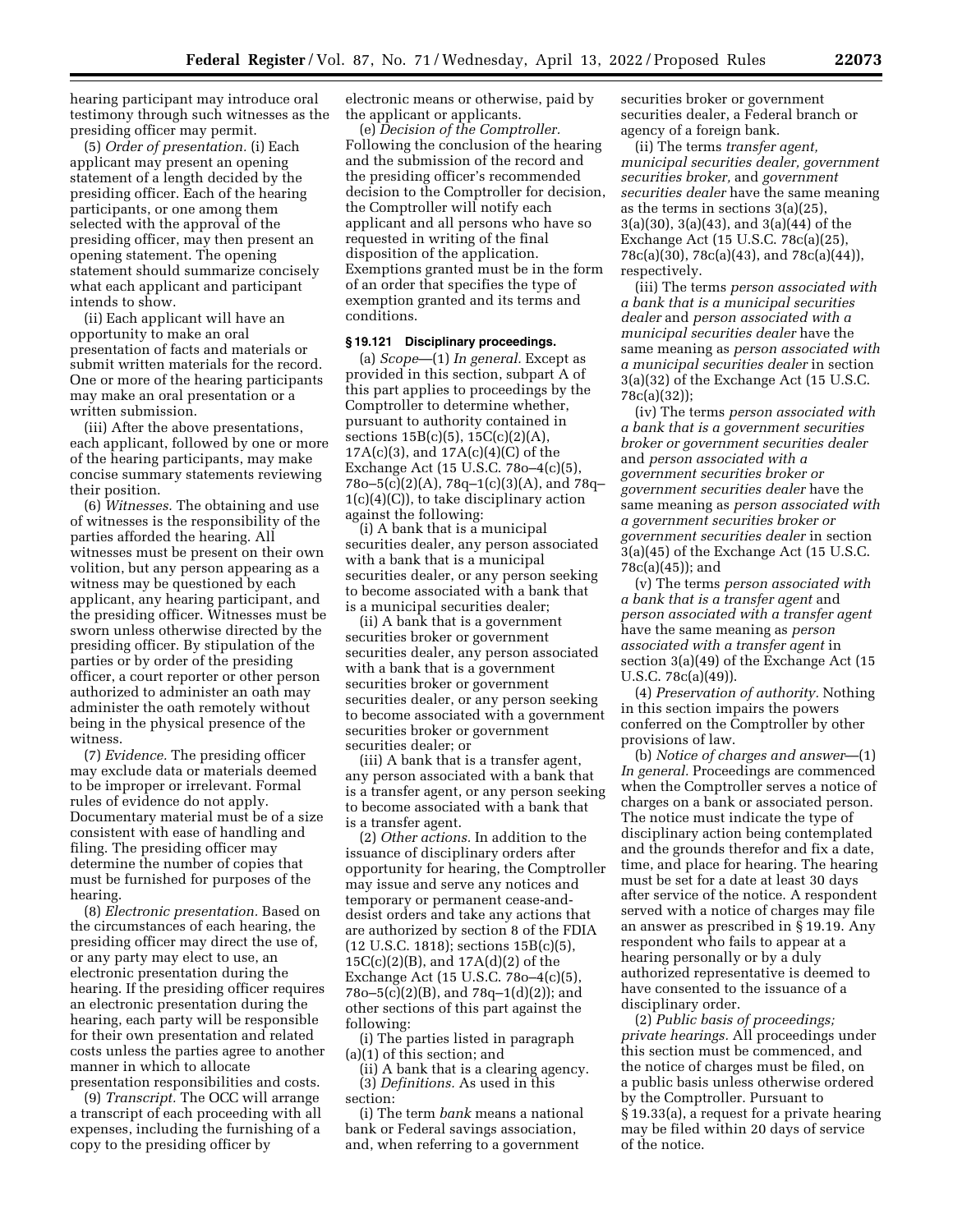(c) *Disciplinary orders*—(1) *Service of order; content.* In the event of consent, or if on the record filed by the ALJ, the Comptroller finds that any act or omission or violation specified in the notice of charges has been established, the Comptroller may serve on the bank or persons concerned a disciplinary order, as provided in the Exchange Act. The order may:

(i) Censure; limit the activities, functions, or operations of; or suspend or revoke the registration of a bank that is a municipal securities dealer;

(ii) Censure, suspend, or bar any person associated with a municipal securities dealer or seeking to become a person associated with a municipal securities dealer;

(iii) Censure; limit the activities, functions, or operations of; or suspend or bar a bank that is a government securities broker or government securities dealer;

(iv) Censure; limit the activities, functions, or operations of; or suspend or bar any person associated with or seeking to become a person associated with a government securities broker or government securities dealer;

(v) Deny registration to; limit the activities, functions, or operations of; or suspend or revoke the registration of a bank that is a transfer agent; or

(vi) Censure, limit the activities or functions of, or suspend or bar any person associated with a transfer agent or seeking to become a person associated with a transfer agent.

(2) *Effective date of order.* A disciplinary order is effective when served on the respondent or respondents involved and remains effective and enforceable until it is stayed, modified, terminated, or set aside by action of the Comptroller or a reviewing court.

(d) *Applications for stay or review of disciplinary actions imposed by registered clearing agencies*—(1) *Stays.*  The rules adopted by the Securities and Exchange Commission (SEC) pursuant to section 19 of the Exchange Act (15 U.S.C. 78s) regarding applications by persons for whom the SEC is the appropriate regulatory agency for stays of disciplinary sanctions or summary suspensions imposed by registered clearing agencies (17 CFR 240.19d–2) apply to applications by banks. References to the ''Commission'' are deemed to refer to the ''OCC.''

(2) *Reviews.* The regulations adopted by the SEC pursuant to section 19 of the Exchange Act (15 U.S.C. 78s) regarding applications by persons for whom the SEC is the appropriate regulatory agency for reviews of final disciplinary sanctions, denials of participation, or

prohibitions or limitations of access to services imposed by registered clearing agencies (17 CFR 240.19d–3(a) through (f)) apply to applications by banks. References to the ''Commission'' are deemed to refer to the ''OCC.''

#### **§ 19.122 Civil money penalty authority under Federal securities laws.**

(a) *Scope.* Except as provided in this section, subpart A of this part applies to proceedings by the Comptroller to determine whether, pursuant to authority contained in section 21B of the Exchange Act (15 U.S.C. 78u–2), in proceedings commenced pursuant to sections 15B, 15C, and 17A of the Exchange Act (15 U.S.C. 78o–4, 78o–5, or 78q–1) for which the OCC is the appropriate regulatory agency under section 3(a)(34) of the Exchange Act (15 U.S.C. 78c(a)(34)), the Comptroller may impose a civil money penalty against the following:

(1) A bank that is a municipal securities dealer, any person associated with a bank that is a municipal securities dealer, or any person seeking to become associated with a bank that is a municipal securities dealer;

(2) A bank that is a government securities broker or government securities dealer, any person associated with a bank that is a government securities broker or government securities dealer, or any person seeking to become associated with a government securities broker or government securities dealer; or

(3) A bank that is a transfer agent, any person associated with a bank that is a transfer agent, or any person seeking to become associated with a bank that is a transfer agent.

(b) *Definitions.* As used in this section:

(1) The term *bank* means a national bank or Federal savings association, and, when referring to a government securities broker or government securities dealer, a Federal branch or agency of a foreign bank.

(2) The terms *transfer agent, municipal securities dealer, government securities broker,* and *government securities dealer* have the same meaning as such terms in sections 3(a)(25), 3(a)(30), 3(a)(43), and 3(a)(44) of the Exchange Act (15 U.S.C. 78c(a)(25), 78c(a)(30), 78c(a)(43), and 78c(a)(44)), respectively.

(3) The term *person associated with a bank that is a municipal securities dealer* has the same meaning as *person associated with a municipal securities dealer* in section 3(a)(32) of the Exchange Act (15 U.S.C. 78c(a)(32));

(4) The term *person associated with a bank that is a government securities* 

*broker or government securities dealer*  has the same meaning as *person associated with a government securities broker or government securities dealer*  in section 3(a)(45) of the Exchange Act (15 U.S.C. 78c(a)(45)); and

(5) The term *person associated with a bank that is a transfer agent* has the same meaning as *person associated with a transfer agent* in section 3(a)(49) of the Exchange Act (15 U.S.C. 78c(a)(49)).

(c) *Public basis of proceedings; private hearings.* All proceedings under this section must be commenced, and the notice of assessment must be filed, on a public basis, unless otherwise ordered by the Comptroller. Pursuant to § 19.33(a), any request for a private hearing may be filed within 20 days of service of the notice.

#### **§ 19.123 Cease-and-desist authority.**

(a) *Scope.* Except as provided in this section, subpart  $\overline{A}$  of this part applies to proceedings by the Comptroller to determine whether, pursuant to authority contained in sections 12(i) and 21C of the Exchange Act (15 U.S.C. 78*l*(i) and 78u–3), the Comptroller may initiate cease-and-desist proceedings against a national bank or Federal savings association for violations of sections 10A(m), 12, 13, 14(a), 14(c), 14(d), 14(f), and 16 of the Exchange Act (15 U.S.C. 78j–1(m), 78*l,* 78m, 78n(a), 78n(c), 78n(d), 78n(f), and 78p); sections 302, 303, 304, 306, 401(b), 404, 406, and 407 of the Sarbanes-Oxley Act of 2002 as amended (15 U.S.C. 7241, 7242, 7243, 7244, 7261, 7262, 7264, and 7265); or regulations or rules issued thereunder.

(b) *Public basis of proceedings; private hearings.* All proceedings under this section must be commenced, and the notice of charges must be filed, on a public basis, unless otherwise ordered by the Comptroller. Pursuant to § 19.33(a), any request for a private hearing may be filed within 20 days of service of the notice.

#### **Subparts E, F, and G [Removed and Reserved]**

■ 23. Remove and reserve subparts E, F, and G.

#### **Subpart H—Change in Bank Control**

■ 24. Section 19.160 is revised to read as follows:

#### **§ 19.160 Scope.**

(a) *Scope.* This subpart governs the procedures for a hearing requested by a person who has filed a notice that has been disapproved by the OCC for a change in control of:

(1) An insured national bank or Federal savings association pursuant to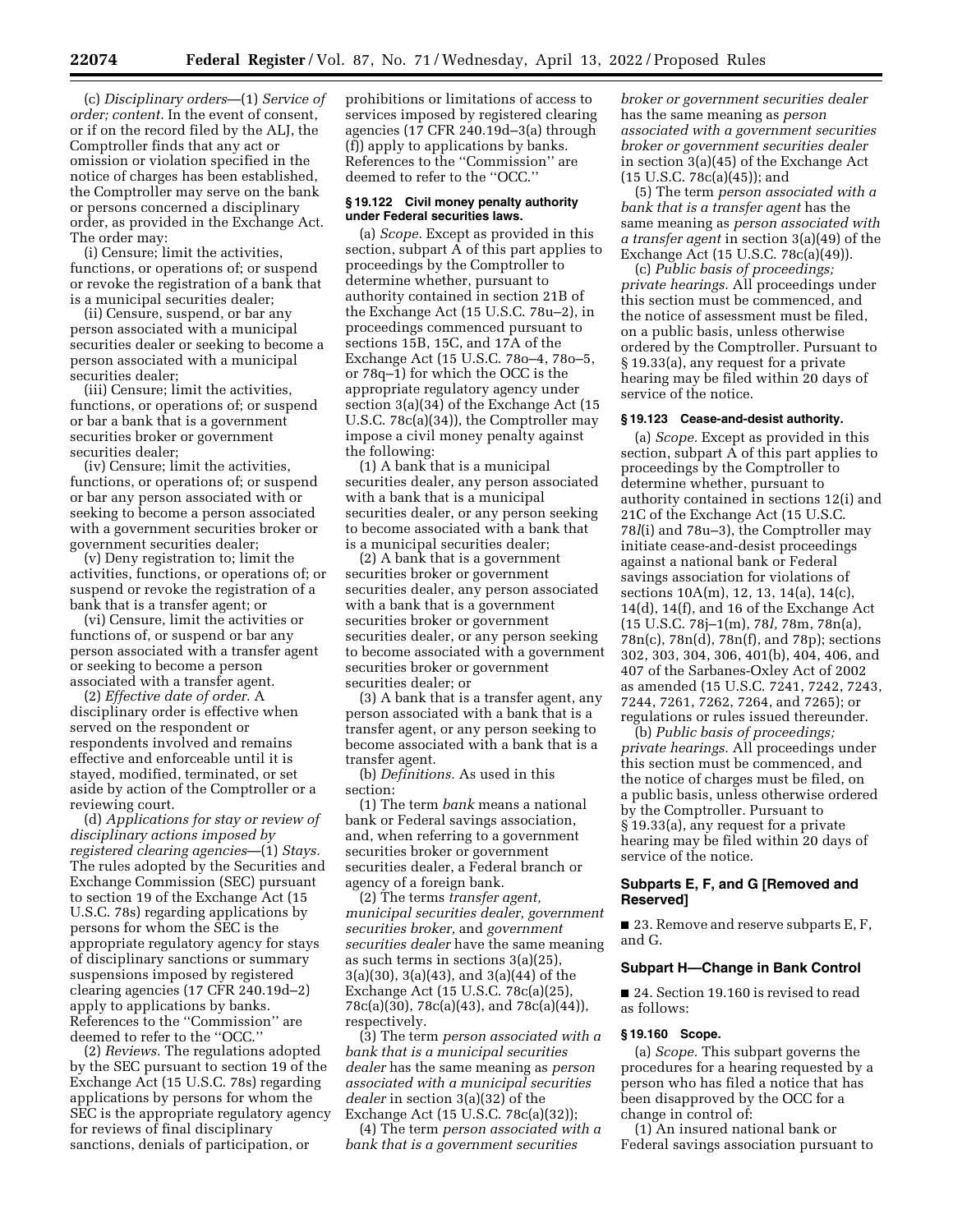section 7(j) of the FDIA (12 U.S.C. 1817(j)) and 12 CFR 5.50; or

(2) An uninsured national bank pursuant to 12 CFR 5.50.

(b) *Applicability of subpart A.* Unless otherwise provided in this subpart, the rules in subpart A of this part set forth the procedures applicable to requests for OCC hearings under this subpart.

■ 25. Section 19.161 is amended by:

 $\blacksquare$  a. Revising the section heading;

■ b. Removing paragraph (a);

■ c. Redesignating paragraphs (b) through (e) as paragraphs (a) through (d), respectively;

■ d. Revising newly redesignated paragraph (a) introductory text; ■ e. Removing the word "shall" and adding in its place the word ''will'' in newly redesignated paragraph (b) introductory text; and

■ f. In newly redesignated paragraph (d): ■ i. Removing the phrase ''enforcement counsel'' in the second sentence and adding in its place the phrase ''Enforcement Counsel'' and removing the word ''shall'' and adding in its place the word ''will'' in the third sentence; and

■ ii. Removing the phrase

''administrative law judge'' in the third sentence and adding in its place the word "ALJ".

The revisions read as follows:

#### **§ 19.161 Hearing process.**

(a) *Hearing request.* Pursuant to 12 CFR 5.50(f)(6), following receipt of a notice of disapproval of a proposed acquisition of control of a national bank or Federal savings association, a filer may request a hearing by the OCC on the proposed acquisition. A hearing request must:

\* \* \* \* \*

#### **Subpart I—Discovery Depositions and Subpoenas**

■ 26. Section 19.170 is amended by:

■ a. Revising paragraphs (a) and (b);

■ b. Removing the phrase ''ten days'' and adding in its place the phrase ''20 days'' and removing the phrase ''administrative law judge'' and adding in its place the word ''ALJ'' in paragraph (c);

■ c. Revising the first sentence of paragraph (d);

■ d. Removing the phrase "electronic sound'' and adding in its place the phrase ''electronic means, such as by sound or video" in paragraph (e)(1)(i); ■ e. Removing the phrase

''administrative law judge'' and adding in its place the word ''ALJ'' in paragraph  $(e)(1)(iii);$  and

■ f. Removing the phrase "the cost of the recording'' and adding in its place the phrase ''the cost of recording'' in paragraph (e)(2);

■ g. In paragraph (f) introductory text, removing the phrase ''administrative law judge shall grant such protective order'', and adding in its place the phrase ''ALJ may grant a protective order''; and

■ h. Revising the heading and removing the word ''shall'' and adding in its place the word ''must'' wherever it appears in paragraph (g).

The revisions read as follows:

#### **§ 19.170 Discovery depositions.**

(a) *In general.* In any proceeding instituted under or subject to the provisions of subpart A of this part, a party may take the deposition of a fact witness, an expert, or a hybrid factexpert where there is need for the deposition. A fact witness is a person, including another party, who has direct knowledge of matters that are nonprivileged and of material relevance to the proceeding. A hybrid fact-expert witness is a fact witness who will also provide relevant expert opinion testimony based on the witness's training and experience. The deposition of experts is limited to those experts who are expected to testify at the hearing.

(1) *Report.* A party must produce an expert report for any testifying expert or hybrid fact-expert witness before the witness's deposition. Unless otherwise provided by the ALJ, the party must produce this report at least 20 days prior to any deposition of the expert or hybrid fact-expert witness.

(2) *Limits on depositions.*  Respondents, collectively, are limited to a combined total of five depositions from fact witnesses and hybrid factexpert witnesses. Enforcement Counsel are limited to a combined total of five depositions from fact witnesses and hybrid fact-expert witnesses. A party is entitled to take a deposition of each expert witness designated by an opposing party.

(b) *Notice.* A party desiring to take a deposition must give reasonable notice in writing to the deponent and to every other party to the proceeding. The notice must state the time, manner, and place for taking the deposition, and the name and address of the person to be deposed.

(1) *Location.* A deposition notice may require the witness to be deposed at any place within a State, territory, or possession of the United States or the District of Columbia in which that witness resides or has a regular place of employment, or such other convenient place as agreed by the noticing party and the witness.

(2) *Remote participation.* The parties may stipulate, or the ALJ may order, that a deposition be taken by telephone or other remote means.

\* \* \* \* \*

(d) \* \* \* The witness must be duly sworn. By stipulation of the parties or by order of the ALJ, a court reporter or other person authorized to administer an oath may administer the oath remotely without being in the physical presence of the deponent. Each party will have the right to examine the witness with respect to all matters that are non-privileged and of material relevance to the proceeding and of which the witness has factual, direct, and personal knowledge. \* \* \*

-<br>\* \* \* \* (g) *Expenses.* \* \* \*

#### **§ 19.171 [Amended]**

■ 27. Section 19.171 is amended:

■ a. In paragraph (a) by:

■ i. Removing the phrase

''administrative law judge shall'' and adding in its place the phrase ''ALJ may'';

■ ii. Removing the phrase "under paragraph (a) of this section'' and adding in its place the phrase ''under § 19.170''; and

■ iii. Removing the phrase "state or territory that is subject to the jurisdiction of the United States'' and adding in its place the phrase ''State, territory, or possession of the United States or the District of Columbia'';

■ b. By removing the phrase ''administrative law judge'' and adding in its place the phrase ''ALJ, unless the ALJ issues an order indicating the filing of proof of service is not required'' in paragraph (b)(2);

■ c. Adding the phrase ", or any party," in the first sentence after the phrase ''A person named in a subpoena'' and removing the word ''which'' in the second sentence and adding in its place the word ''that'' in paragraph (c); and ■ d. Removing the word "shall" and adding in its place the word ''must'' in

#### **Subpart J—Formal Investigations**

■ 28. Section 19.180 is revised to read as follows:

#### **§ 19.180 Scope.**

paragraph (d).

This subpart and § 19.8 apply to formal investigations initiated by order of the Comptroller and pertain to the exercise of powers specified in section 5240 of the Revised Statutes of the United States (12 U.S.C. 481); section 5(d)(1)(B) of the Home Owners' Loan Act (12 U.S.C. 1464(d)(1)(B)); sections 7(j)(15), 8(n), and 10(c) of the FDIA (12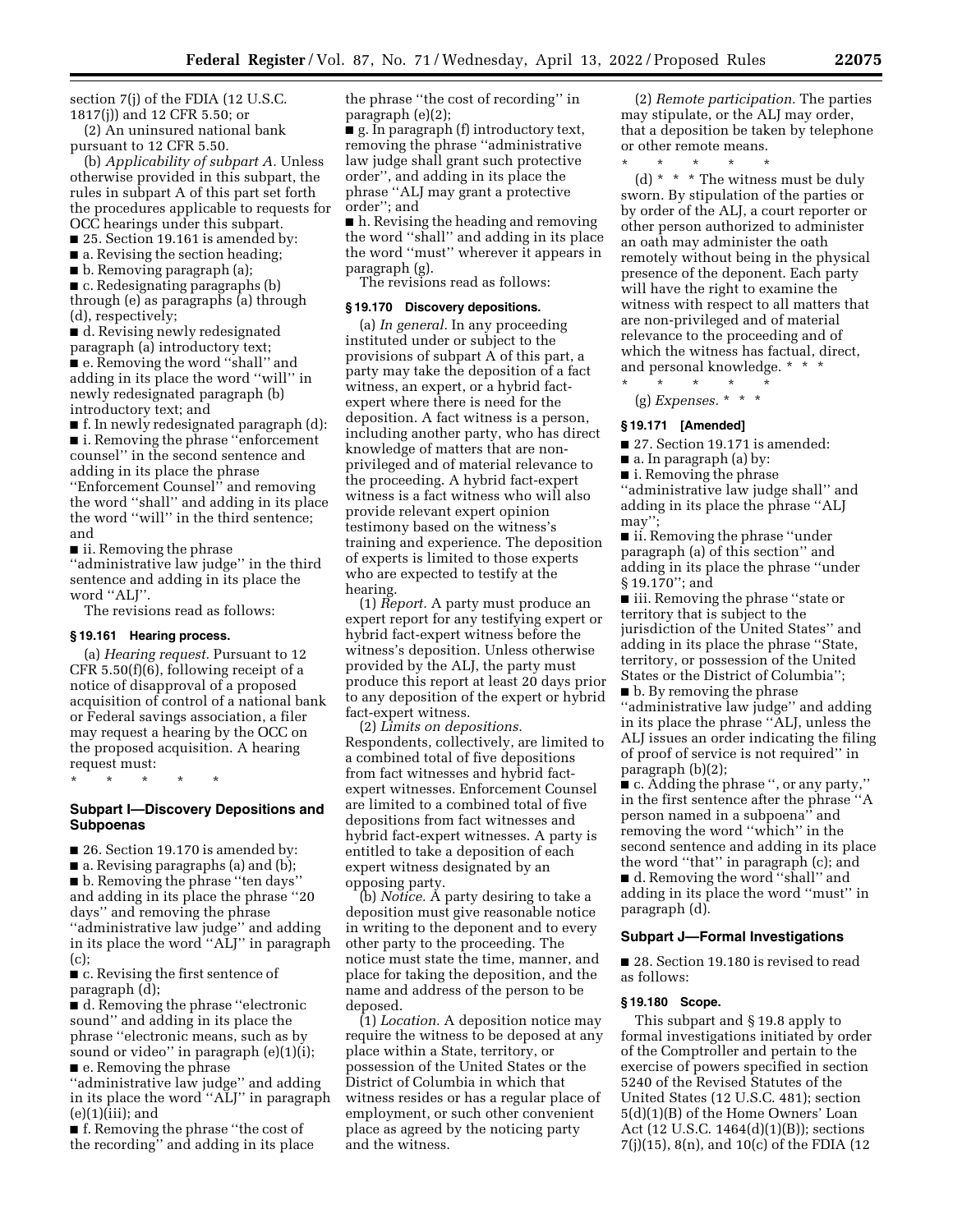U.S.C. 1817(j)(15), 1818(n), and 1820(c)); sections 4(b) and 13(a) and (b) of the International Banking Act of 1978 (12 U.S.C. 3102(b) and 3108(a) and (b)); and section 21 of the Exchange Act (15 U.S.C. 78u). This subpart does not restrict or in any way affect the authority of the Comptroller to conduct examinations into the affairs or ownership of national banks, Federal savings associations, Federal branches and agencies, and their affiliates. ■ 29. Section 19.181 is revised to read as follows:

#### **§ 19.181 Confidentiality of formal investigations.**

The entire record of any formal investigative proceeding, including the resolution or order of the Comptroller authorizing or terminating the proceeding; all subpoenas issued by the OCC during the investigation; and all information, documents, and transcripts obtained by the OCC in the course of a formal investigation, are confidential and may be disclosed only in accordance with the provisions of part 4 of this chapter or pursuant to OCC discovery obligations under subpart A of this part.

■ 30. Section 19.182 is revised to read as follows:

#### **§ 19.182 Order to conduct a formal investigation.**

A formal investigation begins with the issuance of an order signed by the Comptroller. The order must designate the person or persons empowered by the Comptroller to conduct the investigation. These persons are authorized, among other things, to administer oaths and affirmations, to take or cause to be taken testimony under oath, and to issue or modify subpoenas, including subpoenas *duces tecum,* as to any matter under investigation by the Comptroller. Upon application and for good cause shown, the Comptroller may limit, modify, withdraw, or terminate the order at any stage of the proceedings.

■ 31. Section 19.183 is revised to read as follows:

#### **§ 19.183 Rights of witnesses.**

(a) *Right to be shown order.* Any person who is compelled or requested to furnish testimony, documentary evidence, or other information with respect to any matter under formal investigation must, on request, be shown the order initiating the investigation. These persons may not retain copies of the order without first receiving written approval of the OCC.

(b) *Right to counsel.* Any person who, in a formal investigation, is compelled

to appear and testify, or who appears and testifies by request or permission of the OCC, may be accompanied, represented, and advised by counsel. The right to be accompanied, represented, and advised by counsel means the right of a person testifying to have an attorney present at all times while testifying and to have the attorney—

(1) Advise the person before, during, and after the conclusion of testimony;

(2) Question the person, on the record, briefly at the conclusion of testimony for the purpose of clarifying any of the answers given; and

(3) Make summary notes during the testimony solely for use in representing the person.

(c) *Exclusion from proceedings.* Any person who has given or will give testimony and counsel representing the person may be excluded from the proceedings during the taking of testimony of any other person at the discretion of the OCC or the OCC's designated representatives. Neither attorney(s) for the institution(s) affiliated with the testifying person nor attorneys for any other interested persons have any right to be present during the testimony of any person not personally represented by such attorney.

(d) *Right to inspect testimony transcript.* Any person who is compelled to give testimony is entitled to inspect any transcript that has been made of the testimony but may not obtain a copy if the OCC or the OCC's designated representatives conducting the proceedings determine that the contents should not be disclosed. ■ 32. Section 19.184 is amended by revising paragraph (b) and adding paragraph (c) to read as follows:

#### **§ 19.184 Service of subpoena and payment of witness expenses.**

\* \* \* \* \* (b) *Expenses.* The fees and expenses specified in § 19.14 apply to a witness who is subpoenaed to testify pursuant to this subpart.

(c) *Area of service.* Subpoenas issued in connection with a formal investigation proceeding that require the attendance and testimony of witnesses or the production of documents, including electronically stored information, may be served on any person or entity within any State, territory, or possession of the United States or the District of Columbia, or as otherwise provided by law. Foreign nationals are subject to such subpoenas if service is made upon a duly authorized agent located in the United States or in accordance with

international requirements for service of subpoenas.

■ 33. Section 19.185 is added to read as follows:

#### **§ 19.185 Dilatory, obstructionist, or insubordinate conduct.**

Any OCC designated representative conducting an investigative proceeding will report to the Comptroller any instances where any person has engaged in dilatory, obstructionist, or insubordinate conduct during the course of the proceeding or any other instance involving a violation of this part. The Comptroller may take such action as the circumstances warrant, including exclusion of the offending individual or individuals from participation in the proceedings.

#### **Subpart K—Parties and Representational Practice Before the OCC; Standards of Conduct**

#### **§ 19.190 [Amended]**

- 34. Section 19.190 is amended:
- a. In the second sentence by:
- i. Removing the phrase

''administrative law judge'' and adding in its place the word ''ALJ''; and

■ ii. Removing the phrase ''subparts C and D of this part'' and adding in its place the phrase ''subpart C of this part and § 19.120''; and

■ b. In the third sentence, by removing the phrase ''censure, suspension or debarment'' and adding in its place the phrase ''censure, suspension, or debarment''.

#### **§ 19.191 [Amended]**

■ 35. Section 19.191 is amended by: ■ a. In the introductory text, removing

- the word ''shall'';
- b. In paragraph (a):

■ i. Adding the phrase "written or oral" before the phrase ''presentations to the OCC'' and adding a coma after the word ''privileges'' in the first sentence;

■ ii. Removing the word "which" and adding in its place the word ''that'' in the second sentence; and

■ iii. Removing the word ''bank'' and adding in its place the phrase ''national bank, Federal savings association, or Federal branch or agency of a foreign bank'' in the last sentence;

■ c. In paragraph (b), removing the phrase ''territory, commonwealth, of the United States'' and adding in its place the phrase ''territory, or commonwealth of the United States'' and

■ d. In paragraph (c), adding the word ''or'' before ''commonwealth'' and removing the comma after the phrase ''of the United States''.

- 36. Section 19.192 is amended by:
- a. Revising the paragraph (a) heading;
- b. Removing the phrase "his or her" and adding in its place the word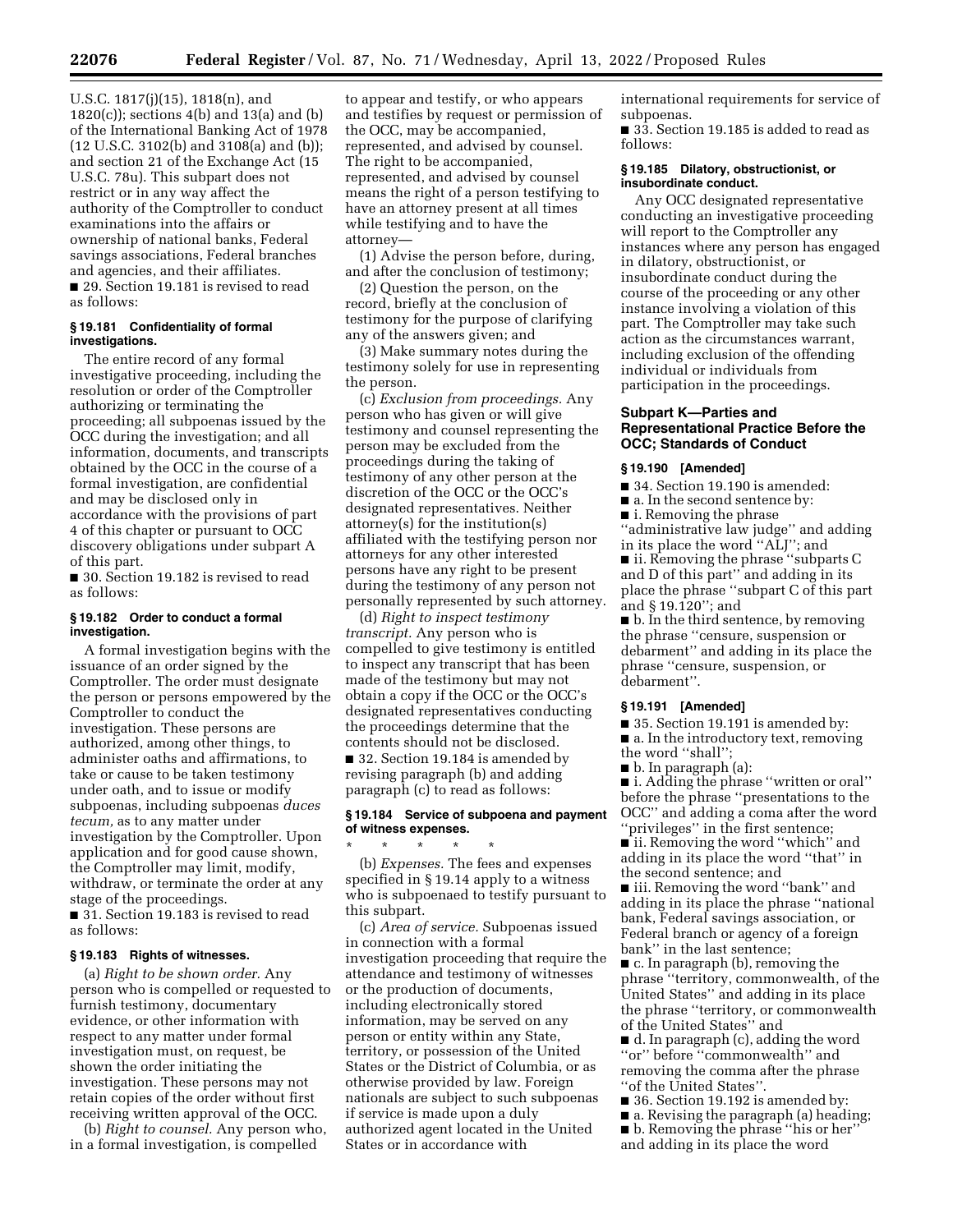''their'', removing the phrase ''administrative law judge'' and adding in its place the word ''ALJ'', and removing the word ''shall'' and adding in its place the word ''will'' in paragraph (c)(1);

■ c. Removing the phrase

''administrative law judge and adding in its place the word ''ALJ'' in paragraph (c)(2); and

■ d. In paragraph (d), removing the phrase ''Nothing in this section shall be read as precluding the administrative law judge'' and adding in its place the phrase ''This section does not preclude the ALJ''.

The revision reads as follows:

#### **§ 19.192 Sanctions relating to conduct in an adjudicatory proceeding.**

(a) *In general.* \* \* \*

\* \* \* \* \*

■ 37. Section 19.193 is amended by: ■ a. Revising the section heading; and ■ b. Removing the phrase "such an individual from practice before the OCC if he or she'' and adding in its place the phrase ''an individual from practice before the OCC if the individual'' in the first sentence.

The revision reads as follows:

#### **§ 19.193 Censure, suspension, or debarment.**

\* \* \* \* \*

#### **§ 19.194 [Amended]**

■ 38. Section 19.194 is amended by: ■ a. Removing the phrase "who is qualified to practice as an attorney and is'' in paragraph (a); and

■ b. Removing the phrase ''who is qualified to practice as a certified public accountant or public accountant and is'' in paragraph (b).

#### **§ 19.195 [Amended]**

■ 39. Section 19.195 is amended:

■ a. In the introductory text, by adding

- a comma after the word ''judgment'';
- b. In paragraph (a), by:

■ i. Removing the word "which" and adding in its place the word ''that''; and ■ ii. Removing the phrase "he or she"

and adding in its place the word ''they''; ■ iii. Removing the period at the end of

the paragraph and adding in its place a semi-colon; and

■ c. By removing the period at the end of paragraph (b) and adding in its place ''; or'';

#### **§ 19.196 [Amended]**

■ 40. Section 19.196 is amended:

■ a. In paragraph (c) by:

■ i. Adding a comma after the word ''duress'';

■ ii. Removing the comma after the word ''coercion'' and adding a semicolon in its place; and

■ iii. Adding a semi-colon after the word ''advantage'';

■ b. In paragraph (d), by removing the comma after the phrase ''of the United States'' and removing the phrase ''in matters relating to the supervisory responsibilities of the OCC'';

■ c. In paragraph (g) by adding a comma after the word ''debarment'' and adding the word ''former'' before ''OTS''; and ■ d. In paragraph (h), by removing the phrase ''Willful violation of'' and adding in its place the phrase ''Willfully violating''.

#### **§ 19.197 [Amended]**

■ 41. Section 19.197 is amended by: ■ a. Adding a comma after the word ''suspension'' and removing the citation ''§ 19.192'' and adding in its place the phrase ''this subpart'' in paragraph (a); ■ b. Removing the phrase "or the Comptroller's delegate'' in paragraph (b); and

■ c. Adding a comma after the word ''suspension'' in the first sentence, removing the word ''which'' wherever it appears in the second and third sentences and adding in its place the word ''that'', and removing the phrase ''or the Comptroller's delegate'' in paragraph (c).

■ 42. Section 19.198 is amended: ■ a. In paragraph (a), in the first

sentence, by;

■ i. Adding a comma after the word "debarment" the first time it appears;

■ ii. Removing the phrase "proceeding for debarment'' and adding in its place the phrase ''proceeding for censure, debarment,'';

■ b. In paragraph (b), by:

■ i. Revising the paragraph heading; and ■ ii. Adding the phrase "or debarment"

before the phrase ''from practice'' in the first sentence.

The revision reads as follows:

#### **§ 19.198 Conferences.**

\* \* \* \* \* (b) *Voluntary suspension or debarment.* \* \* \*

#### **§ 19.199 [Amended]**

■ 43. Section 19.199 is amended by:

■ a. Removing the phrase ''administrative law judge'' wherever it appears and adding in its place the

word "ALJ"; ■ b. Removing the phrase "or the

Comptroller's delegate'';

■ c. Removing the word "shall" wherever it appears and adding in its place the word ''will'';

■ d. Removing the word "which" and adding in its place the word ''that'';

■ e. Removing the phrase "the

Comptroller on his or her own initiative, or'' and adding the phrase ''the

Comptroller, on the Comptroller's initiative or''

- f. Adding a comma after the phrase ''decision to the Comptroller''; and
- g. Adding a comma after the word "debar" in the last sentence.
- 44. Section 19.200 is amended by:
- a. Revising the section heading;
- b. In paragraph (a), adding the phrase
- ''pursuant to § 19.201'' at the end; and ■ c. In paragraph (d),:
- i. Removing the word ''shall''

wherever it appears and adding in its place the word ''will''; and

- ii. Removing the phrase "or the
- Comptroller's delegate''.

The revision reads as follows:

#### **§ 19.200 Effect of debarment, suspension, or censure.**

\* \* \* \* \*

#### **§ 19.201 [Amended]**

■ 45. Section 19.201 is amended in the last sentence by:

- a. Removing the phrase "shall be" and
- adding in its place the word ''is''; and ■ b. Removing the phrase ''in his or her''
- and adding in its place the phrase ''at
- the Comptroller's''.

■ 46. Subpart L is revised to read as follows:

#### **Subpart L—Equal Access to Justice Act**

- Sec.<br>19.205 19.205 Authority and scope; waiver.<br>19.206 Definitions
- 
- 19.206 Definitions.<br>19.207 Application
- 19.207 Application requirements.<br>19.208 Net worth exhibit. Net worth exhibit.
- 19.209 Documentation of fees and expenses.
- 
- 19.210 Filing and service of documents.<br>19.211 Answer to application. Answer to application.<br>Reply.
	-
- 19.212<br>19.213
- 19.213 Settlement.<br>19.214 Further pro 19.214 Further proceedings.<br>19.215 Decision
- 
- 19.215 Decision.<br>19.216 Agency re
- 19.216 Agency review.<br>19.217 Judicial review.
- 19.217 Judicial review.<br>19.218 Stay of decision Stay of decision concerning award.
- 19.219 Payment of award.

#### **Subpart L—Equal Access to Justice Act**

#### **§ 19.205 Authority and scope; waiver.**

(a) *In general.* This subpart implements section 203 of the Equal Access to Justice Act (EAJA) (5 U.S.C. 504). EAJA provides for the award of attorney fees and other expenses to eligible individuals and entities that are parties in certain administrative proceedings (adversary adjudications) before agencies of the Government of the United States. An eligible party may receive an award when it prevails over an agency unless the agency's position was substantially justified or special circumstances make an award unjust. However, no presumption under this subpart arises that the agency's position

- -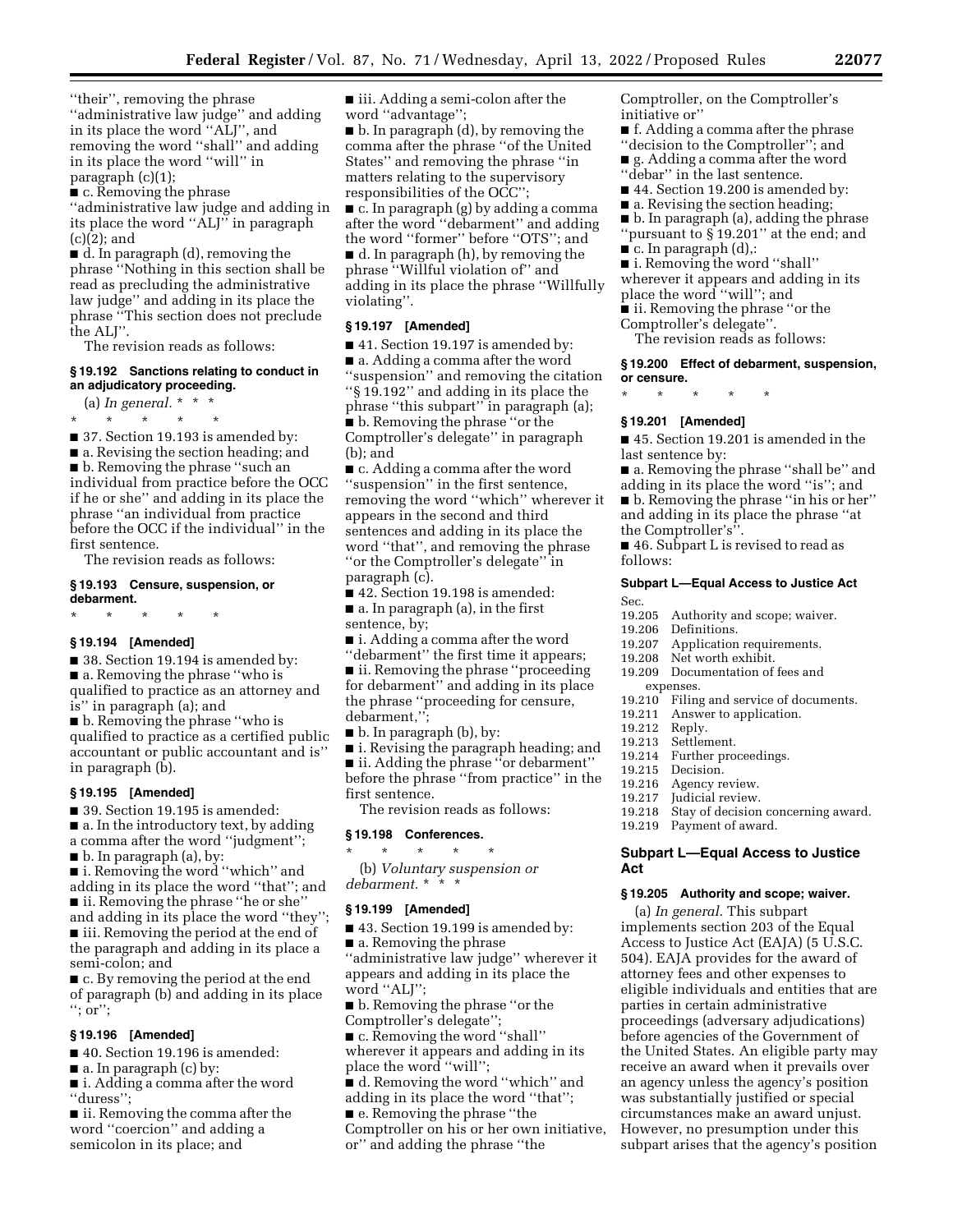was not substantially justified because the agency did not prevail.

(b) *Scope.* The types of adversary adjudications covered by this subpart are those proceedings listed in §§ 19.1, 19.110, 19.120, 19.190. 19.230, and 19.241.

(c) *Waiver.* After reasonable notice to the parties, the presiding officer or OCC may waive, for good cause shown, any provision contained in this subpart as long as the waiver is consistent with the terms and purpose of the EAJA.

#### **§ 19.206 Definitions.**

For purposes of this subpart: (a) *Adversary adjudication* means an adjudication under 5 U.S.C. 554 in which the position of the OCC is represented by Enforcement Counsel.

(b) *Final disposition* means the date on which a decision or order disposing of the merits of a proceeding or any other complete resolution of the proceeding, such as a settlement or voluntary dismissal, becomes final and unappealable both within the OCC and to the courts.

(c) *Party* means a party, as defined in 5 U.S.C. 551(3), that is:

(1) An individual whose net worth did not exceed \$2,000,000 at the time the adversary adjudication was initiated; or

(2) Any owner of an unincorporated business, or any partnership, corporation, association, unit of local government, or organization, the net worth of which did not exceed \$7,000,000 at the time the adversary adjudication was initiated, and which had not more than 500 employees at the time the adversary adjudication was initiated; except that an organization described in section 501(c)(3) of the Internal Revenue Code of 1986 exempt from taxation under section 501(a) of such Code, or a cooperative association as defined in section 15(a) of the Agricultural Marketing Act, may be a party regardless of the net worth of the organization or cooperative association. The net worth and number of employees of the applicant and any of its affiliates must be aggregated when determining the applicability of this definition.

(d) *Position of the OCC* means, in addition to the position taken by the OCC in the adversary adjudication, the action or failure to act by the OCC upon which the adversary adjudication is based, except that fees and other expenses may not be awarded to a party for any portion of the adversary adjudication in which the party has unreasonably protracted the proceedings.

(e) *Presiding officer* means the official, whether the official is designated as an

ALJ or otherwise, that presided over the adversary adjudication or the official that presides over an EAJA proceeding.

#### **§ 19.207 Application requirements.**

(a) *Timing of application.* A party seeking an award under this subpart must file an application with the OCC within 30 days after the OCC's final disposition of the adversary adjudication.

(b) *Contents of application.* An application for an award of fees and expenses under this section must:

(1) Identify the applicant and the proceeding for which an award is sought;

(2) Show that the applicant has prevailed and identify the position of the OCC that the applicant alleges was not substantially justified;

(3) State the basis for the applicant's belief that the OCC position was not substantially justified;

(4) Unless the applicant is an individual, state the number of employees of the applicant and describe briefly the type and purpose of its organization or business;

(5) Show that the applicant meets the definition of ''party'' in § 19.206(e), including documentation of its net worth pursuant to § 19.208, if applicable;

(6) State the amount of fees and expenses for which an award is sought, as documented pursuant to § 19.209;

(7) Be signed by the applicant if the applicant is an individual or by an authorized officer or attorney of the applicant;

(8) Any other matter the applicant wishes the OCC to consider in determining whether and in what amount an award should be made; and

(9) Contain or be accompanied by a written verification under penalty of perjury that the information provided in the application is true and correct.

(c) *Referral of application.* Upon receipt of an EAJA application, the OCC will, if feasible, refer the matter to the official who heard the underlying adversary adjudication.

#### **§ 19.208 Net worth exhibit.**

(a) *Required information.* Each applicant, except a qualified tax-exempt organization or cooperative association, must provide with its application a detailed exhibit showing the net worth of the applicant and, where appropriate, any of its affiliates at the time the adversary adjudication was initiated. Except as otherwise provided herein, this exhibit may be in any form convenient to the applicant that provides full disclosure of the applicant's and its affiliates' assets and

liabilities and is sufficient to determine whether the applicant qualifies under the standards in this subpart. A presiding officer may require an applicant to file additional information to determine its eligibility for an award.

(1) Unaudited financial statements are acceptable for individual applicants as long as the statement provides a reliable basis for evaluation, unless the presiding officer or the OCC otherwise requires. Financial statements or reports filed with or reported to a Federal or State agency before the initiation of the adversary adjudication for other purposes and accurate as of a date not more than three months prior to the initiation of the proceeding are acceptable in establishing net worth as of the time of the initiation of the proceeding, unless the presiding officer or the OCC otherwise requires.

(2) In the case of applicants or affiliates that are not banks or savings associations, net worth will be considered for the purposes of this subpart to be the excess of total assets over total liabilities as of the date the underlying proceeding was initiated.

(3) If the applicant or any of its affiliates is a bank or a savings association, the portion of the statement of net worth that relates to the bank or the savings association must consist of a copy of the bank's or savings association's last Consolidated Report of Condition and Income filed before the initiation of the adversary adjudication. Net worth will be considered for the purposes of this subpart to be the total equity capital as reported, in conformity with applicable instructions and guidelines, on the bank's or the savings association's Consolidated Report of Condition and Income filed for the last reporting date before the initiation of the proceeding.

(b) *Confidentiality of net worth submissions.* Ordinarily, the net worth exhibit will be included in the public record of the proceeding. However, an applicant that objects to public disclosure of information in any portion of the exhibit and believes there are legal grounds for withholding it from disclosure may request that the documents be filed under seal or otherwise be treated as confidential.

#### **§ 19.209 Documentation of fees and expenses.**

The application must be accompanied by adequate documentation of the fees and expenses incurred after initiation of the adversary adjudication, including the cost of any study, analysis, report, test, or project. An application seeking an increase in fees to account for inflation pursuant to  $\S 19.215(d)(1)(i)$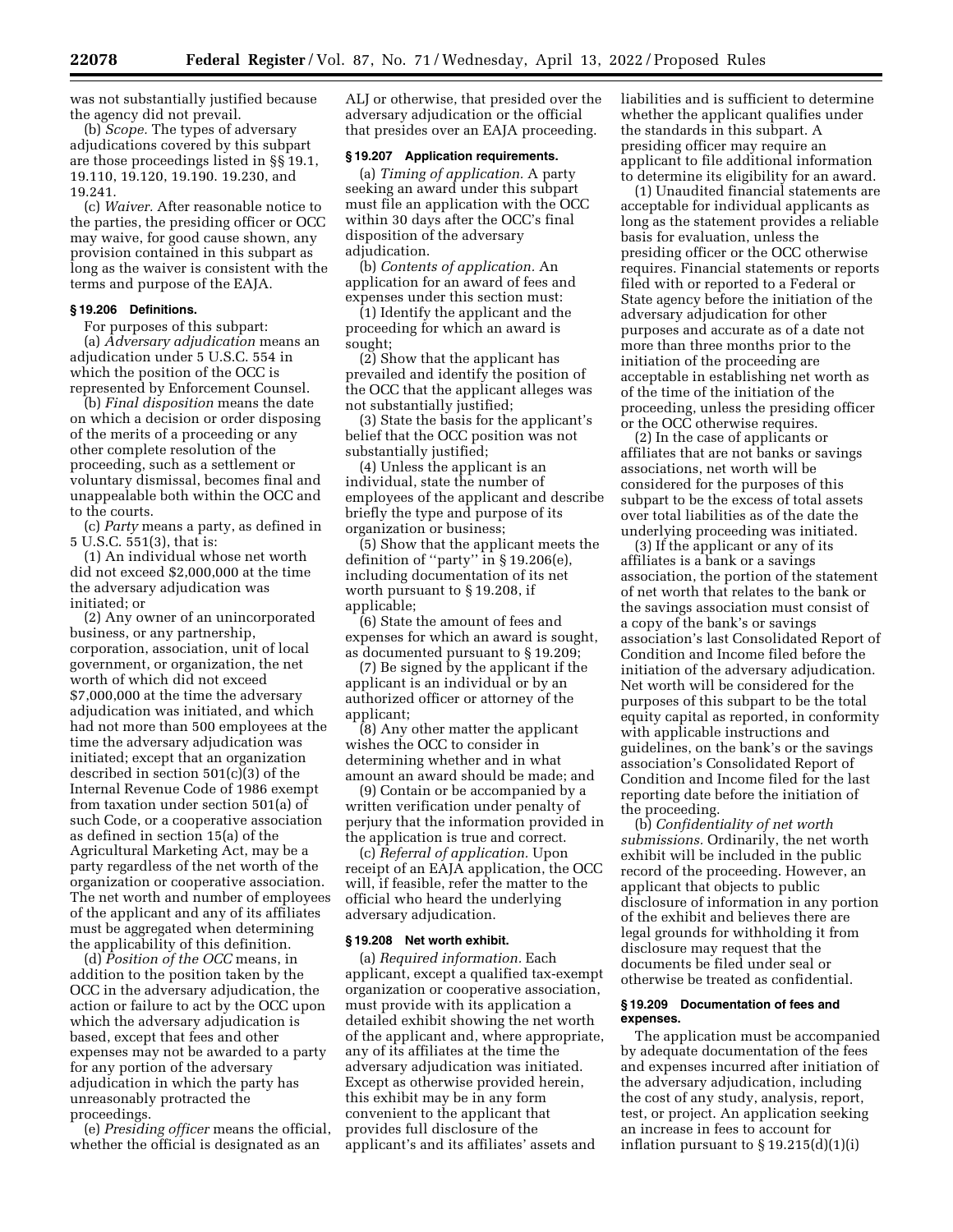also must include adequate documentation of the change in the consumer price index for the attorney or agent's locality. The applicant must submit a separate itemized statement for each professional firm or individual whose services are covered by the application showing the hours spent in connection with the proceeding by each individual, a description of the specific services performed, the rate at which each fee has been computed, any expenses for which reimbursement is sought, the total amount claimed, and the total amount paid or payable by the applicant or by any other person or entity for the services provided. The presiding officer may require the applicant to provide vouchers, receipts, or other substantiation for any fees or expenses claimed.

#### **§ 19.210 Filing and service of documents.**

Any application for an award, or any accompanying documentation related to an application, must be filed and served on all parties to the proceeding in accordance with § 19.11, except as provided in § 19.208(b) for confidential financial information.

#### **§ 19.211 Answer to application.**

(a) *Filing of answer.* Except as provided in § 19.213, Enforcement Counsel may file an answer to an application within 30 days after service of the application. Unless Enforcement Counsel requests an extension of time for filing or files a statement of intent to negotiate a settlement under § 19.213, failure to file an answer within the 30 day period may be treated as a consent to the award requested.

(b) *Content of answer.* The answer must explain in detail any objections to the award requested and identify the facts relied on in support of the Enforcement Counsel's position. If the answer is based on any alleged facts not already in the record of the proceeding, Enforcement Counsel must include with the answer either supporting affidavits or a request for further proceedings under § 19.214.

#### **§ 19.212 Reply.**

Within 15 days after service of an answer, the applicant may file a reply. If the reply is based on any alleged facts not already in the record of the proceeding, the applicant must include with the reply either supporting affidavits or a request for further proceedings under § 19.214.

#### **§ 19.213 Settlement.**

The applicant and Enforcement Counsel may agree on a proposed settlement of the award before final

action on the application, either in connection with a settlement of the underlying proceeding or after the underlying proceeding has been concluded, in accordance with § 19.15. If a prevailing party and Enforcement Counsel agree on a proposed settlement of an award before an application has been filed, the application must be filed with the proposed settlement. If a proposed settlement of an underlying proceeding provides that each side must bear its own expenses and the settlement is accepted, no application may be filed. If, after an application is filed under § 19.211, Enforcement Counsel and the applicant believe that the issues in the application can be settled, they may jointly file a statement of their intent to negotiate a settlement. The filing of this statement will extend the time for filing an answer for an additional 30 days, and further extensions may be granted by the presiding officer upon request by Enforcement Counsel and the applicant.

#### **§ 19.214 Further proceedings.**

(a) *Process for requesting further proceedings or additional information.*  At the request of either the applicant or Enforcement Counsel, or on the presiding officer's own initiative, the presiding officer may, if necessary for a full and fair decision on the application, order the filing of additional written submissions; hold an informal conference or oral argument; or allow for discovery or hold an evidentiary hearing with respect to issues other than whether the OCC's position was substantially justified (such as those involving the applicant's eligibility or substantiation of fees or expenses). Any written submissions must be made, oral argument held, discovery conducted, and evidentiary hearing held as promptly as possible so as not to delay a decision on the application for fees.

(b) *Requirement to identify additional information sought and reason for requesting additional proceedings.* A request for further proceedings under this section must specifically identify the information sought or the disputed issues and must explain why the additional proceedings are necessary to resolve the issues.

#### **§ 19.215 Decision.**

(a) *Basis for decision.* The presiding officer must determine whether the position of the OCC was substantially justified on the basis of the administrative record as a whole of the adversary adjudication for which fees and other expenses are sought.

(b) *Timing of decision.* The presiding officer in a proceeding under this

subpart will issue a recommended decision, in writing, on the application within 90 days after the time for filing a reply or when further proceedings are held within 90 days after completion of proceedings.

(c) *Contents of decision.* The decision on the application must include written findings and conclusions on the applicant's eligibility and status as a prevailing party, and, if applicable, an explanation of the reasons for any difference between the amount requested and the amount awarded. The decision also must include, if applicable, findings on whether Enforcement Counsel's or the OCC's position was substantially justified, whether the applicant unduly and unreasonably protracted the adversary adjudication, or whether special circumstances make an award unjust.

(d) *Awards*—(1) *In general.* Awards under this subpart may include the reasonable expenses of expert witnesses; the reasonable cost of any study, analysis, report, test, or project; and reasonable attorney or agent fees. The applicant must have incurred these expenses, costs, and fees after initiation of the adversary adjudication subject to the EAJA application. The presiding officer will base awards on prevailing market rates for the kind and quality of the services furnished, even if the services were provided without charge or at reduced rate to the applicant, except that:

(i) No award for the fee of an attorney or agent under this subpart may exceed the hourly rate specified in 5 U.S.C. 504(b)(1)(A) except to account for inflation since the last update of the statute's maximum award upon the request of the applicant as documented in the application pursuant to § 19.209 or if a special factor, such as the limited availability of qualified attorneys or agents for the proceedings involved, justifies a higher fee; and

(ii) No award to compensate an expert witness may exceed the highest rate at which the OCC pays expert witnesses.

(2) *Award for fees of an attorney, agent, or expert witness.* In determining the reasonableness of the fee sought for an attorney, agent, or expert witness the presiding officer should consider:

(i) If in private practice, the attorney's, agent's, or witness's customary fee for similar services;

(ii) If an employee of the applicant, the fully allocated cost of the attorney's, agent's, or witness's services;

(iii) The prevailing rate for similar services in the community in which the attorney, agent, or witness ordinarily perform services;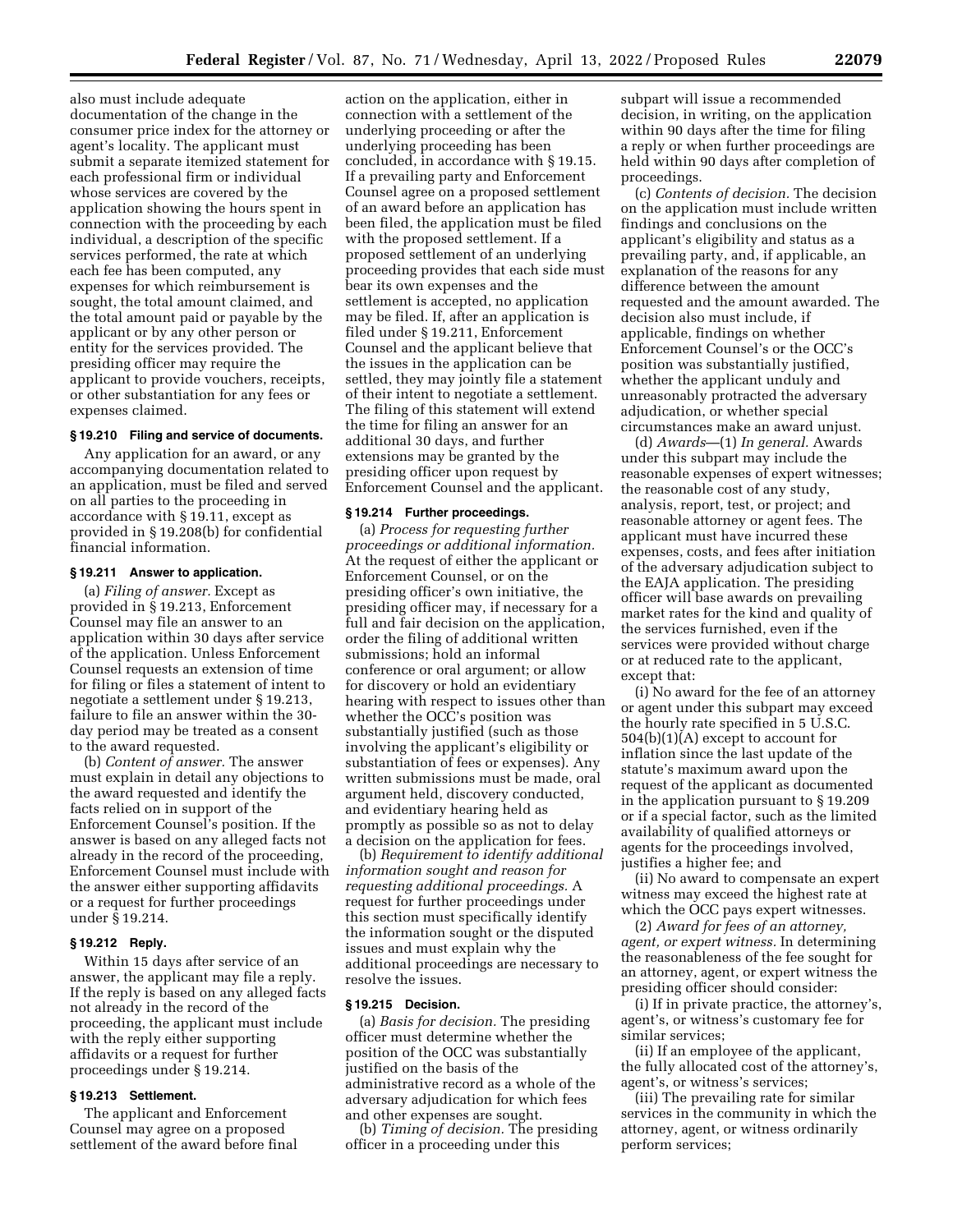(iv) The time actually spent in the representation of the applicant;

(v) The time reasonably spent in light of the difficulty or complexity of the issues in the proceeding; and

(vi) Any other factors that may bear on the value of the services provided.

(3) *Awards for costs of a study, analysis, report, test, project, or similar matter.* The presiding officer may award the reasonable cost of any study, analysis, report, test, project, or similar matter prepared on behalf of the applicant to the extent that the charge for the service does not exceed the prevailing rate for similar services and the presiding officer finds that the study or other matter was necessary for preparation of the applicant's case.

(4) *Reduction or denial of an award.*  A presiding officer may reduce the amount to be awarded, or deny any award, to the extent that the party during the course of the proceedings engaged in conduct which unduly and unreasonably protracted the final resolution of the matter in controversy or if special circumstances make the award sought unjust.

(e) *Final agency decision.* The Comptroller will issue a final decision on the application or remand the application to the presiding officer for further proceedings in accordance with § 19.40.

#### **§ 19.216 Agency review.**

Either the applicant or Enforcement Counsel may seek review of the presiding officer's decision on the fee application, in accordance with § 19.39.

#### **§ 19.217 Judicial review.**

An applicant may seek judicial review of final agency decisions on awards made under this section as provided in 5 U.S.C. 504(c)(2).

#### **§ 19.218 Stay of decision concerning award.**

Any proceedings on an application for fees under this subpart will be automatically stayed until the OCC's final disposition of the decision on which the application is based and either the time period for seeking judicial review expires, or if review has been sought, until final disposition is made by a court and no further judicial review is available.

#### **§ 19.219 Payment of award.**

(a) *Requirement to submit final decision.* An applicant seeking payment of an award must submit to the OCC's Litigation Group a copy of the OCC's final decision granting the award, accompanied by a certification that the applicant will not seek review of the decision in the United States courts.

Applicants should send the submissions to: Office of the Comptroller of the Currency, 400 7th St. SW, Washington, DC 20219, Attention: Director, Litigation Group.

(b) *Time frame for award payment.*  The OCC will pay the amount awarded to the applicant within 90 days.

#### **Subpart M—Procedures for Reclassifying an Insured Depository Institution Based on Criteria Other Than Capital Under Prompt Corrective Action**

■ 47. The heading for subpart M is revised to read as set forth above. ■ 48. Section 19.220 is revised to read as follows:

#### **§ 19.220 Scope.**

This subpart applies to the procedures afforded to any insured depository institution that has been reclassified to a lower capital category by a notice or order issued by the OCC pursuant to section 38 of the FDIA (12 U.S.C. 1831o) and 12 CFR part 6 (prompt corrective action). For purposes of this subpart, *insured depository institution* means an insured national bank, an insured Federal savings association, an insured Federal savings bank, or an insured Federal branch of a foreign bank. ■ 49. Section 19.221 is revised to read as follows:

#### **§ 19.221 Reclassification of an insured depository institution based on unsafe or unsound condition or practice.**

(a) *Issuance of notice of proposed reclassification—*(1) *Grounds for reclassification.* (i) Pursuant to § 6.4 of this chapter, the OCC may reclassify a well capitalized insured depository institution as adequately capitalized or subject an adequately capitalized or undercapitalized insured depository institution to the supervisory actions applicable to the next lower capital category if:

(A) The OCC determines that the insured depository institution is in an unsafe or unsound condition; or

(B) The OCC deems the insured depository institution to be engaging in an unsafe or unsound practice and not to have corrected the deficiency.

(ii) Any action pursuant to this paragraph (a)(1) hereinafter is referred to as ''reclassification.''

(2) *Prior notice to institution.* Prior to taking action pursuant to § 6.4 of this chapter, the OCC will issue and serve on the insured depository institution a written notice of the OCC's intention to reclassify the insured depository institution.

(b) *Contents of notice.* A notice of intention to reclassify an insured

depository institution based on unsafe or unsound condition will include:

(1) A statement of the insured depository institution's capital measures and capital levels and the category to which the insured depository institution would be reclassified;

(2) The reasons for reclassification of the insured depository institution; and

(3) The date by which the insured depository institution subject to the notice of reclassification may file with the OCC a written response to the proposed reclassification and a request for a hearing, which must be at least 14 calendar days from the date of service of the notice unless the OCC determines that a shorter period is appropriate in light of the financial condition of the insured depository institution or other relevant circumstances.

(c) *Response to notice of proposed reclassification.* An insured depository institution may file a written response to a notice of proposed reclassification within the time period set by the OCC. The response should include:

(1) An explanation of why the insured depository institution is not in unsafe or unsound condition or otherwise should not be reclassified;

(2) Any other relevant information, mitigating circumstances, documentation, or other evidence in support of the position of the insured depository institution or company regarding the reclassification.

(d) *Failure to file response.* Failure by an insured depository institution to file, within the specified time period, a written response with the OCC to a notice of proposed reclassification will constitute a waiver of the opportunity to respond and will constitute consent to the reclassification.

(e) *Request for hearing and presentation of oral testimony or witnesses.* The response may include a request for an informal hearing before the OCC under this section. If the insured depository institution desires to present oral testimony or witnesses at the hearing, the insured depository institution must include a request to do so with the request for an informal hearing. A request to present oral testimony or witnesses must specify the names of the witnesses and the general nature of their expected testimony. Failure to request a hearing will constitute a waiver of any right to a hearing, and failure to request the opportunity to present oral testimony or witnesses will constitute a waiver of any right to present oral testimony or witnesses.

(f) *Order for informal hearing.* Upon receipt of a timely written request that includes a request for a hearing, the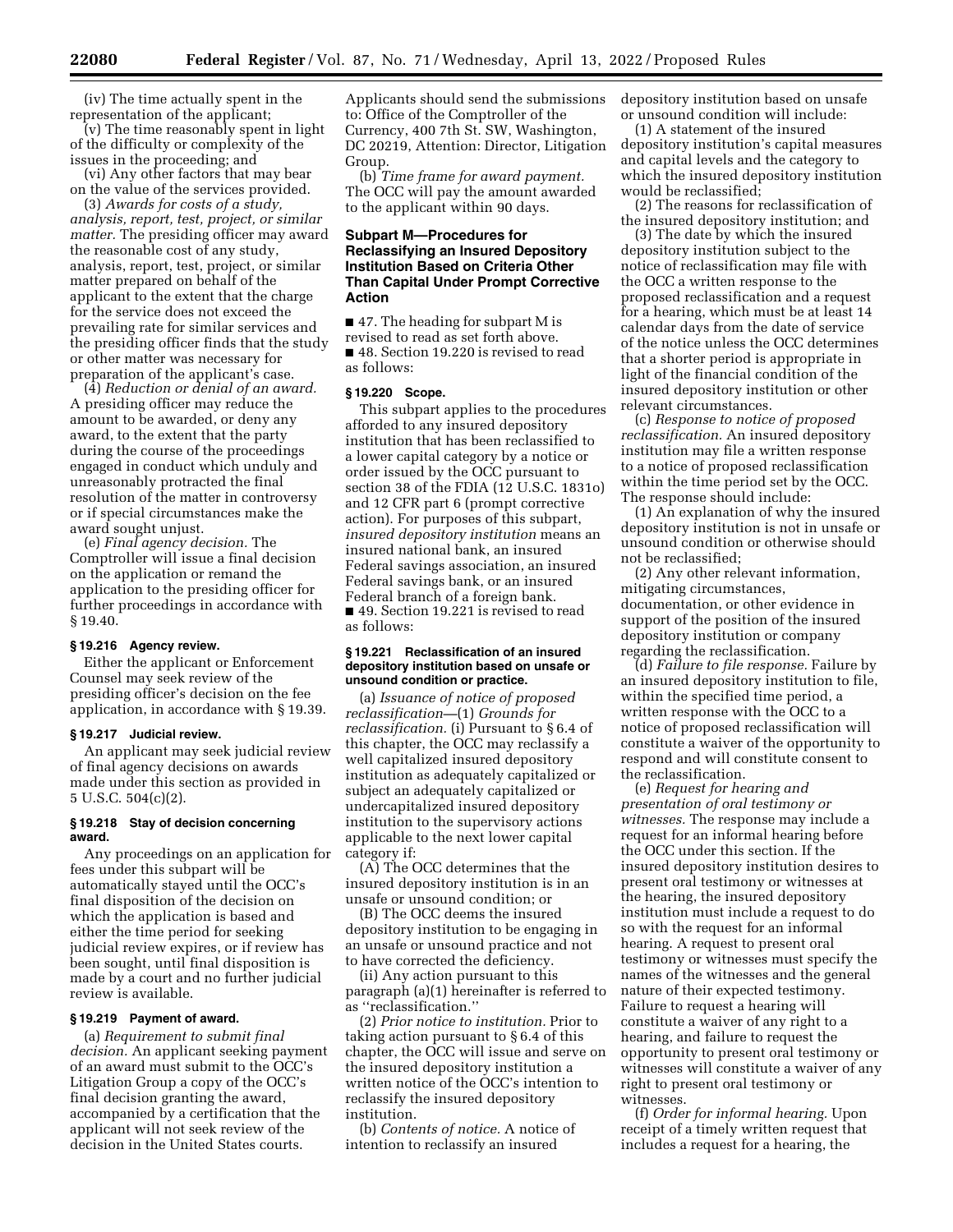OCC will issue an order directing an informal hearing to commence no later than 30 days after receipt of the request, unless the OCC allows further time at the request of the insured depository institution. The hearing will be held in Washington, DC or at such other place as may be designated by the OCC before a presiding officer(s) designated by the OCC to conduct the hearing.

(g) *Hearing procedures.* (1) The insured depository institution has the right to introduce relevant written materials and to present oral argument at the hearing. The insured depository institution may introduce oral testimony and present witnesses only if expressly authorized by the OCC or the presiding officer(s). Neither the provisions of the Administrative Procedure Act (5 U.S.C. 554–557) governing adjudications required by statute to be determined on the record nor the Uniform Rules apply to an informal hearing under this section unless the OCC orders that such procedures will apply.

(2) The informal hearing will be recorded and a transcript furnished to the insured depository institution upon request and payment of the cost thereof. Witnesses need not be sworn unless specifically requested by a party or the presiding officer(s). If so requested, and by stipulation of the parties or by order of the presiding officer, a court reporter or other person authorized to administer an oath may administer the oath remotely without being in the physical presence of the witness. The presiding officer(s) may ask questions of any witness.

(3) Based on the circumstances of each hearing, the presiding officer may direct the use of, or any party may elect to use, an electronic presentation during the hearing. If the presiding officer requires an electronic presentation during the hearing, each party will be responsible for its own presentation and related costs unless the parties agree to another manner by which to allocate presentation responsibilities and costs.

(4) The presiding officer(s) may order that the hearing be continued for a reasonable period (normally five business days) following completion of oral testimony or argument to allow additional written submissions to the hearing record.

(h) *Recommendation of presiding officer(s).* Within 20 calendar days following the date the hearing and the record on the proceeding are closed, the presiding officer(s) will make a recommendation to the OCC on the reclassification.

(i) *Time for decision.* Not later than 60 calendar days after the date the record is closed or the date of the response in

a case where no hearing was requested, the OCC will decide whether to reclassify the insured depository institution and notify the insured depository institution of the OCC's decision.

#### **§ 19.222 [Amended]**

■ 50. Section 19.222 is amended by: ■ a. Removing the word "bank" in the first and second sentences and adding in its place the phrase ''insured depository institution''; and ■ b. Removing the word ''shall'' in the second sentence and adding in its place the word ''will''.

#### **Subpart N—Order to Dismiss a Director or Senior Executive Officer Under Prompt Corrective Action**

■ 51. The heading for subpart N is revised to read as set forth above. ■ 52. Section 19.230 is amended by: ■ a. Removing the phrase "12 U.S.C. 1831o and part 6 of this chapter'' and adding in its place the phrase ''section 38 of the FDIA (12 U.S.C. 1831o) and 12 CFR part 6 (prompt corrective action)''; and

■ b. Adding a second sentence. The addition reads as follows:

#### **§ 19.230 Scope.**

\* \* \* For purposes of this subpart, *insured depository institution* means an insured national bank, an insured Federal savings association, an insured Federal savings bank, or an insured Federal branch of a foreign bank. ■ 53. Section 19.231 is revised to read as follows:

#### **§ 19.231 Order to dismiss a director or senior executive officer.**

(a) *Service of notice.* When the OCC issues and serves a directive on an insured depository institution pursuant to subpart B of 12 CFR part 6 requiring the insured depository institution to dismiss from office any director or senior executive officer under section 38(f)(2)(F)(ii) of the FDIA, the OCC will also serve a copy of the directive, or the relevant portions of the directive where appropriate, upon the person to be dismissed.

(b) *Response to directive*—(1) *Request for reinstatement.* A director or senior executive officer who has been served with a directive under paragraph (a) of this section (Respondent) may file a written request for reinstatement. The Respondent must file this request for reinstatement within 10 calendar days of the receipt of the OCC directive, unless further time is allowed by the OCC at the request of the Respondent. Failure by the Respondent to file a written request for reinstatement with

the OCC within the specified time period will constitute a waiver of the opportunity to respond and will constitute consent to the dismissal.

(2) *Contents of request; informal hearing.* The request for reinstatement must include reasons why the Respondent should be reinstated and may include a request for an informal hearing before the OCC or its designee under this section. If the Respondent desires to present oral testimony or witnesses at the hearing, the Respondent must include a request to do so with the request for an informal hearing. The request to present oral testimony or witnesses must specify the names of the witnesses and the general nature of their expected testimony. Failure to request a hearing will constitute a waiver of any right to a hearing, and failure to request the opportunity to present oral testimony or witnesses will constitute a waiver of any right or opportunity to present oral testimony or witnesses.

(3) *Effective date.* Unless otherwise ordered by the OCC, the dismissal will remain in effect while a request for reinstatement is pending.

(c) *Order for informal hearing.* Upon receipt of a timely written request from a Respondent for an informal hearing on the portion of a directive requiring an insured depository institution to dismiss from office any director or senior executive officer, the OCC will issue an order directing an informal hearing to commence no later than 30 days after receipt of the request, unless the OCC allows further time at the request of the Respondent. The hearing will be held in Washington, DC, or at such other place as may be designated by the OCC, before a presiding officer(s) designated by the OCC to conduct the hearing.

(d) *Hearing procedures—*(1) *Role of respondent.* A Respondent may appear at the hearing personally or through counsel. A Respondent has the right to introduce relevant written materials and to present oral argument at the hearing.

(2) *Application of Administrative Procedure Act and Uniform Rules.*  Neither the provisions of the Administrative Procedure Act (5 U.S.C. 554–557) governing adjudications required by statute to be determined on the record nor the Uniform Rules apply to an informal hearing under this section unless the OCC orders that such procedures will apply.

(3) *Electronic presentation.* Based on the circumstances of each hearing, the presiding officer may direct the use of, or any party may elect to use, an electronic presentation during the hearing. If the presiding officer requires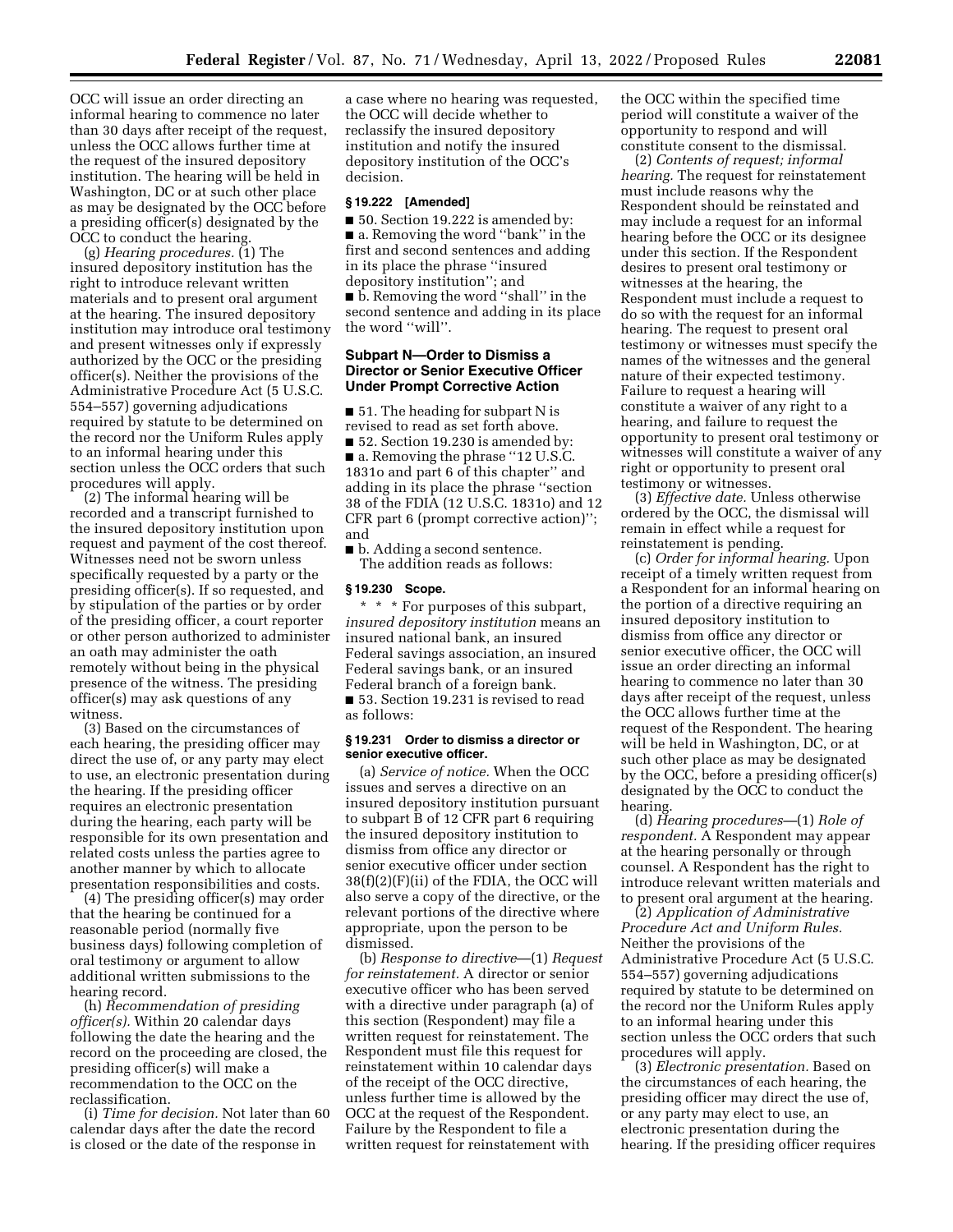an electronic presentation during the hearing, each party will be responsible for its own presentation and related costs unless the parties agree to another manner in which to allocate presentation responsibilities and costs.

(4) *Recordings; transcript.* The informal hearing will be recorded and a transcript furnished to the Respondent upon request and payment of the cost thereof.

(5) *Witnesses.* A Respondent may introduce oral testimony and present witnesses only if expressly authorized by the OCC or the presiding officer(s). Witnesses need not be sworn, unless specifically requested by a party or the presiding officer(s). If so requested, and by stipulation of the parties or by order of the presiding officer, a court reporter or other person authorized to administer an oath may administer the oath remotely without being in the physical presence of the witness. The presiding officer(s) may ask questions of any witness.

(6) *Continuance.* The presiding officer(s) may order that the hearing be continued for a reasonable period (normally five business days) following completion of oral testimony or argument to allow additional written submissions to the hearing record.

(e) *Standard for review.* A Respondent bears the burden of demonstrating that their continued employment by or service with the insured depository institution would materially strengthen the insured depository institution's ability:

(1) To become adequately capitalized, to the extent that the directive was issued as a result of the insured depository institution's capital level or failure to submit or implement a capital restoration plan; and

(2) To correct the unsafe or unsound condition or unsafe or unsound practice, to the extent that the directive was issued as a result of classification of the insured depository institution based on supervisory criteria other than capital, pursuant to section 38(g) of the FDIA.

(f) *Recommendation of presiding officer.* Within 20 calendar days following the date the hearing and the record on the proceeding are closed, the presiding officer(s) will make a recommendation to the OCC concerning the Respondent's request for reinstatement with the insured depository institution.

(g) *Time for decision.* Not later than 60 calendar days after the date the record is closed or the date of the response in a case where no hearing was requested, the OCC will grant or deny the request for reinstatement and notify

the Respondent of the OCC's decision. If the OCC denies the request for reinstatement, the OCC will set forth in the notification the reasons for the OCC's action.

#### **Subpart O—Civil Money Penalty Inflation Adjustments**

■ 54. The heading for subpart O is revised to read as set forth above.

#### **§ 19.240 [Amended]**

■ 55. Section 19.240 is amended in paragraph (a) by removing the phrase ''inflation adjustment is calculated by'' and adding in its place the phrase ''OCC calculates the inflation adjustment by''. ■ 56. Subpart Q is added to read as follows:

#### **Subpart Q—Forfeiture of Franchise for Money Laundering or Cash Transaction Reporting Offenses**

Sec.<br>19.250

- 19.250 Scope.<br>19.251 Notice
- Notice and hearing.
- 19.252 Presiding officer. 19.253 Grounds for termination.
- 19.254 Judicial review.

#### **Subpart Q—Forfeiture of Franchise for Money Laundering or Cash Transaction Reporting Offenses**

#### **§ 19.250 Scope.**

Except as provided in this subpart, subpart A of this part applies to proceedings by the Comptroller to determine whether, pursuant to 12 U.S.C. 93(d) or 12 U.S.C. 1464(w), as applicable, to terminate all rights, privileges, and franchises of a national bank, Federal savings association, or Federal branch or agency convicted of a criminal offense under 18 U.S.C. 1956 or 1957 or 31 U.S.C. 5322 or 5324.

#### **§ 19.251 Notice and hearing.**

(a) *In general.* After receiving written notification from the Attorney General of the United States of a conviction of a criminal offense under 18 U.S.C. 1956 or 1957 or 31 U.S.C. 5322 or 5324, the Comptroller will:

(1) Issue to the national bank, Federal savings association, or Federal branch or agency a written notice of the Comptroller's intention to terminate all rights, privileges, and franchises of the national bank, Federal savings association, or Federal branch or agency pursuant to section 12 U.S.C. 93(d) or 12 U.S.C. 1464(w); and

(2) Schedule a pretermination hearing.

(b) *Contents of notice.* The notice issued pursuant to paragraph (a)(1) of this section must set forth:

(1) The legal authority for the proceeding and for the OCC's jurisdiction over the proceeding;

(2) The basis of termination pursuant to the factors listed in § 19.253;

- (3) A proposed order or prayer for an order of termination;
- (4) The time, place, and nature of the hearing as required by law or regulation;

(5) The time within which to file an answer as established by the presiding officer;

(6) That the answer must be filed with the OCC.

(c) *Failure to file an answer.* Unless the national bank, Federal savings association, or Federal branch or agency files an answer within the time specified in the notice, it will be deemed to have consented to termination of its rights, privileges and franchises and the Comptroller may order the termination of such rights, privileges, and franchises.

(d) *Service.* The OCC will serve the notice upon the national bank, Federal savings association, or Federal branch or agency in the manner set forth in § 19.11(c).

#### **§ 19.252 Presiding officer.**

(a) *Appointment.* The Comptroller will designate a presiding officer to conduct the pretermination hearing under this subpart.

(b) *Powers.* The presiding officer has the same powers set forth in 12 CFR 19.5, including the discretion necessary to conduct the pretermination hearing in a manner that avoids unnecessary delay. In addition, the presiding officer may limit the use of discovery and limit opportunities to file written memoranda, briefs, affidavits, or other materials or documents to avoid relitigation of facts already stipulated to by the parties; conceded to by the national bank, Federal savings association, or Federal branch or Federal agency; or otherwise already firmly established by the underlying criminal conviction.

#### **§ 19.253 Grounds for termination.**

In determining whether to terminate a franchise, the Comptroller will take into account the following factors:

(a) The extent to which directors or senior executive officers of the national bank, Federal savings association, or Federal branch or agency knew of, or were involved in, the commission of the money laundering offense of which the national bank, Federal savings association, or Federal branch or agency was found guilty;

(b) The extent to which the offense occurred despite the existence of policies and procedures within the national bank, Federal savings association, or Federal branch or Federal agency which were designed to prevent the occurrence of the offense;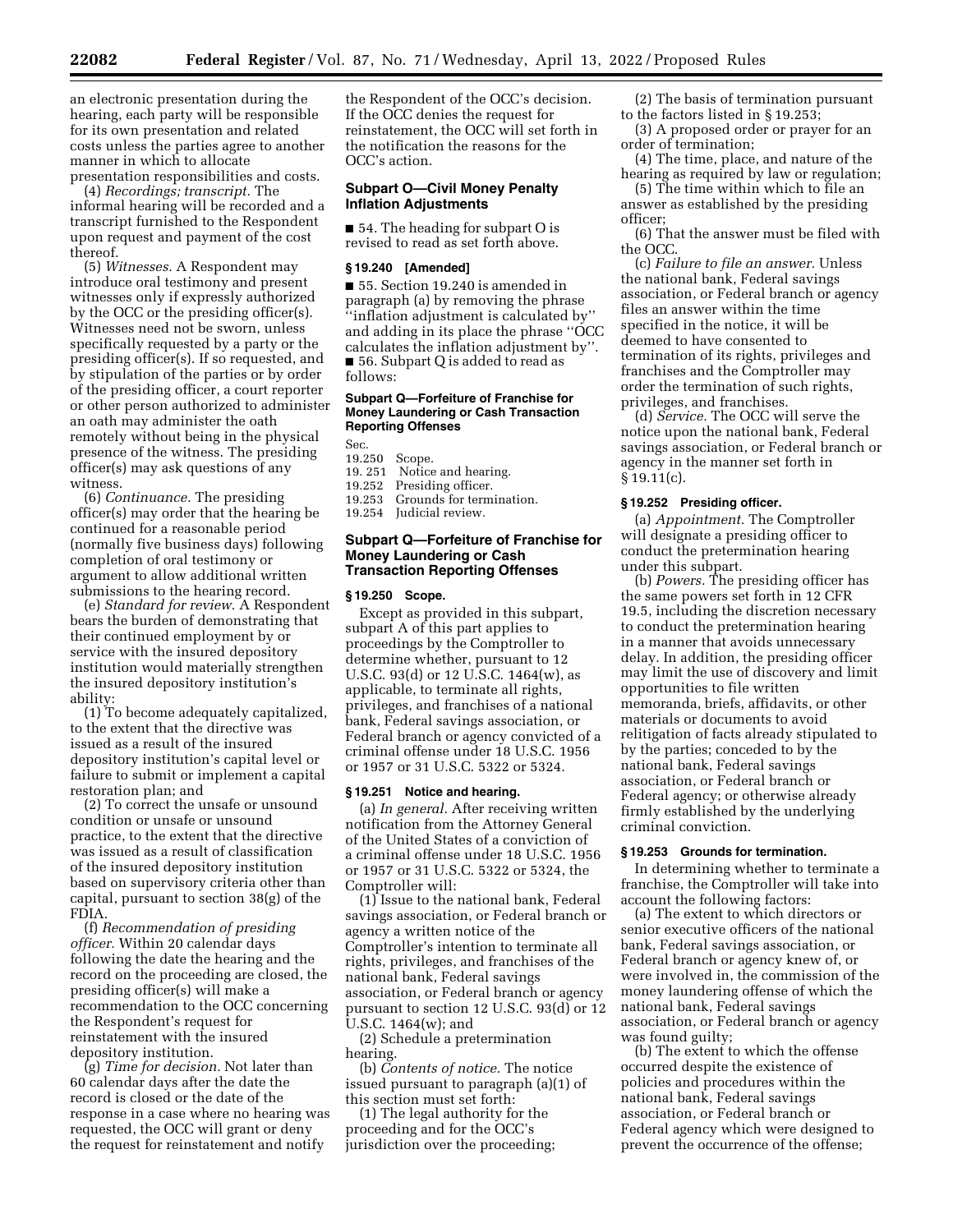(c) The extent to which the national bank, Federal savings association, or Federal branch or agency has fully cooperated with law enforcement authorities with respect to the investigation of the money laundering offense of which the national bank, Federal savings association, or Federal branch or agency was found guilty;

(d) The extent to which the national bank, Federal savings association, or Federal branch or agency has implemented additional internal controls (since the commission of the offense of which the national bank, Federal savings association, or Federal branch or agency was found guilty) to prevent the occurrence of any money laundering offense; and

(e) The extent to which the interest of the local community in having adequate deposit and credit services available would be threatened by the forfeiture of the franchise.

#### **§ 19.254 Judicial review.**

Any national bank, Federal savings association, or Federal branch or agency of a foreign bank whose rights, privileges and franchises have been terminated by order of the Comptroller under this part has the right of judicial review of such order pursuant to 12 U.S.C. 1818(h).

■ 57. Subpart R, consisting of § 19.260, is added to read as follows:

#### **Subpart R—Effective Date**

#### **§ 19.260 Effective date.**

Subparts A through E and H, I, J, L, M, N, P, and Q of this part will apply to adjudicatory proceedings initiated on or after [EFFECTIVE DATE OF FINAL RULE]. Actions filed and in process before the effective date will continue to be governed by the Rules of Practice and Procedure for national banks, Federal savings associations, and Federal branches and agencies that were in place prior to [EFFECTIVE DATE OF FINAL RULE].

#### **PART 108—[REMOVED]**

■ 58. Part 108 is removed.

#### **PART 109—[REMOVED]**

■ 59. Part 109 is removed.

#### **PART 112—[REMOVED]**

■ 60. Part 112 is removed.

#### **PART 165—[REMOVED]**

■ 61. Part 165 is removed.

#### **Board of Governors of the Federal Reserve System**

#### **Authority and Issuance**

For the reasons stated in the preamble, the Board proposes to amend parts 238 and 263 in title 12 of the Code of Federal Regulations as follows:

#### **PART 238—SAVINGS AND LOAN HOLDING COMPANIES**

■ 62. The authority citation for part 238 continues to read as follows:

**Authority:** 5 U.S.C. 552, 559; 12 U.S.C. 1462, 1462a, 1463, 1464, 1467, 1467a, 1468, 5365; 1813, 1817, 1829e, 1831i, 1972, 15 U.S.C. 78*l*.

#### **Subpart L—[Removed and Reserved]**

■ 63. Remove and reserve subpart L, consisting of §§ 238.111 through 238.117.

#### **PART 263—RULES OF PRACTICE FOR HEARINGS**

■ 64. The authority citation for part 263 is revised as follows:

**Authority:** 5 U.S.C. 504, 554–557; 12 U.S.C. 248, 324, 334, 347a, 504, 505, 1464, 1467, 1467a, 1817(j), 1818, 1820(k), 1829, 1831o, 1831p–1, 1832(c), 1847(b), 1847(d), 1884, 1972(2)(F), 3105, 3108, 3110, 3349, 3907, 3909(d), 4717, 5323, 5362, 5365, 5463, 5464, 5466, 5467; 15 U.S.C. 21, 78l(i), 78o– 4, 78o–5, 78u–2; 1639e(K); 28 U.S.C. 2461 note; 31 U.S.C. 5321; and 42 U.S.C. 4012a.

#### **Subpart A—Uniform Rules of Practice and Procedure**

■ 65. Revise subpart A as set forth at the end of the common preamble. ■ 66. Section 263.1 is added to read as follows:

#### **§ 263.1 Scope.**

This subpart prescribes Uniform Rules of practice and procedure applicable to adjudicatory proceedings required to be conducted on the record after opportunity for a hearing under the following statutory provisions:

(a) Cease-and-desist proceedings under section 8(b) of the Federal Deposit Insurance Act (''FDIA'') (12 U.S.C. 1818(b));

(b) Removal and prohibition proceedings under section 8(e) of the FDIA (12 U.S.C. 1818(e));

(c) Change-in-control proceedings under section 7(j)(4) of the FDIA (12 U.S.C. 1817(j)(4)) to determine whether the Board of Governors of the Federal Reserve System (''Board'') should issue an order to approve or disapprove a person's proposed acquisition of a state member bank, bank holding company, or savings and loan holding company;

(d) Proceedings under section 15C(c)(2) of the Securities Exchange Act of 1934 (''Exchange Act'') (15 U.S.C. 78o–5), to impose sanctions upon any government securities broker or dealer or upon any person associated or seeking to become associated with a government securities broker or dealer for which the Board is the appropriate agency;

(e) Assessment of civil money penalties by the Board against institutions, institution-affiliated parties, and certain other persons for which the Board is the appropriate agency for any violation of:

(1) Any provision of the Bank Holding Company Act of 1956, as amended (''BHC Act''), or any order or regulation issued thereunder, pursuant to 12 U.S.C. 1847(b) and (*d*);

(2) Sections 19, 22, 23, 23A and 23B of the Federal Reserve Act (''FRA''), or any regulation or order issued thereunder and certain unsafe or unsound practices or breaches of fiduciary duty, pursuant to 12 U.S.C. 504 and 505;

(3) Section 9 of the FRA pursuant to 12 U.S.C. 324;

(4) Section 106(b) of the Bank Holding Company Act Amendments of 1970 and certain unsafe or unsound practices or breaches of fiduciary duty, pursuant to 12 U.S.C. 1972(2)(F);

(5) Any provision of the Change in Bank Control Act of 1978, as amended, or any regulation or order issued thereunder and certain unsafe or unsound practices or breaches of fiduciary duty, pursuant to 12 U.S.C. 1817(j)(16);

(6) Any provision of the International Lending Supervision Act of 1983 (''ILSA'') or any rule, regulation or order issued thereunder, pursuant to 12 U.S.C. 3909;

(7) Any provision of the International Banking Act of 1978 (''IBA'') or any rule, regulation or order issued thereunder, pursuant to 12 U.S.C. 3108;

(8) Certain provisions of the Exchange Act, pursuant to section 21B of the Exchange Act (15 U.S.C. 78u–2);

(9) Section 1120 of the Financial Institutions Reform, Recovery, and Enforcement Act of 1989 (12 U.S.C. 3349), or any order or regulation issued thereunder;

(10) The terms of any final or temporary order issued under section 8 of the FDIA or of any written agreement executed by the Board or the former Office of Thrift Supervision (''OTS''), the terms of any condition imposed in writing by the Board or the former OTS in connection with the grant of an application or request, and certain unsafe or unsound practices or breaches of fiduciary duty or law or regulation pursuant to 12 U.S.C. 1818(i)(2);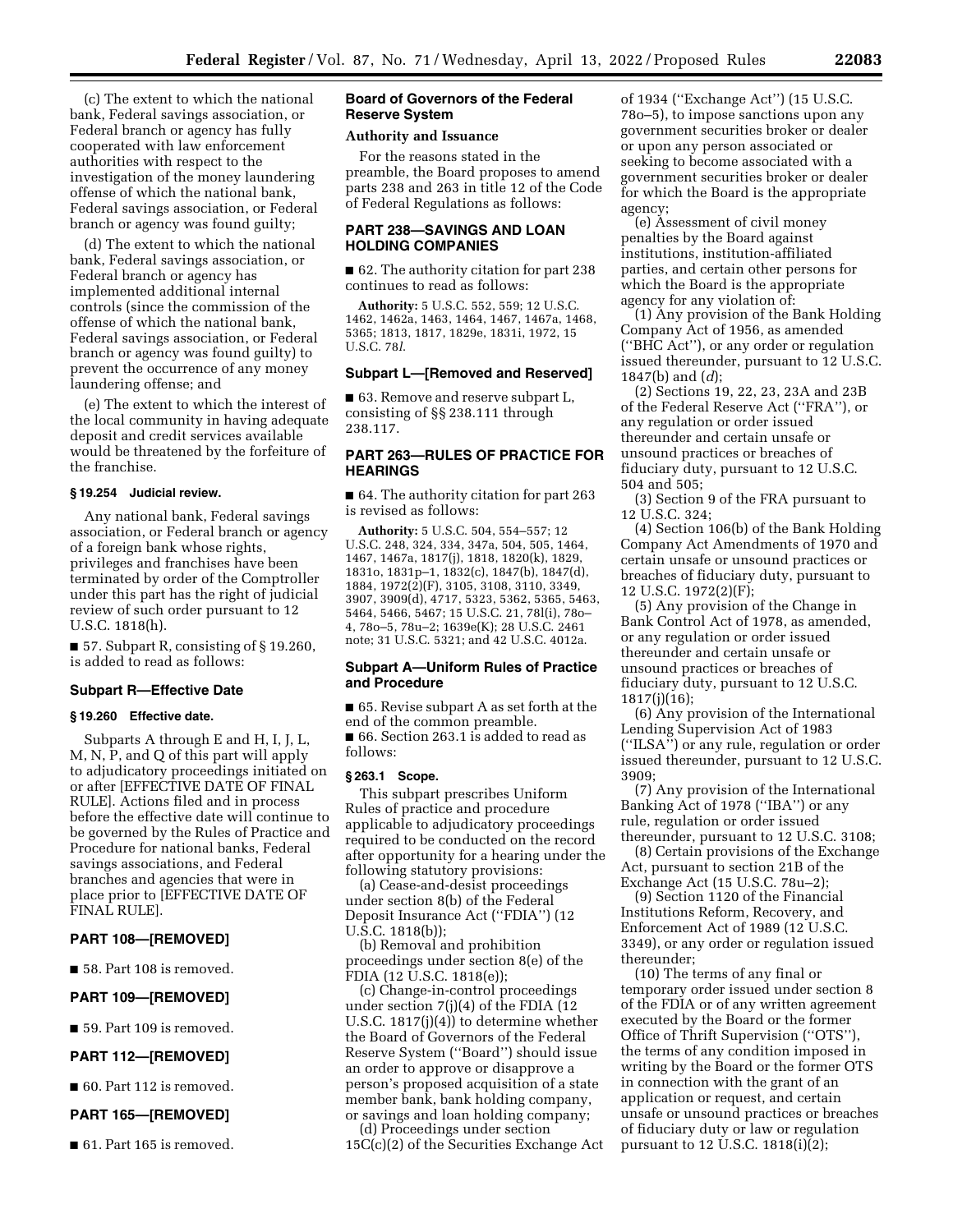(11) Any provision of law referenced in section 102(f) of the Flood Disaster Protection Act of 1973 (42 U.S.C. 4012a(f)) or any order or regulation issued thereunder;

(12) Any provision of law referenced in 31 U.S.C. 5321 or any order or regulation issued thereunder;

(13) Section 5 of the Home Owners' Loan Act (''HOLA'') or any regulation or order issued thereunder, pursuant to 12 U.S.C. 1464(d), (s) and (v);

(14) Section 9 of the HOLA or any regulation or order issued thereunder, pursuant to 12 U.S.C. 1467(d); and

(15) Section 10 of the HOLA, pursuant to 12 U.S.C. 1467a(i) and (r);

(f) Remedial action under section 102(g) of the Flood Disaster Protection Act of 1973 (42 U.S.C. 4012a(g));

(g) Removal, prohibition, and civil monetary penalty proceedings under section 10(k) of the FDIA (12 U.S.C. 1820(k)) for violations of the postemployment restrictions imposed by that section; and

(h) This subpart also applies to all other adjudications required by statute to be determined on the record after opportunity for an agency hearing, unless otherwise specifically provided for in the Local Rules.

■ 67. Section 263.3 is added to read as follows:

#### **§ 263.3 Definitions.**

For purposes of this subpart, unless explicitly stated to the contrary:

(a) *Administrative law judge* (ALJ) means one who presides at an administrative hearing under authority set forth at *5 U.S.C. 556*.

(b) *Adjudicatory proceeding* means a proceeding conducted pursuant to these rules and leading to the formulation of a final order other than a regulation.

(c) *Decisional employee* means any member of the Board's or ALJ's staff who has not engaged in an investigative or prosecutorial role in a proceeding and who may assist the Agency or the ALJ, respectively, in preparing orders, recommended decisions, decisions, and other documents under the Uniform Rules.

(d) *Electronic signature* means electronically affixing the equivalent of a signature to an electronic document filed or transmitted electronically.

(e) *Enforcement Counsel* means any individual who files a notice of appearance as counsel on behalf of the Board in an adjudicatory proceeding.

(f) *Final order* means an order issued by the Board with or without the consent of the affected institution or the institution-affiliated party, that has become final, without regard to the pendency of any petition for reconsideration or review.

(g) *Institution* includes:

 $(1)$  Any bank as that term is defined in section 3(a) of the FDIA (12 U.S.C. 1813(a));

(2) Any bank holding company or any subsidiary (other than a bank) of a bank holding company as those terms are defined in the BHC Act (12 U.S.C. 1841 *et seq.*);

(3) Any organization organized and operated under section 25A of the FRA (12 U.S.C. 611 *et seq.*) or operating under section 25 of the FRA (12 U.S.C. 601 *et seq.*);

(4) Any foreign bank or company to which section 8 of the IBA (12 U.S.C. 3106), applies or any subsidiary (other than a bank) thereof;

(5) Any branch or agency as those terms are defined in section 1(b) of the IBA (12 U.S.C. 3101(1), (3), (5), (6));

(6) Any savings and loan holding company or any subsidiary (other than a depository institution) of a savings and loan holding company as those terms are defined in the HOLA (12 U.S.C. 1461 *et seq.*);

(7) Any U.S. or foreign nonbank financial company that the Financial Stability Oversight Council ("FSOC") requires the Board to supervise under section 113 of the Dodd-Frank Act (12 U.S.C. 5323(a)(1), (b)(1)), or any subsidiary (other than a bank) thereof;

(8) Any financial market utility or financial institution conducting payment, clearing, or settlement activities that FSOC designates as systematically important under section 804 of the Dodd-Frank Act (12 U.S.C. 5463); and

(9) Any other entity subject to the supervision of the Board.

(h) *Institution-affiliated party* means any institution-affiliated party as that term is defined in section 3(u) of the FDIA (*12 U.S.C. 1813(u)*).

(i) *Local Rules* means those rules promulgated by the Board in this part other than subpart A.

(j) *OFIA* means the Office of Financial Institution Adjudication, the executive body charged with overseeing the administration of administrative enforcement proceedings for the Board, the Office of Comptroller of the Currency (the *OCC*), the Federal Deposit Insurance Corporation (the *FDIC*), and the National Credit Union Administration (the *NCUA*).

(k) *Party* means the Board and any person named as a party in any notice.

(l) *Person* means an individual, sole proprietor, partnership, corporation, unincorporated association, trust, joint venture, pool, syndicate, agency or other entity or organization, including an institution as defined in paragraph (g) of this section.

(m) *Respondent* means any party other than the Board.

(n) *Uniform Rules* means those rules in subpart A of this part that are common to the Board, the OCC, the FDIC, and the NCUA.

(o) Violation means any violation as that term is defined in section 3(v) of the FDIA (12 U.S.C. 1813(v)).

#### **Subpart B—Board Local Rules Supplementing the Uniform Rules**

#### **§ 263.50 [Amended]**

■ 68. Section 263.50 is amended: ■ a. By removing "§ 263.50(b) of this subpart'' and adding in its place ''paragraph (b) of this section'' in paragraph (a); and

■ b. By removing ''shall'' and adding in its place the word ''will'' in paragraph (b) introductory text.

#### **§ 263.51 [Amended]**

■ 69. Section 263.51 is amended by removing ''§ 263.3(f) of'' and adding ''of this part'' after ''subpart A'' in its place in paragraph (c).

■ 70. Section 263.52 is amended by: ■ a. Removing ''shall'' and adding in its place ''must''; and

■ b. Adding a second sentence. The addition reads as follows:

#### **§ 263.52 Address for filing.**

\* \* \* All papers to be filed with the Board electronically must be sent to: *[OSEC-Litigation@frb.gov](mailto:OSEC-Litigation@frb.gov)*.

■ 71. Section 263.53 is amended by:

■ a. Removing "shall" and adding in its place ''will'' in the first sentence in paragraph (a);

■ b. Removing "administrative law judge'' and adding in its place ''ALJ'' in the first sentence of paragraph (b).

■ c. Adding in the second sentence of paragraph (b) '', the manner (*e.g.,* remote means, in person),'' after ''and the address of the place''; and in the last sentence of paragraph (b) removing "shall" and adding in its place "must";

 $\blacksquare$  d. Revising paragraph  $(c)$ ;

■ e. Removing "shall" and adding in its place ''must'' in the last sentence of paragraph (d);

■ f. Removing "shall" and adding in its place ''must'' in paragraph (e);

■ g. Revising paragraph (f); and

■ h. Removing "administrative law judge'' and adding in its place ''ALJ'' in the first sentence of paragraph (g).

The revisions read as follows:

#### **§ 263.53 Discovery depositions.**

\* \* \* \* \* (c) *Issuance of subpoena.* The ALJ must issue the requested deposition subpoena or subpoena *duces tecum*  upon a finding that the application satisfies the requirements of this section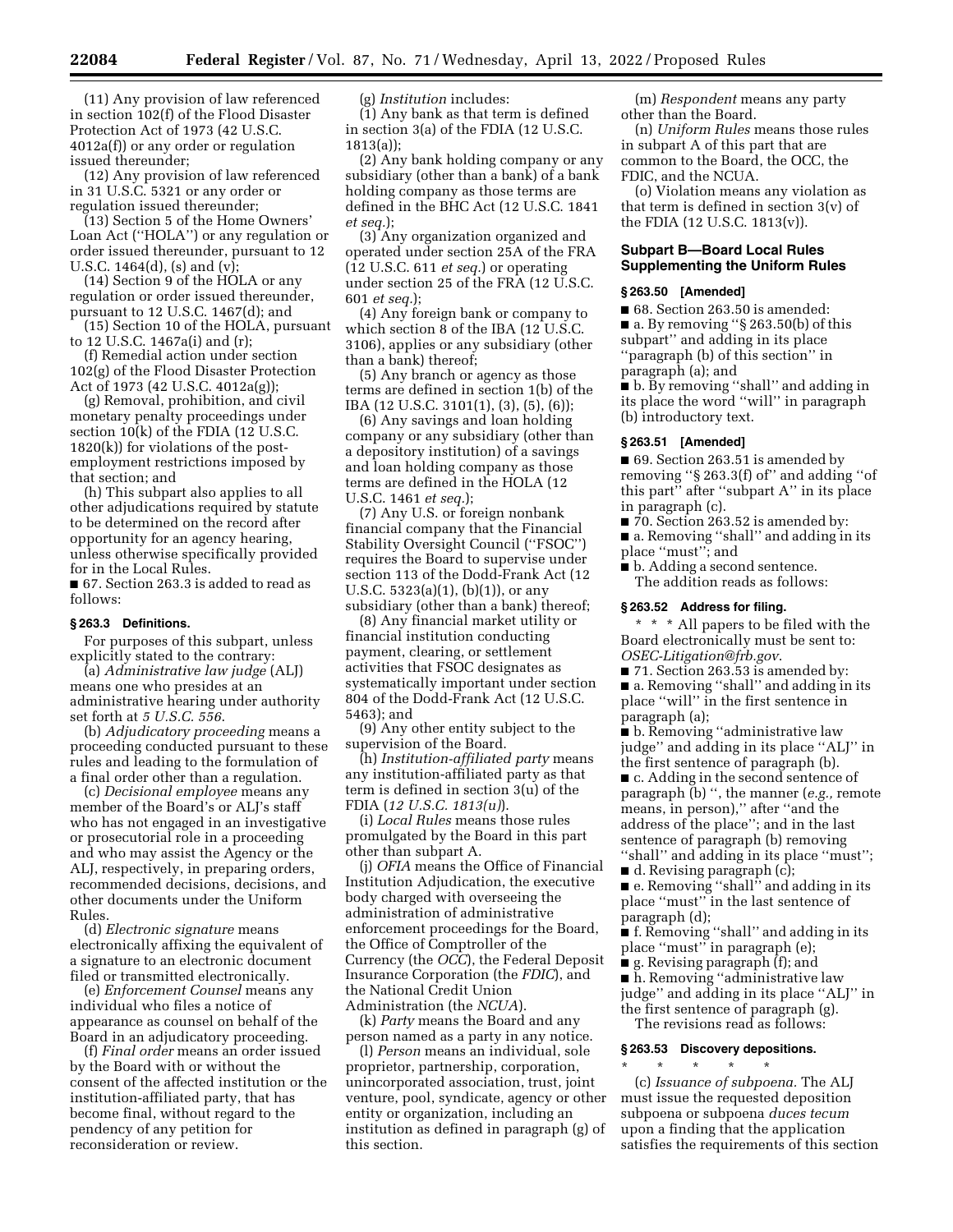and of § 263.24. If the ALJ determines that the taking of the deposition or its proposed location or manner is, in whole or in part, unnecessary, unreasonable, oppressive, excessive in scope or unduly burdensome, the ALJ may deny the application or may grant it upon such conditions as justice may require. The party obtaining the deposition subpoena or subpoena *duces tecum* will be responsible for serving it on the deponent and all parties to the proceeding in accordance with § 263.11. A deposition subpoena may require the witness to be deposed at any place within the country in which that witness resides or has a regular place of employment, by remote means, or such other convenient place or manner, as the ALJ fixes.

\* \* \* \* \*

(f) *Conduct of the deposition.* The deponent must be duly sworn. By stipulation of the parties or order by the ALJ, a court reporter or other person authorized to administer an oath may administer the oath remotely, without being in the physical presence of the deponent. Each party may examine the deponent with respect to all nonprivileged, relevant and material matters. Objections to questions or evidence must be in the short form, stating the ground for the objection. Failure to object to questions or evidence will not be deemed a waiver except where the grounds for the objection might have been avoided if the objection had been timely presented. The discovery deposition must be transcribed or otherwise recorded as agreed among the parties.

\* \* \* \* \*

#### **§ 263.54 [Amended]**

■ 72. Section 263.54 is amended by removing ''shall'' and adding in its place ''must'' and removing ''administrative law judge'' and adding in its place ''ALJ''.

■ 73. Section 263.55 is revised to read as follows:

#### **§ 263.55 Board as Presiding Officer.**

The Board may, in its discretion, designate itself, one or more of its members, or an authorized officer, to act as presiding officer in a formal hearing. In such a proceeding, the authority of Board or its designee will include all the authority provided to an ALJ under these rules. Proposed findings and conclusions, briefs, and other submissions by the parties permitted in subpart A must be filed with the Secretary for consideration by the Board. Sections 263.38 and 263.39 of subpart A will not apply to proceedings conducted under this section.

#### **§ 263.56 [Amended]**

■ 74. Section 263.56 is amended by removing ''shall'' wherever it appears and adding in its place ''will''. ■ 75. Section 263.57 is added to read as follows:

#### **§ 263.57 Sanctions relating to conduct in an adjudicatory proceeding.**

(a) *General rule.* The ALJ may impose sanctions when any party or person in an adjudicatory proceeding under this part has failed to comply with an applicable statute, regulation, or order, and that failure to comply:

(1) Constitutes contemptuous conduct;

(2) Materially injures or prejudices another party in terms of substantive injury, incurring additional expenses including attorney's fees, prejudicial delay, or otherwise;

(3) Is a clear and unexcused violation of an applicable statute, regulation, or order; or

(4) Unduly delays the proceeding.

(b) *Sanctions.* Sanctions which may be imposed include any one or more of the following:

(1) Issuing an order against the party; (2) Rejecting or striking any testimony or documentary evidence offered, or other papers filed, by the party;

(3) Precluding the party from:

(i) Contesting specific issues or findings;

(ii) Offering certain evidence or challenging or contesting certain evidence offered by another party; or

(iii) Making a late filing or conditioning a late filing on any terms that are just:

(4) Assessing reasonable expenses, including attorney's fees, incurred by any other party as a result of the improper action or failure to act; and

(5) Excluding or suspending a party or person from the adjudicatory proceeding.

(c) *Procedure for imposition of sanctions.* (1) Upon the motion of any party, or on the ALJ's own motion, the ALJ may impose sanctions in accordance with this section. The ALJ must submit to the Board for final ruling the sanction of entering a final order determining the case on the merits.

(2) No sanction authorized by this section, other than refusal to accept late filings, must be imposed without prior notice to all parties and an opportunity for any party or person against whom sanctions would be imposed to be heard. Such opportunity to be heard may be on such notice, and the response may be in such form, as the ALJ directs. The ALJ may limit the opportunity to be heard to an opportunity of a party or person to respond orally immediately

after the act or inaction covered by this section is noted by the ALJ.

(3) Requests for the imposition of sanctions by any party, and the imposition of sanctions, are subject to interlocutory review in the same manner as any other ruling by the ALJ.

(d) *Section not exclusive.* Nothing in this section precludes the ALJ or the Board from taking any other action, or imposing any restriction or sanction, authorized by applicable statute or regulation.

■ 76. Subpart K is added to read as follows:

#### **Subpart K—Formal Investigative Proceedings**

Sec.

- 263.450 Scope.
- 263.451 Definitions.<br>263.452 Conduct of
- Conduct of a formal investigative proceeding.
- 263.453 Powers of the designated representative.
- 263.454 Confidentiality of proceedings.
- 
- 263.455 Transcripts.<br>263.456 Rights of wi Rights of witnesses.
- 263.457 Subpoenas.

#### **Subpart K—Formal Investigative Proceedings**

#### **§ 263.450 Scope.**

(a) The procedures of this subpart must be followed when a formal investigation is instituted and conducted pursuant to: section 8(n) of the FDIA (12 U.S.C. 1818(n)); section 10(c) of the FDIA (12 U.S.C. 1820(c)); section 7(j)(15) of the FDIA (12 U.S.C.  $1817(j)(15)$ ; section 5(f) of the Bank Holding Company Act (12 U.S.C. 1844(f)); sections  $10(b)(4)$  and  $10(g)(2)$  of HOLA (12 U.S.C. 1464(b)(4) and  $1467a(g)(2)$ ; or section 162 of the Dodd-Frank Act (12 U.S.C. 5362).

(b) Nothing in this subpart prohibits the Board from conducting informal investigations or obtaining information by any means other than a subpoena issued pursuant to this subpart.

(c) This subpart does not apply to adjudicatory proceedings as to which hearings are required by statute, the rules for which are contained in part 262 of this chapter and subpart A of this part.

#### **§ 263.451 Definitions.**

As used in this subpart:

(a) *Formal investigative proceeding*  means an investigation conducted pursuant to an order of investigation as provided in § 263.452(a).

(b) *Designated representative* means the person or persons empowered by the Board or by the General Counsel or his or her designees in accordance with 12 CFR 265.6 to conduct a formal investigative proceeding.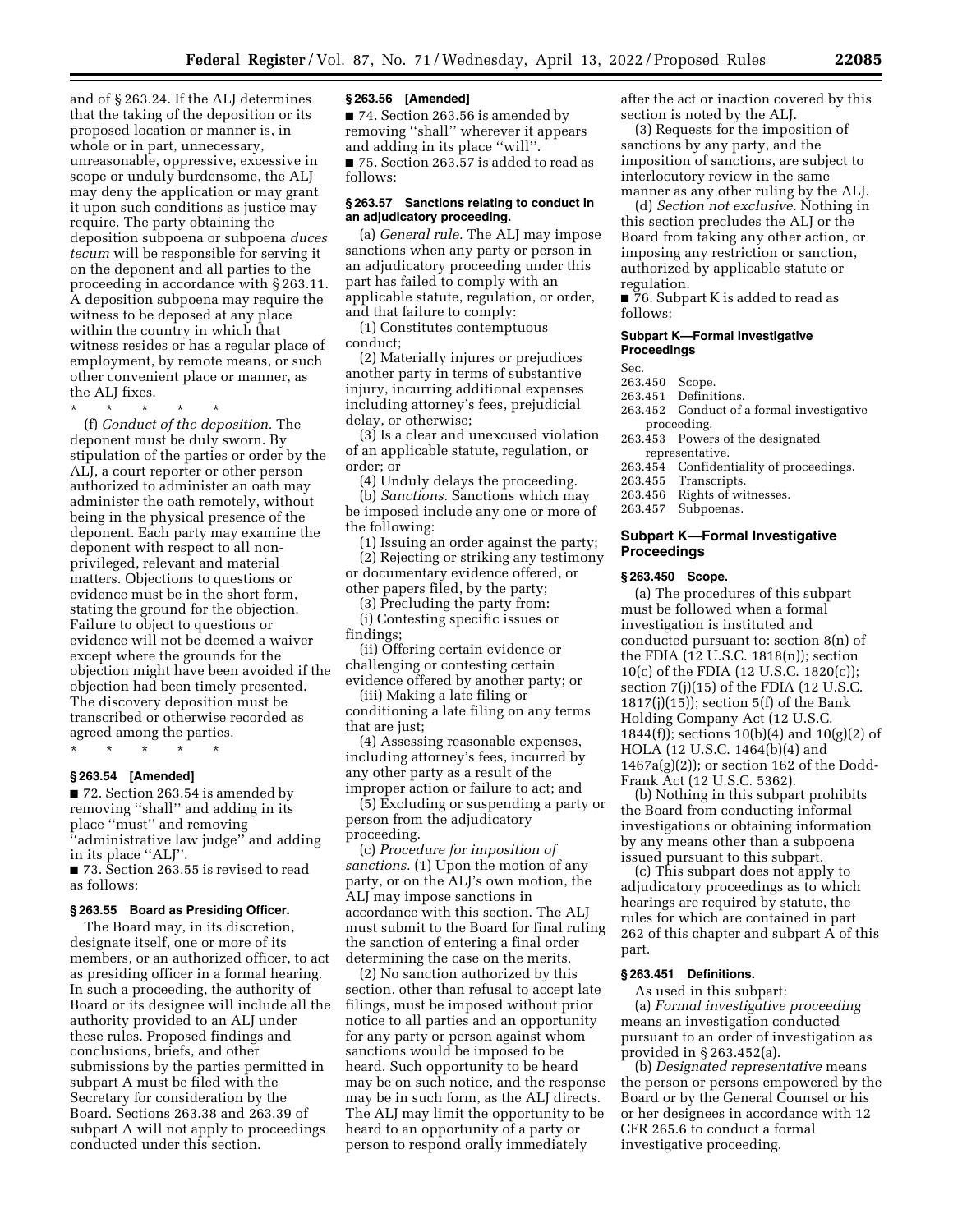#### **§ 263.452 Conduct of a formal investigative proceeding.**

(a) A formal investigative proceeding may be initiated upon issuance of an order of investigation by the Board or by the General Counsel or his or her designees in accordance with 12 CFR 265.6. The order of investigation must indicate the purpose of the formal investigative proceeding and designate the Board's representatives to direct the conduct of the investigation.

(b) Any person who is compelled or requested to furnish documentary evidence or testimony at a formal investigative proceeding may, upon request, inspect a copy of the order of investigation at a time and place that the Board's designated representative determines to be appropriate. Any person who is compelled or requested to furnish documentary evidence or testimony in a formal investigative proceeding may not refuse to comply with a subpoena on the grounds that the order of investigation was not made available in advance of the date of production or testimony set forth in a subpoena.

(c) Copies of an order of investigation may not be produced to or retained by any person except with the express written approval of the Board officer supervising the investigation. The Board may provide a copy of an order of investigation, in whole or in part, if the Board officer concludes, in the officer's discretion, that disclosure of the order of investigation would not infringe upon the privacy of persons involved in the investigation or impede the conduct of the investigation.

#### **§ 263.453 Powers of the designated representative.**

The designated representative conducting the formal investigative proceeding will have the power to administer oaths and affirmations, to take and preserve testimony under oath, to issue subpoenas *ad testificandum* and subpoenas *duces tecum* and to apply for their enforcement to the United States District Court for the judicial district or the United States court in any territory in which the witness or company subpoenaed resides or conducts business, or such other judicial district provided by law.

#### **§ 263.454 Confidentiality of proceedings.**

Formal investigative proceedings conducted pursuant to this subpart are confidential and, unless otherwise ordered or permitted by the Board, or required by law, the entire record of any formal investigative proceeding, including the order of investigation authorizing the proceeding, the

transcripts of such proceeding, and all documents and information obtained by the designated representative(s) during the course of the formal investigative proceeding will be confidential. If the Board issues a notice of charges or otherwise initiates an administrative (adjudicatory) hearing, disclosure of documents and information obtained by the Board's designated representative(s) during the course of the formal investigative proceeding will be governed by the Uniform Rules and the Board Local Rules Supplementing the Uniform Rules (subparts A and B of this part).

## **§ 263.455 Transcripts.**

(a) Transcripts of testimony, if any, must be recorded by an official reporter, or by any other person or means designated by the designated representative conducting the investigation.

(b) Transcripts will be treated as confidential and must not be disclosed to any party except as provided in this subpart or as otherwise ordered or permitted by the Board, or required by law or regulation.

#### **§ 263.456 Rights of witnesses.**

(a) Any witness in a formal investigative proceeding may be accompanied and advised by an attorney personally representing that witness.

(1) Such attorney must be a member in good standing of the bar of any state, Commonwealth, possession, territory, or the District of Columbia, who has not been suspended or debarred from practice before the Board in accordance with any provision of this part, including paragraph (a)(4) of this section.

(2) Such attorney may advise the witness before, during, and after the taking of the witness's testimony and may briefly question the witness, on the record, at the conclusion of the witness's testimony, for the sole purpose of clarifying any of the answers the witness has given. During the taking of the testimony of a witness, such attorney may make summary notes solely for the attorney's use in representing the witness. Neither the attorney nor witness may retain copies of exhibits used or introduced in the course of a witness's testimony.

(3) All witnesses must be sequestered, and, unless permitted in the discretion of the designated representative, no witness or accompanying attorney may be present during the taking of testimony of any other witness called in such formal investigative proceeding. Attorneys for any other interested

persons or entities will not, unless permitted in the discretion of the designated representative, have a right to be present during the testimony of any witness not personally being represented by such attorneys.

(4) The Board, for good cause, may exclude a particular attorney from further participation in any formal investigative proceeding in which the Board has found the attorney to have engaged in dilatory, obstructionist, egregious, contemptuous or contumacious conduct. The designated representative conducting the formal investigative proceeding may report to the Board instances of apparently dilatory, obstructionist, egregious, contemptuous or contumacious conduct on the part of an attorney. After due notice to the attorney, the Board may take such action as the circumstances warrant, including suspending any attorney representing a witness from further participation in the investigative proceeding, based upon a written record evidencing the conduct of the attorney in the formal investigative proceeding or such other or additional written or oral presentation as the Board may permit or direct.

(b) A witness may inspect the transcript of the witness's own testimony, without retaining a copy thereof, for the purpose of making nonsubstantive corrections to the transcript at a time and place that the designated representative determines to be appropriate in consideration of all relevant factors, including the convenience of the witness.

(c) A witness may, solely for the use of the witness and the witness's attorney, obtain a copy of the transcript of the witness's testimony, provided that the witness submits a written request for the transcript and the witness requesting a copy of the witness's testimony bears the cost thereof. However, the Board officer supervising the formal investigative proceeding may deny such a request if, in the officer's discretion, the provision of the transcript may infringe the privacy of third persons involved in the investigation, or impede or interfere with the conduct of any investigation. If the Board issues a notice of charges or otherwise initiates an administrative (adjudicatory) hearing, disclosure of formal investigative transcripts obtained by the Board's designated representative(s) during the course of the formal investigative proceeding will be governed by the Uniform Rules and the Board Local Rules Supplementing the Uniform Rules (subparts A and B of this part).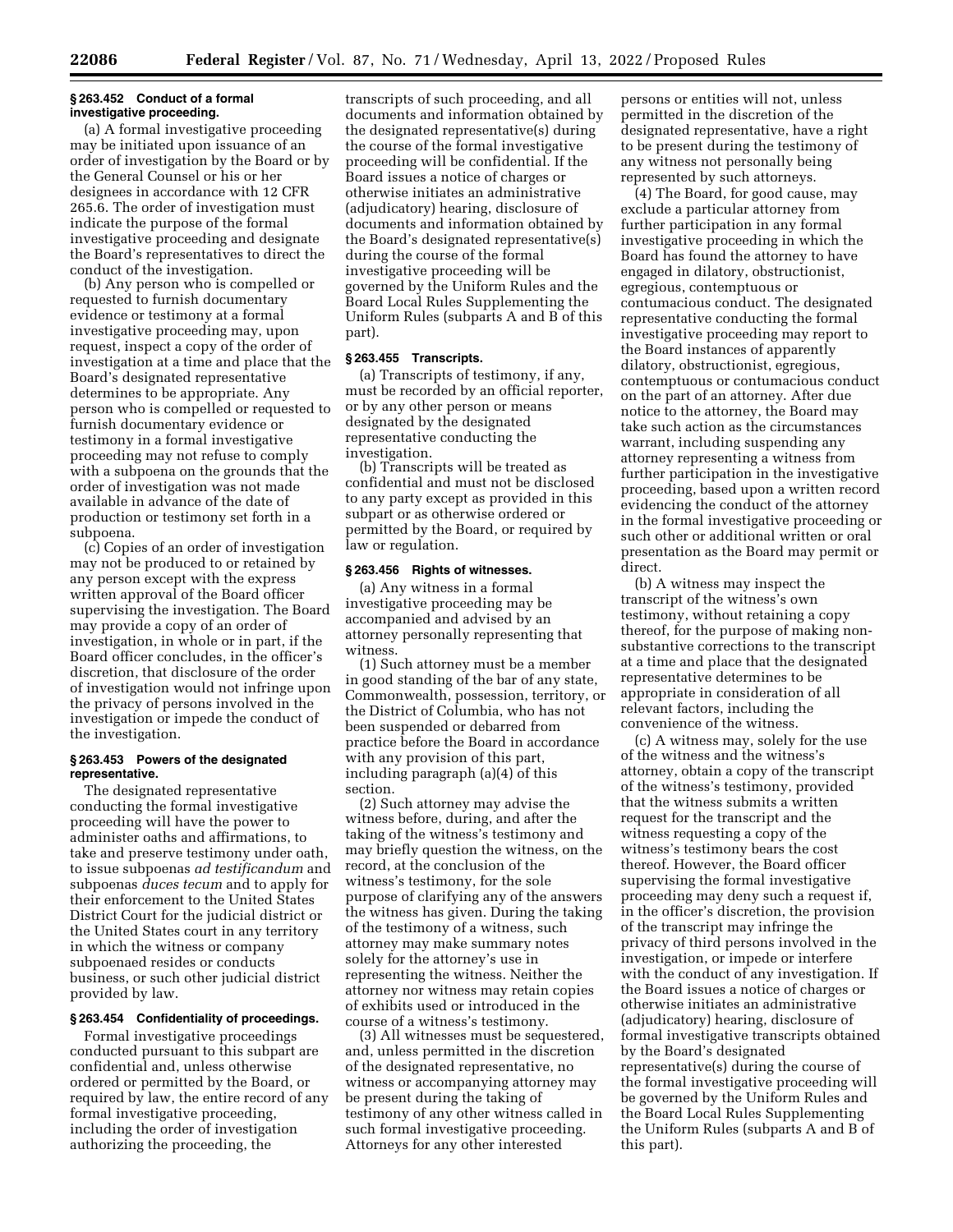#### **§ 263.457 Subpoenas.**

(a) *Service.* Service of a subpoena may be made:

(1) By personal service;

(2) If the person to be served is an individual, by delivery to a person of suitable age and discretion at the physical location where the individual resides or works;

(3) By delivery to an agent which, in the case of a corporation or other association, is delivery to an officer, director, managing or general agent, or to any other agent authorized by appointment or by law to receive service and, if the agent is one authorized by statute to receive service and the statute so requires, by also mailing a copy to the party;

(4) By registered or certified mail or by an express delivery service addressed to the person's or authorized agent's last known address; or

(5) In such other manner as is reasonably calculated to give actual notice.

(b) *Area of service.* Service in any state, territory, possession of the United States, or the District of Columbia, on any person or company doing business in any state, territory, possession of the United States, or the District of Columbia, or on any person as otherwise provided by law, is effective without regard to the place where the hearing or testimony is held, provided that if service is made on a foreign bank in connection with an action or proceeding involving one or more of its branches or agencies located in any state, territory, possession of the United States, or the District of Columbia, service must be made on at least one branch or agency so involved. Foreign nationals are subject to such subpoenas if such service is made upon a duly authorized agent located in the United States or such other means permissible by law.

(c) *Witness fees and mileage.*  Witnesses summoned in any proceeding under this subpart must be paid the same fees and mileage that are paid witnesses in the district courts of the United States. Such fees and mileage need not be tendered when the subpoena is issued on behalf of the Board by any of its designated representatives.

#### **FEDERAL DEPOSIT INSURANCE CORPORATION**

For the reasons set out in the joint preamble, the FDIC proposes to amend 12 CFR part 308 as follows.

#### **PART 308—RULES OF PRACTICE AND PROCEDURE**

■ 77. The authority citation for part 308 continues to read as follows:

**Authority:** 5 U.S.C. 504, 554–557; 12 U.S.C. 93(b), 164, 505, 1464, 1467(d), 1467a, 1468, 1815(e), 1817, 1818, 1819, 1820, 1828, 1829, 1829(b), 1831i, 1831m(g)(4), 1831o, 1831p–1, 1832(c), 1884(b), 1972, 3102, 3108(a), 3349, 3909, 4717, 5412(b)(2)(C), 5414(b)(3); 15 U.S.C. 78(h) and (i), 78o(c)(4), 78o–4(c), 78o–5, 78q–1, 78s, 78u, 78u–2, 78u–3, 78w, 6801(b), 6805(b)(1); 28 U.S.C. 2461 note; 31 U.S.C. 330, 5321; 42 U.S.C. 4012a; Pub. L. 104–134, sec. 31001(s), 110 Stat. 1321; Pub. L. 109–351, 120 Stat. 1966; Pub. L. 111–203, 124 Stat. 1376; Pub. L. 114– 74, sec. 701, 129 Stat. 584.

#### **Subpart A—Uniform Rules of Practice and Procedure**

■ 78. Revise subpart A as set forth at the end of the common preamble. ■ 79. Section 308.1 is added to read as follows:

#### **§ 308.1 Scope.**

This subpart prescribes Uniform Rules of practice and procedure applicable to adjudicatory proceedings required to be conducted on the record after opportunity for a hearing under the following statutory provisions:

(a) Cease-and-desist proceedings under section 8(b) of the Federal Deposit Insurance Act (FDIA) (12 U.S.C. 1818(b));

(b) Removal and prohibition proceedings under section 8(e) of the FDIA (12 U.S.C. 1818(e));

(c) Change-in-control proceedings under section 7(j)(4) of the FDIA (12 U.S.C. 1817(j)(4)) to determine whether the Federal Deposit Insurance Corporation (FDIC) should issue an order to approve or disapprove a person's proposed acquisition of an institution;

(d) Proceedings under section 15C(c)(2) of the Securities Exchange Act of 1934 (Exchange Act) (15 U.S.C. 78o– 5), to impose sanctions upon any government securities broker or dealer or upon any person associated or seeking to become associated with a government securities broker or dealer for which the FDIC is the appropriate agency;

(e) Assessment of civil money penalties by the FDIC against institutions, institution-affiliated parties, and certain other persons for which it is the appropriate agency for any violation of:

(1) Sections 22(h) and 23 of the Federal Reserve Act (FRA), or any implementing regulation, and certain unsafe or unsound practices or breaches of fiduciary duty under 12 U.S.C. 1828(j) or 12 U.S.C. 1468;

(2) Section 106(b) of the Bank Holding Company Act Amendments of 1970 (BHCA Amendments of 1970), and certain unsafe or unsound practices or breaches of fiduciary duty under 12 U.S.C. 1972(2)(F);

(3) Any provision of the Change in Bank Control Act of 1978, as amended (CBCA), or any implementing regulation or order issued, and certain unsafe or unsound practices, or breaches of fiduciary duty under 12 U.S.C. 1817(j)(16);

(4) Section 7(a)(1) of the FDIA under 12 U.S.C. 1817(a)(1);

(5) Any provision of the International Lending Supervision Act of 1983 (ILSA), or any rule, regulation or order issued under 12 U.S.C. 3909;

(6) Any provision of the International Banking Act of 1978 (IBA), or any rule, regulation or order issued under 12 U.S.C. 3108;

(7) Certain provisions of the Exchange Act under section 21B of the Exchange Act (15 U.S.C. 78u–2);

(8) Section 1120 of the Financial Institutions Reform, Recovery, and Enforcement Act of 1989 (FIRREA) (12 U.S.C. 3349), or any order or regulation issued under;

(9) The terms of any final or temporary order issued under section 8 of the FDIA or of any written agreement executed by the FDIC, or the former Office of Thrift Supervision (OTS), the terms of any condition imposed in writing by the FDIC in connection with the grant of an application or request, certain unsafe or unsound practices or breaches of fiduciary duty, or any law or regulation not otherwise provided under 12 U.S.C. 1818(i)(2);

(10) Any provision of law referenced in section 102(f) of the Flood Disaster Protection Act of 1973 (42 U.S.C. 4012a(f)) or any order or regulation issued under; and

(11) Any provision of law referenced in 31 U.S.C. 5321 or any order or regulation issued under;

(12) Certain provisions of Section 5 of the Home Owners' Loan Act (HOLA) or any regulation or order issued under 12 U.S.C. 1464(d)(1), (5)–(8), (s), and (v);

(13) Section 9 of the HOLA or any regulation or order issued under 12 U.S.C. 1467(d); and

(14) Section 10 of HOLA under 12 U.S.C. 1467a(a)(2)(D), (g), (i)(2)–(4) and (r).

(f) Remedial action under section 102(g) of the Flood Disaster Protection Act of 1973 (42 U.S.C. 4012a(g));

(g) Proceedings under section 10(k) of the FDIA  $(12 \text{ U.S.C. } 1820(k))$  to impose penalties for violations of the post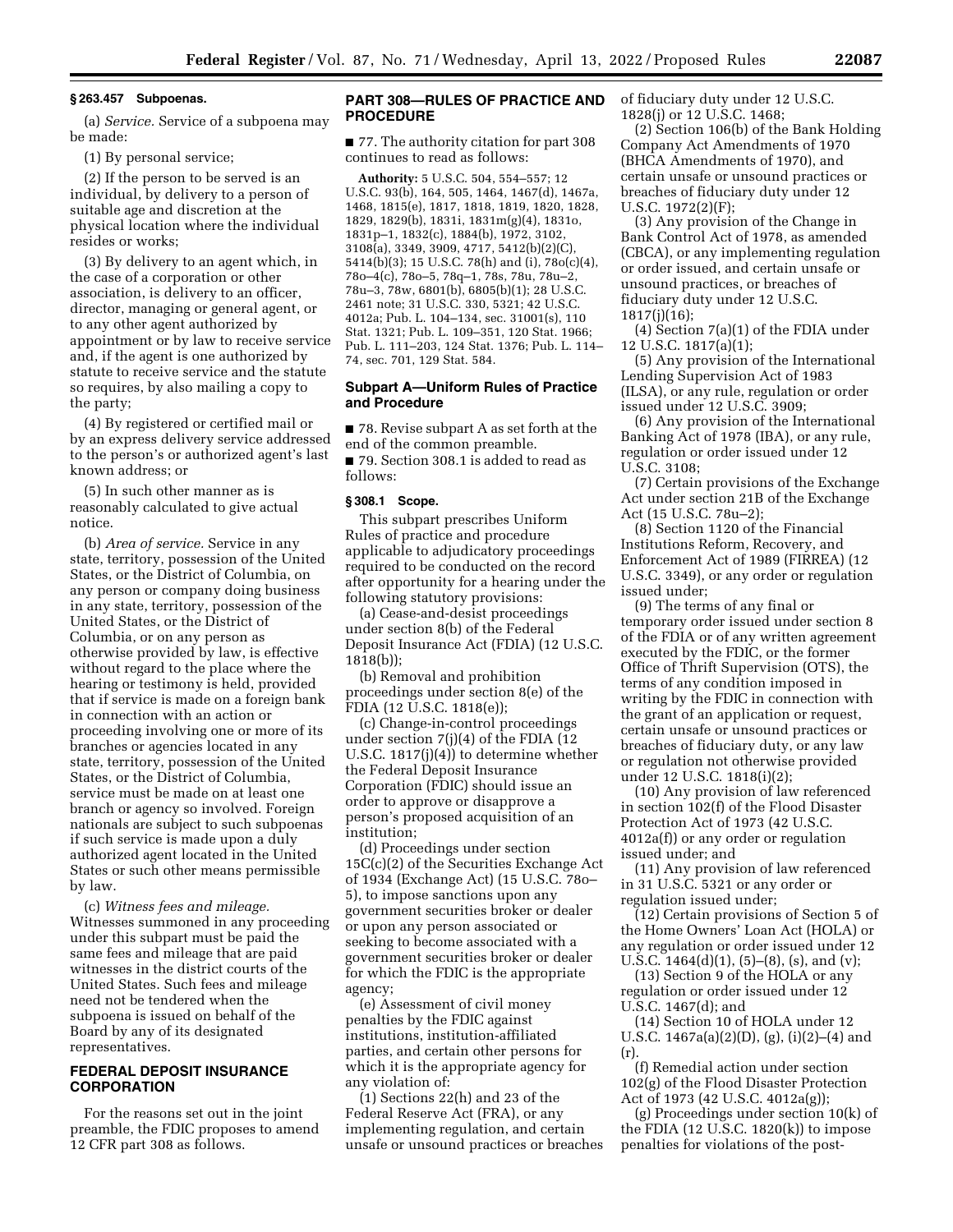employment restrictions under that subsection; and

(h) This subpart also applies to all other adjudications required by statute to be determined on the record after opportunity for an agency hearing, unless otherwise specifically provided for in the Local Rules.

■ 80. Section 308.3 is added to read as follows:

#### **§ 308.3 Definitions.**

For purposes of this subpart, unless explicitly stated to the contrary:

(a) *Administrative law judge* (ALJ) means one who presides at an administrative hearing under authority set forth at 5 U.S.C. 556.

(b) *Administrative Officer* means an inferior officer of the Federal Deposit Insurance Corporation (FDIC), duly appointed by the Board of Directors of the FDIC to serve as the Board's designee to hear certain motions or requests in an adjudicatory proceeding and to be the official custodian of the record for the FDIC.

(c) *Adjudicatory proceeding* means a proceeding conducted pursuant to these rules and leading to the formulation of a final order other than a regulation.

(d) *Assistant Administrative Officer*  means an inferior officer of the FDIC, duly appointed by the Board of Directors of the FDIC to serve as the Board's designee to hear certain motions or requests in an adjudicatory proceeding upon the designation or unavailability of the Administrative Officer.

(e) *Board of Directors* or *Board* means the Board of Directors of the FDIC or its designee.

(f) *Decisional employee* means any member of the FDIC's or ALJ's staff who has not engaged in an investigative or prosecutorial role in a proceeding and who may assist the Board of Directors, ALJ or the Administrative Officer, in preparing orders, recommended decisions, decisions, and other documents under the Uniform Rules.

(g) *Designee* of the Board of Directors means officers or officials of the FDIC acting pursuant to authority delegated by the Board of Directors.

(h) *Electronic signature* means affixing the equivalent of a signature to an electronic document filed or transmitted electronically.

(i) *Enforcement Counsel* means any individual who files a notice of appearance as counsel on behalf of the FDIC in an adjudicatory proceeding.

(j) *FDIC* means the Federal Deposit Insurance Corporation.

(k) *Final order* means an order issued by the FDIC with or without the consent of the affected institution or the

institution-affiliated party that has become final, without regard to the pendency of any petition for reconsideration or review.

(l) *Institution* includes:

(1) Any bank as that term is defined in section 3(a) of the FDIA (12 U.S.C. 1813(a));

(2) Any bank holding company or any subsidiary (other than a bank) of a bank holding company as those terms are defined in the BHCA (12 U.S.C. 1841 *et seq.*);

(3) Any savings association as that term is defined in section 3(b) of the FDIA (12 U.S.C. 1813(b)), any savings and loan holding company or any subsidiary thereof (other than a bank) as those terms are defined in section 10(a) of the HOLA (12 U.S.C. 1467a(a));

(4) Any organization operating under section 25 of the FRA (12 U.S.C. 601 *et seq.*);

(5) Any foreign bank or company to which section 8 of the IBA (12 U.S.C. 3106), applies or any subsidiary (other than a bank) thereof; and

(6) Any Federal agency as that term is defined in section 1(b) of the IBA (12 U.S.C. 3101(5)).

(m) *Institution-affiliated party* means any institution-affiliated party as that term is defined in section 3(u) of the FDIA (12 U.S.C. 1813(u).

(n) *Local Rules* means those rules promulgated by the FDIC in those subparts of this part other than subpart A.

(o) *Office of Financial Institution Adjudication* (OFIA) means the executive body charged with overseeing the administration of administrative enforcement proceedings of the Office of the Comptroller of the Currency (OCC), the Board of Governors of the Federal Reserve Board (Board of Governors), the FDIC, and the National Credit Union Administration (NCUA).

(p) *Party* means the FDIC and any person named as a party in any notice.

(q) *Person* means an individual, sole proprietor, partnership, corporation, unincorporated association, trust, joint venture, pool, syndicate, agency or other entity or organization, including an institution as defined in this section.

(r) *Respondent* means any party other than the FDIC.

(s) *Uniform Rules* means those rules in subpart A of this part that pertain to the types of formal administrative enforcement actions set forth at § 308.1, and as specified in subparts B through P of this part.

(v) *Violation* means any violation as that term is defined in section 3(v) of the FDIA (12 U.S.C. 1813(v)).

#### **Subpart B—General Rules of Procedure**

#### **§ 308.101 [Amended]**

■ 81. Section 308.101 is amended by: ■ a. Removing the word "shall" wherever it appears and adding ''will'' in its place in paragraphs (b) and (c); and

■ b. Removing the phrase, "section 15(c)(4) of the Exchange Act (15 U.S.C. 78o(c)(4)'' and adding ''15 U.S.C.  $78o(c)(4)$ " in its place in paragraph (d).

■ 82. Section 308.102 is amended by:

■ a. Removing the phrase

''administrative law judge'' and adding "ALJ" in its place wherever it appears in paragraph (b)(1); and

■ b. Revising paragraph (b)(2).

The revision reads as follows:

#### **§ 308.102 Authority of Board of Directors and Administrative Officer.**

\* \* \* \* \* (b) \* \* \*

(2) Pursuant to authority delegated by the Board of Directors, the Administrative Officer and Assistant Administrative Officer, upon the advice and recommendation of the Deputy General Counsel for Litigation or, in the Deputy General Counsel's absence, the Assistant General Counsel for General Litigation, may issue rulings in proceedings under these sections of the FDIA 12 U.S.C. 1817(j), 1818 1828(j), 1829, 1831i, and 1831*o* concerning:

(i) Denials of requests for private hearing;

(ii) Interlocutory appeals;

(iii) Stays pending judicial review;

(iv) Reopenings of the record and/or remands of the record to the ALJ;

(v) Supplementation of the evidence in the record;

(vi) All remands from the courts of appeals not involving substantive issues;

(vii) Extensions of stays of orders terminating deposit insurance; and

(viii) All matters, including final decisions, in proceedings under 12 U.S.C. 1818(g).

■ 83. Section 308.103 is revised to read as follows:

#### **§ 308.103 Assignment of Administrative Law Judge (ALJ).**

(a) *Assignment.* Unless otherwise directed by the Board of Directors or as otherwise provided in the Local Rules, a hearing within the scope of this part must be held before an ALJ of the Office of Financial Institution Adjudication (OFIA).

(b) *Procedures.* Upon receiving a copy of the notice under § 308.18(a) from Enforcement Counsel, OFIA must assign an ALJ to the matter and advise the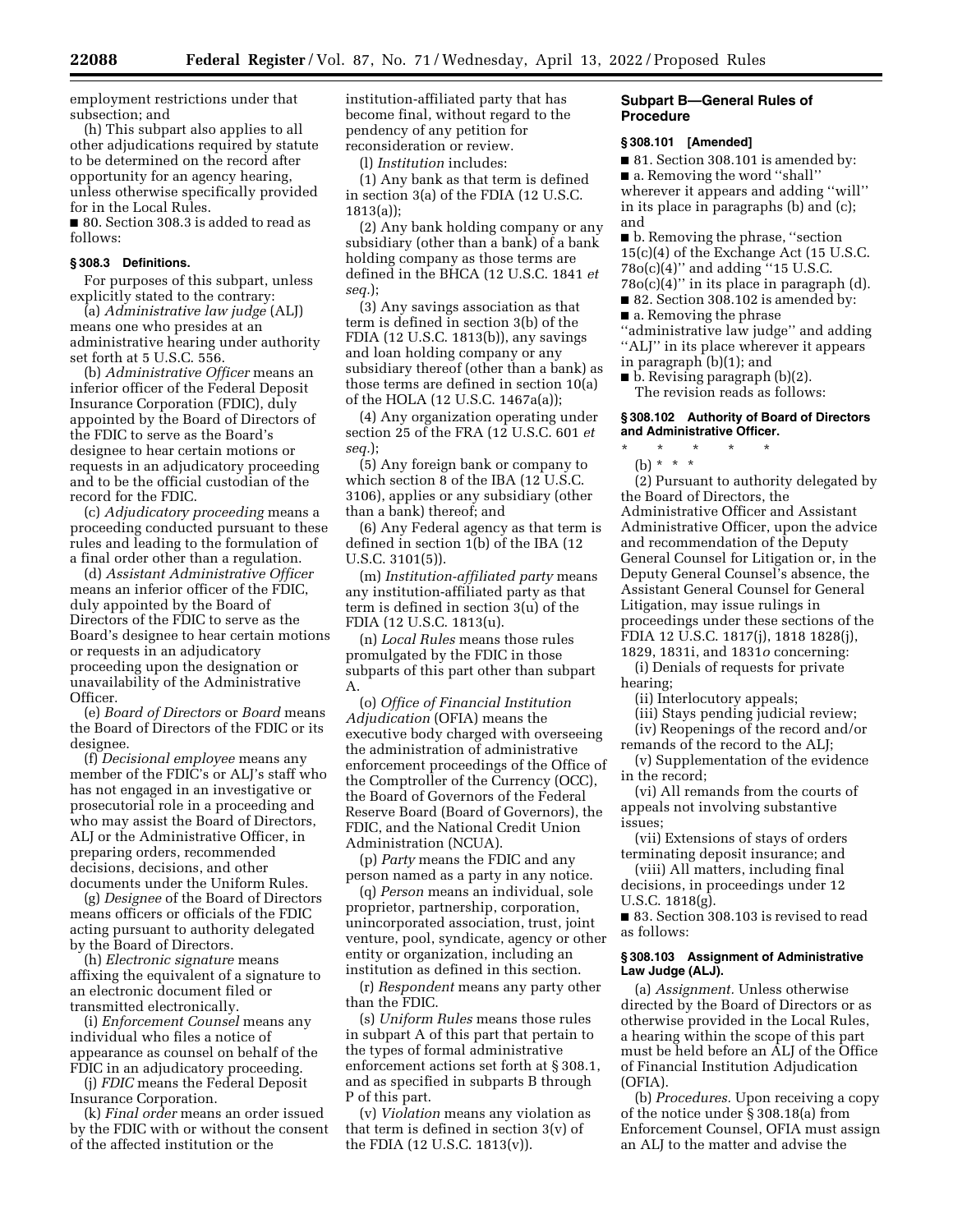parties, in writing, of the ALJ assignment.

■ 84. Section 308.104 is amended by:

■ a. Revising paragraph (a); and

■ b. Removing the phrase

''administrative law judge'' and adding "ALJ" in its place wherever it appears in paragraph (b).

The revision reads as follows:

#### **§ 308.104 Filings with the Board of Directors.**

(a) *General rule.* All materials required to be filed with or referred to the Board of Directors in any proceedings under this part must be filed with the Administrative Officer in a manner specified in § 308.10(b). The Administrative Officer's address is: Federal Deposit Insurance Corporation, Attn: Administrative Officer, 550 17th Street NW, Washington, DC 20429. Electronic copies of all pleadings must be sent to

*[ESSEnforcementActionDocket@fdic.gov](mailto:ESSEnforcementActionDocket@fdic.gov)*  with the docket number clearly identified.

\* \* \* \* \*

#### **§ 308.105 [Amended]**

■ 85. Section 308.105 is amended by:

■ a. Removing the phrase

''administrative law judge'' and adding "ALJ" in its place in the first sentence; and

■ b. Removing the phrase "As the official custodian, the'' and adding in its place ''The'' in the second sentence; and ■ c. Removing the word "shall" in the second sentence and adding ''will'' in its place in the second sentence.

#### **§ 308.106 [Amended]**

■ 86. Section 308.106 is revised to read as follows:

#### **§ 308.106 Written testimony in lieu of oral hearing.**

(a) *General rule.* (1) At any time more than 15 days before the hearing is to commence, on the motion of any party or on the ALJ's own motion, the ALJ may order that the parties present part or all of their case-in-chief and, if ordered, their rebuttal, in the form of exhibits and written statements sworn to by the witness offering such statements as evidence, provided that if any party objects, the ALJ will not require such a format if that format would violate the objecting party's right under the Administrative Procedure Act, or other applicable law, or would otherwise unfairly prejudice that party.

(2) Any such order will provide that each party must, upon request, have the same right of oral cross-examination (or redirect examination) as would exist had the witness testified orally rather

than through a written statement. Such order must also provide that any party has a right to call any hostile witness or adverse party to testify orally.

(b) *Scheduling of submission of written testimony.* (1) If written direct testimony and exhibits are ordered under paragraph (a) of this section, the ALJ will require that it be filed within the time period for commencement of the hearing, and the hearing will be deemed to have commenced on the day such testimony is due.

(2) Absent good cause shown, written rebuttal, if any, must be submitted and the oral portion of the hearing begun within 30 days of the date set for filing written direct testimony.

(3) The ALJ will direct, unless good cause requires otherwise, that—

(i) All parties must simultaneously file any exhibits and written direct testimony required under paragraph (b)(1) of this section; and

(ii) All parties must simultaneously file any exhibits and written rebuttal required under paragraph (b)(2) of this section.

(c) *Failure to comply with order to file*  written testimony. (1) The failure of any party to comply with an order to file written testimony or exhibits at the time and in the matter required under this section will be deemed a waiver of that party's right to present any evidence, except testimony of a previously identified adverse party or hostile witness. Failure to file written testimony or exhibits is, however, not a waiver of that party's right of crossexamination or a waiver of the right to present rebuttal evidence that was not required to be submitted in written form.

(2) Late filings of papers under this section may be allowed and accepted only upon good cause shown. ■ 87. Section 308.107 is revised to read as follows:

#### **§ 308.107 Supplemental discovery rules.**

(a) *Scope of discovery.* Subject to the limitations set out in § 308.24, a party may obtain discovery regarding any non-privileged matter that has material relevance to the merits of the pending action, and is proportional to the needs of the action, considering the importance of the issues at stake in the action, the parties' resources, the importance of the discovery in resolving the issues, and whether the burden or expense of the proposed discovery outweighs its likely benefit. Parties may obtain discovery only through the production of documents and depositions, as set forth in the Uniform Rules and the Local Rules.

(b) *Joint Discovery Plan.* Within the time period set by the ALJ and prior to serving any discovery requests, the parties must meet and confer to consider the discovery needed to support their claims and defenses and discuss any issues about preserving discoverable information.

(1) At the meet and confer, the parties must use reasonable efforts to develop a Joint Discovery Plan that should contain the following elements:

(i) The subjects on which discovery may be needed, when discovery should be completed, and whether discovery should be conducted in phases or be limited to, or focused on, particular issues;

(ii) Any issues about disclosure, discovery, or preservation of ESI, including the form or forms in which it should be produced;

(iii) Provisions regarding any anticipated discovery of nonparties;

(iv) Whether depositions are anticipated and the appropriate limits on the taking of such depositions, consistent with paragraph (e)(1) of this section, including the maximum number of depositions to be allowed;

(v) The anticipated timing of the production of any document identifying and describing privileged documents that a party intends to redact or withhold from production; and

(vi) Provisions regarding any inadvertent disclosure of privileged information.

(2) The Joint Discovery Plan must comply with the provisions of this section and § 308.24.

(3) The parties must submit their proposed Joint Discovery Plan to the ALJ for review, modification, and/or approval. In the event the parties cannot agree to some or all of the provisions, the parties must file their respective proposals with the ALJ for resolution. After review, the ALJ must issue an approved Joint Discovery Plan, which must include any modifications made by the ALJ.

(c) *Document and electronically stored information (ESI) discovery*—(1) *Scope of document discovery.* Parties to proceedings set forth at § 308.1 of the Uniform Rules and as provided in the Local Rules may obtain discovery through the production of documents and ESI.

(2) *Depositions to determine completeness of document production.*  Any counsel is permitted to depose a person producing documents or ESI pursuant to a document subpoena on the strictly limited topics of the identification of documents and ESI produced by that person, and a reasonable examination to determine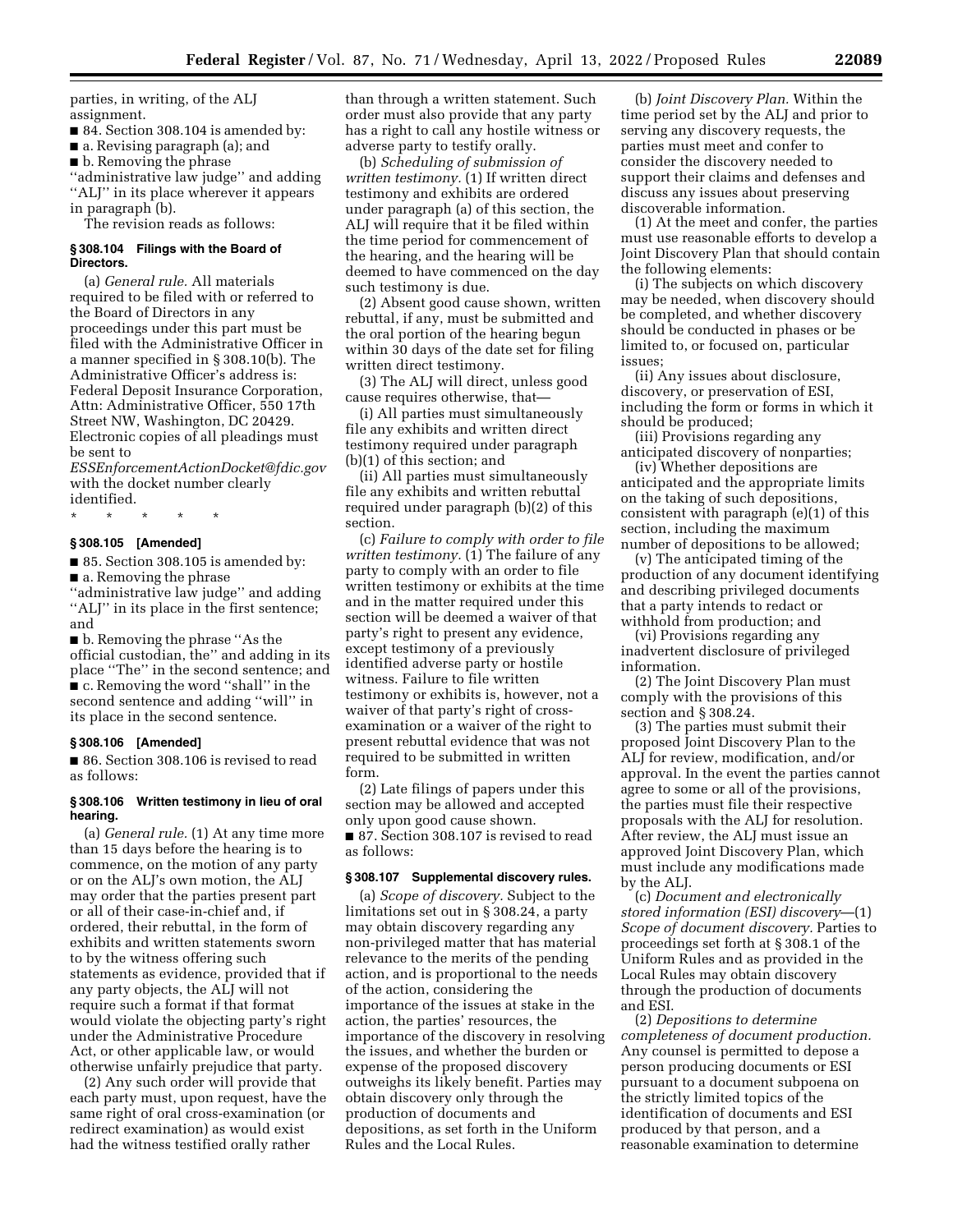whether the subpoenaed person made an adequate search for, and has produced, all subpoenaed documents and ESI.

(3) *Specific limitations on ESI discovery.* A party need not provide discovery of ESI from sources that the party identifies as not reasonably accessible because of undue burden or cost. On motion to compel discovery or for a protective order, the party from whom discovery is sought must show that the information is not reasonably accessible because of undue burden or cost. If that showing is made, the ALJ may nonetheless order discovery from such sources if the requesting party shows good cause. The ALJ may specify conditions for the discovery.

(4) *Request for production.* Consistent with the Joint Discovery Plan, a party may serve on any other party a request to produce documents, and permit the requesting party or its representative to inspect, copy, test, or sample documents in the responding party's possession, custody, or control.

(5) *Privilege.* Consistent with § 308.25(e) and the Joint Discovery Plan, and prior to the close of the discovery period set by the ALJ, the producing party must reasonably identify all documents withheld or redacted on the grounds of privilege and must produce a statement of the basis for the assertion of privilege.

(6) *Document subpoenas to nonparties.* (i) The provisions of § 308.26 apply to document subpoenas to nonparties. Any requests for nonparty subpoenas must comply with § 308.24(b) and the Joint Discovery Plan.

(ii) If the ALJ determines that the application does not set forth a valid basis for the issuance of the subpoena, or that it does not otherwise comply with § 308.24(b) or the Joint Discovery Plan, the ALJ may refuse to issue the subpoena or may issue it in a modified form upon such conditions as may be consistent with the Uniform Rules and the Local Rules.

(d) *Expert witness disclosures.* (1) When expert witness disclosures are required, the disclosures must include: Name, mailing address, and electronic mail address of each expert witness:

(i) If the expert is one retained or specially employed to provide expert testimony in the matter, or one whose duties as the party's employee regularly involve giving expert testimony, the witness must provide a written report in compliance with paragraph (d)(2)(i) of this section.

(ii) If the expert is an employee of a party who does not regularly provide expert testimony, including a commissioned bank examiner employed by the FDIC, the witness must provide written disclosures in compliance with paragraph (d)(2)(ii) of this section.

(2) *Disclosure of expert testimony*—(i) *Witnesses* who *must provide written report.* Unless otherwise stipulated or ordered by the ALJ, experts described in paragraph (d)(1)(i) of this section must prepare a signed expert report that contains:

(A) A complete statement of all opinions the witness will express and the basis and reasons for them;

(B) The facts or data considered by the witness in forming the opinions;

(C) Any exhibits that will be used to summarize or support the opinions;

(D) The witness's qualifications, including a list of all publications authored in the previous 10 years;

(E) A list of all other cases in which, during the previous 4 years, the witness testified as an expert at trial or by deposition; and

(F) A statement of the compensation to be paid for the study and testimony in the case.

(ii) *Witnesses who provide written disclosures instead of a written report.*  Unless otherwise stipulated or ordered by the ALJ, expert witnesses described in paragraph (d)(1)(ii) of this section are not required to provide a written report, but must provide written disclosures that state:

(A) The subject matter on which the witness is expected to present evidence; and

(B) A summary of the facts and opinions to which the witness is expected to testify.

(e) *Depositions*—(1) *In general.* In addition to paragraph (c)(2) of this section, and subject to the provisions of § 308.24 and paragraph (a) of this section, a party may take depositions of individuals with direct knowledge of facts relevant to the proceeding and individuals designated as an expert under paragraph (d)(1) of this section, where the evidence sought cannot be obtained from some other source that is more convenient, less burdensome, or less expensive. Absent exceptional circumstances, depositions will only be permitted of individuals expected to testify at the hearing, including experts.

(i) *Limits on depositions.* Unless otherwise stipulated by the parties, depositions are only permitted to the extent ordered by the ALJ upon a showing of good cause.

(ii) *Privileged matters.* Privileged matters are not discoverable by deposition. Privileges include those set forth in § 308.24(c).

(iii) *Report.* A party must produce any disclosure required by paragraph (d)(2) of this section before the deposition of

the witness required to provide such disclosure. Unless otherwise provided by the ALJ, the party must produce this report at least 20 days prior to any deposition of the witness.

(2) *Notice.* A party desiring to take a deposition must give reasonable notice in writing to the deponent and to every other party to the proceeding. The notice must state the time, manner, and place for taking the deposition, and the name and address of the person to be deposed.

(i) *Location.* A deposition notice may require the witness to be deposed at any place within a State, territory, or possession of the United States or the District of Columbia in which that witness resides or has a regular place of employment, or such other convenient place as agreed by the parties and the witness.

(ii) *Remote participation.* The parties may stipulate, or the ALJ may order, that a deposition be taken by telephone or other remote means.

(iii) *Deposition subpoenas.* A deponent's attendance may be compelled by subpoena.

(A) *Issuance.* At the request of a party, the ALJ will issue a subpoena requiring the attendance of a witness at a deposition under this paragraph (e) unless the ALJ determines that the requested subpoena is outside the scope of paragraph (e)(1) of this section.

(B) *Service.* The party requesting the subpoena must serve it on the person named therein, or on that person's counsel, by any of the methods identified in § 308.11(d). The party serving the subpoena must file proof of service with the ALJ, unless the ALJ issues an order indicating the filing of proof of service is not required.

(C) *Objection to deposition subpoena.*  A motion to modify or quash a deposition subpoena must be in accordance with the procedures of § 308.27(b).

(D) *Enforcement of deposition subpoena.* Enforcement of a deposition subpoena must be in accordance with the procedures of  $\S 308.27(c)(2)$  and (d).

(3) *Time for taking depositions.* A party may take depositions at any time after the issuance of the approved Joint Discovery Plan, but no later than 20 days before the scheduled hearing date, except with permission of the ALJ for good cause shown.

(4) *Conduct of the deposition.* The witness must be duly sworn. By stipulation of the parties or by order of the ALJ, a court reporter or other person authorized to administer an oath may administer the oath remotely without being in the physical presence of the deponent. Unless the parties otherwise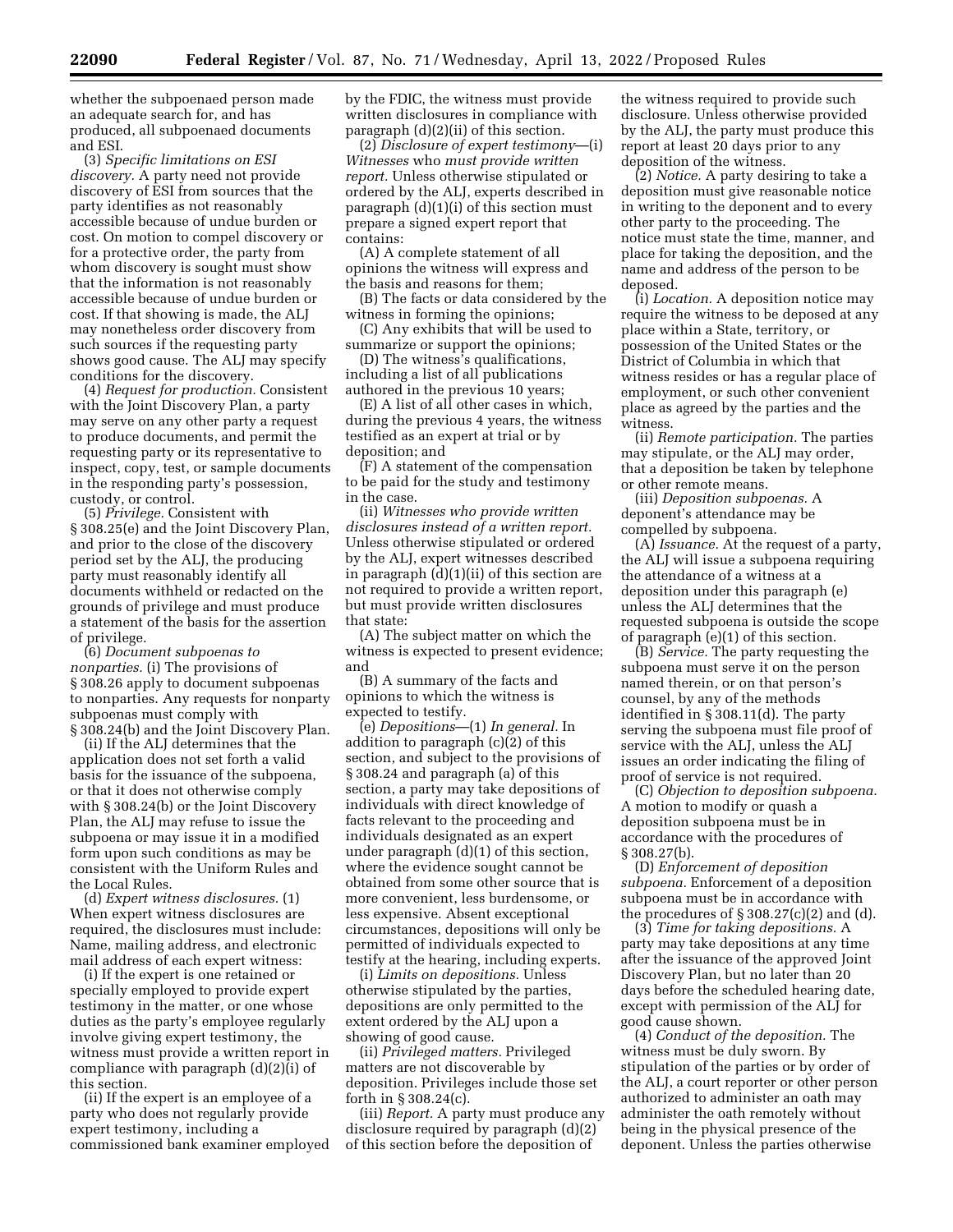agree, all objections to questions or exhibits must be in short form and must state the grounds for the objection. Failure to object to questions or exhibits is not a waiver except when the grounds for the objection might have been avoided if the objection had been timely presented.

(5) *Duration.* Unless otherwise stipulated by the parties or ordered by the ALJ, a deposition is limited to 1 day of 7 hours. The ALJ may, when it is consistent with § 308.24 and paragraph (a) of this section, order additional time if it is necessary to fairly examine the witness, including when any person or circumstance has impeded the examination.

(6) *Recording the testimony*—(i) *Generally.* The party taking the deposition must have a certified court reporter record the witness's testimony:

(A) By stenotype machine or electronic means, such as by sound or video recording device;

(B) Upon agreement of the parties, by any other method; or

(C) For good cause and with leave of the ALJ, by any other method.

(ii) *Cost.* The party taking the deposition must bear the cost of recording and transcribing the witness's testimony.

(iii) *Transcript.* The court reporter must provide a transcript of the witness's testimony to the party taking the deposition and must make a copy of the transcript available to each party upon payment by that party of the cost of the copy. The transcript must be subscribed or certified in accordance with § 308.27(c)(3).

(f) *Discovery motions—*(1) *Motions to limit discovery.* In addition to § 308.25(d), upon a motion by a party or on the ALJ's own motion, the ALJ must limit the frequency or extent of discovery otherwise allowed by these rules if the ALJ determines that:

(i) The discovery sought is unreasonably cumulative or duplicative or can be obtained from some other source that is more convenient, less burdensome, or less expensive;

(ii) Involves privileged, irrelevant, or immaterial matters;

(iii) The party seeking discovery has already had ample opportunity to obtain the information by discovery in the action; or

(iv) The proposed discovery is outside the scope of this section or § 308.24.

(2) *Motions to terminate depositions.*  At any time during a deposition, the deponent or a party may move to terminate or limit it on the ground that it is being conducted in bad faith or in a manner that unreasonably annoys, embarrasses, or oppresses the deponent

or party. Upon such a motion, the ALJ may order that the deposition be terminated or may limit its scope and manner. If terminated, the deposition may be resumed only by order of the ALJ.

(3) *Motions to compel discovery.* The provisions of § 308.25(f) apply to any motion to compel discovery.

#### **NATIONAL CREDIT UNION ADMINISTRATION**

For the reasons set out in the joint preamble, the NCUA proposes to amend 12 CFR part 747 as follows:

#### **PART 747—ADMINISTRATIVE ACTIONS, ADJUDICATIVE HEARINGS, RULES OF PRACTICE AND PROCEDURE, AND INVESTIGATIONS**

■ 88. The authority citation for part 747 continues to read as follows:

**Authority:** 12 U.S.C. 1766, 1782, 1784, 1785, 1786, 1787, 1790a, 1790d; 15 U.S.C. 1639e; 42 U.S.C. 4012a; Pub. L. 101–410; Pub. L. 104–134; Pub. L. 109–351; Pub. L. 114–74.

#### **Subpart A—Uniform Rules of Practice and Procedure**

■ 89. Revise subpart A as set forth at the end of the common preamble. ■ 90. Section 747.1 is added to read as follows:

#### **§ 747.1 Scope.**

This subpart prescribes uniform rules of practice and procedure applicable to adjudicatory proceedings required to be conducted on the record after opportunity for a hearing under the following statutory provisions:

(a) Cease-and-desist proceedings under section 206(e) of the Act (12 U.S.C. 1786(e));

(b) Removal and prohibition proceedings under section 206(g) of the Act (12 U.S.C. 1786(g));

(c) Assessment of civil money penalties by the NCUA Board against institutions and institution-affiliated parties for any violation of:

(1) Section 202 of the Act (12 U.S.C. 1782);

(2) Section 1120 of FIRREA (12 U.S.C. 3349), or any order or regulation issued thereunder;

(3) The terms of any final or temporary order issued under section 206 of the Act or any written agreement executed by the National Credit Union Administration (''NCUA''), any condition imposed in writing by the NCUA in connection with any action on any application, notice, or other request by the credit union or institutionaffiliated party, certain unsafe or unsound practices or breaches of

fiduciary duty, or any law or regulation not otherwise provided herein, pursuant to 12 U.S.C. 1786(k); and

(4) Any provision of law referenced in section 102(f) of the Flood Disaster Protection Act of 1973 (42 U.S.C. 4012a(f)) or any order or regulation issued thereunder;

(d) Remedial action under section 102(g) of the Flood Disaster Protection Act of 1973 (42 U.S.C. 4012a(g)); and

(e) This subpart also applies to all other adjudications required by statute to be determined on the record after opportunity for an agency hearing, unless otherwise specifically provided for in subparts B through J of this part. ■ 91. Section 747.3 is added to read as follows:

#### **§ 747.3 Definitions.**

For purposes of this part, unless explicitly stated to the contrary:

(a) *Administrative Law Judge (ALJ)*  means one who presides at an administrative hearing under authority set forth at 5 U.S.C. 556.

(b) *Adjudicatory proceeding* means a proceeding conducted pursuant to these rules and leading to the formulation of a final order other than a regulation.

(c) *Decisional employee* means any member of the NCUA Board's or ALJ's staff who has not engaged in an investigative or prosecutorial role in a proceeding and who may assist the NCUA Board or the ALJ, respectively, in preparing orders, recommended decisions, decisions, and other documents under the Uniform Rules.

(d) *Electronic signature* means affixing the equivalent of a signature to an electronic document filed or transmitted electronically.

(e) *Enforcement Counsel* means any individual who files a notice of appearance as counsel on behalf of the NCUA in an adjudicatory proceeding.

(f) *Final order* means an order issued by the NCUA with or without the consent of the affected institution or the institution-affiliated party, that has become final, without regard to the pendency of any petition for reconsideration or review.

(g) *Institution* includes:

(1) Any Federal credit union as that term is defined in section 101(1) of the Act (12 U.S.C. 1752(1)); and

(2) Any insured State-chartered credit union as that term is defined in section 101(7) of the FCUA (12 U.S.C. 1752(7)).

(h) *Institution-affiliated party* means any institution-affiliated party as that term is defined in section 206(r) of the Act (12 U.S.C. 1786(r)).

(i) *Local Rules* means those rules promulgated by the NCUA in subparts B through I of this part.